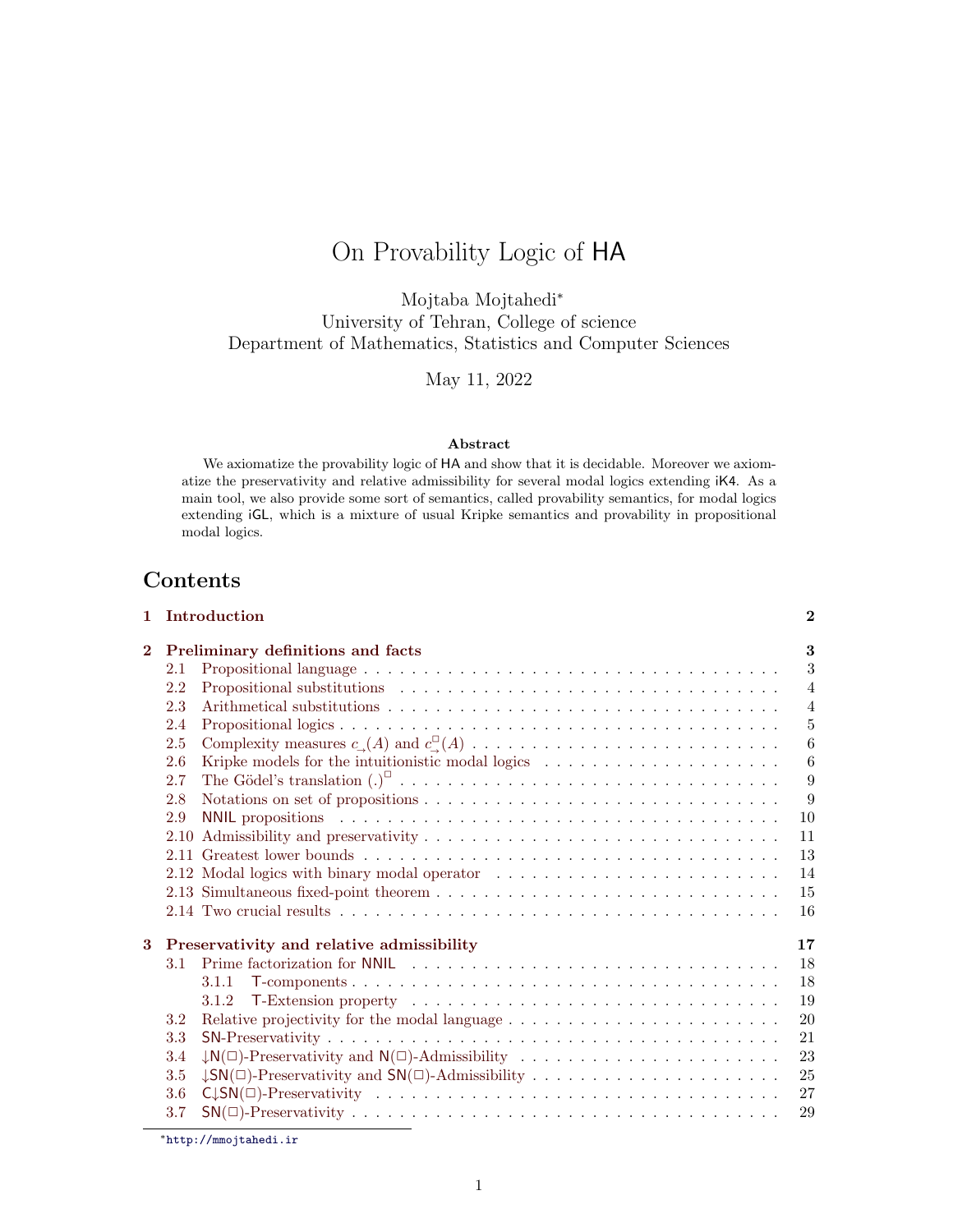|                                                            | 4 Provability and preservativity semantics                                                                                                     | 30 |  |  |  |  |
|------------------------------------------------------------|------------------------------------------------------------------------------------------------------------------------------------------------|----|--|--|--|--|
|                                                            |                                                                                                                                                |    |  |  |  |  |
|                                                            |                                                                                                                                                |    |  |  |  |  |
|                                                            |                                                                                                                                                |    |  |  |  |  |
| 37<br>5 Provability logic of HA: arithmetical completeness |                                                                                                                                                |    |  |  |  |  |
|                                                            | 5.1 First step reduction: $iGLH \nvdash A$ implies $iGLH^{\square} \nvdash \gamma(A) \dots \dots \dots \dots \dots \dots \dots \dots \dots$ 38 |    |  |  |  |  |
|                                                            | 5.2 Second step reduction: $iGLH^{\square} \nvdash A$ implies $iGLC_aH_{\sigma} \nvdash \beta(A) \dots \dots \dots \dots \dots \dots$ 44       |    |  |  |  |  |

# <span id="page-1-0"></span>1 Introduction

Provability logic is a propositional modal logic with the following intended meaning for  $\Box A$ : "A is provable in some formal theory  $\mathsf{T}$ ". The first such explicit interpretation for modal operator is [Gödel, [1933\]](#page-45-0), where it uses provability interpretation for the modal operator  $\Box$  in classical modal logic S4 for embedding of intuitionistic propositional logic IPC in S4. This result together with Gödel's arithmetization of syntax/proof for the aim of incompleteness theorems [Gödel, [1931\]](#page-45-1), are start points to the field of provability logic. Since then in this field of study, many interesting researches have been done and still many problems remains open. We refer the reader to [\[Beklemishev and Visser,](#page-45-2) [2006;](#page-45-2) [Artemov and Beklemishev,](#page-45-3) [2004\]](#page-45-3) for surveys on them. A celebrated result in provability logic, is the characterization of provability logic of Peano Arithmetic PA [\[Solovay,](#page-46-0) [1976;](#page-46-0) Löb, [1955\]](#page-46-1). More precisely, [\[Solovay,](#page-46-0) [1976;](#page-46-0) Löb, [1955\]](#page-46-1) prove that  $GL \vdash A$  iff for every arithmetical PA-interpretation  $\alpha_{\text{PA}}$  we have PA  $\vdash \alpha_{\text{PA}}(A)$ , in which GL is the Gödel-Löb logic defined as K4 plus the Löb's principle  $\Box(\Box A \to A) \to \Box A$ . Also  $\alpha_{\text{pa}}$  is called PA-interpretation if the following conditions met:

- $\alpha_{\text{PA}}(a)$  is an arbitrary first-order sentence in the language of arithmetic for every atomic a.
- $\alpha_{\text{pa}}$  commutes with boolean connectives  $\vee$ ,  $\wedge$  and  $\rightarrow$ .
- $\alpha_{\text{pa}}(\Box A)$  is an arithmetization (formalization in the first-order language of arithmetic) for:  $\alpha_{\text{pa}}(A)$  is provable in PA".

For more details see [Smorynski, [1985;](#page-46-2) [Boolos,](#page-45-4) [1995\]](#page-45-4). It is well-known that the mentioned result is robust, i.e. it can be generalized to other strong-enough first-order *classical* theories like  $I\Delta_0 + \exp$ , ZF and ZFC.

There is another interesting road in provability logic, which considers provability interpretations in Heyting's Arithmetic, the intuitionistic fragment of PA. First results in this field goes back to [\[Myhill,](#page-46-3) [1973;](#page-46-3) [Friedman,](#page-45-5) [1975\]](#page-45-5), where they prove that  $\Box(B \lor C) \to (\Box B \lor \Box C)$  does not belong to the provability logic of HA. Nevertheless, [\[Leivant,](#page-46-4) [1979\]](#page-46-4) shows that the axiom schema  $\Box(B \vee$  $(C) \rightarrow \Box(\Box B \lor C)$  belongs to the provability logic of HA. Then [\[Visser,](#page-47-0) [1981,](#page-47-0) [1982\]](#page-47-1) studies the provability logic of HA and characterizes its letterless fragment. [\[Visser,](#page-47-2) [2002;](#page-47-2) [Iemhoff,](#page-46-5) [2003,](#page-46-5) [2001c\]](#page-46-6) consider a generalization of provability, called preservativity, which is intuitionistic version of its akin, interpretability [\[Visser,](#page-47-3) [1998,](#page-47-3) [1990\]](#page-47-4). The propositional language for preservativity, named  $\mathcal{L}_{\triangleright}$ in this paper, has a binary modal operator  $\triangleright$  with following interpretation for  $A \triangleright B$ :

For every  $\Sigma_1$ -sentence S if  $HA \vdash S \to A$  then  $HA \vdash S \to B$ .

Albert Visser axiomatizes a logic, called iPH and together with Dick de Jongh proves the soundness of iPH for above-mentioned arithmetical interpretations. Then Rosalie Iemhoff conjectures that iPH is also complete for the arithmetical interpretations. Although results of this paper reinforce Iemhoff's conjecture, the arithmetical completeness of iPH remains open. [\[Ardeshir and Mojtahedi,](#page-45-6) [2018;](#page-45-6) [Visser and Zoethout,](#page-47-5) [2019;](#page-47-5) [Ardeshir and Mojtahedi,](#page-45-7) [2019\]](#page-45-7) characterize the provability logic of HA and  $HA^*$  (a self completion of HA introduced in [\[Visser,](#page-47-1) [1982\]](#page-47-1)) for  $\Sigma_1$ -substitutions. In some sense, [\[Mojtahedi,](#page-46-7) [2022b\]](#page-46-7) shows that the provability logic of HA for  $\Sigma_1$ -substitutions, named  $GLC_aH_\sigma$  here,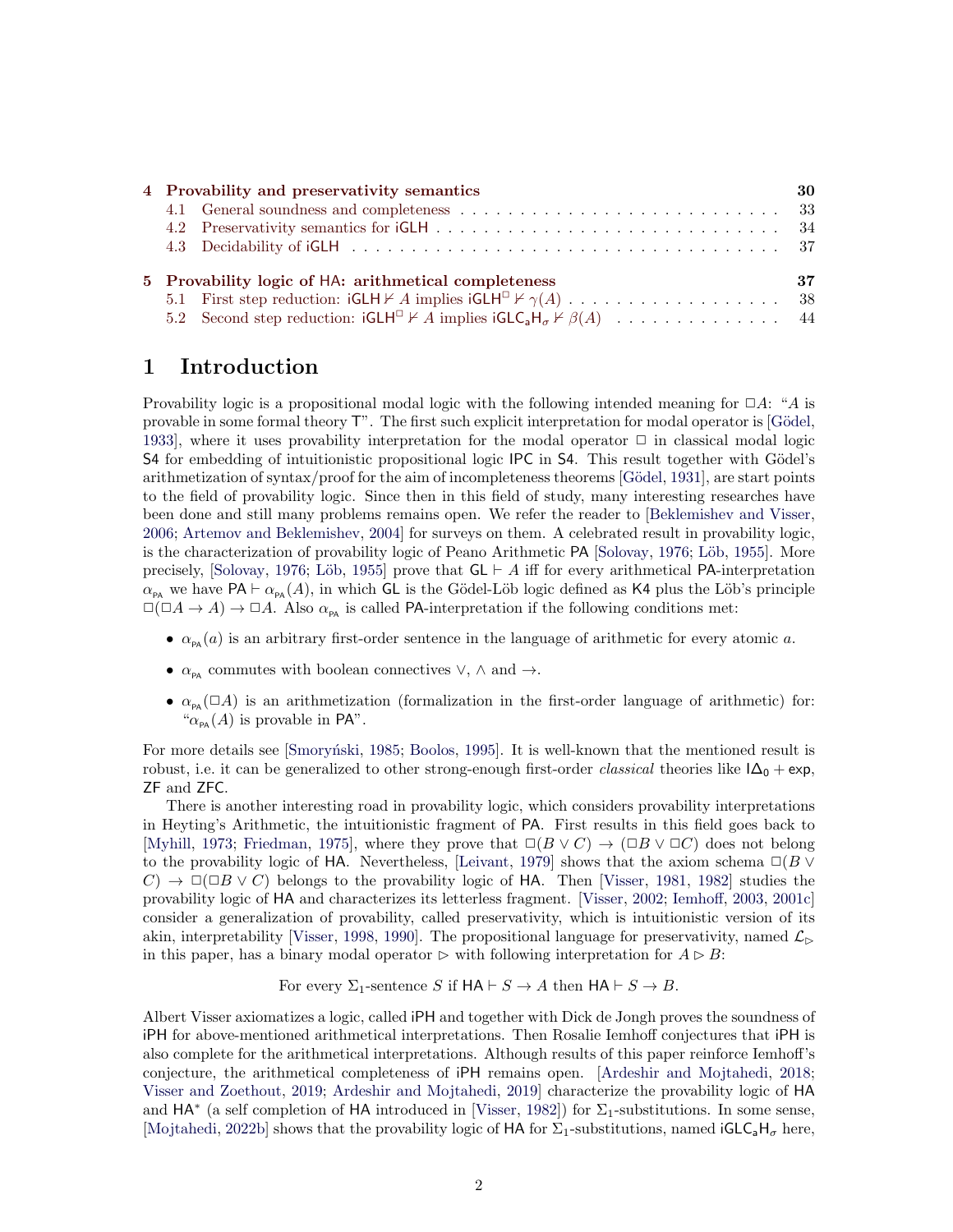is essentially  $iGLC_a$ . More precisely, [\[Mojtahedi,](#page-46-7) [2022b\]](#page-46-7) defines some translation  $(.)^{\boxplus}$  which embeds  $iGLC_aH_\sigma$  into  $iGLC_a$ . [\[Mojtahedi,](#page-46-8) [2021\]](#page-46-8) characterizes  $\Sigma_1$ -provability logics of HA and HA<sup>\*</sup> relative in PA and the standard model N.

In the current paper we axiomatize the provability logic of HA as  $\mathsf{iGL}$  plus  $\Box A \to \Box B$  for every A and B with following property (annotated  $A \vert_{\widetilde{C}_\phi^{\text{LSN}(\Box)}}^{\mathfrak{gl}} B$  in this paper):

For every 
$$
E \in C\downarrow SN(\square)
$$
, if  $iGL \vdash E \rightarrow A$  then  $iGL \vdash E \rightarrow B$ .

The precise definition of  $C\downarrow SN(\square)$  is quite technical and might be found in section [2.8.](#page-8-1) Roughly speaking,  $C\downarrow SN(\square)$  is the set of all propositions which are projective relative in NNIL and are selfcomplete.

#### Road map

Section [2](#page-2-0) includes all elementary and general definitions and their related facts. We also included two main required results in section [2.14.](#page-15-0) Then in section [3](#page-16-0) we elevate the results of [\[Mojtahedi,](#page-46-9) [2022a\]](#page-46-9) and axiomatize  $\frac{dG}{C_{\text{LSN(D)}}}$  together with several other preservativity/admissibility relationships. In section [4](#page-29-0) we provide a Kripke-style semantic, called provability semantic, for which we have soundness and completeness of the provability logic of HA. Finally in section [5](#page-36-1) we use provability semantics to reduce arithmetical completeness to its  $\Sigma_1$ -version, in a manner like we had in [\[Ardeshir](#page-45-8) [and Mojtahedi,](#page-45-8) [2015\]](#page-45-8).

# <span id="page-2-0"></span>2 Preliminary definitions and facts

This section is mainly devoted to elementary definitions and facts. First we define propositional languages (section [2.1\)](#page-2-1) and substitutions (sections [2.2](#page-3-0) and [2.3\)](#page-3-1). Then we define several axiom schemata and propositional logics (section [2.4\)](#page-4-0). Section [2.5](#page-5-0) defines two complexity measures  $c_{\text{A}}(A)$ and  $c^{\mathbb{Z}}_{\rightarrow}(A)$ . Kripke semantic for the intuitionistic modal logics is defined in section [2.6.](#page-5-1) To be self contained, we also proved Kripke completeness of iGL and iGLC<sub>a</sub> in section [2.6.](#page-5-1) Section [2.7](#page-8-0) defines the Gödel's translation [Gödel, [1933\]](#page-45-0). Some notations on sets of propositions are defined in section [2.8.](#page-8-1) Section [2.9](#page-9-0) defines the set NNIL of propositions and then states some properties of them. Section [2.10](#page-10-0) defines relative admissibility and preservativity and proves some elementary facts about them. Section [2.11](#page-12-0) introduces the greatest lower bound relative in some set  $\Gamma$  of propositions and proves some of its elementary properties. In section [2.13](#page-14-0) we prove simultaneous fixed-point theorem for iGL. Finally in section [2.14](#page-15-0) we state two salient results from [\[Ardeshir and Mojtahedi,](#page-45-6) [2018;](#page-45-6) [Mojtahedi,](#page-46-9) [2022a\]](#page-46-9) which are crucial for the characterization of the provability logic of HA.

#### <span id="page-2-1"></span>2.1 Propositional language

The non-modal propositional language  $\mathcal{L}_0$  includes connectives  $\vee, \wedge, \rightarrow, \perp$  and countably infinite atomic variables var :=  $\{x_1, x_2, \ldots\}$  and also countably infinite atomic parameters par :=  $\{p_1, p_2, \ldots\}$ . The presence of parameters in the propositional language is quite technical: As we will see later it is better to have some atomics in the propositional language with the intended meaning of  $\Sigma_1$ sentences. So in the axiomatizations which will be defined in section [2.4](#page-4-0) we always have this intended meaning in mind and thus we have the axiom  $p_i \to \Box p_i$  in iK4. There will be one more consideration regarding this intended meaning for parameters: We can not substitute parameters arbitrarily. The only permitted substitution for a parameter is such that it does not violate the intended  $\Sigma_1$ interpretation for it. Negation  $\neg$  is defined as  $\neg A := A \rightarrow \bot$  and  $\top := \bot \rightarrow \bot$ . The union var  $\cup$  par is annotated as atom, the set of atomics. Also define

 $B := \{\Box B : B \in \mathcal{L}_{\Box}\}$  and parb := par  $\cup$  B  $\cup$   $\{\bot\}$  and atomb := parb  $\cup$  var.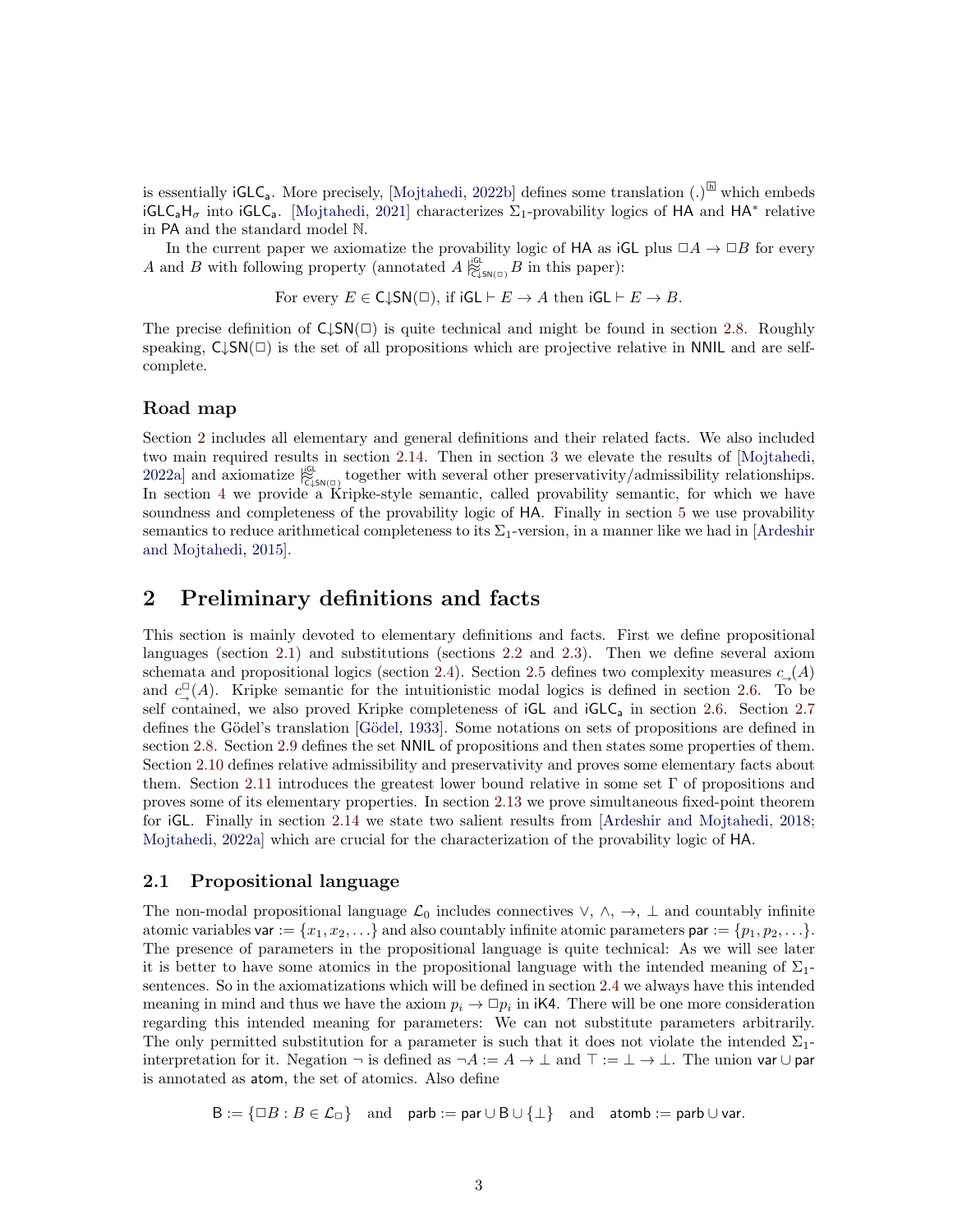We use the notation  $\mathcal{L}_0(X)$  for the set of all boolean combinations of propositions in X, i.e.  $\mathcal{L}_0(X)$  is the minimum set including  $X \cup \{\perp\}$  which is closed under conjunction, disjunction and implication. The modal language  $\mathcal{L}_{\Box}$  is defined as  $\mathcal{L}_0$  plus the modal unary operator  $\Box$ . Also  $\mathcal{L}_{\triangleright}$  indicates the propositional language  $\mathcal{L}_0$  augmented with a binary modal operator  $\triangleright$ . Whenever we consider the language  $\mathcal{L}_{\triangleright}$ , we assume that  $\Box B := \top \triangleright B$ . Hence in this sense,  $\mathcal{L}_{\triangleright}$  is an extension of  $\mathcal{L}_{\square}$ .

#### <span id="page-3-0"></span>2.2 Propositional substitutions

A (propositional) substitution  $\theta$  is a function on propositional language which commutes with all connectives. More precisely  $\theta$  satisfies the following conditions:

- $\theta(a)$  is a proposition in the language  $\mathcal{L}_{\triangleright}$  for every  $a \in \text{atom}$ .
- $\theta(B \circ C) = \theta(B) \circ \theta(C)$  for every  $\circ \in \{\vee, \wedge, \to\}.$
- $\theta(\perp) = \perp$ .
- $\theta(B \triangleright C) := \theta(B) \triangleright \theta(C).$

By default we assume that all substitutions are identity over  $\mathsf{par}$ . However at some places we need to substitute parameters as well, and of course we will make those places clear to the reader. For a substitution  $\theta$ , the function  $\hat{\theta}$  is defined same as  $\theta$  except for boxed propositions for which  $\hat{\theta}$  operates as identity:

• 
$$
\hat{\theta}(B \circ C) = \hat{\theta}(B) \circ \hat{\theta}(C)
$$
 for every  $\circ \in \{\vee, \wedge, \to\}.$ 

$$
\bullet \ \hat{\theta}(\bot) = \bot.
$$

• 
$$
\hat{\theta}(B \triangleright C) := B \triangleright C.
$$

We call  $\hat{\theta}$  outer substitution. Hence  $\hat{\theta}$  and  $\theta$  are the same in the case of non-modal language.

#### <span id="page-3-1"></span>2.3 Arithmetical substitutions

An arithmetical substitution is a function  $\alpha$  on set of atomic variables and parameters atom such that  $\alpha(a)$  is a first-order arithmetical sentence for every  $a \in \text{atom}$  and  $\alpha(a) \in \Sigma_1$  for every  $a \in \text{par}$ . Moreover  $\alpha$  is called a  $\Sigma_1$ -substitution if  $\alpha(a) \in \Sigma_1$  for every  $a \in \text{atom}$ . An arithmetical substitution  $\alpha$  may be extended to  $\mathcal{L}_{\triangleright}$  as follows:

- $\alpha_{HA}(a) := \alpha(a)$  for every  $a \in \text{atom}, \text{ and } \alpha_{HA}(\perp) = \perp$ .
- $\alpha_{\text{HA}}$  commutes with boolean connectives:  $\vee, \wedge$  and  $\rightarrow$ .
- $\alpha_{\text{HA}}(A \triangleright B)$  is defined as an arithmetization of following statement:

For every 
$$
E \in \Sigma_1
$$
, if  $HA \vdash E \to \alpha_{HA}(A)$  then  $HA \vdash E \to \alpha_{HA}(B)$ .

Note that above definition for  $\alpha_{H\!A}$  is compatible with the well-known provability interpretation for  $\Box$  when one assume  $\Box B := \top \triangleright B$ .

A strong variant  $\alpha_{\text{HA}}^+$  is defined similarly:

- $\alpha_{HA}^{+}(a) := \alpha(a)$  for every  $a \in \text{atom}$ , and  $\alpha_{HA}^{+}(\perp) = \perp$ .
- $\alpha_{\text{HA}}^+$  commutes with boolean connectives:  $\vee, \wedge$  and  $\rightarrow$ .
- $\alpha_{HA}^+(A \triangleright B)$  is defined as  $\varphi$  in conjunction to its provability statement in HA, i.e.  $\alpha_{HA}^+(A \triangleright B) :=$  $\varphi \wedge \Box_{HA} \varphi$ , in which  $\varphi$  is an arithmetization of following statement:

"for every 
$$
E \in \Sigma_1
$$
, if  $HA \vdash E \to \alpha^+_{HA}(A)$  then  $HA \vdash E \to \alpha^+_{HA}(B)$ ."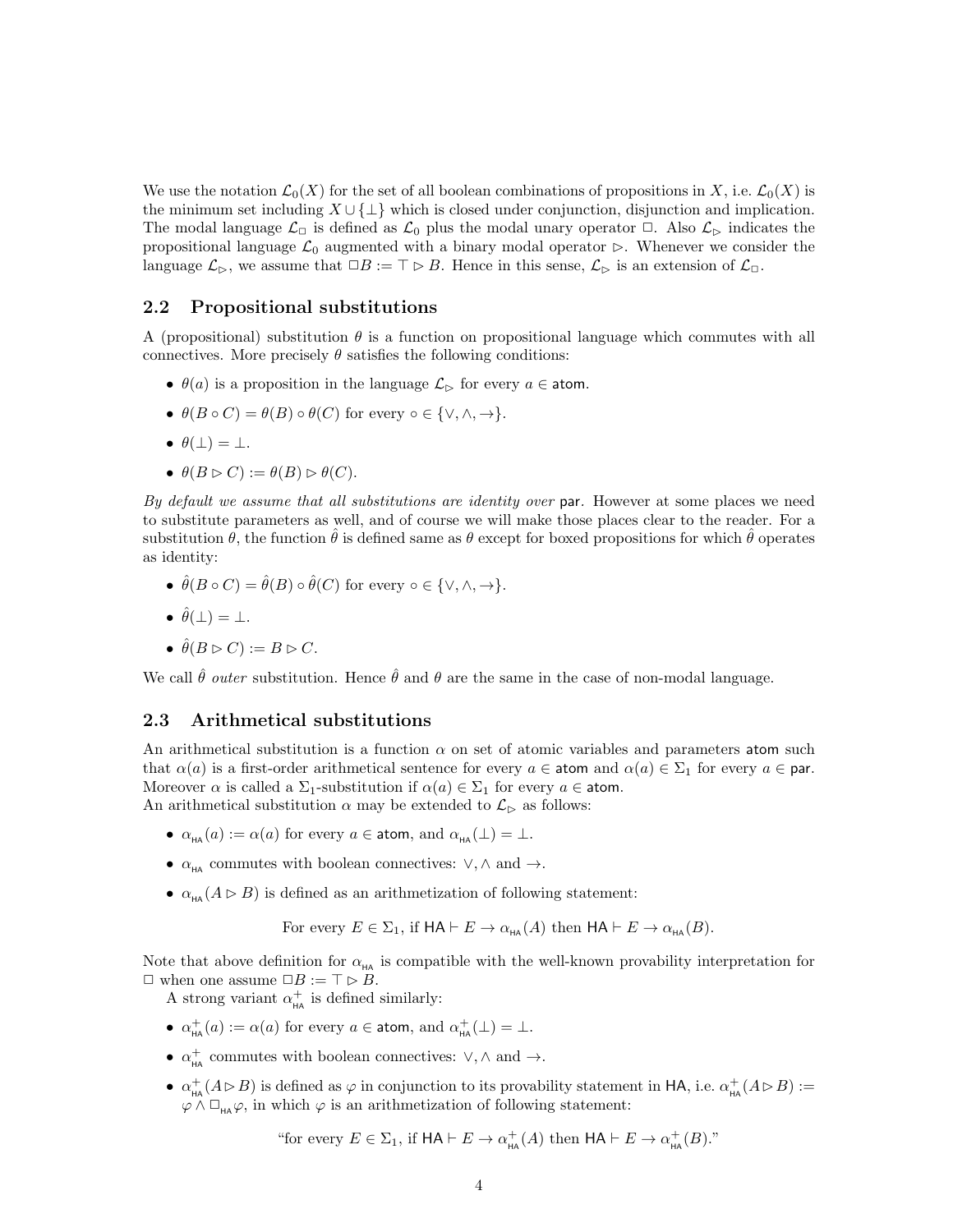#### <span id="page-4-0"></span>2.4 Propositional logics

We consider IPC as the intuitionistic propositional logic over the modal language  $\mathcal{L}_{\Box}$ , i.e. a set of propositions in  $\mathcal{L}_{\Box}$  which is closed under modus ponens ( $\frac{A}{B}$ ) and includes all of the following axiom-schemata:

- $A \rightarrow (B \rightarrow A)$ ,
- $(A \to (B \to C)) \to ((A \to B) \to (A \to C)),$
- $A \rightarrow (B \rightarrow (A \land B)).$
- $(A \wedge B) \rightarrow A$ ,  $(A \wedge B) \rightarrow B$ ,
- $(A \to C) \to ((B \to C) \to ((A \lor B) \to C)),$
- $A \rightarrow (A \vee B), B \rightarrow (A \vee B).$

By default, we use  $\vdash$  for derivability in IPC. The following axiom-schemata are defined:

- K:  $\square(A \to B) \to (\square A \to \square B)$ .
- 4:  $\Box A \rightarrow \Box \Box A$ .
- L:  $\square(\square A \rightarrow A) \rightarrow \square A$ . (The Löb's axiom)
- $C_p: p \to \Box p$  for every  $p \in$  par.
- $C_a: a \to \Box a$  for every  $a \in \text{atom}$ .

 $H(\Gamma, T): \Box A \to \Box B$  for every  $A \not\stackrel{\tau}{\not\vdash} B$ , in which  $\not\stackrel{\tau}{\not\vdash}$  is defined in section [2.10.](#page-10-0)

- H:  $H(C\downarrow SN(\square), iGL)$  in which  $C\downarrow SN(\square)$  is as defined in section [2.8.](#page-8-1)
- $H_{\sigma}$ : H(SN, iGLC<sub>a</sub>) in which SN is as defined in section [2.8.](#page-8-1)
- $\underline{H}^{\square}$ :  $H(SN(\square), iGL)$  in which  $SN(\square)$  is as defined in section [2.8.](#page-8-1)

For an axiom schema X, let  $\overline{X}$  indicate  $\Box X$  and also X indicate  $X \wedge \overline{X}$ . Given a logic L and axiomschemata  $X_1, \ldots, X_n$ , the logic  $LX_1 \ldots X_n$  is defined as L plus the axioms  $X_1, \ldots, X_n$ . Then we define following modal logics:

- i: IPC plus the box of all axioms in IPC plus  $C_p$ .
- $iGL := iK4L$ . (A sequent calculus for  $iGL$  is provided in [\[van der Giessen and Iemhoff,](#page-46-10) [2021\]](#page-46-10))

Note that in this setting, iGL and iK4 are closed under necessitation:  $\frac{A}{\Box A}$ , and moreover they include the axiom-schema  $C_p$ . It is not difficult to observe that these extensions of standard iGL and iK4 are equivalent to their standard counterpart, as far as we are working with the standard non-parametric language.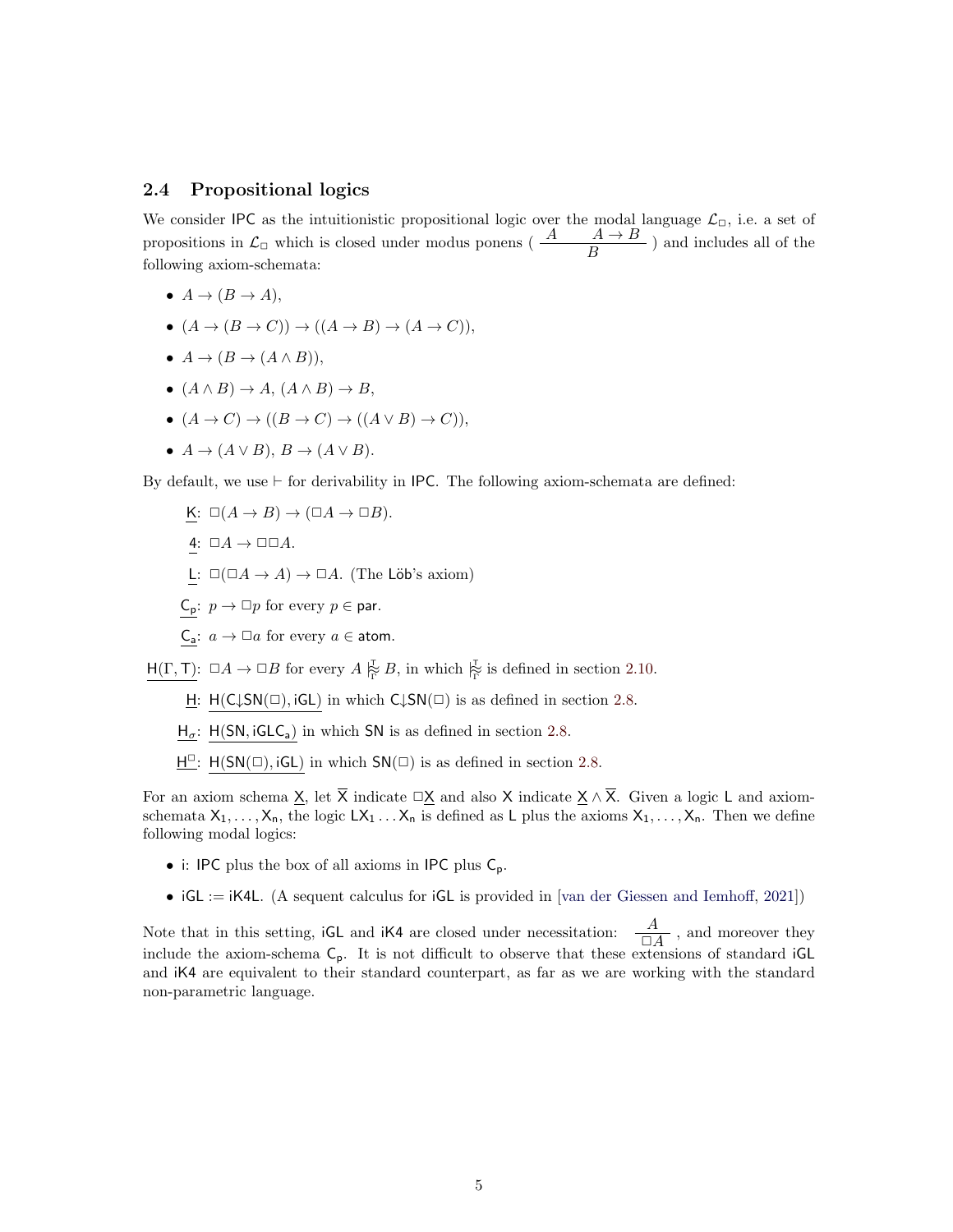# <span id="page-5-0"></span>2.5 Complexity measures  $c_-(A)$  and  $c_-(A)$

Given  $A \in \mathcal{L}_{\Box}$  define  $c_{\Box}(A)$  as the maximum number of nested implications which are outside boxes and  $c^{\square}_{\rightarrow}(A)$  is defined as maximum of the number of parameters and boxed subformulas in A and  $\max\{c,(B): \Box B \in sub(A)\}\.$  More precisely, we define  $c_-(A)$  inductively as follows:

- $c(A) := 0$  for  $A = \Box B$  or  $A \in \text{atom}$  or  $A = \bot$ .
- $c \ (A \circ B) := \max\{c \ (A), c \ (B)\}\$ for ∘ ∈  $\{\vee, \wedge\}.$
- $c_{\rightarrow}(A \rightarrow B) := 1 + \max\{c_{\rightarrow}(A), c_{\rightarrow}(B)\}.$

Then define

$$
c^{\square}_{\rightarrow}(A):=\max(\{c_{\rightarrow}(B):\square B\in \mathsf{sub}(A)\}\cup \{n_A\}),
$$

in which  $n_A$  is defined as the number of elements in sub(A)∩parb. Remember that parb := par∪{□B :  $B \in \mathcal{L}_{\Box} \} \cup \{\bot\}.$ 

One of the best features of the complexity  $c<sub>+</sub>(A)$  is that there are only finitely many propositions A with  $c_-(A) \leq n$ :

<span id="page-5-2"></span>**Lemma 2.1.** Modulo IPC-provable equivalence relation, there are finitely many propositions  $A \in$  $\mathcal{L}_0(X)$  with  $c,(A) \leq n$ , in which X is a finite set of atomic or boxed propositions. Moreover one may effectively compute the finite set of mentioned propositions.

*Proof.* By induction on n, we define an upper bound  $f(n)$  for the number of propositions  $A \in \mathcal{L}_0(X)$ with  $c_-(A) \leq n$ . The computability of such set of propositions is left to the reader.

- 1.  $f(0)$ : Observe that any A with  $c<sub>→</sub>(A) = 0$  is IPC-equivalent to a disjunction of conjunctions of propositions in X. Hence  $f(0) = 2^{2^{m}}$  is an obvious upper bound, in which m is the number of propositions in X.
- 2.  $f(n+1)$ : For every implication  $B \to C$  with  $c_{\rightarrow}(B \to C) \leq n+1$ , we have  $c_{\rightarrow}(B), c_{\rightarrow}(C) \leq n$ , and hence  $f(n)^2$  is an upper bound for the number of inequivalent such propositions. Then since modulo IPC-provable equivalence every proposition is a disjunction of conjunctions of propositions in  $X$  or implications, the following definition is an upperbound:

$$
f(n+1) := 2^{2^{[m+f(n)^2]}}.
$$

### <span id="page-5-1"></span>2.6 Kripke models for the intuitionistic modal logics

A Kripke model for the intuitionistic modal logic, is a combination of a Kripke model for intuitionistic logic and the classical modal logic. So as expected, it contains two relations: one  $(\preccurlyeq)$  for the intuitionistic implication and another  $(\sqsubset)$  for the modal operator  $\Box$  or  $\triangleright$ . More precisely, a Kripke model is a quadruple  $\mathcal{K} = (W, \prec, \sqsubset, V)$  with the following properties:

- $W \neq \emptyset$ .
- (W,  $\prec$ ) is a partial order (transitive and irreflexive). We write  $\preccurlyeq$  for the reflexive closure of  $\prec$ .
- *V* is the valuation on atomics, i.e.  $V \subseteq W \times$  atom.
- $w \preccurlyeq u$  and  $w V a$  implies  $u V a$  for every  $w, u \in W$  and  $a \in \text{atom}$ .
- $(\preccurlyeq; \sqsubset) \subseteq \sqsubset$ , i.e.  $w \preccurlyeq u \sqsubset v$  implies  $w \sqsubset v$ . This condition is assumed to ensure that the previous property holds for all modal propositions and not only for  $a \in \text{atom}$ .

The valuation relation  $V$  could be extended to include all modal propositions as follows: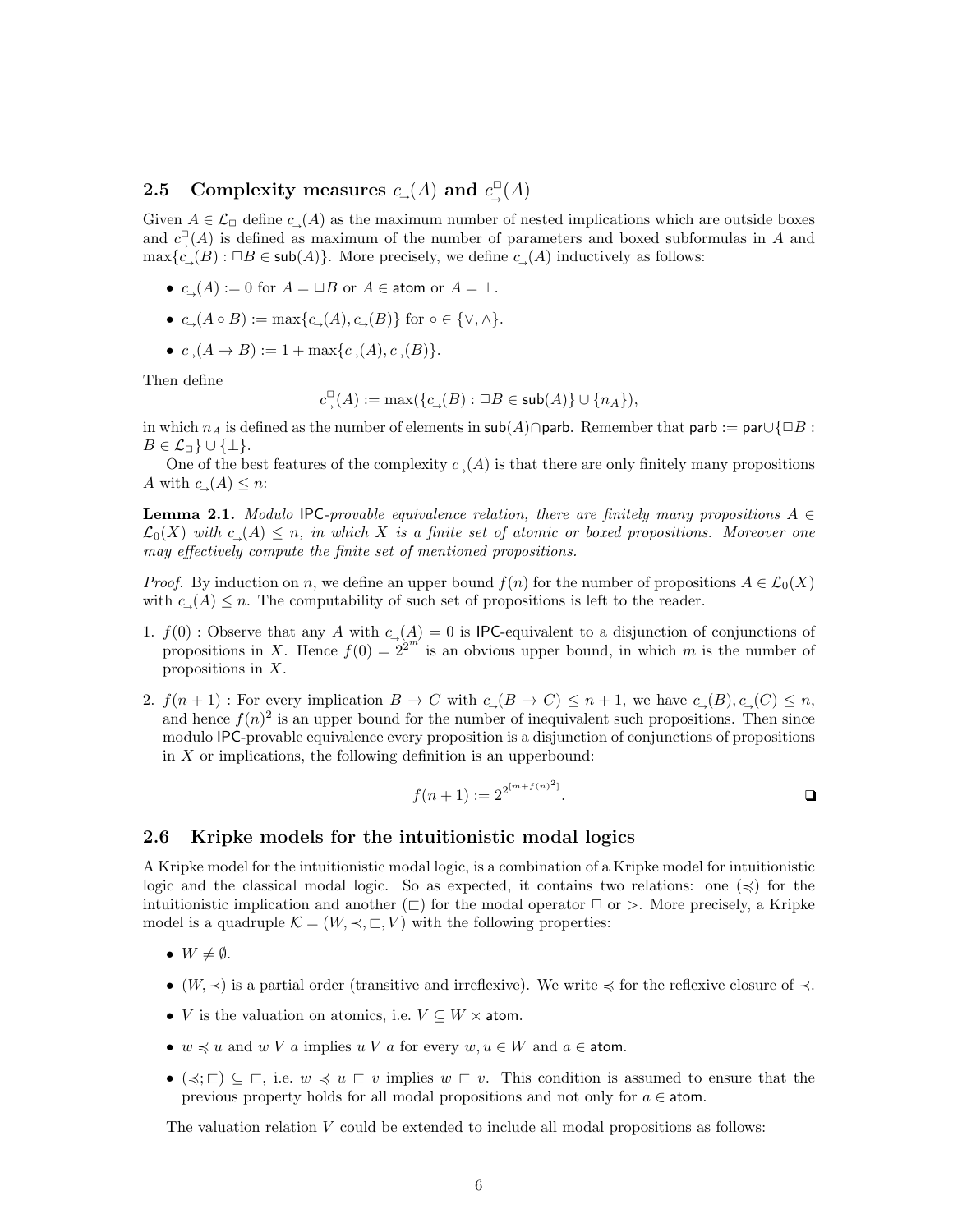- $\mathcal{K}, w \Vdash a$  iff w V a, for  $a \in \text{atom}$ .
- $\mathcal{K}, w \Vdash A \wedge B$  iff  $\mathcal{K}, w \Vdash A$  and  $\mathcal{K}, w \Vdash B$ .
- $\mathcal{K}, w \Vdash A \vee B$  iff  $\mathcal{K}, w \Vdash A$  or  $\mathcal{K}, w \Vdash B$ .
- $\mathcal{K}, w \Vdash A \to B$  iff for every  $u \succcurlyeq w$  if we have  $\mathcal{K}, w \Vdash A$  then  $\mathcal{K}, w \Vdash B$ .
- $\mathcal{K}, w \Vdash A \triangleright B$  iff for every  $u \sqsupset w$  with  $\mathcal{K}, u \Vdash A$  we have  $\mathcal{K}, w \Vdash B$ .
- $\mathcal{K}, w \Vdash \Box A$  iff for every  $u \sqsupset w$  we have  $\mathcal{K}, w \Vdash A$ .

We also define the following strengthen of  $\mathbb{H}$ :

 $\mathcal{K}, w \Vdash^+ A$  iff there is some  $u \sqsubset w$  such that  $\mathcal{K}, w' \Vdash A$  for every  $w' \sqsupset u$ .

We also define the following notions for Kripke models:

- Finite: if  $W$  is a finite set.
- Transitive: if  $\sqsubset$  is transitive, i.e.  $u \sqsubset v \sqsubset w$  implies  $u \sqsubset w$ .
- Rooted: if there is some node  $w_0 \in W$  such that  $w_0 \subseteq w$  for every  $w \in W$ , in which  $u \subseteq v$  iff ther is some u' such that  $u \sqsubseteq u' \preccurlyeq v$ .
- Conversely well-founded: if there is no infinite ascending sequence  $w_1 \sqsubset w_2 \sqsubset \ldots$ . Note that this condition implies irreflexivity of  $\Box$ .
- Tree: if for every  $w \in W$  the set  $\{u \in W : u \preccurlyeq w\}$  is finite linearly ordered (by  $\preccurlyeq$ ) set.
- Transcendental: if  $u \sqsubset v$  and  $w \preccurlyeq v$  then  $w = v$ .
- $C_p$ : if  $K \Vdash C_p$ .
- *Good:* if all of the above properties hold.
- $C_a$ : if  $K \Vdash C_a$ .

Given two Kripke models  $\mathcal{K} = (W, \preccurlyeq, \sqsubset, V)$  and  $\mathcal{K}' = (W', \preccurlyeq', \sqsubset', V')$ , we say that  $\mathcal{K}'$  is an intuitionistic submodel of K (notation  $\mathcal{K}' \leq \mathcal{K}$ ) iff  $W = W'$ ,  $\Box = \Box'$ ,  $V = V'$  and  $\preccurlyeq' \subseteq \preccurlyeq$ . A class  $\mathcal{K}$  of Kripke models has intuitionistic submodel property, if  $K' \leq K \in \mathcal{K}$  implies  $K' \in \mathcal{K}$ . A modal logic T is said to have intuitionistic submodel property iff it is sound and complete for some class  $\mathscr K$  of good Kripke models with intuitionistic submodel property.

<span id="page-6-0"></span>**Theorem 2.2.** iGL is sound and complete for good Kripke models. Also iGLC<sub>a</sub> is sound and complete for good  $C_a$  Kripke models.

Proof. The soundness parts are straightforward and left to the reader. Also second statement can be easily derived from the first one and left to reader.

Let  $G \cup \nvdash A$  for some  $A \in \mathcal{L}_{\Box}$ . We must find some good Kripke model  $\mathcal{K} = (W, \preccurlyeq, \Box, V)$  such that  $\mathcal{K} \not\vdash A$ . By a standard canonical model construction (see [\[Iemhoff,](#page-46-11) [2001a,](#page-46-11)[c\]](#page-46-6)) one may find a finite Kripeke model  $\mathcal{K}_0 := (W_0, \preccurlyeq_0, \sqsubset_0, V_0)$  such that  $\mathcal{K}_0, w_0 \nVdash A$ . Then define

- W := the set of sequences  $\vec{w} := s_1, w_1, s_2, w_2, s_3 \dots, s_n, w_n$  with the following properties:
	- $w_i \in W_0$  and  $s_i \in \{\prec, \sqsubset\}$  for every  $1 \leq i \leq n$ ,
	- $w_i s_{i+1} w_{i+1}$  for every  $1 \le i \le n$ ,
- Also define the function  $e: W \longrightarrow W_0$  as follows. For  $\vec{w} := s_1, w_1, s_2, w_2, s_3 \dots, s_n, w_n$  define Also define the function  $e: W \longrightarrow W_0$  as follows. For  $w := s_1$ <br>  $e(\vec{w}) := w_n$  and also for empty sequence  $\vec{\emptyset}$  define  $e(\vec{\emptyset}) := w_0$ .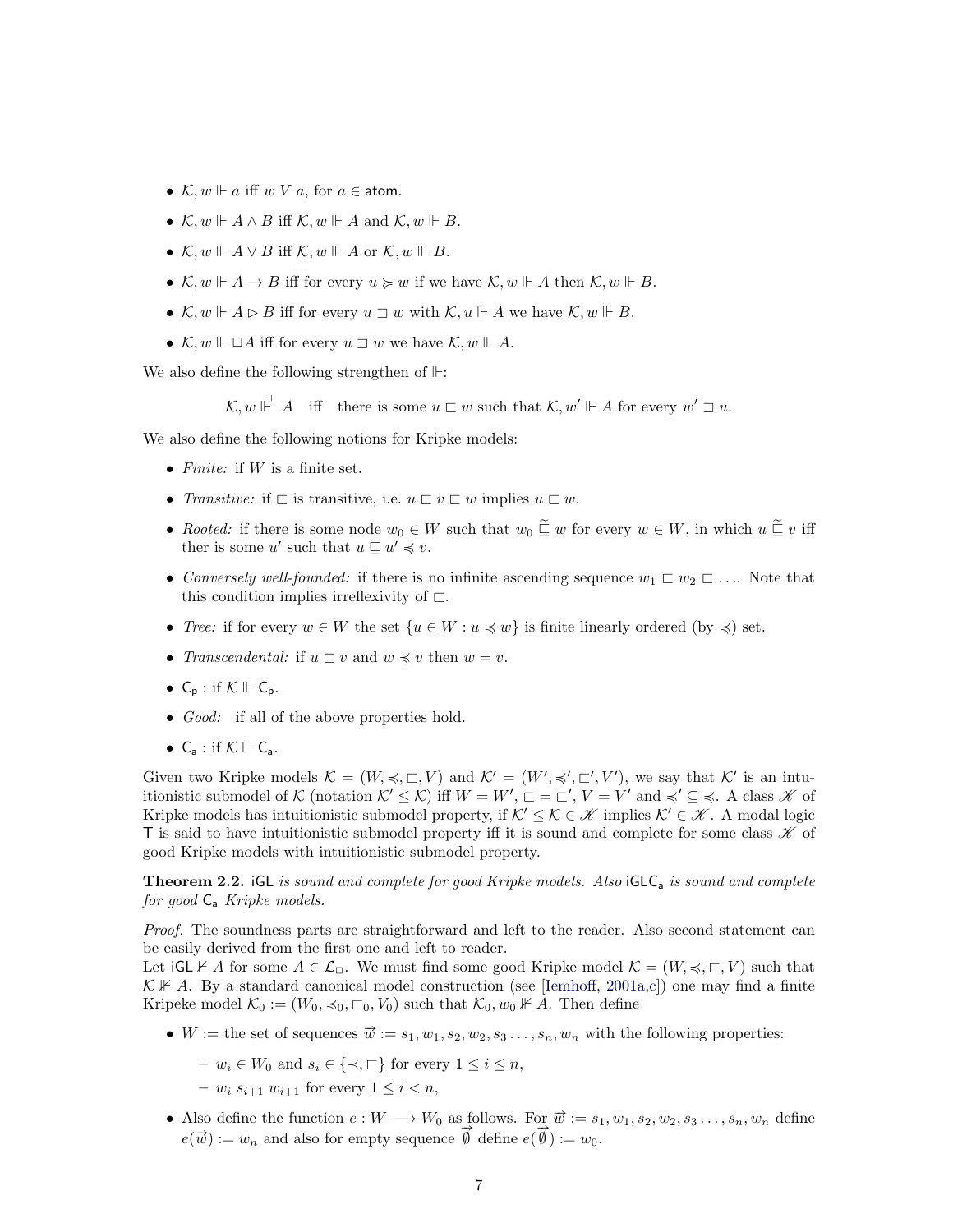- Let  $\vec{w} := s_1, w_1, s_2, w_2, s_3 \dots, s_n, w_n$  and  $\vec{v} := t_1, v_1, t_2, v_2, t_3 \dots, t_m, v_m$ . Then define  $\vec{v} \preccurlyeq \vec{w}$ iff the following conditions met:
	- $\vec{v}$  is an initial segment of  $\vec{w}$ .
	- for every  $m < i \leq n$  we have  $s_i = \prec$ .

Also define  $\vec{v} \sqsubset \vec{w}$  iff the following conditions met:

 $- \vec{v}$  is an initial segment of  $\vec{w}$ .

$$
- s_n = \sqsubset.
$$

•  $\vec{w}$  V a iff  $e(\vec{w})$  V<sub>0</sub> a.

It is not difficult to observe that  $K$  is a Kripke model indeed and moreover it is a good Kripke model. Also by a straightforward induction on the complexity of  $B \in \mathcal{L}_{\Box}$  we may prove that

$$
\mathcal{K}, \vec{w} \Vdash B \quad \text{iff} \quad \mathcal{K}_0, e(\vec{w}) \Vdash B.
$$

<span id="page-7-0"></span>**Lemma 2.3.** Let  $\mathcal{K} = (W, \preccurlyeq, \sqsubset, V)$  be a finite irreflexive Kripke model. Then for every  $w_0 \in W$ there is some finite rooted (with the root  $\langle w_0 \rangle$ ) transcendental tree Kripke model  $\mathcal{T} = (W', \preccurlyeq', \sqsubset', V')$ which is equivalent to K, i.e. there is a function  $e: W' \longrightarrow W$  such that  $e(\langle w_0 \rangle) = w_0$  and for every  $w \in W'$  and  $A \in \mathcal{L}_{\Box}$  we have  $\mathcal{T}, w \Vdash A$  iff  $\mathcal{K}, e(w) \Vdash A$ .

*Proof.* Define  $\mathcal{T} := (W', \preccurlyeq', \sqsubset', V')$  as follows.

- $W' :=$  the set of finite sequences (excluding empty sequence)  $\vec{w} := \langle w_0, s_1, w_1, s_2, w_2, s_3 \dots, s_n, w_n \rangle$ with the following properties:
	- $w_i \in W$  and  $s_i \in \{\prec, \sqsubset\}$  for every  $1 \leq i \leq n$ .
	- $w_i s_{i+1} w_{i+1}$  for every 0 ≤ i < n. This means that if  $s_{i+1} = \langle s_i \rangle$  then  $w_i \langle w_{i+1} \rangle$  and if  $s_{i+1} = \square$  then  $w_i \square w_{i+1}$ .
- Also define the function  $e : W' \longrightarrow W$  as follows. For  $\vec{w} := \langle w_0, s_1, w_1, s_2, w_2, s_3 \dots, s_n, w_n \rangle$  define  $e(\vec{w}) := w_n$ . Also define  $e(w_0) := w_0$ .
- Let  $\vec{v} := \langle v_0, t_1, v_1, t_2, v_2, t_3, \ldots, t_m, v_m \rangle$  and  $\vec{w} := \langle w_0, s_1, w_1, s_2, w_2, s_3, \ldots, s_n, w_n \rangle$ . Then define  $\vec{v} \preccurlyeq' \vec{w}$  iff the following conditions met:
	- $\vec{v}$  is an initial segment of  $\vec{w}$ .
	- for every  $m < i \leq n$  we have  $s_i = \prec$ .

Also define  $\vec{v} \sqsubset' \vec{w}$  iff the following conditions met:

- $\vec{v}$  is an initial segment of  $\vec{w}$ .
- $n > m$ .
- $s_n = \square$ .
- $\vec{w}$  V' a iff  $e(\vec{w})$  V a.

Reasoning that this  $\mathcal T$  fulfils all required conditions is left to the reader.  $\Box$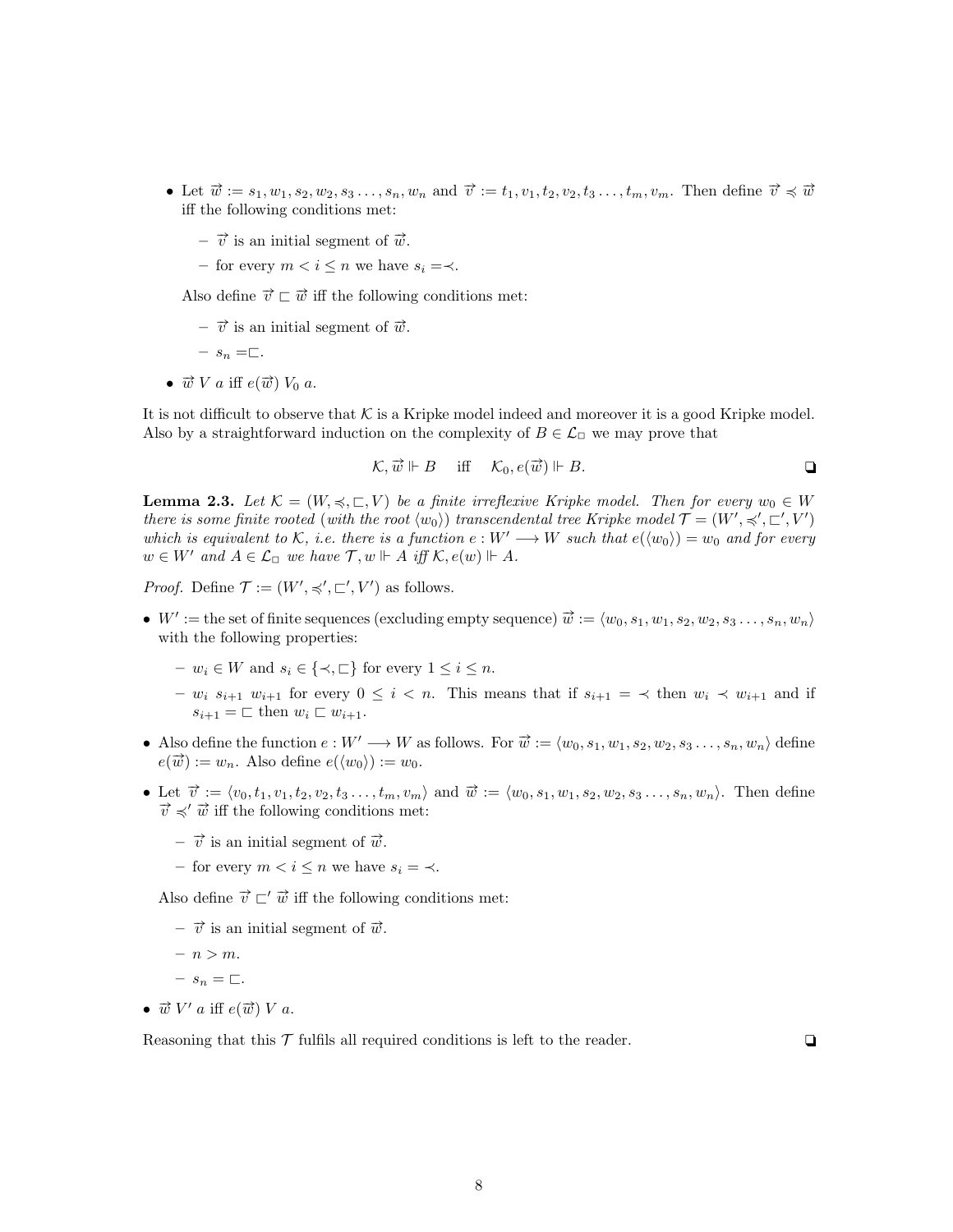# <span id="page-8-0"></span>2.7 The Gödel's translation  $(.)^{\square}$

The following translation, is some variant of the Gödel's celebrated translation for the embedding of IPC in S4 [Gödel, [1933\]](#page-45-0).

**Definition 2.4.** For every proposition  $A \in \mathcal{L}_{\Box}$  define  $A^{\Box}$  inductively as follows:

- $A^{\square} := \square A$ , for  $A \in \text{var}$ .
- $A^{\square}$  := A for  $A \in$  parb.
- $(B \circ C)^{\square} := B^{\square} \circ C^{\square}$ . for  $\circ \in \{\vee, \wedge\}$ .
- $(B \to C)^{\square} := \square (B^{\square} \to C^{\square}).$

 $A \in \mathcal{L}_{\Box}$  is called self complete if there is some  $B \in \mathcal{L}_{\Box}$  such that  $A = B^{\Box}$ :

$$
S:=\{B^{\square}:B\in\mathcal{L}_{\square}\}.
$$

Also A is called T-complete if  $T \vdash A \rightarrow \Box A$ :

$$
C^{\mathsf{T}} := \{ A \in \mathcal{L}_{\Box} : \mathsf{T} \vdash A \to \Box A \}.
$$

Note that for every  $\mathsf{T} \supseteq \mathsf{i} \mathsf{K}4$  we have  $\mathsf{S} \subseteq \mathsf{C}^{\mathsf{T}}$ . Whenever no confusion is likely, we may omit the superscript  $\mathsf T$  in the notation  $\mathsf C^{\mathsf T}$  and simply write  $\mathsf C$ .

<span id="page-8-2"></span>**Theorem 2.5.** iGL and iGLC<sub>a</sub> are closed under  $(.)^{\square}$ , i.e. for every  $A \in \mathcal{L}_{\square}$ , iGL  $\vdash A$  (iGLC<sub>a</sub>  $\vdash A$ ) implies  $iGL \vdash A^{\square}$  ( $iGLC_a \vdash A^{\square}$ ).

*Proof.* Straightforward induction on the proof  $iGL \vdash A$  ( $iGLC_a \vdash A$ ) and left to the reader.  $\Box$ 

#### <span id="page-8-1"></span>2.8 Notations on set of propositions

In the rest of this paper we deal with several sets of modal propositions. For the simplicity of notations, we write  $X_1 \ldots X_n$  for  $X_1 \cap \ldots \cap X_n$ , when  $X_i$  are sets of propositions. For example we write SN for the set of propositions which are N (see section [2.9\)](#page-9-0) and self-complete (as will be defined in this section). Also  $\subseteq$ <sub>fin</sub> indicates the finite subset relation. Given  $A \in \mathcal{L}_{\Box}$  let sub(A) be the set of all subformulas of A and  $\mathsf{sub}_o(A)$  is the set of all outer subformulas of A:

- $\mathsf{sub}_{\alpha}(a) := \{a\}$  for  $a \in \mathsf{atom}.$
- $\mathsf{sub}_{\alpha}(\Box A) := {\Box A}.$
- $\mathsf{sub}_o(B \circ C) := \{ B \circ C \} \cup \mathsf{sub}_o(B) \cup \mathsf{sub}_o(C), \text{ for } o \in \{ \vee, \wedge, \to \}.$

Also for arbitrary set  $\Gamma$  of propositions define

- sub<sup> $\Gamma(A) := \mathsf{sub}(A) \cap \Gamma$ . Hence  $\mathsf{sub}^B(A) := \mathsf{sub}(A) \cap \{\Box B : B \in \mathcal{L}_{\Box}\}.$ </sup>
- $\mathsf{sub}^{\Gamma}_{\mathsf{o}}(A) := \mathsf{sub}_{\mathsf{o}}(A) \cap \Gamma$ . Hence  $\mathsf{sub}^{\mathsf{B}}_{\mathsf{o}}(A) := \mathsf{sub}_{\mathsf{o}}(A) \cap \{\Box B : B \in \mathcal{L}_{\Box}\}.$
- $\Gamma^{\vee} := \{ \bigvee \Delta : \Delta \subseteq_{\text{fin}} \Gamma \text{ and } \Delta \neq \emptyset \}.$
- $\overline{\downarrow} \Gamma :=$  the set of all  $\Gamma$ -projective propositions in the logic T. We say that a proposition A is  $\Gamma$ projective in T, if there is some substitution  $\theta$  and  $B \in \Gamma$  such that  $A \stackrel{\theta}{\longrightarrow}$  $\frac{\theta}{T}$  B, i.e.  $\mathsf{T} \vdash \hat{\theta}(A) \leftrightarrow B$ and  $T \vdash A \rightarrow (x \leftrightarrow \theta(x))$  for every  $x \in \text{var}$ . Whenever T may be inferred from context, we may omit the superscript  $\mathsf T$  and simply write  $\downarrow \Gamma$ .
- $\Gamma(X)$  indicates the set  $\Gamma \cap \mathcal{L}_0(X)$ . Also let  $\Gamma(\square) := \Gamma(\text{parb})$ .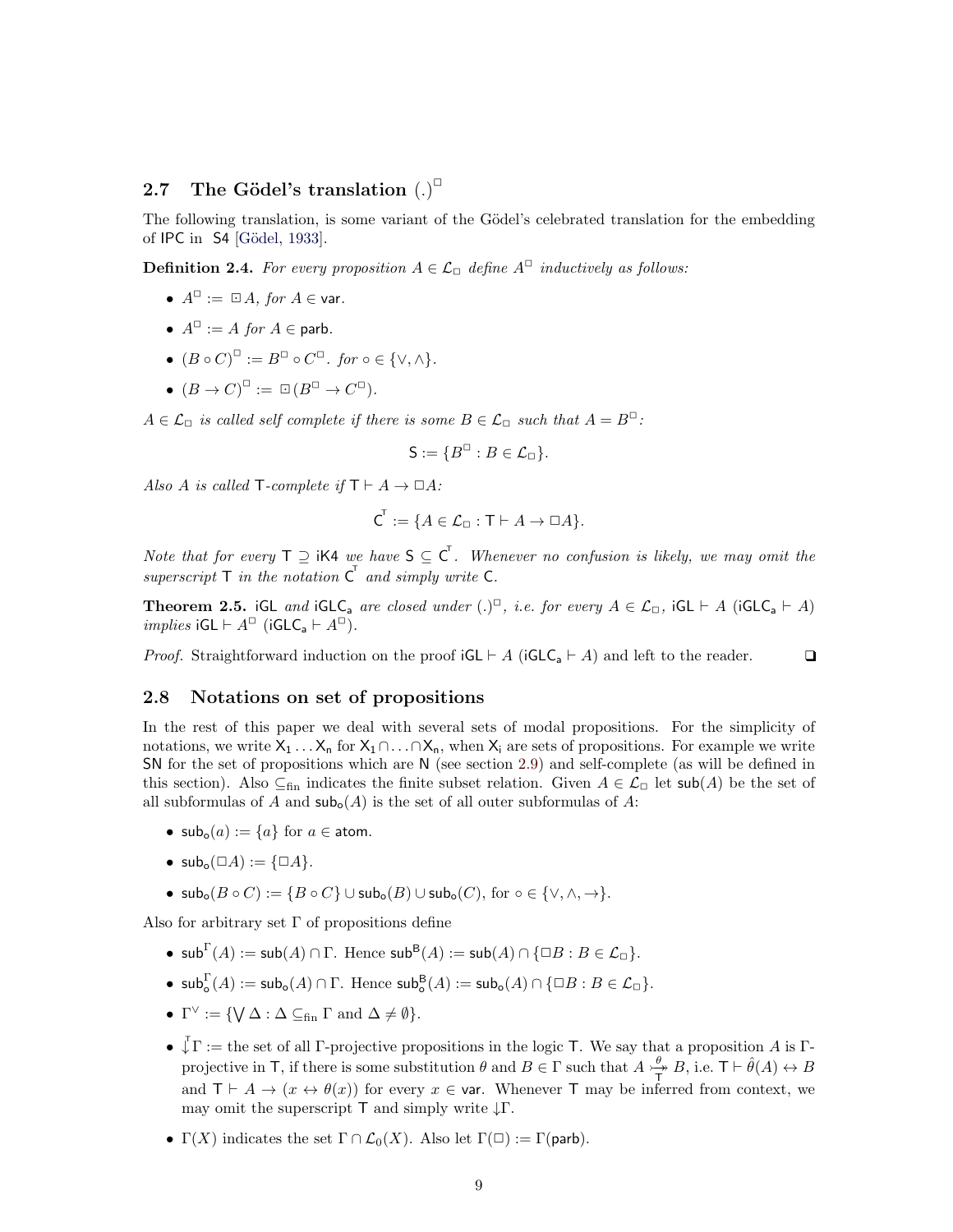Also define

- $S := \{ B^{\Box} : B \in \mathcal{L}_{\Box} \}.$
- $\mathsf{C}^{\mathsf{T}} := \{A \in \mathcal{L}_{\Box} : \mathsf{T} \vdash A \rightarrow \Box A\}.$  If T may be inferred from context, we may omit the T-superscript from notation.
- $P^T := Prime^T = \text{the set of all } T\text{-prime propositions, i.e. the set of propositions } A \text{ such that }$ for every B, C with  $\mathsf{T} \vdash A \to (B \lor C)$  either we have  $\mathsf{T} \vdash A \to B$  or  $\mathsf{T} \vdash A \to C$ . If the logic T can be inferred from context, we may omit the superscript T from notations.
- Given a set Γ of propositions, define Γ-NF<sub>0</sub> as the set of propositions  $B \in \mathcal{L}_{\Box}$  with either  $B \in \Gamma$  or  $\Box B \in \Gamma$ . Then define the set Γ-NF of propositions in Γ-Normal Form as follows:

 $\Gamma$ -NF := { $A \in \mathcal{L}_{\Gamma}$  :  $\forall \Box B \in \mathsf{sub}(A)$   $B \in \Gamma$ -NF<sub>0</sub>}.

And finally we assume that  $(.)^{\vee}$  has the lowest precedence and  $\downarrow$  (.) has the second lowest precedence. This means that

$$
{\downarrow} SN(\square)^{\vee} := ({\downarrow} (SN(\square)))^{\vee} \quad \text{and} \quad C {\downarrow} SN(\square)^{\vee} := (C({\downarrow} (SN(\square))))^{\vee}.
$$

**Lemma 2.6.** If  $\Gamma$  is a set of  $\mathsf{T}\text{-prime propositions}$  then  $\mathsf{L}\Gamma$  is so.

*Proof.* Let  $E \in \mathcal{F}$  such that  $\mathsf{T} \vdash E \to (B \lor C)$ . Also assume that  $E \to^{\theta}_{\mathbb{Z}'} E^{\dagger} \in \Gamma$ . Hence  $\mathsf{T} \vdash E^{\dagger} \to$ T  $(\hat{\theta}(B) \vee \hat{\theta}(C))$  and since E<sup>†</sup> is T-prime, either we have  $\mathsf{T} \vdash E^{\dagger} \rightarrow \hat{\theta}(B)$  or  $\mathsf{T} \vdash E^{\dagger} \rightarrow \hat{\theta}(C)$ . Hence either we have  $\mathsf{T}, E \vdash \hat{\theta}(E \to B)$  or  $\mathsf{T}, E \vdash \hat{\theta}(E \to C)$ . Since  $\theta$  is E-projective, we have either  $\mathsf{T}, E \vdash E \to B$  or  $\mathsf{T}, E \vdash E \to C$ .

#### <span id="page-9-0"></span>2.9 NNIL propositions

The class of No Nested Implications to the Left, NNIL formulae, for the nonmodal language  $\mathcal{L}_0$ , was introduced in [\[Visser et al.,](#page-47-6) [1995\]](#page-47-6), and more explored in [\[Visser,](#page-47-2) [2002\]](#page-47-2). Here we gathered all we need from [\[Visser et al.,](#page-47-6) [1995;](#page-47-6) [Visser,](#page-47-2) [2002\]](#page-47-2). For simplicity of notations, we may write N for NNIL. The crucial result of [\[Visser,](#page-47-2) [2002\]](#page-47-2) is to provide an algorithm that as input, takes  $A \in \mathcal{L}_0$  and returns its best NNIL approximation  $A^*$  from below, i.e.,  $\vdash A^* \to A$  and for all NNIL formulae B such that  $\vdash B \to A$ , we have  $\vdash B \to A^*$ . Also for all  $\Sigma_1$ -substitutions  $\sigma$ , we have  $HA \vdash \sigma_{HA}(\Box A \leftrightarrow \Box A^*)$ [\[Visser,](#page-47-2) [2002\]](#page-47-2). The classes NNIL and NI of propositions in  $\mathcal{L}_{\Box}$  are defined inductively:

- $A \in \mathsf{NNIL}$  and  $A \in \mathsf{NI}$  for every  $A \in \mathsf{atomb}$ .
- $B \circ C \in \textsf{NNIL}$  if  $B, C \in \textsf{NNIL}$ . Also  $B \circ C \in \textsf{NI}$  if  $B, C \in \textsf{NL}$ . ( $\circ \in \{\vee, \wedge\}\$ )
- $B \to C \in \mathbb{N}$ NIL if  $B \in \mathbb{N}$ I and  $C \in \mathbb{N}$ NIL.

<span id="page-9-1"></span>**Theorem 2.7.** Let  $A \in \text{NNIL}$  and  $K' \leq K$  are two Kripke models. Then  $K \Vdash A$  implies  $K' \Vdash A$ .

*Proof.* Let  $\mathcal{K} = (W, \preccurlyeq, \sqsubset, V)$  and  $\mathcal{K}' = (W, \preccurlyeq', \sqsubset, V)$ . First by induction on  $A \in \mathbb{N}$  show that for every  $w \in W$  we have  $\mathcal{K}, w \Vdash A$  iff  $\mathcal{K}', w \Vdash A$ . Then use induction on  $A \in \mathsf{NNIL}$  and show that for every  $w \in W$ , if  $\mathcal{K}, w \Vdash A$  then  $\mathcal{K}', w \Vdash A$ .

<span id="page-9-2"></span>**Lemma 2.8.** Modulo IPC-provable equivalence,  $NNIL(X)$  is finite, whenever X is a finite set of atomics or boxed propositions. Moreover one may effectively compute this finite set.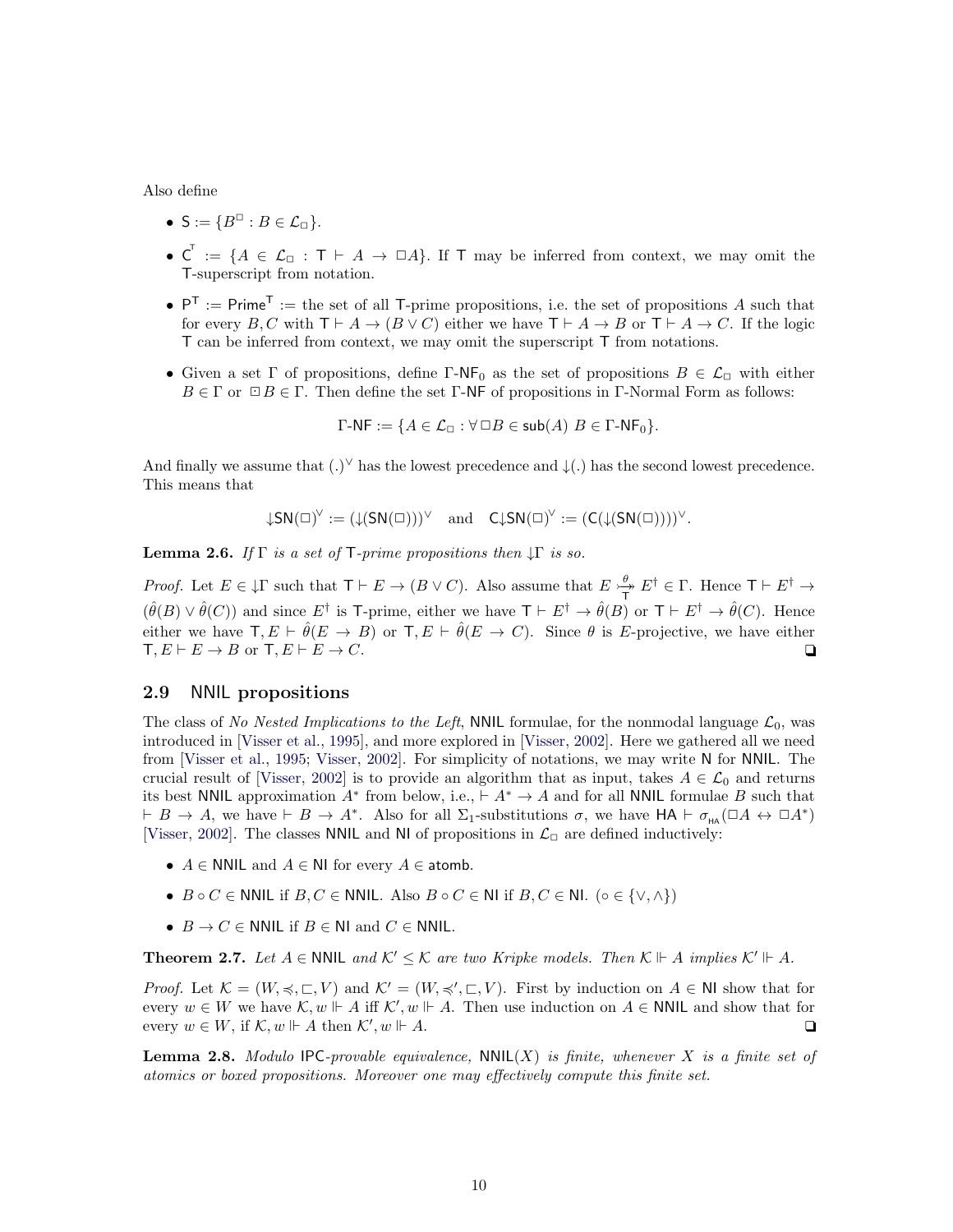*Proof.* The decidability of  $NNIL(X)$  is deduced by decidability of IPC and the following argument for finiteness of  $NNIL(X)$  and left to the reader. To show that  $NNIL(X)$  is finite, we will find an upper bound  $f(n)$  for the number of IPC-inequivalent propositions in NNIL(X) with n as the number of elements in X.

First observe that each proposition in  $NNIL(X)$  can be written as  $\bigvee \bigwedge C$  in which C is an atomic, boxed or implication, which we call it a component. Hence  $f(n)$  is less than or equal to  $2^{2^{g(n)}}$ , in which  $g(n)$  is the number of components in  $\text{NNIL}(X)$ . Then observe that  $g(n+1) \leq (n+1)f(n)+n+1$ , because one may assume that each component C is either of the form  $E \to A$  for some  $E \in X$  and some A in  $NNIL(X \setminus \{E\})$ , or  $C \in X$ . Hence the following (primitive) recursive function is an upperbound for the number of all formulas in  $n$  atomics:

$$
f(0) := 2 \qquad , \qquad f(n+1) := 2^{2^{(n+1)(f(n)+1)}}.
$$

## <span id="page-10-0"></span>2.10 Admissibility and preservativity

Given a logic T we say that an inference rule  $\frac{A}{B}$  is admissible to T if  $T \vdash \theta(A)$  implies  $T \vdash \theta(B)$ for every substitution  $\theta$ . Characterization of all admissible rules for classical logic is trivial:  $\frac{A}{B}$ is admissible iff  $A \rightarrow B$  is classically valid. However the case for intuitionistic logic IPC or modal logics like K4 are not trivial (see [Iemhoff](#page-46-12) [\[2001b\]](#page-46-12); [Iemhoff and Metcalfe](#page-46-13) [\[2009\]](#page-46-13); Jeřábek [\[2005\]](#page-46-14); [Rybakov](#page-46-15) [\[1987a,](#page-46-15)[b,](#page-46-16) [1997\]](#page-46-17); [Goudsmit and Iemhoff](#page-46-18) [\[2014\]](#page-46-18); [Iemhoff](#page-46-19) [\[2016\]](#page-46-19)). In this paper we deal with a generalization of admissibility. In some sense it is same as admissibility relative in some set Γ. This generalization, has been considered in [\[Mojtahedi,](#page-46-9) [2022a\]](#page-46-9) for the propositional language and here in this paper we extend that definition to the modal language. Given a logic  $\mathsf T$  and a set  $\Gamma$  of propositions define

 $A\substack{\Gamma \subset \Gamma \ \Gamma}$  B iff for every substitution  $\theta$  and  $C \in \Gamma: \mathsf{T} \vdash \hat{\theta}(C \to A)$  implies  $\mathsf{T} \vdash \hat{\theta}(C \to B)$ .

Also we define binary relation between propositions  $\overline{\mathbb{F}}$ , the preservativity relation, as follows:

 $A \vert_{\widetilde{\Gamma}} B$  iff  $\forall E \in \Gamma(\mathsf{T} \vdash E \to A \Rightarrow \mathsf{T} \vdash E \to B).$ 

[\[Iemhoff,](#page-46-5) [2003\]](#page-46-5) studies the preservativity in the first-order language of arithmetic and axiomatizes it via the binary modal operator  $\triangleright$ . Also [\[Visser,](#page-47-2) [2002\]](#page-47-2) studies preservativity for propositional non-modal language and among other interesting results, it axiomatizes  $\frac{P}{N}$ 

**Remark 2.9.** By definition it can be inferred that  $A \nightharpoonup_{\Gamma}^{\mathcal{T}} B$  implies  $A \nightharpoonup_{\Gamma}^{\mathcal{T}} B$ , however the converse may not hold. As a counterexample let A and B two different variables and  $\Gamma := \{\top\}$  and  $\mathsf{T} = \mathsf{IPC}$ . Then we have  $A \rvert_{\widetilde{\Gamma}}^{\mathsf{T}} B$  and not  $A \rvert_{\Gamma}^{\mathsf{T}} B$ .

<span id="page-10-1"></span>**Lemma 2.10.** Let T be a logic which is closed under outer substitutions. Then  $A \nightharpoonup^{\mathsf{T}}_{\mathsf{T}} B$  implies  $A \nvert_{\widetilde{\mathbb{T}}_{\Gamma}}^{\mathsf{T}} B.$ 

*Proof.* Let  $A \vDash_{\Gamma}^{\mathcal{T}} B$  and  $E \in \mathcal{T}$  with  $\mathcal{T} \vdash E \rightarrow A$ . Assume that  $E \vDash_{\Gamma}^{\theta}$  $\frac{\theta}{T}$   $E^{\dagger} \in \Gamma$ . Since T is closed under outer substitutions, we get  $\mathsf{T} \vdash E^{\dagger} \rightarrow \hat{\theta}(A)$ . Then  $A \, \mathsf{L}_{\Gamma}^{\mathsf{T}} \, B$  implies  $\mathsf{T} \vdash E^{\dagger} \rightarrow \hat{\theta}(B)$ . Hence  $\mathsf{T} \vdash E \to \hat{\theta}(E \to B)$  and because  $E \to \to^{\theta}$  $\frac{\theta}{T} E^{\dagger}$  we get  $T \vdash E \to B$ .

Later in this paper we axiomatize  $\frac{1}{\Gamma}$  and  $\frac{1}{\Gamma}$  for several pairs  $(T, \Gamma)$ . Before we continue with this, let us see some basic axioms and rules.

Given a logic T, the logic  $[T]$  proves statements  $A \triangleright B$  for A and B in the language of T and has the following axioms and rules:

#### Aximos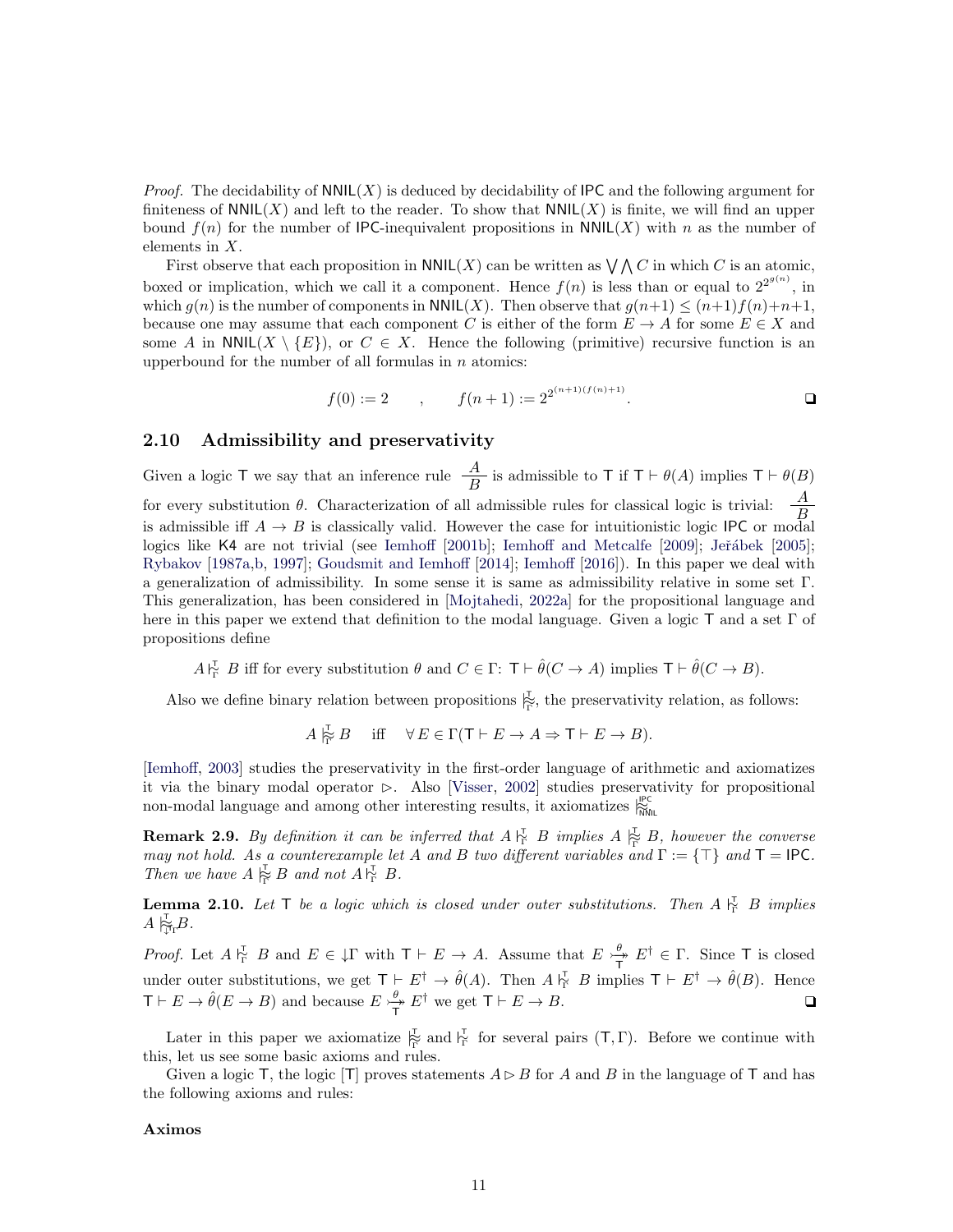Ax:  $A \triangleright B$ , for every  $\mathsf{T} \vdash A \to B$ .

Rules

$$
\cfrac{A \rhd B \qquad A \rhd C}{A \rhd B \wedge C} \text{Conj} \qquad \cfrac{A \rhd B \qquad B \rhd C}{A \rhd C} \text{Cut}
$$

The above mentioned axiom and rules are not interesting, because  $[T] \vdash A \rhd B$  iff  $T \vdash A \rightarrow B$ . However we define several interesting additional rules and axioms as follows. Let  $\Delta \subseteq \mathcal{L}_{\Box}$  and define

- Le:  $A \triangleright \square A$  for every  $A \in \mathcal{L}_{\square}$ .
- Le<sup> $\overline{\phantom{a}}$ </sup>:  $A \triangleright \Box A$  for every  $A \in \mathcal{L}_0(\text{parb})$ .
	- A:  $A \rhd \hat{\theta}(A)$ , for every substitution  $\theta$ .

$$
\mathsf{V}(\Delta): \quad B \to C \rhd \bigvee_{i=1}^{n+m} \{B\}_{\Delta}(E_i), \text{ in which } B = \bigwedge_{i=1}^n (E_i \to F_i) \text{ and } C = \bigvee_{i=n+1}^{n+m} E_i, \text{ and }
$$
\n
$$
\{A\} \cdot (D) \qquad \begin{cases} B & \text{if } B \subseteq \Delta \end{cases}
$$

$$
\{A\}_{\Delta}(B) := \begin{cases} B & : B \in \Delta \\ A \to B & : \text{otherwise} \end{cases}
$$

$$
\frac{B \triangleright A \qquad C \triangleright A}{B \vee C \triangleright A} \text{ Disj} \qquad \qquad \frac{A \triangleright B \qquad (C \in \Delta)}{C \to A \triangleright C \to B} \text{ Mont}(\Delta)
$$

.

Finally define

$$
[\![T, \Delta]\!] := [\![T] + \text{Disj} + \text{Mont}(\Delta) + \text{V}(\Delta),
$$

$$
[\![T, \Delta]\!] \text{Le} := [\![T, \Delta]\!] + \text{Le} \quad \text{and} \quad [\![T, \Delta]\!] \text{Le}^- := [\![T, \Delta]\!] + \text{Le}^-
$$

<span id="page-11-0"></span>Remark 2.11.  $\mathsf{T} \subseteq \mathsf{T}'$  and  $\Delta \subseteq \Delta'$  implies  $[\![\mathsf{T}, \Delta]\!] \subseteq [\![\mathsf{T}', \Delta']\!]$ .

*Proof.* By induction on the complexity of proof  $[[T, \Delta]] \vdash A \triangleright A'$  one must show  $[[T', \Delta'] \vdash A \triangleright A'.$ We only treat here the case  $\mathsf{V}(\Delta)$  and leave the rest to reader. So assume that  $A = B \to C$  and  $A' = \bigvee_{i=1}^{n+m} {B_{\Delta}(E_i)}$ , in which  $B = \bigwedge_{i=1}^{n} (E_i \to F_i)$  and  $C = \bigvee_{i=n+1}^{n+m} E_i$ . Since for every  $D, F \in \mathcal{L}_{\Box}$ we have  $\vdash \{D\}_{\Delta}(F) \to \{D\}_{\Delta}(F)$ , we get  $[\![\mathsf{T}', \Delta']\!] \vdash \bigvee_{i=1}^{n+m} \{B\}_{\Delta}(E_i) \rhd \bigvee_{i=1}^{n+m} \{B\}_{\Delta}(E_i)$ . On the other hand by  $\mathsf{V}(\Delta')$  we have  $[\![\mathsf{T}', \Delta']\!] \vdash A \rhd \bigvee_{i=1}^{n+m} \{B\}_{\Delta'}(E_i)$ . Thus Cut implies desired result.  $\Box$ 

<span id="page-11-1"></span>**Theorem 2.12 (Soundness).** [T] is sound for preservativity interpretations, i.e.  $[T] \vdash A \triangleright B$ implies  $A \succeq_{\widetilde{\Gamma}} B$  for every set  $\Gamma$  of propositions and every logic  $\mathsf T$ . Moreover

- 1. if  $\Gamma$  is  $\mathsf{T}\text{-complete}$ , then Le is sound,
- 2. if  $\Gamma$  is  $\mathsf{T}\text{-prime}$ , then Disj is also sound,
- 3. if  $\Gamma$  is closed under  $\Delta$ -conjunctions, i.e.  $A \in \Gamma$  and  $B \in \Delta$  implies  $A \wedge B \in \Gamma$  (up to  $\top$ -provable equivalence relation), then Mont $(\Delta)$  is sound.
- 4. if T has intuitionistic submodel property and  $\Gamma \subseteq$  NNIL and  $\Delta \subseteq$  atomb then  $V(\Delta)$  is sound.
- 5. if  $\Gamma \subseteq \mathcal{L}_0$ (parb) and  $\top$  is closed under outer substitutions, then A is also sound.

*Proof.* Easy induction on the complexity of proof  $[T] \vdash A \triangleright B$  and left to the reader. The validity of item 4 is provided by lemma [2.14.](#page-12-1)  $\Box$ 

<span id="page-11-2"></span>**Theorem 2.13 (Soundness).** [T] is sound for admissibility interpretations, i.e. [T]  $\vdash A \triangleright B$  implies  $A\substack{*\tau* \\ <sub>\tau</sub>}$  B for every set  $\Gamma$  of propositions and every logic  $\Gamma$  which is closed under outer substitutions. Moreover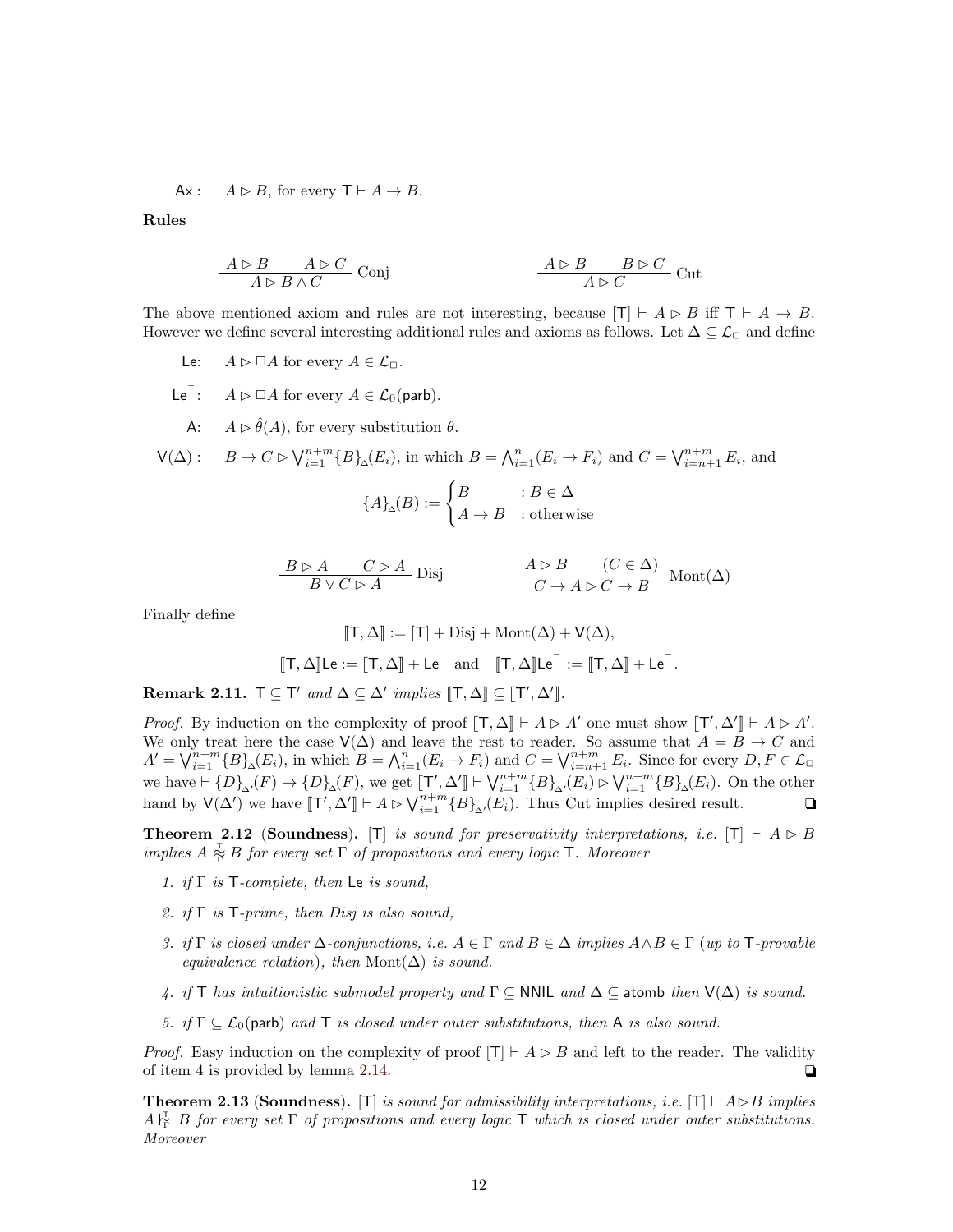- 1. if  $\Gamma$  is  $\mathsf{T}\text{-complete}$ , then  $\mathsf{Le}^{\mathsf{T}}$  is sound,
- 2. if  $\Gamma$  is  $\mathsf{T}\text{-prime}$ , then Disj is also sound.
- 3. if  $\Gamma$  is closed under outer substitutions of  $\Delta$ -conjunctions, i.e.  $A \in \Gamma$  and  $B \in \Delta$  implies  $A \wedge \hat{\theta}(B) \in \Gamma$  (up to T-provable equivalence relation), then Mont( $\Delta$ ) is sound.
- 4. if T has intuitionistic submodel property and  $\Gamma \subset \text{NNIL}$  and  $\Delta \subset \text{parb}$  then  $\mathsf{V}(\Delta)$  is sound.

*Proof.* Easy induction on the complexity of proof  $|T| \vdash A \triangleright B$  and left to the reader. The validity of item 4 is provided by lemma [2.14.](#page-12-1)  $\Box$ 

<span id="page-12-1"></span>**Lemma 2.14.** Let T has intuitionistic submodel property and  $\Gamma \subseteq$  NNIL and  $\Delta \subseteq$  atomb. Then  $B\to C\mathop{\mathbb{R}}\limits^{\mathbb{T}}\bigvee_{i=1}^{n+m}\{B\}_\Delta(E_i),$  in which  $B=\bigwedge_{i=1}^n(E_i\to F_i)$  and  $C=\bigvee_{i=n+1}^{n+m}E_i.$  Moreover if  $\Delta\subseteq$  parb then  $B \to C \, \overline{\mathcal{C}} \, \bigvee_{i=1}^{n+m} \{B\}_{\Delta}(E_i)$ .

*Proof.* We give a contrapositive reasoning only for  $B \to C \rvert_{\Gamma}^{\Gamma} \bigvee_{i=1}^{n+m} \{B\}_{\Delta}(E_i)$  and leave the similar argument for  $B \to C \gamma_{\Gamma}^{\Gamma} \setminus V_{i=1}^{n+m} \{B\}_{\Delta}(E_i)$  to the reader. Let us fix some class  $\mathscr{M}(\mathsf{T})$  of rooted Kripke models with intuitionistic submodel property for which T is sound and complete. Let  $E \in \Gamma$  be such that  $\mathsf{T} \nvdash E \to (\bigvee_{i=1}^{n+m} \{B\}_{\Delta}(E_i)).$  Hence there is some  $\mathcal{K} = (W, \preccurlyeq, \sqsubset, V) \in \mathcal{M}(\mathsf{T})$  with the root  $w_0$ such that  $\mathcal{K}, w_0 \Vdash E$  and  $\mathcal{K}, w_0 \nVdash \bigvee_{i=1}^{n+m} {\{B\}}_{\Delta}(E_i)$ . Let I be the set of indices i such that  $E_i \in \Delta$ . Also let J be the complement of I. Thus for every  $i \in I$  we have  $\mathcal{K}, w_0 \nVdash E_i$  and for every  $j \in J$ , there is some  $w_j \succcurlyeq w_0$  such that  $\mathcal{K}, w_j \Vdash B$  and  $\mathcal{K}, w_j \nvDash E_j$ . Let  $\preccurlyeq'$  defined on W as follows:

$$
\preccurlyeq' := \preccurlyeq \setminus (\{w_0\} \times \{v \in W : \neg \exists j \in J(w_j \preccurlyeq v)\})
$$

and define  $K' := (W, \preccurlyeq', \sqsubset, V)$ . Then since  $E \in \mathsf{NNIL}$  and  $\mathcal{K}, w_0 \Vdash E$ , theorem [2.7](#page-9-1) implies  $\mathcal{K}', w_0 \Vdash E$ . Moreover, it is not difficult to observe that  $\mathcal{K}', w_0 \nVdash E_i$  for every  $i \in I \cup J$ . Hence  $\mathcal{K}', w_0 \Vdash B$  and  $\mathcal{K}', w_0 \nVdash C$ . Thus  $\mathcal{K}', w_0 \nVdash E \to (B \to C)$ . Since  $\mathcal{M}(T)$  is assumed to have intuitionistic submodel property, we may conclude  $\mathcal{K}' \in \mathcal{M}(T)$  and hence  $T \nvdash E \rightarrow (B \rightarrow C)$ .

<span id="page-12-2"></span>Theorem 2.15.  $\overline{\overline{F}}_{\overline{\Gamma}} = \overline{\overline{F}}_{\overline{\Gamma}}$  and  $\overline{F}_{\overline{\Gamma}} = \overline{F}_{\overline{\Gamma}}$ .

*Proof.* We only show  $A \not\models_{\Gamma}^{\mathcal{I}} B$  iff  $A \not\models_{\Gamma}^{\mathcal{I}} B$  and leave similar arguments for other statements to the reader. Right-to-left direction holds since  $\Gamma \subseteq \Gamma^{\vee}$ . For other direction assume that  $A \not\stackrel{\tau}{\mid}_{\Gamma} B$  and let  $E \in \Gamma^{\vee}$  such that  $\mathsf{T} \vdash E \to A$ . Then  $E = \bigvee_i E_i$  with  $E_i \in \Gamma$ . Hence for every i we have  $\mathsf{T} \vdash E_i \to A$ . Then  $A \stackrel{\mathsf{T}}{\underset{\mathsf{P}}{\rightleftharpoons}} B$  implies  $\mathsf{T} \vdash E_i \to B$ . Thus  $\mathsf{T} \vdash E \to B$ , as desired.

#### <span id="page-12-0"></span>2.11 Greatest lower bounds

Given a set  $\Gamma \cup \{A\} \subseteq \mathcal{L}_{\Box}$  and a logic T, we say that B is a  $(\Gamma, \mathsf{T})$ -lower bound for A if:

- 1.  $B \in \Gamma$ ,
- 2.  $T \vdash B \rightarrow A$ .

Moreover we say that B is the  $(\Gamma, \mathsf{T})$ -greatest lower bound  $((\Gamma, \mathsf{T})$ -glb) for A, if for every  $(\Gamma, \mathsf{T})$ -lower bound B' for A we have  $T \vdash B' \rightarrow B$ . Note that up to T-provable equivalence relation, such glb is unique and we annotate it as  $[A]_r^T$ .<br><sub>Γ</sub>'

We say that  $(\Gamma, \mathsf{T})$  is downward compact, if every  $A \in \mathcal{L}_{\Box}$  has a  $(\Gamma, \mathsf{T})$ -glb  $\left[A\right]_{\Gamma}^{\mathsf{T}}$  $_{\Gamma}^{\mathsf{T}}$ . If  $\left\lfloor A \right\rfloor_{\Gamma}^{\mathsf{T}}$ Γ can be effectively computed, we say that  $(\Gamma, \Gamma)$  is recursively downward compact. A main result in [\[Visser,](#page-47-2) [2002\]](#page-47-2) states that (NNIL, IPC) is recursively downward compact (see section 7 in [\[Visser,](#page-47-2) [2002\]](#page-47-2)). We say that  $(\Gamma, \mathsf{T})$  is (recursively) strong downward compact, if it is (recursively) downward compact and for every  $\Box B \in \mathsf{sub}(\vert A \vert_{\mathsf{m}}^{\mathsf{T}}$  $\Gamma_{\Gamma}$ ) either we have  $\Box B \in \mathsf{sub}(A)$  or  $B \in \Gamma$ -NF<sub>0</sub>. We also inductively define  $\llbracket A \rrbracket_{\Gamma}^{\mathsf{T}}$ :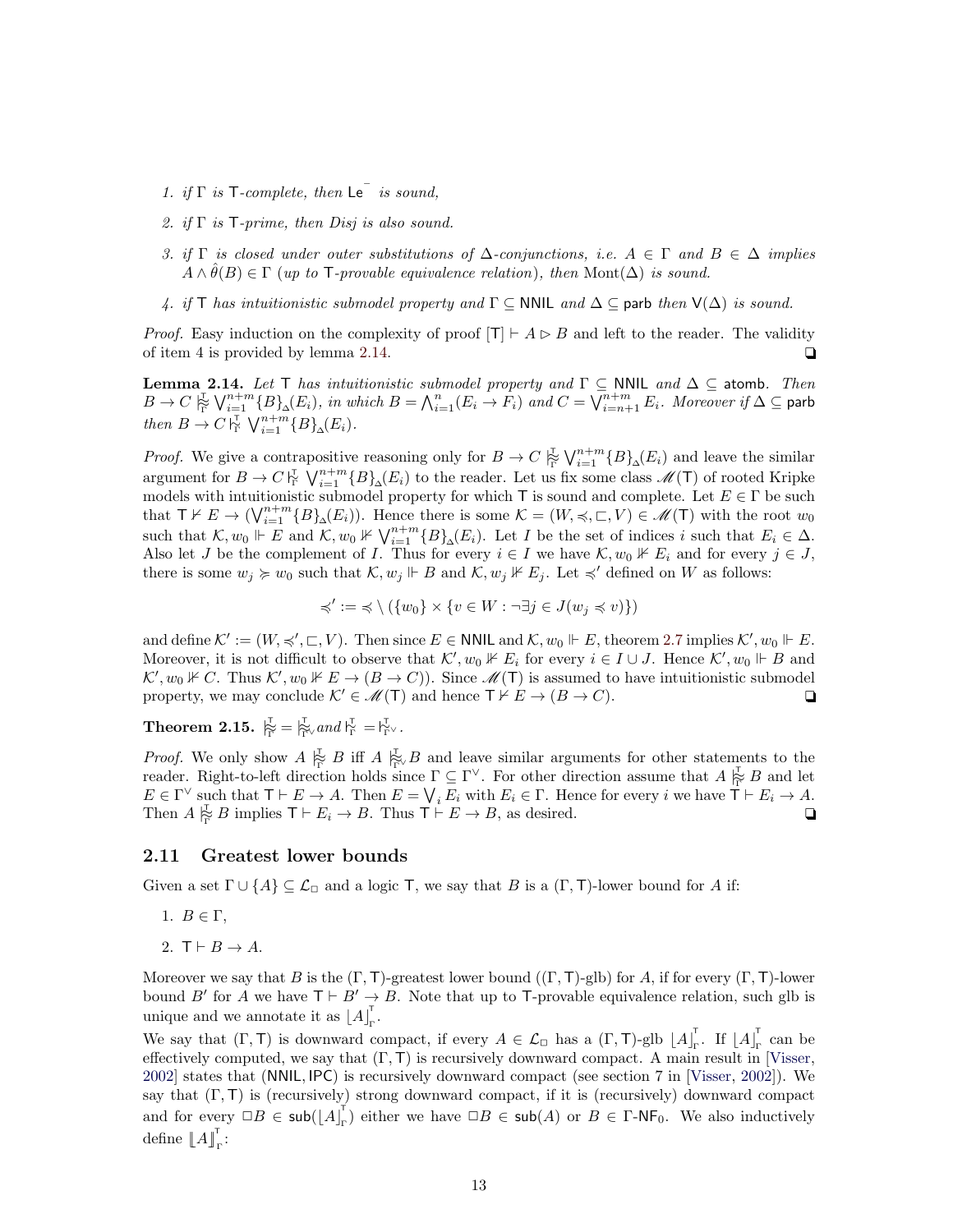- $\llbracket a \rrbracket_{\Gamma}^{\mathsf{T}} = a$  for every atomic a.
- $\mathbb{L} \mathbb{I}_{\Gamma}^{\mathsf{T}}$  commutes with  $\{\vee, \wedge, \rightarrow\}.$
- $\bullet$   $\llbracket \Box A \rrbracket_{\Gamma}^{\mathsf{T}} := \Box \llbracket \llbracket A \rrbracket_{\Gamma}^{\mathsf{T}} \rrbracket_{\Gamma}^{\mathsf{T}}$ .<br><sub>Γ</sub>'

Question 1. One may similarly define the notion of least upper bounds and upward compactness. Does downward compactness imply upward compactness?

<span id="page-13-1"></span>**Theorem 2.16.** B is the  $(\Gamma, \mathsf{T})$ -glb for A iff

- $B \in \Gamma$ .
- $T \vdash B \rightarrow A$ .
- $A \underset{\Gamma}{\not\succsim} B$ .

Hence we have  $A \vert_{\widetilde{\Gamma}}^{\mathsf{T}} \lfloor A \rfloor_{\Gamma}^{\mathsf{T}}$ .<br><sub>Γ</sub>'

*Proof.* Left to the reader.  $\Box$ 

Question 2. As we saw in theorem [2.16,](#page-13-1) the glb may be expressed via preservativity relation  $\mathbb{R}^7$ . One may think of its variant which best suites for lub's:

$$
A \stackrel{\ast\tau}{\underset{\Gamma}{\mapsto}} B \quad \text{iff} \quad \forall \, E \in \Gamma(\mathsf{T} \vdash A \to E \Rightarrow \mathsf{T} \vdash B \to E).
$$

We ask for an axiomatization for  $\stackrel{*}{\not\vdash}$  when we let  $\mathsf{T} = \mathsf{IPC}$  and  $\mathsf{\Gamma} = \mathsf{NNIL}$ .

<span id="page-13-2"></span>Corollary 2.17. If  $|A|_r^T$  $\Gamma_{\Gamma}$  exists, then for every  $B \in \mathcal{L}_{\square}$  we have

$$
\mathsf{T}\vdash \lfloor A\rfloor_{\Gamma}^{\mathsf{T}}\to B\quad\textit{iff}\quad A\overset{\mathsf{T}}{\not\cong} B.
$$

*Proof.* First assume that  $T \vdash |A|$ <sup>1</sup>. Also let  $E \in \Gamma$  such that  $\mathsf{T} \vdash E \to A$ . Theorem [2.16](#page-13-1) implies  $A \stackrel{\intercal}{\approx} \left[A\right]_{\!\scriptscriptstyle\Gamma}^{\!\!\top}$  $_{\Gamma}^{\mathsf{T}}$  and hence  $\mathsf{T}\vdash E\to\left\lfloor A\right\rfloor _{\Gamma}^{\mathsf{T}}$ <sup>T</sup><sub>r</sub>. Then by  $T \vdash \lfloor A \rfloor_{r}^{T} \rightarrow B$  we get  $T \vdash E \rightarrow B$ , as desired.

For the other direction let  $A \not\stackrel{\tau}{\mid}_{\Gamma} B$ . By definition we have  $\lfloor A \rfloor_{\Gamma}$  $\Gamma_{\Gamma}^{\mathsf{T}} \in \Gamma$  and  $\mathsf{T} \vdash \lfloor A \rfloor_{\Gamma}^{\mathsf{T}} \to A$ . Hence by  $A \vert_{\Gamma}^{\mathcal{I}} B$  we get  $\mathsf{T} \vdash \lfloor A \rfloor_{\Gamma}^{\mathcal{I}} \to B$ , as desired.

<span id="page-13-3"></span>**Lemma 2.18.** If  $(\Gamma, \mathsf{T})$  is strong downward compact and  $\mathsf{T} \supseteq \mathsf{i} \mathsf{K} \mathsf{4}$ , then for every  $A \in \mathcal{L}_{\Box}$  we have  $\llbracket A \rrbracket_{\Gamma}^{\mathsf{T}} \in \Gamma$ -NF and  $\mathsf{TH}(\Gamma, \mathsf{T}) \vdash A \leftrightarrow \llbracket A \rrbracket_{\Gamma}^{\mathsf{T}}$ .

Proof. Easy induction on the complexity of A and left to the reader.

$$
\Box
$$

#### <span id="page-13-0"></span>2.12 Modal logics with binary modal operator

A modal logic with a binary modal operator has been studied in the literature of provability logic at least for two intended meanings for  $A \triangleright B$ : (1)  $T + B$  is interpretable in  $T + A$  [\[Visser,](#page-47-4) [1990;](#page-47-4) [Berarducci,](#page-45-9) [1990;](#page-45-10) [de Jongh and Veltman,](#page-45-10) 1990; [Goris and Joosten,](#page-46-20) [2011\]](#page-46-20) and (2)  $\mathsf{T} \vdash E \to A$  implies  $T \vdash E \rightarrow B$  for every  $\Sigma_1$  sentence E [\[Iemhoff,](#page-46-5) [2003;](#page-46-5) [Iemhoff et al.,](#page-46-21) [2005\]](#page-46-21). The first is considered for classical theories like T and the second is considered for the intuitionistic theories like HA. [\[Iemhoff,](#page-46-6) [2001c,](#page-46-6) [2003\]](#page-46-5) introduces the logic iPH (as will be defined in this section) over the language  $\mathcal{L}_{\triangleright}$ . Albert Visser and Dick de Jongh prove [\[Iemhoff,](#page-46-5) [2003\]](#page-46-5) that iPH is sound for arithmetical interpretations in HA and conjecture that iPH is also complete for such interpretations. We also conjecture that  $iPH_{\sigma}$  (as will be defined in this subsection) is the  $\Sigma_1$ -preservativity logic of HA for  $\Sigma_1$ -substitutions, i.e. iPH<sub> $\sigma$ </sub>  $\vdash$  A iff for every  $\Sigma_1$ -substitution  $\sigma$  we have HA  $\vdash$   $\sigma_{HA}(A)$  (see section [2.3\)](#page-3-1).

Define  $\{T, \Delta\}$  as a logic in the language  $\mathcal{L}_{\triangleright}$  with following axioms and rules: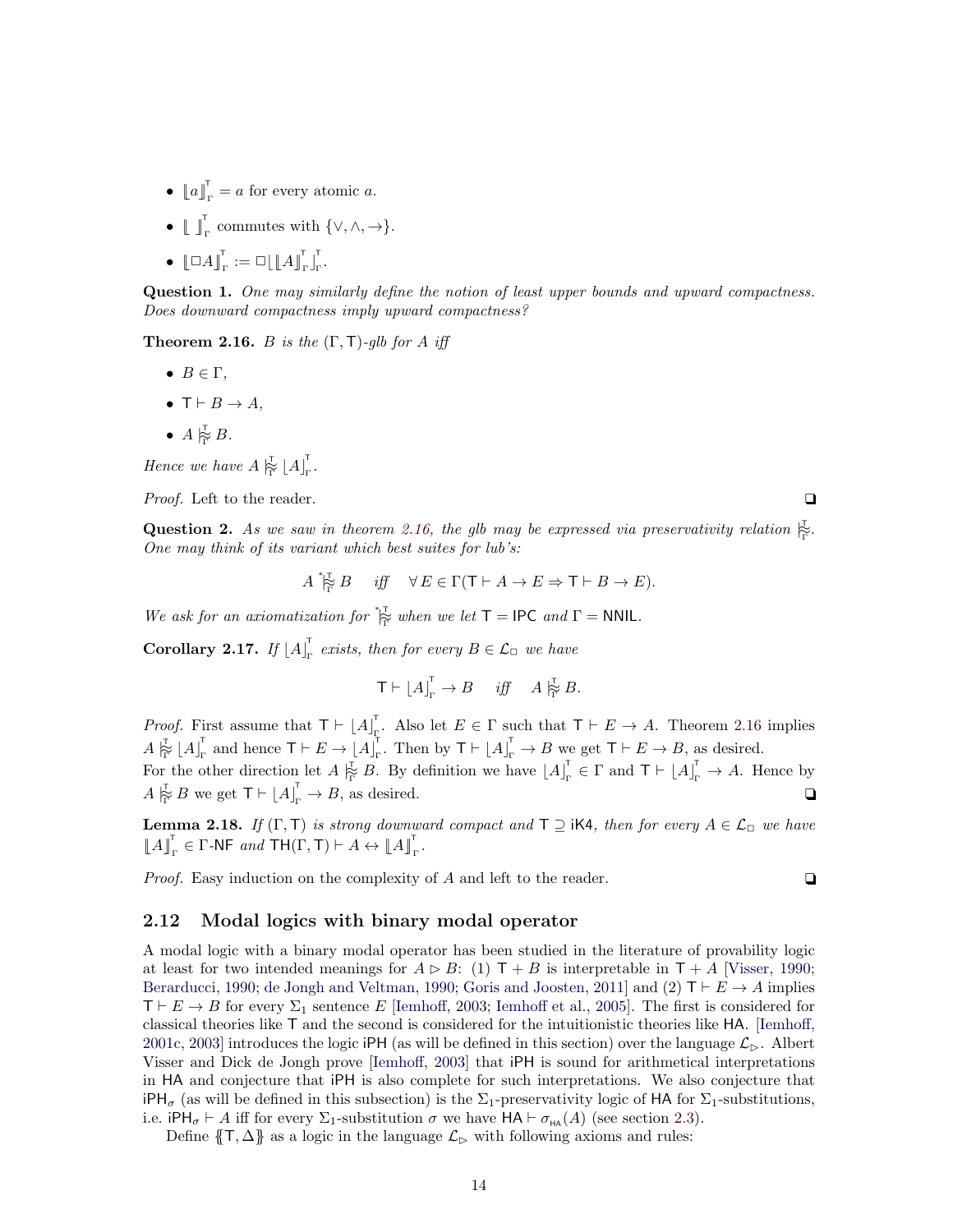#### Axioms

T: All theorems of T.

$$
\mathsf{V}(\Delta): \quad B \to C \rhd \bigvee_{i=1}^{n+m} \{B\}_{\Delta}(E_i), \text{ in which } B = \bigwedge_{i=1}^n (E_i \to F_i) \text{ and } C = \bigvee_{i=n+1}^{n+m} E_i.
$$

- Mont( $\Delta$ ):  $A \triangleright B \rightarrow (C \rightarrow A) \triangleright (C \rightarrow B)$  for every  $C \in \Delta$ .
	- Le:  $A \triangleright \square A$  for every A.
	- Disj:  $(B \triangleright A \wedge C \triangleright A) \rightarrow (B \vee C) \triangleright A$ .
	- Conj:  $[(A \triangleright B) \wedge (A \triangleright C)] \rightarrow (A \triangleright (B \wedge C)).$
	- Cut:  $[(A \triangleright B) \wedge (B \triangleright C)] \rightarrow (A \triangleright C).$

#### Rules

- MP:  $A, A \rightarrow B / B$ .
- PNec:  $A \rightarrow B / A \rhd B$ .

Also define  $\{\mathsf{T}, \Delta\}$ <sup>+</sup> as  $\{\mathsf{T}, \Delta\}$  plus the following axiom:

4p:  $(B \triangleright C) \rightarrow \Box (B \triangleright C)$ .

Then define iPH :=  $\{iGL, \text{parb}\}$  and iPH<sup>+</sup> :=  $\{iGL, \text{parb}\}$ <sup>+</sup>. Finally define  $iPH_{\sigma} := \{iGLC_{a}, \text{atomb}\}$ .

**Remark 2.19.** The Löb's preservativity principle  $(\Box A \rightarrow A) \triangleright A$ , is derivable in iPH. This axiom was listed in the original axiomatization of iPH in [\[Iemhoff,](#page-46-5) [2003;](#page-46-5) [Iemhoff et al.,](#page-46-21) [2005\]](#page-46-21).

*Proof.* Let us reason inside iPH. By Le we have  $(\Box A \to A) \triangleright \Box (\Box A \to A)$ . Also by Löb's axiom in iGL and necessitation we get  $\square(\square A \rightarrow A) \triangleright \square A$ . Thus by Cut we have  $(\square A \rightarrow A) \triangleright \square A$ . Since  $(\Box A \to A) \triangleright (\Box A \to A)$  by conjunction axiom we have  $(\Box A \to A) \triangleright (\Box A \to A)$ . By necessitation we have  $(\Box A \land (\Box A \to A)) \triangleright A$  and thus Cut implies  $(\Box A \to A) \triangleright A$ .

<span id="page-14-1"></span>**Theorem 2.20.** iPH<sup>+</sup> is sound for strong arithmetical interpretations in HA, i.e. for every arithmetical substitution  $\alpha$  and  $A \in \mathcal{L}_{\triangleright}$  with  $P H^+ \vdash A$  we have  $H A \vdash \alpha^+_{HA}(A)$  (see section [2.3](#page-3-1)).

*Proof.* [\[Iemhoff,](#page-46-6) [2001c,](#page-46-6) [2003\]](#page-46-5) proves that  $P H \vdash A$  implies  $H A \vdash \alpha_{HA}(A)$ . The same proof works for iPH and  $\alpha_{\text{HA}}^+(A)$  as well. Also the validity of 4p for strong interpretations is obvious.

#### <span id="page-14-0"></span>2.13 Simultaneous fixed-point theorem

It is well-known that the Gödel-Löb's logic GL proves the fixed-point theorem, i.e. for every  $A \in \mathcal{L}_{\Box}$ and atomic  $a$  such that  $a$  only occurs inside the scope of boxes, there is a unique (up to  $GL$ -provable equivalence relation) fixed point for A with respect to a, i.e. there is a proposition  $D$  such that

$$
GL \vdash A[a : D] \leftrightarrow D
$$

Moreover one may consider  $D$  such that it only contains atomics appeared in  $A$  other than  $a$ . A well-known extension of this result is the simultaneous fixed-point theorem, which we state its intuitionistic version in the following theorem.

As we will see in this paper, we mainly deal with outer substitutions  $\hat{\theta}$ , i.e. we do not substitute variables which are inside scope of boxes. The fixed-point theorem helps us (in the proof of theorem [5.4](#page-38-0) which is major step in the arithmetical completeness of iGLH) to convert usual substitutions to outer substitutions.

<span id="page-14-2"></span>[\[Iemhoff et al.,](#page-46-21) [2005\]](#page-46-21) proves the fixed-point theorem for iGL. In the following theorem we extend it to a simultaneous version, just like in the classical case.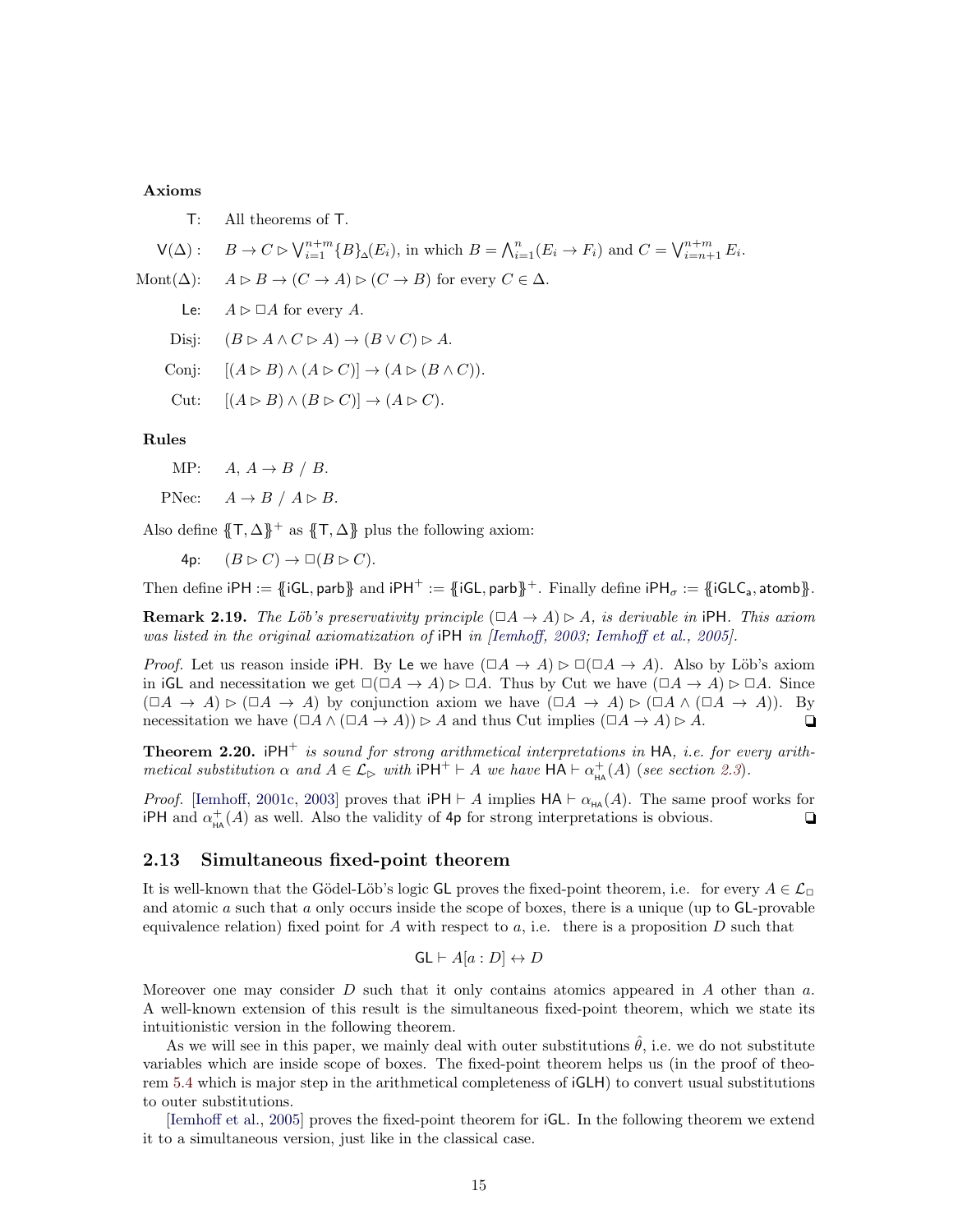**Theorem 2.21.** Let  $\vec{E} := \{E_1, \ldots, E_m\}$  and  $\vec{a} = \{a_1, \ldots, a_m\}$  such that every occurrences of  $a_i$  in  $E_j$  is in the scope of some  $\Box$ . Then there is a substitution  $\tau$  which is the simultaneous fixed point of  $\vec{a}$  with respect to  $\vec{E}$  in iGL, i.e.

- iGL  $\vdash \tau(E_i) \leftrightarrow \tau(a_i)$  for every  $1 \leq i \leq m$ .
- $\tau$  is identity on every atomic  $a \notin \overrightarrow{a}$ .
- sub $\textsf{atom}(\tau(a_i)) \subseteq (\textsf{subatom}(\overrightarrow{E}) \setminus \overrightarrow{a}).$

*Proof.* The classical syntactical proof for this result with  $n = 1$  is valid for its intuitionistic coun-terpart. We refer the reader to [Smorynski, [1985,](#page-46-2) theorem 1.3.5] or [\[Boolos,](#page-45-4) [1995,](#page-45-4) section 8]. Then we may use induction on  $m$  and prove the general case as follows. As induction hypothesis, assume that we already have the statement of this theorem for m and prove it for  $m + 1$ . So assume that  $\vec{E} := \{E_1, \ldots, E_m, E_{m+1}\}\$ and  $\vec{a} := \{a_1, \ldots, a_m, a_{m+1}\}\$ are given. By induction hypothesis there is some substitution  $\tau'$  such that

- iGL  $\vdash \tau'(E_i) \leftrightarrow \tau'(a_i)$  for every  $1 \leq i \leq m$ .
- $\tau'$  is identity on every atomic  $a \notin (\vec{a} \setminus a_{m+1})$ .
- sub<sup>atom</sup>( $\tau'(a_i)$ ) ⊆  $\{a_{m+1}\}\cup$  (sub<sup>atom</sup>( $\overrightarrow{E}) \setminus \overrightarrow{a}$ ) for  $1 \leq i \leq m$ .

Then there is a fixed-point D for  $\tau'(E_{m+1})$  with respect to  $a_{m+1}$ , i.e.:

$$
iGL \vdash D \leftrightarrow \tau'(E_{m+1})[a_{m+1}:D].
$$

Finally define  $\tau$  as follows:

$$
\tau(a) := \begin{cases}\n(\tau'(a))[a_{m+1} : D] & : a = a_i \text{ for } 1 \le i \le m \\
D & : a = a_{m+1} \\
a & : \text{otherwise}\n\end{cases}
$$

Then it is not difficult to observe that  $\tau$  satisfies all required conditions for the simultaneous fixedpoint.  $\Box$ 

#### <span id="page-15-0"></span>2.14 Two crucial results

There are two results which are crucial for arithmetical completeness of the provability logic of HA: (1) the characterization of  $\Sigma_1$ -provability logic of HA (theorem [2.22\)](#page-15-1) and (2) theorem [2.23](#page-15-2) which implies the characterization of  $\vert^{\text{PC}}_{\widetilde{\Gamma}}$  and  $\vert^{\text{PC}}_{\widetilde{\Delta}}$  for  $\Gamma := \text{NNIL}(\text{par})$  and  $\Delta := \downarrow^{\text{PC}} \Gamma$  (corollary [2.24\)](#page-16-1).

<span id="page-15-1"></span>**Theorem 2.22.** The  $\Sigma_1$ -Provability logic of HA is iGLC<sub>a</sub>H<sub>σ</sub>, i.e. iGLC<sub>a</sub>H<sub>σ</sub>  $\vdash$  A iff for every  $\Sigma_1$ substitution  $\alpha$  we have  $HA \vdash \alpha_{HA}(A)$ .

*Proof.* [\[Ardeshir and Mojtahedi,](#page-45-6) [2018\]](#page-45-6).  $\Box$ 

<span id="page-15-2"></span>**Theorem 2.23.** Given  $A \in \mathcal{L}_0$ , there is a finite set  $\Pi \subseteq \downarrow \mathsf{N}(\mathsf{sub}^{\mathsf{par}}(A))$  such that

- 1. IPC  $\vdash \bigvee \Pi \rightarrow A$ .
- 2.  $\text{[IPC}, \text{par}] \vdash A \rhd \bigvee \Pi$  (for definition of  $\text{[IPC}, \text{par}]$  see section [2.10](#page-10-0)).
- 3. Π is computable as a function of A. Moreover for every  $D \in \Pi$ , the substitution  $\theta$  with  $D \stackrel{\theta}{\longrightarrow}$  $\stackrel{\theta}{\underset{\text{IPC}}{\rightleftharpoons}} D^{\dagger} \in N(\text{sub}^{\text{par}}(A))$  is computable.
- 4.  $c_{\square}(B) \leq c_{\square}(A) + 1 + \# \text{sub}^{\text{par}}(A)$  for every  $B \in \Pi$ .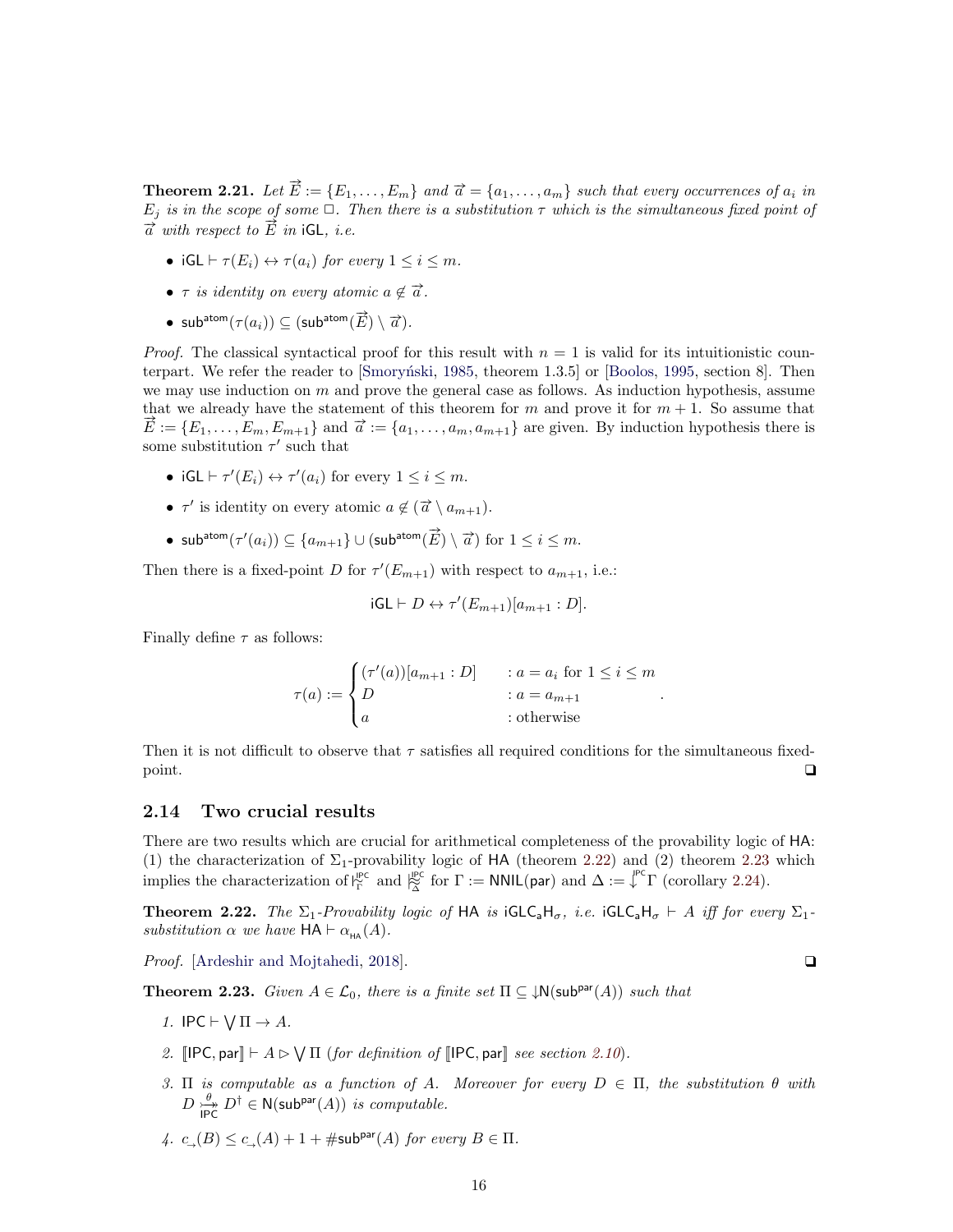5. sub<sup>atom</sup>(B)  $\subset$  sub<sup>atom</sup>(A) for every  $B \in \Pi$ .

*Proof.* Theorems 3.12, 3.27 and 4.15 from [\[Mojtahedi,](#page-46-9) [2022a\]](#page-46-9).  $\Box$ 

<span id="page-16-1"></span>Corollary 2.24. Let  $\mathsf{T} := \mathsf{IPC}$  and  $\Gamma := \mathsf{NNIL}(\mathsf{par})$  and  $\Delta := \int_{\mathsf{T}}^{\mathsf{PC}} \Gamma$ . Then for every  $A, B \in \mathcal{L}_0$ 

 $A \underset{\sim}{\to} B$  iff  $A \underset{\sim}{\downarrow}$  B iff  $[[\mathsf{PC}, \mathsf{par}] \vdash A \rhd B$ .

*Proof.* [IPC, par]  $\vdash A \triangleright B$  implies  $A \vdash_{\Gamma}^{\tau} B$ : One must use induction on the complexity of proof  $[IPC, par] \vdash A \triangleright B$ . All cases are easy except for Disj and  $V_{AR}^{par}$ , for which we refer the reader to lemma 4.5 in [\[Mojtahedi,](#page-46-9) [2022a\]](#page-46-9). A similar reasoning for modal logics presented in theorem [3.39](#page-25-0) in this paper.

 $A\, \substack{\mathsf{T}\downarrow \\ \mathsf{T}_+^{\mathsf{T}}} B$  implies  $A\, \substack{\mathsf{T}\downarrow \\ \mathsf{\Delta}} B$ : Lemma [2.10.](#page-10-1)

 $A \underset{\sim}{\to} B$  implies  $[\overline{[\mathsf{PC}}, \mathsf{par}] \vdash A \triangleright B: \mathsf{Let} A \underset{\sim}{\times} B$  and  $\Pi$  be a set of propositions as provided by theorem [2.23.](#page-15-2) Then for every  $E \in \Pi$  we have  $\mathsf{IPC} \vdash E \to A$  and since  $\Pi \subseteq \Delta$  we get  $\mathsf{IPC} \vdash E \to B$ . Thus  $\text{IPC} \vdash \bigvee \Pi \rightarrow B$  and  $\text{[IPC, par]} \vdash \bigvee \Pi \rhd B$ . Since  $\text{[IPC, par]} \vdash A \rhd \bigvee \Pi$  Cut implies  $\text{[IPC, par]} \vdash$  $A \rhd B$ .

# <span id="page-16-0"></span>3 Preservativity and relative admissibility

In this section, we study preservativity  $\overline{\xi}$  and relative admissibility  $\overline{\xi}$  for several pairs  $(\Gamma, \mathsf{T})$  of sets  $\Gamma \subseteq \mathcal{L}_{\Box}$  and intuitionistic modal logics T. The main application is to use them for the axiomatization of provability logic of HA and prove its decidability. More precisely we have the following results in this section. The main result in section [3.1](#page-17-0) is theorem [3.2](#page-17-2) in which we show that NNIL propositions can equivalently represented as disjunctions of prime and NNIL propositions. In section [3.2](#page-19-0) we define relative projectivity in the modal language. In the rest of subsections in this section we will characterize the following relations:

- Section [3.3:](#page-20-0)  $[T, \text{atombl}]$ Le  $= \bigvee_{i \leq N}^T = \bigvee_{i \leq N'}^T = \bigvee_{i \leq N}^T$ , whenever T is TYPE- $\sigma$ .
- Section [3.4:](#page-22-0)  $[\![T, \text{parb}]\!] = \frac{1}{N} \sum_{\mu=1}^{N} \sum_{\mu=1}^{N} \sum_{\mu=1}^{N} \sum_{\mu=1}^{N} \sum_{\mu=1}^{N} \sum_{\mu=1}^{N} \sum_{\mu=1}^{N} \sum_{\mu=1}^{N} \sum_{\mu=1}^{N} \sum_{\nu=1}^{N} \sum_{\mu=1}^{N} \sum_{\nu=1}^{N} \sum_{\nu=1}^{N} \sum_{\nu=1}^{N} \sum_{\nu=1}^{N} \sum_{\nu=1}^{N} \sum_{\nu=1}^{$ whenever  $T$  is TYPE- $\alpha$ .
- Section [3.5:](#page-24-0)  $[\![\mathsf{T},\mathsf{parb}]\!] \mathsf{Le}^-=\mathsf{I}_{\widehat{\downarrow} \mathsf{SN}(\Box)}^\mathsf{T}=\mathsf{I}_{\widehat{\downarrow} \mathsf{SN}(\Box)}^\mathsf{T}=\mathsf{I}_{\widehat{\downarrow} \mathsf{SN}(\Box)}^\mathsf{T}=\mathsf{I}_{\widehat{\downarrow} \mathsf{SN}(\Box)}^\mathsf{T}=\mathsf{I}_{\mathsf{SN}(\Box)}^\mathsf{T}=\mathsf{I}_{\mathsf{SN}(\Box)}^\mathsf{T}=\mathsf{I}_{\mathsf{SPN}(\Box)}^\mathsf{T}=\mathsf{I}_{\mathsf{SPN$ whenever  $T$  is TYPE- $\alpha$ .
- Section [3.6:](#page-26-0)  $[T, \text{parb}]\text{Le} = \frac{1}{C} \int_{C \downarrow \text{SN}(G)} E_{C \downarrow \text{SN}(G)} = \frac{1}{C} \int_{C \downarrow \text{SN}(G)} E_{C \downarrow \text{SN}(G)}$ , whenever T is TYPE- $\alpha$ .
- Section [3.7:](#page-28-0)  $[\![T, \text{parb}]\!]$ LeA =  $\frac{1}{|S_{\mathsf{NN}(\square)}} = \frac{1}{|S_{\mathsf{PN}(\square)}}$ , whenever T is TYPE- $\alpha$ .
- If T is decidable, then all above mentioned relations are also decidable.

**Important convention:** All over this section we fix some set  $T \supseteq$  IPC of modal propositions which is closed under modeus ponens and some class  $\mathcal{M}(T)$  of rooted Kripke models for which T is sound and complete. Thus in the rest of this section we may omit the superscript T from notations, e.g we may use shorter notations C, P and  $\downarrow \Gamma$  instead of  $C^{\mathsf{T}}$ ,  $P^{\mathsf{T}}$  and  $\downarrow \Gamma$ , respectively. Also we define three types of modal logics as follows.

- TYPE-0:  $T \supseteq iK4$  and  $\mathcal{M}(T)$  has extension property (see section [3.1.2\)](#page-18-0).
- TYPE- $\alpha$ : T  $\supseteq$  iK4 and T is closed under necessitation and  $\mathcal{M}(T)$  has extension property (see section [3.1.2\)](#page-18-0) and the intuitionistic submodel property (see section [2.6\)](#page-5-1) and T is closed under outer substitutions, i.e.  $A \in \mathsf{T}$  implies  $\hat{\theta}(A) \in \mathsf{T}$  for every substitution  $\theta$ .
- TYPE- $\sigma$ : T  $\supseteq$  iK4C<sub>a</sub> and T is closed under necessitation and  $\mathcal{M}(T)$  has extension property (see section [3.1.2\)](#page-18-0) and the intuitionistic submodel property (see section [2.6\)](#page-5-1).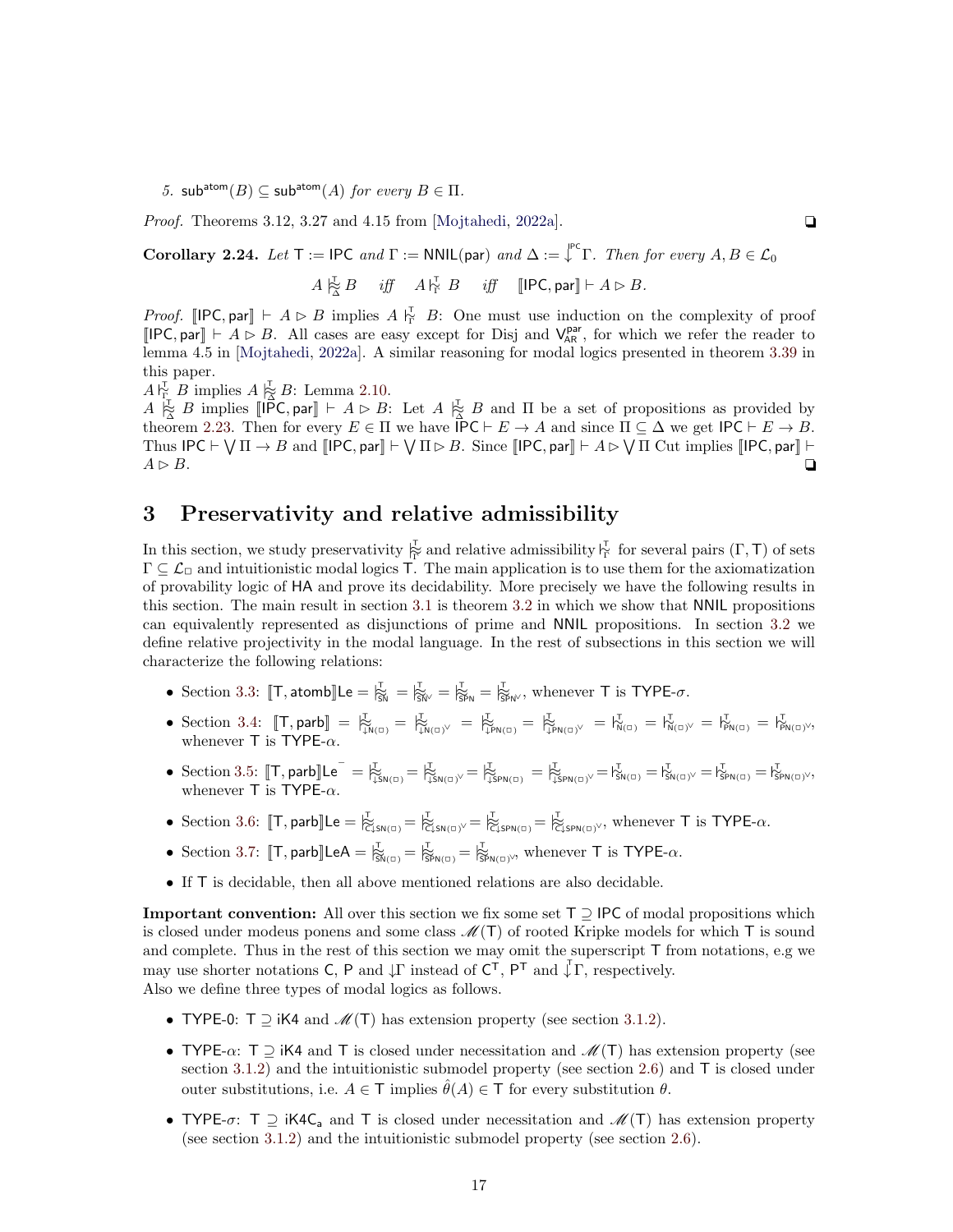In the rest of this section, in the statements of theorems the notation (TYPE-0) means that we assumed T satisfies conditions of TYPE-0. We have similar notation for TYPE- $\alpha$  and TYPE- $\sigma$ .

**Remark 3.1.** iK4 and iGL are TYPE- $\alpha$ . Also iK4C<sub>a</sub> and iGLC<sub>a</sub> are TYPE- $\sigma$ . The finite model property for  $iK4$ ,  $iGL$ ,  $iK4C<sub>a</sub>$  and  $iGLC<sub>a</sub>$  implies their decidability.

*Proof.* Left to the reader.  $\Box$ 

In the rest of this paper we may use above remark without mentioning.

#### <span id="page-17-0"></span>3.1 Prime factorization for NNIL

In this section we prove that every NNIL proposition  $A \in \mathcal{L}_{\Box}$  can be decomposed to a disjunction  $\bigvee_i A_i$  of T-prime NNIL propositions (theorem [3.2\)](#page-17-2). We take a route similar to the one we had in section 3.5 of [\[Mojtahedi,](#page-46-9) [2022a\]](#page-46-9) for non-modal language. To show this, we will need two other equivalent notions: T-component and T-extendible. We first show that every A can be decomposed to T-components (corollary [3.5\)](#page-18-1), and then show that every T-component is T-extendible (lemma [3.6\)](#page-19-1) and finally show that every T-extendible is T-prime (lemma [3.7\)](#page-19-2). We will see in theorem [3.8](#page-19-3) that these three notions are equivalent.

Remember that P indicates the set of all T-prime propositions, i.e.

$$
P := \{ A \in \mathcal{L}_{\Box} : T \vdash A \to (B \lor C) \text{ implies } T \vdash A \to B \text{ or } T \vdash A \to C \}.
$$

<span id="page-17-2"></span>**Theorem 3.2.** (TYPE-0) Up to iK4-provable equivalence relation we have  $N(\square) = PN(\square)^{\vee}$  and  $SN(\square) = SPN(\square)^{\vee}$ . Also if  $\overline{T} \supseteq iK4C_a$ , up to  $iK4C_a$ -provable equivalence relation we have  $N = PN^{\vee}$ and  $SN = SPN^{\vee}$ .

*Proof.* Direct consequence of corollary [3.5](#page-18-1) and lemmas [3.6](#page-19-1) and [3.7.](#page-19-2)  $\Box$ 

<span id="page-17-4"></span> $\text{Corollary 3.3. (Type 5.3.3.}$   $(T^{\text{YPE-0}})$   $\frac{1}{\text{SN}}$  =  $\frac{1}{\text{SN}}$  and  $\frac{1}{\text{SN}}$  =  $\frac{1}{\text{SN}}$  and  $\frac{1}{\text{SN}}$  =  $\frac{1}{\text{SN}}$  and  $\frac{1}{\text{SN}}$  and  $\frac{1}{\text{SN}}$  =  $\frac{1}{\text{SN}}$  and  $\frac{1}{\text{SN}}$  T  $\supseteq$  iK4C<sub>a</sub> then  $\bigtriangledown^{\mathsf{T}}_{\mathsf{SN}} = \bigtriangledown^{\mathsf{T}}_{\mathsf{SPN}}$ .

*Proof.* Direct consequence of theorems [2.15](#page-12-2) and [3.2.](#page-17-2)  $\Box$ 

In the rest of this subsection we have technical lemmas needed for the proof of above theorem.

#### <span id="page-17-1"></span>3.1.1 T-components

Given  $A \in \mathsf{NNIL}$ , we say that A is a T-component if  $A = \bigwedge \Gamma \wedge \bigwedge \Delta$  with the following properties:

- Every  $B \in \Gamma$  is atomic or boxed.
- Every  $B \in \Delta$  is an implication  $C \to D$  for some atomic or boxed C such that  $\mathsf{T} \nvdash \bigwedge \Gamma \to C$ .

Let us define NNIL<sup>+</sup> := {A ∈ NNIL :  $E \to F \in sub_0(A)$  implies  $E \in$  atomb}. In other words, NNIL<sup>+</sup> includes all NNIL propositions such that every antecedent occurring outside of boxes is either atomic or boxed. Obviously every  $A \in \text{NNIL}$  (SNNIL) can be converted to some  $A' \in \text{NNIL}^+$  ( $A' \in \text{SNNIL}^+$ ) via derivability in IPC (iK4).

<span id="page-17-3"></span>**Lemma 3.4.** Given  $A \in \text{NNIL}^+$  ( $A \in \text{SNNIL}^+$ ), there is a finite set  $\Gamma_A \subseteq \text{NNIL}^+$  ( $\Gamma_A \subseteq \text{SNNIL}^+$ ) of T-components such that  $T \vdash A \leftrightarrow \bigvee \Gamma_A$  and  $\mathsf{sub}^{\mathsf{atomb}}_o(\Gamma_A) \subseteq \mathsf{sub}^{\mathsf{atomb}}_o(A)$ .

*Proof.* We use induction on  $\mathsf{sub}^{\mathsf{atomb}}_{\mathsf{o}}(A)$  (the set of atomics or boxed formulas occurring outside of the scope of boxes in A) ordered by  $\subset$  and find some finite set  $\Gamma_A \subseteq \text{NNIL}^+$  ( $\Gamma_A \subseteq \text{SNNIL}^+$ ) of T-components with  $\mathsf{sub}^{\mathsf{atomb}}_o(\Gamma_A) \subseteq \mathsf{sub}^{\mathsf{atomb}}_o(A)$  and  $T \vdash \bigvee \Gamma_A \leftrightarrow A$ .

As induction hypothesis assume that for every  $\mathsf{T}' \supseteq \mathsf{IPC}$  and  $B \in \mathsf{NNIL}^+$  ( $B \in \mathsf{SNNIL}^+$ ) with  $\mathsf{sub}^{\mathsf{atomb}}_o(B) \subsetneq \mathsf{sub}^{\mathsf{atomb}}_o(A)$  there is a finite set  $\Gamma_B \subseteq \mathsf{NNIIL}^+$  ( $\Gamma_B \subseteq \mathsf{SNNIL}^+$ ) of T'-components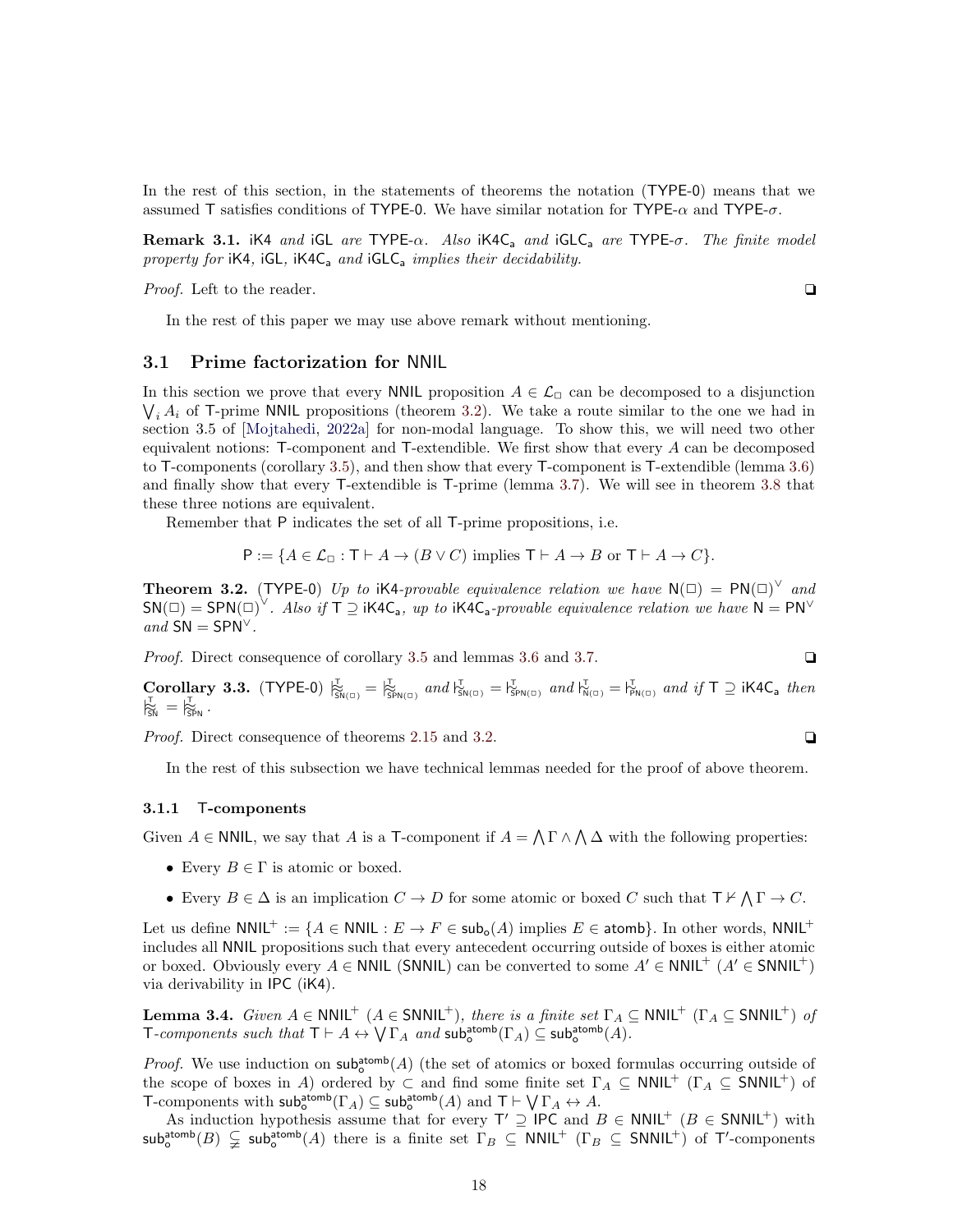such that  $T' \vdash B \leftrightarrow \bigvee \Gamma_B$  and  $\mathsf{sub}^{\mathsf{atomb}}_o(\Gamma_B) \subseteq \mathsf{sub}^{\mathsf{atomb}}_o(B)$ . For the induction step, assume that  $A \in \text{NNIL}^+$  ( $A \in \text{SNNIL}^+$ ) is given. Using derivability in IPC one may easily find finite sets  $\Gamma_i$  and  $\Delta_i$  such that

- IPC  $\vdash A \leftrightarrow \bigvee_{i=1}^{n} A_i$ , in which  $A_i := \bigwedge \Gamma_i \wedge \bigwedge \Delta_i$ .
- $\Delta_i$  includes either atomic or boxed propositions.
- $\Gamma_i$  includes implications with atomic or boxed antecedents.
- $\mathsf{sub}^{\mathsf{atomb}}_\mathsf{o}(A_i) \subseteq \mathsf{sub}^{\mathsf{atomb}}_\mathsf{o}(A).$
- $A_i \in \text{NNIL}^+$   $(A_i \in \text{SNNIL}^+)$ .

It is enough to decompose every  $A_i$  to T-components. If  $\Gamma \nvdash \bigwedge \Delta_i \to E$  for every antecedent E of an implication in  $\Gamma_i$ , then  $A_i$  already is a T-component and we are done. Otherwise, there is some  $E \to F \in \Gamma_i$  such that  $\mathsf{T} \vdash \bigwedge \Delta_i \to E$ . Then let  $A'_i := A_i[E : \top]$ , i.e. the replacement of every outer occurrences of E in  $A_i$  with  $\top$ . Also let  $\top' := \top + E$ . Hence  $\mathsf{sub}^{\mathsf{atomb}}_0(A_i) \subsetneq \mathsf{sub}^{\mathsf{atomb}}_0(A)$  and by induction hypothesis we may decompose  $A'_i$  to  $\mathsf{T}'$ -components:

$$
\mathsf{T}, E \vdash A'_i \leftrightarrow \bigvee_j B_j
$$

It is not difficult to observe that if  $B_j$  is a T'-component then  $B'_j := E \wedge B_j$  is a T-component. Moreover  $\mathsf{T} \vdash E \land A'_i \leftrightarrow \bigvee_j B'_j$  and since  $\mathsf{IPC} \vdash (E \land A'_i) \leftrightarrow (E \land A'_i)$  and  $\mathsf{T} \vdash A_i \rightarrow E$ , we get

$$
\mathsf{T}\vdash A_i\leftrightarrow \bigvee_j B'_j
$$

Hence we have decomposed  $A_i$  to T-components  $B'_j$  with  $\mathsf{sub}^{\mathsf{atomb}}_o(B'_j) \subseteq \mathsf{sub}^{\mathsf{atomb}}_o(A)$ .

<span id="page-18-1"></span>Corollary 3.5. Every  $A \in \mathbb{N}$ NIL can be decomposed to T-components, i.e. there is a finite set of **T**-components  $\Gamma_A$  such that  $\mathsf{T} \vdash A \leftrightarrow \mathsf{V} \Gamma_A$ . Moreover:

- 1. if  $A \in N(\square)$  then  $\Gamma_A \subseteq N(\square)$ ,
- 2. if  $A \in SN$  and  $T \supseteq$  iK4 then  $\Gamma_A \subseteq SN$ ,
- 3. if  $A \in SN(\square)$  and  $\top \supseteq$  iK4 then  $\Gamma_A \subseteq SN(\square)$ .

*Proof.* Easy consequence of lemma [3.4](#page-17-3) and left to reader. The condition  $T \supseteq iK4$  is only needed to convert  $A \in$  SNNIL to some  $A' \in$  SNNIL<sup>+</sup>.  $\square$ 

#### <span id="page-18-0"></span>3.1.2 T-Extension property

Let  $\mathscr K$  and  $\mathscr K'$  be two sets of rooted Kripke models. In the following lines we are going to define a Kripke model  $\sum(\mathscr{K}, \mathscr{K}')$ . Roughly speaking it is resulted by adding a fresh root beneath  $\mathscr{K}$  having  $\Box$ -access to the roots of  $\mathscr{K}'$ . More precisely define  $\sum(\mathscr{K}, \mathscr{K}') := (W, \preccurlyeq, \Box, V)$  as follows. Assume that the sets of nodes of Kripke models in  $\mathcal{K} \cup \mathcal{K}'$  are disjoint. Moreover we assume that every  $\mathcal{K} \in \mathscr{K} \cup \mathscr{K}'$  is of the form  $\mathcal{K} := (W_{\mathcal{K}}, \preccurlyeq_{\mathcal{K}}, \sqsubset_{\mathcal{K}}, V_{\mathcal{K}})$ .

- $W := \{w_0\} \cup \bigcup_{\mathcal{K} \in \mathcal{K} \cup \mathcal{K}'} W_{\mathcal{K}}$ , in which  $w_0 \notin W_{\mathcal{K}}$  for every  $\mathcal{K} \in \mathcal{K} \cup \mathcal{K}'$ .
- $\preccurlyeq := (\bigcup_{\mathcal{K} \in \mathscr{K} \cup \mathscr{K}'} \preccurlyeq_{\mathcal{K}}) \cup \{(w_0, w) : \exists \mathcal{K} \in \mathscr{K} \ (w_0^{\mathcal{K}} \preccurlyeq_{\mathcal{K}} w)\},\$  in which  $w_0^{\mathcal{K}}$  is the root of  $\mathcal{K}$ .
- $\Box := (\bigcup_{\mathcal{K} \in \mathscr{K} \cup \mathscr{K}'} \Box_{\mathcal{K}}) \cup \{(w_0, w) : \exists \mathcal{K} \in \mathscr{K} \mid (w_0^{\mathcal{K}} \sqsubseteq_{\mathcal{K}} w) \text{ or } \exists \mathcal{K} \in \mathscr{K} \mid (w_0^{\mathcal{K}} \sqsubset_{\mathcal{K}} w)\}.$
- $V := \bigcup_{\mathcal{K} \in \mathcal{K} \cup \mathcal{K}'} V_{\mathcal{K}}$ . Note that this means empty valuation for the fresh root  $w_0$ .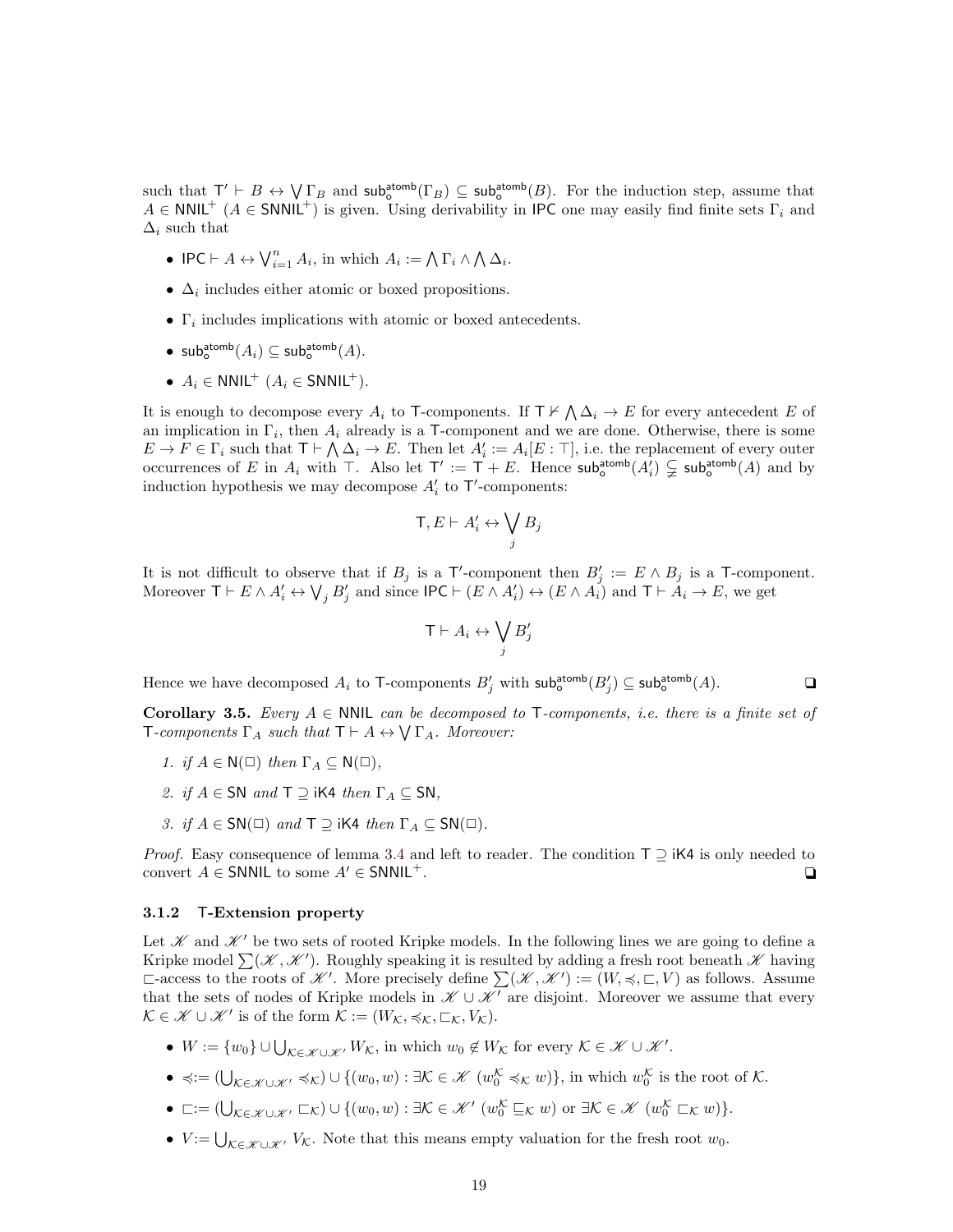Two Kripke models are said to be *variant* of each other if they share the same rooted frame and their valuations are identical except at the root at which they may have different valuations.

A class M of rooted Kripke models is said to has extension property if for every finite set  $\mathscr{K} \subseteq \mathscr{M}$ there is some finite set of rooted Kripke models  $\mathscr{K}'$  such that a variant of  $\sum(\mathscr{K}, \mathscr{K}')$  belongs to M. A proposition A is said to have M-extension property if  $M \cap Mod(A)$  has extension property, in which  $Mod(A)$  is the class of all Kripke models of A.

<span id="page-19-1"></span>**Lemma 3.6.** (TYPE-0) Let  $A \in \mathcal{L}_{\Box}$  be a T-component such that  $T \vdash a \rightarrow \Box a$  for every  $a \in$  $\mathsf{sub}^{\mathsf{atom}}_o(A)$ . Then A has  $\mathscr{M}(\mathsf{T})$ -extension property.

*Proof.* Let  $\mathscr{K} \subseteq \mathscr{M}(\mathsf{T})$  be a finite set of Kripke models of a component  $A = \bigwedge \Gamma \wedge \bigwedge \Delta$ . Let

 $\Gamma = \{a_1, \ldots, a_n, \Box E_1, \ldots, \Box E_m\}$  and  $\Delta = \{b_1 \rightarrow G_1, \ldots, b_k \rightarrow G_k, \Box F_1 \rightarrow H_1, \ldots \Box F_l \rightarrow H_l\}$ 

in which  $a_i, b_j \in \text{atom}$ . For every  $i \leq l$  such that  $\mathscr{K} \not\vdash \Box F_i$ , since  $\top \nvdash \bigwedge \Gamma \to \Box F_i$ , there is some  $\mathcal{K}'_i \in \mathcal{M}(\mathsf{T})$  such that  $\mathcal{K}'_i \Vdash \Gamma$  and  $\mathcal{K}'_i \nvDash \Box F_i$ . Thus there is some node w such that  $\mathcal{K}'_i, w \Vdash \Gamma'$  in which  $\Gamma' := \Gamma \cup \{E_1, \ldots, E_m\}$  and  $\mathcal{K}'_i, w \nvDash F_i$  (note that here we are using  $\mathcal{K}'_i \Vdash a_i \to \Box a_i$ ). Define  $\mathcal{K}_i := (\mathcal{K}'_i)_w$ , i.e. the Kripke model generated by w in  $\mathcal{K}'_i$ . Let  $\mathcal{K}' := {\mathcal{K}_1, \ldots, \mathcal{K}_l}$  and finally define K as a variant of  $\sum (\mathscr{K}, \mathscr{K}')$  with the following valuation in the root:

$$
\mathcal{K}, w_0 \Vdash a \quad \text{iff} \quad a \in \Gamma.
$$

Then it is not difficult to observe that  $\mathcal{K}, w_0 \Vdash A$ .

<span id="page-19-2"></span>**Lemma 3.7.** Every  $A \in \mathcal{L}_0$  with  $\mathcal{M}(\mathsf{T})$ -extension property, is  $\mathsf{T}\text{-}prime$ .

*Proof.* Let  $\mathsf{T} \nvdash A \to B$  and  $\mathsf{T} \nvdash A \to C$ . Then there are Kripke models  $\mathcal{K}_1, \mathcal{K}_2 \in \mathcal{M}(\mathsf{T})$  such that  $\mathcal{K}_1, \mathcal{K}_2 \Vdash A$  and  $\mathcal{K}_1 \nvDash B$  and  $\mathcal{K}_2 \nvDash C$ . Since A has  $\mathcal{M}(T)$ -extension property, there is some Kripke model  $\mathcal{K} \in \mathcal{M}(\mathsf{T})$  which is an extension of  $\{\mathcal{K}_1,\mathcal{K}_2\}$  and  $\mathcal{K} \Vdash A$ . Since  $\mathcal{K}_1 \nvDash B$ , we get  $\mathcal{K} \nvDash B$ . Similarly  $\mathcal{K} \nvDash C$ . Hence  $\mathcal{K} \nvDash A \to (B \vee C)$  and thus  $\top \nvDash A \to (B \vee C)$ .

<span id="page-19-3"></span>Theorem 3.8. (TYPE-0) Let  $A \in \mathbb{N}$ NIL with  $T \vdash a \rightarrow \Box a$  for every  $a \in \mathsf{sub}^{\mathsf{atom}}_{o}(A)$ . Following items are equivalent:

- 1. A has  $\mathcal{M}(\mathsf{T})$ -extension property.
- 2. A is T-prime.
- 3. A is a T-component (up to T-provable equivalency).

*Proof.* •  $1 \rightarrow 2$ : lemma [3.7.](#page-19-2)

- 2  $\rightarrow$  3: Given A, first decompose it to T-component and then use its T-primality and deduce that A must be T-equivalent to one of its T-components.
- $3 \rightarrow 1$ : lemma [3.6.](#page-19-1)

 $\Box$ 

#### <span id="page-19-0"></span>3.2 Relative projectivity for the modal language

In this section we extend the propositional notion of relative projectivity [\[Mojtahedi,](#page-46-9) [2022a\]](#page-46-9) to the modal language.

Remember that  $\mathcal{L}_0$ (parb) indicates the set of modal propositions with no occurrences of atomic variables outside  $\Box$ . Let  $A \in \mathcal{L}_{\Box}$  and  $\Gamma \subseteq \mathcal{L}_{0}$  (parb). A substitution  $\theta$  is called A-projective (in T) if

(3.1) For all atomic a we have  $\mathsf{T} \vdash A \to (a \leftrightarrow \theta(a)).$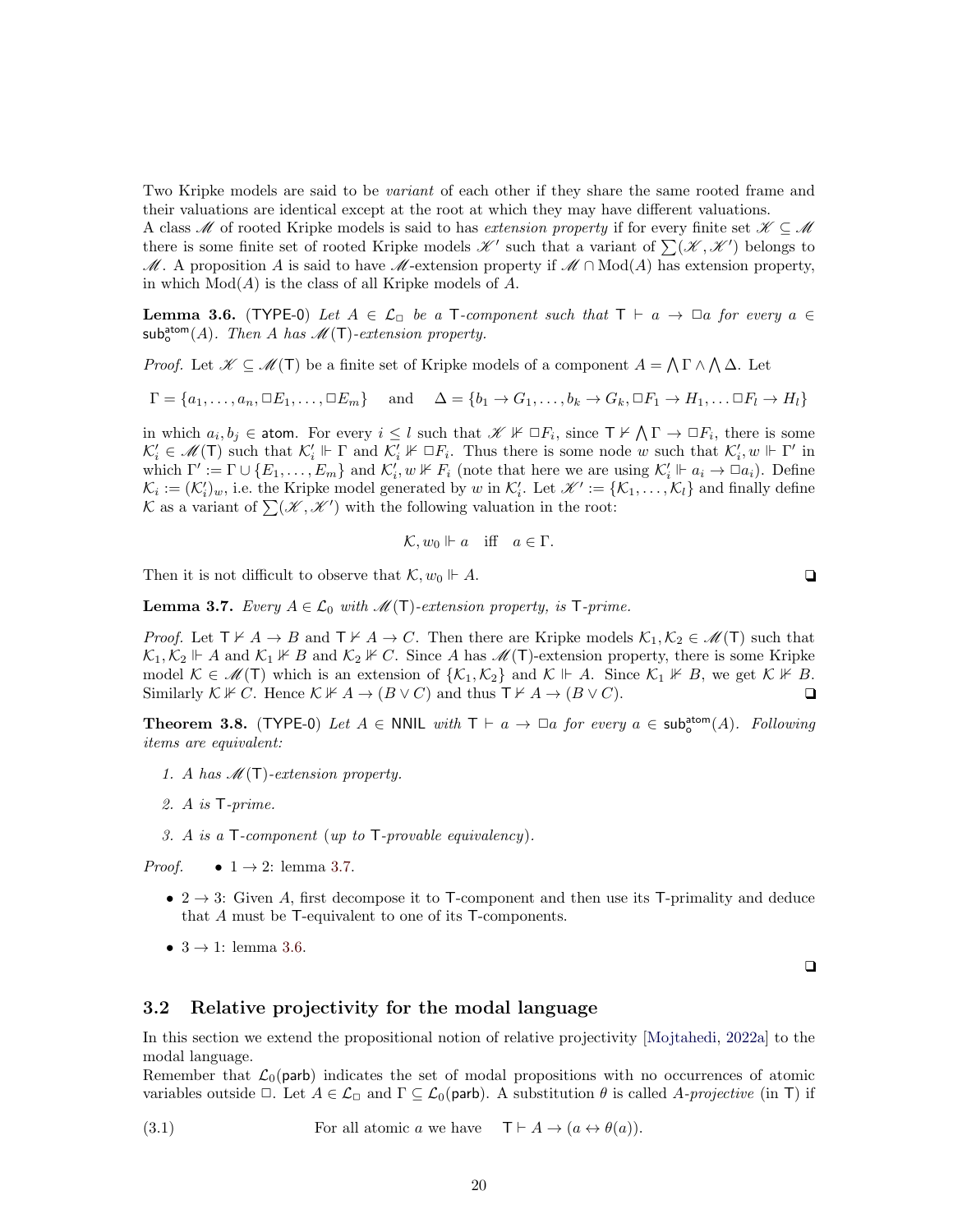A substitution  $\theta$ , is a Γ-fier for  $A \in \mathcal{L}_{\Box}$ , if

 $\mathsf{T} \vdash \hat{\theta}(A) \in \Gamma$  i.e.  $\hat{\theta}(A)$  is T-equivalent to some  $A' \in \Gamma$ .

In this case we use the notation  $A \stackrel{\theta}{\rightarrow}$  $\frac{\theta}{\Gamma}$  T. If  $\Gamma$  is a singleton  $\{A'\}$  we write  $A \stackrel{\theta}{\Gamma}$  $\frac{\theta}{T}$  A' instead of  $A \overset{\theta}{\Rightarrow}$  $_{\overline{T}}^{\theta}$  {A'}. The substitution  $\theta$  is a unifier for A if it is { $\top$ }-fier for A. We say that a substitution θ projects A to Γ in T (notation:  $A \nightharpoonup^{\theta}$  $\frac{\theta}{T}$  T) if  $\theta$  is A-projective in T and  $A \frac{\theta}{T}$  $\frac{\theta}{T}$  Γ. If  $\Gamma = \{A'\}$  we simplify  $A \rightarrow \rightarrow$  $\frac{\theta}{T}$  {A'} to  $A \xrightarrow{T}$  $\frac{\theta}{T}$  A'. We say that A is Γ-projective in T (notation  $A \rightarrow \Gamma$ ) if there is some  $\theta$  such that  $A \stackrel{\theta}{\rightarrow}$  $\frac{\theta}{T}$  Γ. Also  $\sqrt{\ }$ Γ indicates the set of all propositions which are Γ-projective in T. Whenever T can be inferred from the context, we may omit it and simply write  $\downarrow \Gamma$ . We say that A is projective, if it is  $\{\top\}$ -projective.

<span id="page-20-4"></span>**Remark 3.9.** If  $A \rightarrow Y$   $A' \in \mathcal{L}_0$  (parb) then there is some  $\tau$  such which is identity on every atomic  $a \notin \mathsf{subo}(A)$  and  $A \rightarrow \rightarrow$  $\frac{\tau}{T}$   $A'$ .

*Proof.* Let  $A \rightleftharpoons$  $\frac{\theta}{T}$   $A' \in \mathcal{L}_0(\text{parb})$  and define  $\tau$  as follows:

$$
\tau(a) := \begin{cases} \theta(a) & a \in \mathsf{sub_o}(A) \\ a & \text{: otherwise} \end{cases}
$$

Then obviously we have  $A \underset{\longrightarrow}{\rightarrow}$  $\frac{\tau}{T}$   $A'$ . The contract of the contract of the contract of the contract of  $\Box$ 

<span id="page-20-3"></span>**Remark 3.10.** Let  $\Gamma \subseteq \mathcal{L}_0$  (parb) and  $\mathsf{T}$  be a modal logic closed under outer substitutions and includes IPC. Then for every Γ-projective proposition A in T, there is a unique (modulo T-provable equivalency)  $A^{\dagger} \in \Gamma$  such that  $A \rightarrow A^{\dagger}$ . Such  $A^{\dagger}$  is called the  $\Gamma$ -projection of A in T. Moreover  $\mathsf{T}\vdash A\to A^{\dagger}.$ 

*Proof.* Let  $A \stackrel{\theta}{\rightarrow} A'$  and  $A \stackrel{\tau}{\rightarrow} A''$  and  $A', A'' \in \Gamma$ . From the A-projectivity of  $\theta$  and  $\tau$ , for every atomic a we have  $A \vdash_{\tau} \theta(a) \leftrightarrow \tau(a)$ . Hence  $A \vdash_{\tau} \hat{\theta}(A) \leftrightarrow \hat{\tau}(A)$  and then  $A \vdash_{\tau} A' \leftrightarrow A''$ . By applying  $\hat{\theta}$  to both sides of this derivation, we have  $\hat{\theta}(A) \vdash_{\tau} \hat{\theta}(A') \leftrightarrow \hat{\theta}(A'')$ . Since  $A', A'' \in \mathcal{L}_0(\text{parb})$ ,  $\hat{\theta}(A') = A'$  and  $\hat{\theta}(A'') = A''$  and thus  $\vdash_{\tau} A' \to A''$ . Similarly we have  $\vdash_{\tau} A'' \to A'$ .

Next we show  $\mathsf{T} \vdash A \to A^{\dagger}$ . Let  $A \underset{\longrightarrow}{\xrightarrow{\theta}}$  $\frac{\theta}{T}$   $A^{\dagger}$ . Then  $A \vdash_{\tau} A \leftrightarrow \hat{\theta}(A)$  which implies  $A \vdash_{\tau} A \leftrightarrow A^{\dagger}$  and hence  $\mathsf{T} \vdash A \to A^{\dagger}$ . . The contract of the contract of the contract of the contract of the contract of the contract of the contract of the contract of the contract of the contract of the contract of the contract of the contract of the contrac

#### <span id="page-20-0"></span>3.3 SN-Preservativity

[\[Visser,](#page-47-2) [2002\]](#page-47-2) axiomatizes the binary relation of NNIL-preservativity for the non-modal language and IPC (theorem [3.11\)](#page-20-1). Here we will do a similar job for the modal language (theorem [3.13\)](#page-21-0) and show that  $[T, \text{atomb}]\text{Le axiomaticizes } \frac{T}{SN}$  when T is TYPE- $\sigma$ . Moreover we also show that (SNNIL, T) is recursively downward compact when T is TYPE- $\sigma$ .

<span id="page-20-1"></span>**Theorem 3.11.** For every  $A, B \in \mathcal{L}_{\Box}$ , [IPC, atomb]Le  $\vdash A \rhd B$  iff  $A \mid_{\widetilde{N}_{\text{NML}}}^{\text{PC}} B$ . Moreover, for every  $A \in \mathcal{L}_{\Box}$  there is some  $A^* \in \mathsf{NNIL}$  which is effectively computable and  $\mathsf{IPC} \vdash A^* \to A$  and  $\llbracket \mathsf{IPC}, \mathsf{atomb} \rrbracket \mathsf{Le} \vdash A \rhd A^* \textit{ and moreover } \mathsf{sub}^{\mathsf{atomb}}_o(A^*) \subseteq \mathsf{sub}^{\mathsf{atomb}}_o(A).$ 

*Proof.* [\[Visser,](#page-47-2) [2002\]](#page-47-2).  $\Box$ 

<span id="page-20-2"></span>**Theorem 3.12.** (TYPE- $\sigma$ ) Given  $A \in \mathcal{L}_{\Box}$  we have  $A^{\mathsf{h}} := (A^*)^{\Box} = [A]_{\mathsf{sn}}^{\mathsf{T}}$  and hence (SN, T) is recursively strong downward compact (see section [2.11](#page-12-0)).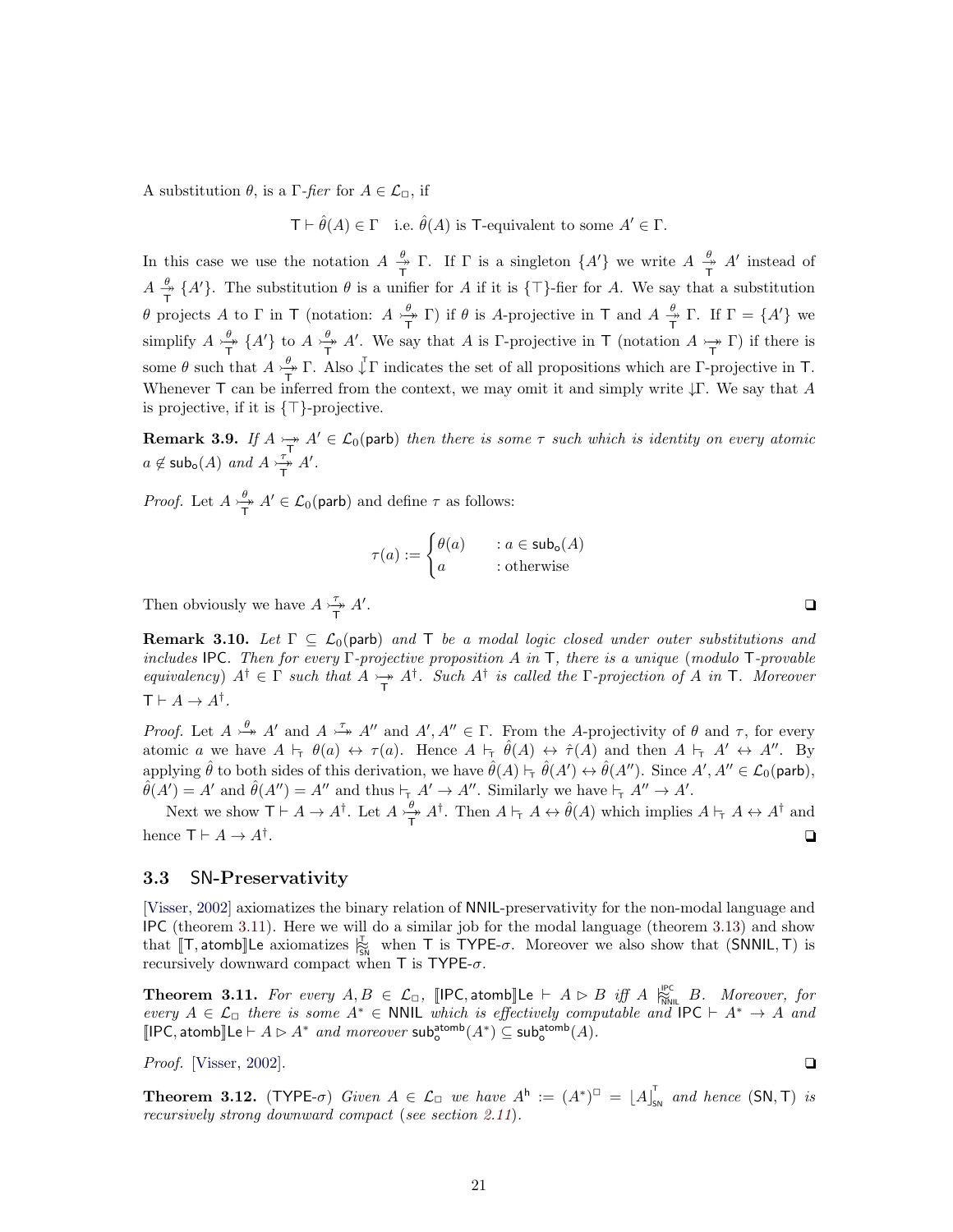*Proof.* First we show that  $A^h := (A^*)^{\square}$  is the  $(SN, T)$ -glb for A, in which  $A^*$  is as provided by theorem [3.11.](#page-20-1) By theorem [3.11,](#page-20-1)  $A^* \in \mathsf{NNIL}$  and  $\mathsf{IPC} \vdash A^* \to A$ . Also we have  $A^{\mathsf{h}} = (A^*)^{\square} \in \mathsf{SN}$ and  $i\mathsf{K4C}_a \vdash A^h \to A^*$ . Lemma [3.15](#page-21-1) implies  $[\![\mathsf{T}, \mathsf{atomb}]\!] \mathsf{Le} \vdash A \rhd A^h$  and then theorem [3.18](#page-22-1) implies  $A \vert_{\text{SM}}^{\mathsf{T}} A^{\mathsf{h}}$ . Thus theorem [2.16](#page-13-1) implies  $A^{\mathsf{h}} = [A]_{\text{SM}}^{\mathsf{T}}$ .

Theorem [3.11](#page-20-1) implies that  $A^*$  is computable and hence  $[A]_{\text{sw}}^{\text{T}} = A^{\text{h}}$  is so. Next we reason for the strongness. Theorem [3.11](#page-20-1) implies that  $\mathsf{sub}^{\mathsf{atomb}}_o(A^*) \subseteq \mathsf{sub}^{\mathsf{atomb}}_o(A)$ , and hence for every boxed subformula  $\Box B$  of  $A^{\mathsf{h}} := (A^*)^{\Box}$  either we have  $\Box B \in \mathsf{sub}(A)$  or  $B \in \mathsf{SN}\text{-}\mathsf{NF}_0$ .

<span id="page-21-0"></span>Theorem 3.13. (TYPE- $\sigma$ ) [T, atomb]Le is sound and complete for SN-preservativity in T. More precisely, for every  $A, B \in \mathcal{L}_{\Box}$ :

$$
[\![\mathsf{T},\mathsf{atomb}]\!] \mathsf{Le}\vdash A\rhd B\quad\mathit{iff}\quad A\mathrel{\mathop{\rhd}\limits_{\mathsf{SN}}}\, B.
$$

Proof. The left-to-right direction (soundness) holds by theorem [3.18.](#page-22-1)

For the other direction, let  $A \substack{\mathcal{T}_{\mathsf{SM}}}$  B. Theorem [3.12](#page-20-2) and corollary [2.17](#page-13-2) implies  $\mathcal{T} \vdash A^{\mathsf{h}} \to B$  and hence [T, atomb][Le  $\vdash A^h \rhd B$ . Also by lemma [3.15](#page-21-1) we have [T, atomb][Le  $\vdash A \rhd A^h$  and then Cut implies desired result.  $\Box$ 

Corollary 3.14. (TYPE- $\sigma$ ) T is closed under (.)<sup>h</sup>, i.e. if  $T \vdash A$  then  $T \vdash A^h$ .

*Proof.* Let  $T \vdash A$  and hence  $T \vdash T \rightarrow A$ . Lemma [3.15](#page-21-1) and remark [2.11](#page-11-0) implies  $[T, \text{atomb}]\text{Le } \vdash A \triangleright A^{\text{h}}$ . Then theorem [3.13](#page-21-0) implies  $A \vert_{\mathfrak{S}_{\mathsf{N}}}^{\mathfrak{L}} A^{\mathsf{h}}$  and hence  $\mathsf{T} \vdash \top \rightarrow A^{\mathsf{h}}$ .  $\Box$ 

<span id="page-21-1"></span>**Lemma 3.15.** For every  $A \in \mathcal{L}_{\Box}$  we have  $\llbracket iK4C_a$ , atomb $\rrbracket$ Le  $\vdash A \rhd A^h$ .

*Proof.* First note that by theorem [3.11](#page-20-1) we have  $\left[\text{IPC}, \text{atomb}\right]\left[\text{Le } \vdash A \triangleright A^* \text{ and by remark } 2.11\right]$  $\left[\text{IPC}, \text{atomb}\right]\left[\text{Le } \vdash A \triangleright A^* \text{ and by remark } 2.11\right]$  $\left[\text{IPC}, \text{atomb}\right]\left[\text{Le } \vdash A \triangleright A^* \text{ and by remark } 2.11\right]$ [iK4C<sub>a</sub>, atomb]Le  $\vdash A \rhd A^*$ . In the other hand lemma [3.16](#page-21-2) implies [iK4C<sub>a</sub>, atomb]Le  $\vdash A^* \rhd (A^*)^{\square}$ . Then Cut implies desired result.  $\Box$ 

<span id="page-21-2"></span>**Lemma 3.16.** For every  $A \in \text{NNIL}$ , we have  $\left[\text{iK4C}_a, \text{atomb}\right]\text{Le} \vdash A \triangleright A^{\square}$ .

Proof. Use induction on the complexity of A:

- A is atomic. Then  $A^{\Box} = A \land \Box A$  and by Le we have  $\|\mathbf{i} \mathsf{K4C}_a\|$ , atomb  $\|\mathbf{L} \mathsf{e} \vdash A \triangleright \Box A$ . Since  $[iK4C_{a}, \text{atomb}]\text{Le} \vdash A \triangleright A$ , Conj implies the desired result.
- A is boxed. Then  $A^{\square} = A$  and hence  $iK4C_a \vdash A \rightarrow A^{\square}$ . Thus  $[iK4C_a, \text{atomb}]\text{Le } \vdash A \rhd A^{\square}$ .
- $A = B \wedge C$ . By induction hypothesis,  $\llbracket i \mathsf{K4C}_a$ , atomb $\rrbracket \mathsf{Le} \vdash B \triangleright B^{\Box}$  and  $\llbracket i \mathsf{K4C}_a$ , atomb $\rrbracket \mathsf{Le} \vdash C \triangleright C^{\Box}$ . On the other hand,  $T \vdash (B \land C) \to B$  and  $T \vdash (B \land C) \to C$ . Hence  $\llbracket iK4C_a$ , atomb $\llbracket \text{LE } \vdash (B \land C) \rhd B$ and  $\left[\mathsf{li}\mathsf{K4C}_a,\mathsf{atomb}\right]\mathsf{Le}\vdash (B\land C)\rhd C$ , which by Cut and Conj we have  $\left[\mathsf{li}\mathsf{K4C}_a,\mathsf{atomb}\right]\mathsf{Le}\vdash (B\land C)\rhd C$  $C) \triangleright (B^{\square} \wedge C^{\square})$ . Since  $(B \wedge C)^{\square} = B^{\square} \wedge C^{\square}$ , we have the desired result.
- $A = B \vee C$ . By induction hypothesis, [iK4C<sub>a</sub>, atomb]Le  $\vdash B \rhd B^{\Box}$  and [iK4C<sub>a</sub>, atomb]Le  $\vdash C \rhd C^{\Box}$ . On the other hand,  $T \vdash B \to (B \lor C)$  and  $T \vdash C \to (B \lor C)$ . Hence [iK4C<sub>a</sub>, atomb][Le  $\vdash B \rhd (B \lor C)$ ] and  $\llbracket i \textsf{K4C}_a, \textsf{atomb} \rrbracket \textsf{Le} \vdash C \triangleright (B \lor C),$  which by Disj and Cut we have  $\llbracket i \textsf{K4C}_a, \textsf{atomb} \rrbracket \textsf{Le} \vdash (B \lor C)$  $C) \triangleright (B^{\square} \vee C^{\square}).$  Since  $(B \vee C)^{\square} = B^{\square} \vee C^{\square}$ , we have the desired result.
- $A = B \rightarrow C$ . By induction hypothesis we have  $\llbracket i \mathsf{K4C}_a, \mathsf{atomb} \rrbracket \mathsf{Le} \vdash C \rhd C^{\Box}$ . Since  $A \in \mathsf{NNIL}$ , we have  $B \in \mathbb{N}$  and lemma [3.17](#page-21-3) implies  $\left[\mathsf{iK4C_a}, \mathsf{atomb}\right]\mathsf{Le} \vdash (B \to C) \triangleright (B \to C^{\square})$ . Since iK4C<sub>a</sub>  $\vdash B \leftrightarrow B^{\square}$ , we get [[iK4C<sub>a</sub>, atomb]]Le  $\vdash (B \to C^{\square}) \rhd (B^{\square} \to C^{\square})$ . Finally by Le we get [iK4C<sub>a</sub>, atomb][Le  $\vdash (B^{\Box}\to C^{\Box})\rhd\Box(B^{\Box}\to C^{\Box})$  and hence [[iK4C<sub>a</sub>, atomb][Le  $\vdash (B\to C)\rhd (B\to C^{\Box})$  $C)^{\square}$ , as desired.  $\square$

<span id="page-21-3"></span>**Lemma 3.17.** The following rule is admissible to  $\llbracket \mathsf{iK4C_a}, \mathsf{atomb} \rrbracket \mathsf{Le}: \quad \frac{A \rhd B}{E \to A \rhd E \to B} E \in \mathsf{NI}$ .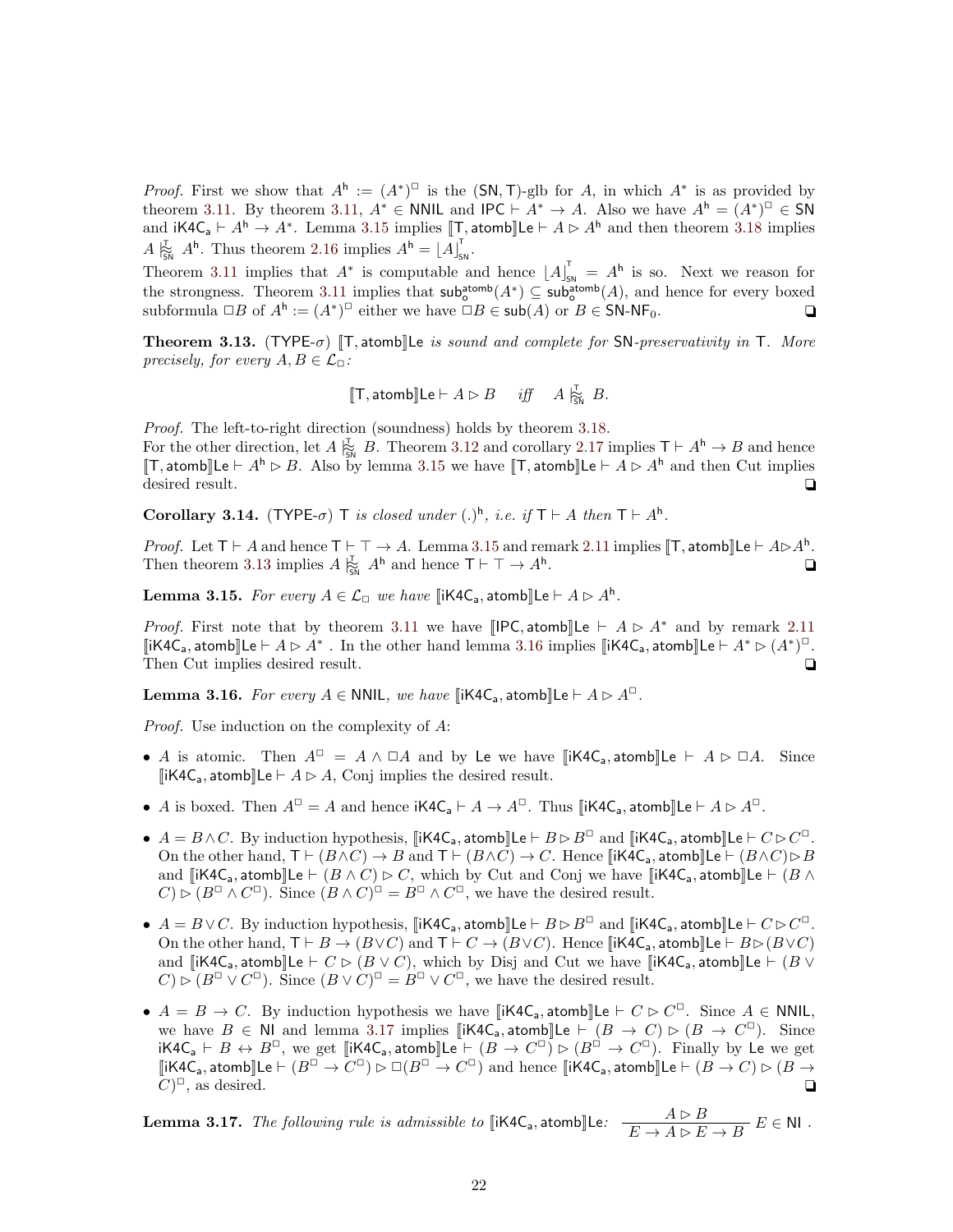Proof. Use induction on the complexity of E.

- If  $E$  is atomic or boxed, then it is same as the Montagna's rule.
- $E = E_1 \wedge E_2$ . Let  $\left[ \text{ik4C}_a, \text{atomb} \right] \left[ \text{Re} \right] \vdash A \triangleright B$ . Then by induction hypothesis we have  $[iK4C_a, \text{atom}]$ Le  $\vdash (E_2 \rightarrow A) \triangleright (E_2 \rightarrow B)$ . Again by induction hypothesis we have  $[iK4C_a, \text{atom}]$ Le  $\vdash$  $(E_1 \to (E_2 \to A)) \rhd (E_1 \to (E_2 \to B))$  and thus by Cut and  $iK4C_a$  we get  $[iK4C_a, atomb]]$ Le  $\vdash$  $E \to A \rhd E \to B.$
- $E = E_1 \vee E_2$ . Let [iK4C<sub>a</sub>, atomb]Le  $\vdash A \rhd B$ . Then by induction hypothesis we have [iK4C<sub>a</sub>, atomb]Le  $\vdash$   $(E_1 \rightarrow A) \triangleright (E_1 \rightarrow B)$  and [iK4C<sub>a</sub>, atomb]Le  $\vdash$   $(E_2 \rightarrow A) \triangleright (E_2 \rightarrow B)$ . Hence  $[\![\mathsf{iK4C}_a, \mathsf{atomb}]\!]$ Le  $\vdash ((E_1 \rightarrow A) \land (E_2 \rightarrow A)) \triangleright ((E_1 \rightarrow B) \land (E_2 \rightarrow B)).$  Thus  $\llbracket$ iK4C<sub>a</sub>, atomb $\llbracket$ Le  $\vdash E \to A \rhd E \to B$ , as desired.

<span id="page-22-1"></span>**Theorem 3.18 (Soundness).** (TYPE- $\sigma$ )  $[\![\mathsf{T}, \mathsf{atomb}]\!]$ Le  $\vdash A \rhd B$  *implies*  $A \; |_{\widetilde{S}\mathsf{N}}^{\mathsf{T}}$  B.

*Proof.* Let  $[\![\mathsf{T}, \mathsf{atomb}]\!]$ Le  $\vdash A \triangleright B$ . Theorem [2.12](#page-11-1) implies  $A \vert_{\mathsf{Sph}}^{\mathsf{T}} B$  and then corollary [3.3](#page-17-4) implies  $A \rvert_{\widetilde{\mathsf{SM}}} B.$  $\frac{1}{\sin} B$ .

In the following corollary, we consider  $[\![T, \text{atom}]\!]$  Le as a binary relation which it axiomatizes.

Corollary 3.19. (TYPE- $\sigma$ ) The following equalities hold. Moreover if T is decidable, all above relations are decidable.

$$
[\![T,\mathsf{atomb}]\!] Le = \natural_{\widetilde{S}N}^\Gamma = \natural_{\widetilde{S}N^\vee}^\Gamma = \natural_{\widetilde{S}PN}^\Gamma = \natural_{\widetilde{S}PN}^\Gamma
$$

*Proof.* Theorems [2.15](#page-12-2) and [3.13](#page-21-0) and corollary [3.3](#page-17-4) imply equalities. For the decidability of  $\frac{1}{\Im N}$  we have following argument. Theorem [3.12](#page-20-2) implies that  $[A]_{\text{SN}}^{\dagger}$  exists and is computable. Then by corollary [2.17](#page-13-2) it is enough to decide  $T \vdash \lfloor A \rfloor_{\text{SN}}^T \to B$ , which is provided by decidability of T.  $\Box$ 

## <span id="page-22-0"></span>3.4  $\downarrow N(\square)$ -Preservativity and  $N(\square)$ -Admissibility

In this section we show that  $[\![T, \mathsf{parb}]\!]$  axiomatizes  $\bigtriangledown^T_{\mathcal{N}(\Box)}$  and  $\bigtriangledown^T_{\mathcal{N}(\Box)}$  whenever T is TYPE- $\alpha$ . Moreover we show that  $(\downarrow N(\square)^{\vee}, T)$  is recursively strong downward compact whenever T is TYPE- $\alpha$ .

<span id="page-22-3"></span>**Lemma 3.20.** Let  $\alpha$  be a general substitution such that for every  $p \in \text{par}$  we have  $\alpha(p) \in \text{parb}$ . Then for every  $A, B \in \mathcal{L}_0$ :

 $[IPC, par] \vdash A \triangleright B$  implies  $[IPC, parb] \vdash \alpha(A) \triangleright \alpha(B).$ 

*Proof.* Easy induction on the complexity of proof  $\text{IPC}, \text{par} \, \parallel \, A \triangleright B$  and left to the reader.  $\Box$ 

<span id="page-22-2"></span>**Definition 3.21.** For every  $A \in \mathcal{L}_{\Box}$  we define  $A_0^{\mathsf{p}}, A_1^{\mathsf{p}} \in \mathcal{L}_{\Box}$  and  $\Pi_A^0, \Pi_A^1 \subseteq \mathcal{L}_{\Box}$  as follows. Let  $\vec{p} := p_1, \ldots, p_n$  includes all parameters occurring in A and  $\mathsf{sub}^{\mathsf{B}}(A) = {\Box B_1, \Box$  $\begin{array}{lll} \n\mu := p_1, \ldots, p_n \text{ includes an parameters occurring in } \Lambda \text{ and } \text{3.16} \ (A) = \{\Box B_1, \Box B_2, \ldots, \Box B_m\}. \end{array}$ <br>let  $\vec{q} := q_1, q_2, \ldots, q_m$  be a list of fresh parameters, i.e.  $q_i \notin \vec{p}$  for every i and they are pairwise distinct. Let the substitution  $\alpha$  such that  $\alpha(q_i) = \Box B_i$  and  $\alpha(a) = a$  for every other atomic a. Given  $B \in \mathcal{L}_0(\text{sub}^B(A), \vec{p}, \text{var})$ , there is a unique  $B_0 \in \mathcal{L}_0(\vec{q}, \vec{p}, \text{var})$  such that  $\alpha(B_0) = B$ . In the rest of this definition we use  $B_0$  as this unique proposition in  $\mathcal{L}_0(\vec{q}, \vec{p}, \text{var})$  for every  $B \in$  $\mathcal{L}_0(\text{subB}(A), \vec{p}, \text{var})$ . By theorem [2.23](#page-15-2) there is some finite set  $\Pi_A^0 \subseteq \downarrow \mathsf{N}(\vec{p}, \vec{q})$  with the following properties:

- P1:  $\mathsf{IPC} \vdash D_0 \to A_0$  for every  $D_0 \in \Pi_A^0$ .
- P2:  $\llbracket \mathsf{IPC}, \mathsf{par} \rrbracket \vdash A_0 \rhd \bigvee \Pi_A^0.$
- P3:  $\Pi_A^0$  is computable function of A. Moreover for every  $D_0 \in \Pi_A^0$  the substitution  $\theta_0$  with  $D_0 \overset{\theta_0}{\underset{\longleftarrow}{\mapsto}}$  $\frac{\theta_0}{\mu \to \infty} D_0^{\dagger} \in N(\vec{p}, \vec{q})$  can be effectively computed.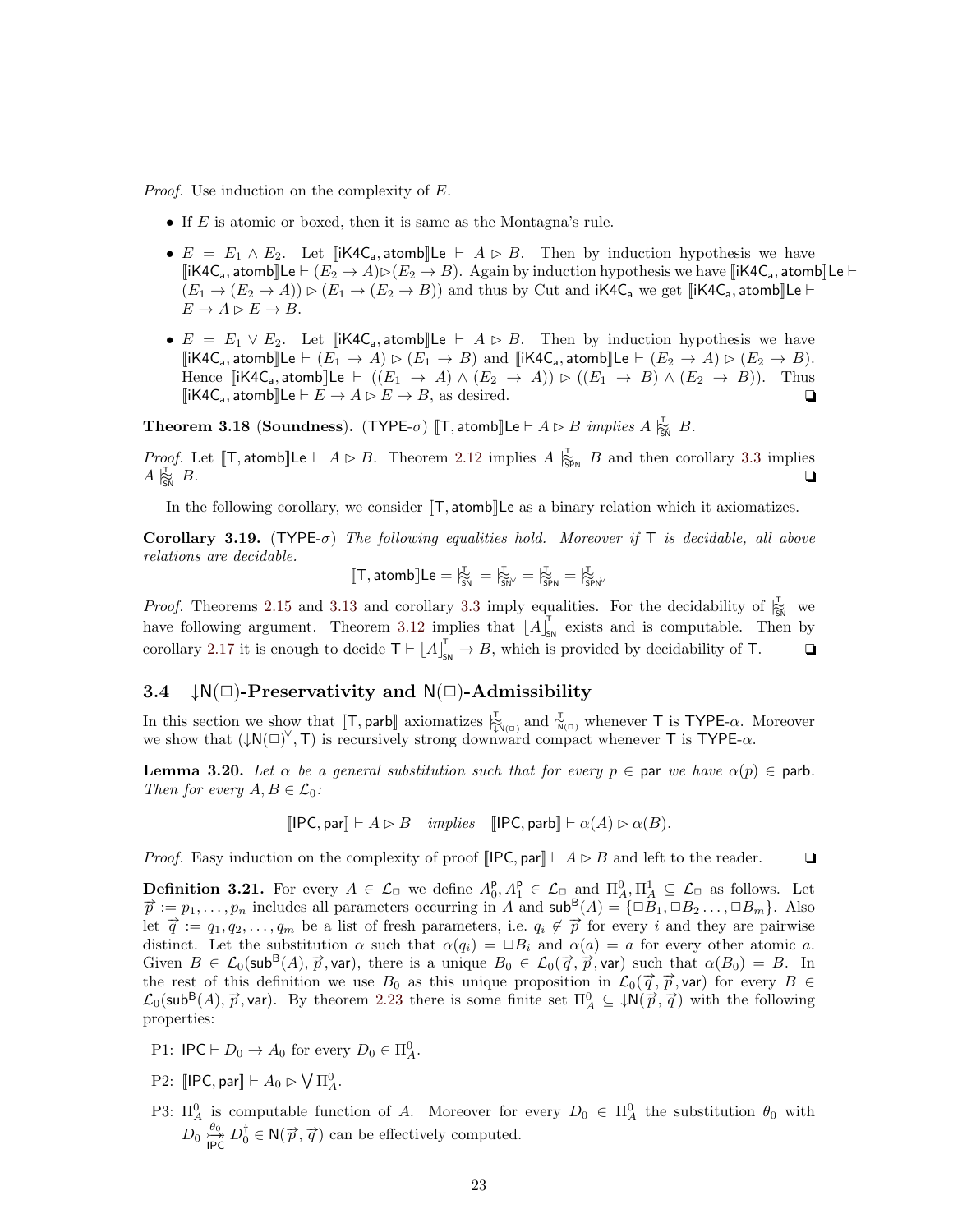P4:  $c_{\rightarrow}(D_0) \leq c_{\rightarrow}^{\square}(A)$  for every  $D_0 \in \Pi_A^0$ .

P5: For every  $D_0 \in \Pi_A^0$ , we have  $\mathsf{sub^{atom}}(D_0) \subseteq \mathsf{sub^{atom}}(A_0) = \overrightarrow{p} \cup \mathsf{sub^{atom}_0}(A)$ .

Hence for every  $D_0 \in \Pi_A^0$ , there is some substitution  $\theta_0$  such that  $D_0 \stackrel{\theta_0}{\rightarrowtail} D_0^{\dagger} \in N(\vec{p}, \vec{q})$ . Thus for  $\theta := \alpha \circ \theta_0$  we have  $\alpha(D_0) = D \frac{\theta}{\beta \alpha}$  $\frac{\theta}{\text{IPC}} D^{\dagger} = \alpha(D_0^{\dagger}) \in \mathsf{N}(\square)$ . Then define

> $A_0^{\mathsf{p}} := \bigvee \Pi_A^0$  and  $\Pi_A^1 := \{ \alpha(B) : B \in \Pi_A^0 \}$  and A  $_{1}^{\mathsf{p}}:=\bigvee \Pi_{A}^{1}.$

Note that by P3, one may effectively compute  $\Pi_A^0$ ,  $\Pi_A^1$  and  $A_I^{\mathsf{p}}$ .

<span id="page-23-0"></span>**Lemma 3.22.** Given  $A \in \mathcal{L}_{\Box}$  we have:

- 1.  $\Pi_A^1 \subseteq \downarrow \mathsf{N}(\square)$  and hence  $A_1^{\mathsf{p}} \in \downarrow \mathsf{N}(\square)^{\vee}$ .
- 2.  $\llbracket \text{IPC}, \text{parb} \rrbracket \vdash A \rhd A_1^{\text{p}}.$
- *Proof.* 1. We show that for every  $D \in \Pi_A^1$  we have  $D \in \mathcal{N}(\square)$ . Let  $D = \alpha(D_0)$  and  $D_0 \in \Pi_A^0$  with  $\alpha$  as in definition [3.21.](#page-22-2) Hence  $D_0 \stackrel{\theta_0}{\longrightarrow} D_0^{\dagger} \in \mathcal{N}(\vec{p}, \vec{q})$ . Then if we let  $\theta := \alpha \circ \theta_0$ , we hav  $\overrightarrow{h}_{\text{IPC}}^{\theta_0} D_0^{\dagger} \in N(\vec{p}, \vec{q})$ . Then if we let  $\theta := \alpha \circ \theta_0$ , we have  $D \stackrel{\theta}{\longrightarrow}$  $\overleftrightarrow{D}_{IPC}^{\#} D^{\dagger} \in N(\square)$  and thus  $D \in \downarrow N(\square)$ .
	- 2. P2 in definition [3.21](#page-22-2) implies  $[[{\sf IPC}, {\sf par}] \vdash A_0 \rhd A_0^{\sf p}$  and lemma [3.20](#page-22-3) implies  $[[{\sf IPC}, {\sf parb}] \vdash A \rhd$  $A_1^{\mathsf{p}}$ . ✷

<span id="page-23-3"></span>**Lemma 3.23.** Given  $A \in \mathcal{L}_{\Box}$ , for every  $\Box E \in \mathsf{sub}_o(A_1^p)$  we have  $\Box E \in \mathsf{sub}_o(A)$ .

*Proof.* Item P5 in definition [3.21.](#page-22-2)  $\Box$ 

<span id="page-23-4"></span>**Lemma 3.24.** Given  $A \in \mathcal{L}_{\Box}$ , for every  $D \in \Pi_A^1$  we have  $c_{\Box}(D) \leq c_{\Box}^{\Box}(A)$ . (see section [2.5](#page-5-0))

*Proof.* If  $D = \alpha(D_0)$  with  $D_0 \in \Pi_A^0$ , by P4 in definition [3.21](#page-22-2) we have  $c_-(D_0) \leq c_-(A)$ . Also we have  $c_{\rightarrow}(D_0) = c_{\rightarrow}(\alpha(D_0))$  and thus  $c_{\rightarrow}(D) \leq c_{\rightarrow}^{\square}$  $(A)$ .

<span id="page-23-1"></span>**Theorem 3.25.** (TYPE- $\alpha$ ) ( $\downarrow N(\Box)^\vee$ , T) is recursively strong downward compact and  $A_1^p = [A]$ .<br>↓N(□)<sup>∨ •</sup>

*Proof.* Recursively strong downward compactness is derived from definition of  $A_1^p$  once we show  $[A]_{\mu_0}^{\dagger} = A_1^{\dagger}$ . Hence by theorem [2.16](#page-13-1) it is enough to show the following items:

- $A_1^{\mathsf{p}} \in \downarrow \mathsf{N}(\square)^{\vee}$ : First item of lemma [3.22.](#page-23-0)
- $T \vdash A_1^p \rightarrow A$ : By P1 in definition [3.21](#page-22-2) for every  $D_0 \in \Pi_A^0$  we have IPC  $\vdash D_0 \rightarrow A_0$ . Hence  $\mathsf{IPC} \vdash D \to A$  for every  $D \in \alpha(\Pi_A^0)$ .
- $A \downarrow_{N(\square)}^{\mathbb{Z}} A_1^{\mathsf{p}}$ : By the second item of lemma [3.22](#page-23-0) and remark [2.11](#page-11-0) we have  $[\![\mathsf{T}, \mathsf{parb}]\!] \vdash A \triangleright A_1^{\mathsf{p}}$ . Then theorem [3.28](#page-24-1) implies  $A \biguplus_{\mathbb{N}(0)}^{\mathbb{T}} A_1^{\mathsf{p}}$ . Thus by theorem [2.15](#page-12-2) we are done.

Corollary 3.26. (TYPE- $\alpha$ ) T is closed under (.)<sup>p</sup><sub>1</sub>, i.e. if  $T \vdash A$  then  $T \vdash A_1^p$ .

*Proof.* Let  $T \vdash A$  and hence  $T \vdash \top \rightarrow A$ . Theorem [3.25](#page-23-1) implies  $A \biguparrow_{\downarrow \mathcal{N}(\square)}^{\top} A_1^{\mathsf{p}}$ , and since  $\top \in \downarrow \mathsf{N}(\square)$ , we have  $\mathsf{T}\vdash \top \to A_1^{\mathsf{p}}$ . The contract of the contract of the contract of the contract of the contract of the contract of the contract of the contract of the contract of the contract of the contract of the contract of the contract of the contrac

<span id="page-23-2"></span>**Theorem 3.27.** (TYPE- $\alpha$ ) For every  $A, B \in \mathcal{L}_{\Box}$ :

$$
[\![\mathsf{T},\mathsf{parb}]\!] \vdash A \rhd B \quad \text{ iff } \quad A\mathrel{\mathop{\rightharpoonup}\limits^{\mathsf{T}}}_{\mathsf{N}(\square)} B \quad \text{ iff } \quad A\mathrel{\mathop{\rightharpoonup}\limits^{\mathsf{T}}}_{\mathsf{N}(\square)} B.
$$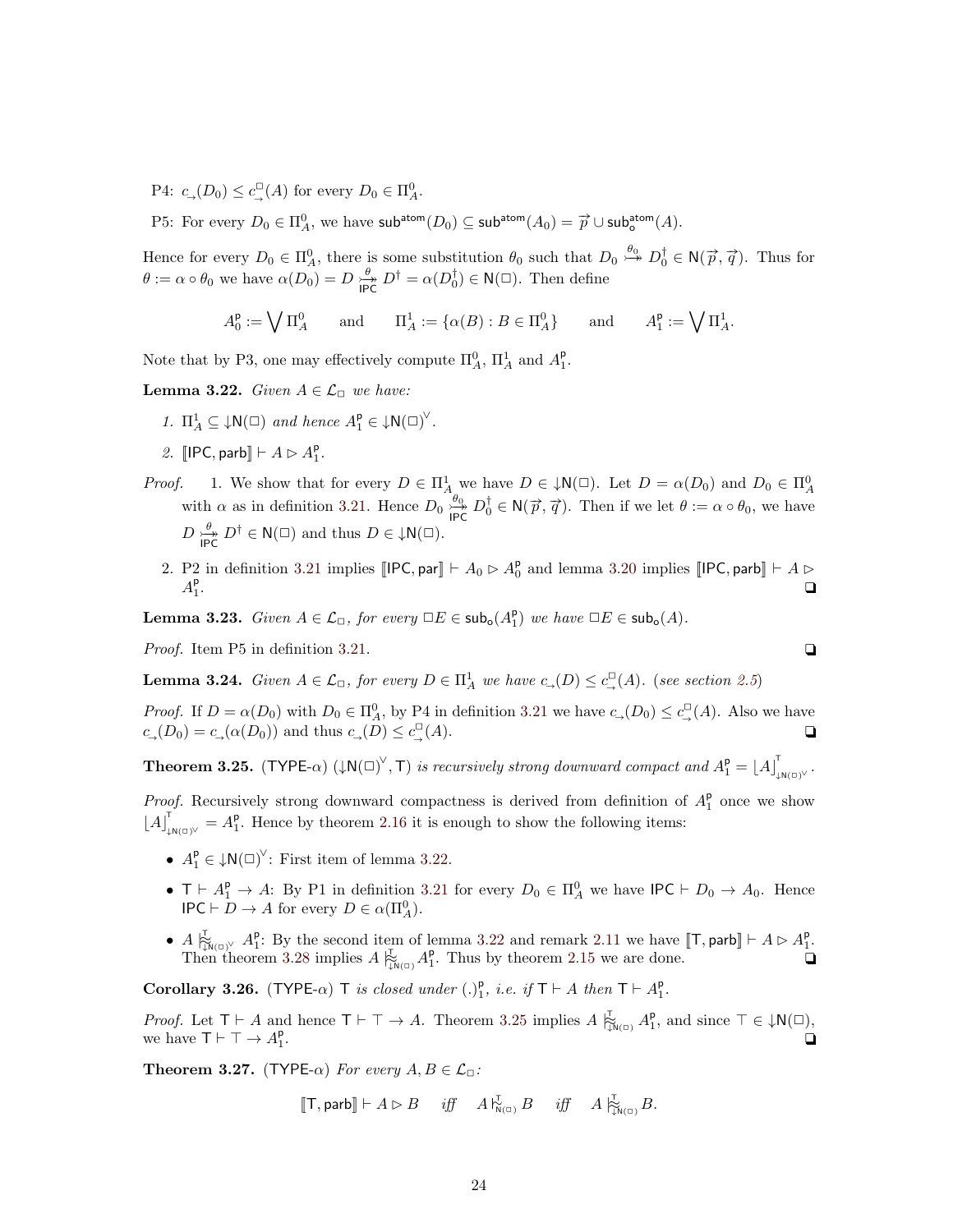*Proof.* [T, parb]  $\vdash A \triangleright B$  implies  $A \, \vert_{N(\square)}^{\top} B$ : theorem [3.28.](#page-24-1)

 $A\vert_{N(\Box)}^{\mathcal{I}}$  B implies  $A\vert_{N(\Box)}^{\mathcal{I}}$  B: since T is closed under outer substitutions, lemma [2.10](#page-10-1) implies desired result.

 $A\biguplus_{N\in\mathbb{N}}^{\mathbb{Z}} B\text{ implies }[\![\mathsf{T},\mathsf{parb}]\!] \vdash A\triangleright B\colon\mathrm{let}\;A\biguplus_{N\in\mathbb{N}}^{\mathbb{Z}} B\text{. Corollary 2.17 and theorem 3.25 implies }\mathsf{T}\vdash A\biguplus_{1}^{\mathsf{p}}\rightarrow B$  $A\biguplus_{N\in\mathbb{N}}^{\mathbb{Z}} B\text{ implies }[\![\mathsf{T},\mathsf{parb}]\!] \vdash A\triangleright B\colon\mathrm{let}\;A\biguplus_{N\in\mathbb{N}}^{\mathbb{Z}} B\text{. Corollary 2.17 and theorem 3.25 implies }\mathsf{T}\vdash A\biguplus_{1}^{\mathsf{p}}\rightarrow B$  $A\biguplus_{N\in\mathbb{N}}^{\mathbb{Z}} B\text{ implies }[\![\mathsf{T},\mathsf{parb}]\!] \vdash A\triangleright B\colon\mathrm{let}\;A\biguplus_{N\in\mathbb{N}}^{\mathbb{Z}} B\text{. Corollary 2.17 and theorem 3.25 implies }\mathsf{T}\vdash A\biguplus_{1}^{\mathsf{p}}\rightarrow B$  $A\biguplus_{N\in\mathbb{N}}^{\mathbb{Z}} B\text{ implies }[\![\mathsf{T},\mathsf{parb}]\!] \vdash A\triangleright B\colon\mathrm{let}\;A\biguplus_{N\in\mathbb{N}}^{\mathbb{Z}} B\text{. Corollary 2.17 and theorem 3.25 implies }\mathsf{T}\vdash A\biguplus_{1}^{\mathsf{p}}\rightarrow B$  $A\biguplus_{N\in\mathbb{N}}^{\mathbb{Z}} B\text{ implies }[\![\mathsf{T},\mathsf{parb}]\!] \vdash A\triangleright B\colon\mathrm{let}\;A\biguplus_{N\in\mathbb{N}}^{\mathbb{Z}} B\text{. Corollary 2.17 and theorem 3.25 implies }\mathsf{T}\vdash A\biguplus_{1}^{\mathsf{p}}\rightarrow B$ and hence  $[\![T, \text{parb}]\!] \vdash A_1^{\mathsf{P}} \triangleright B$ . On the other hand, lemma [3.22](#page-23-0) implies  $[\![T, \text{parb}]\!] \vdash A \triangleright A_1^{\mathsf{P}}$ . Thus  $[T, \text{parb}] \vdash A \rhd B$ , as desired.  $\Box$ 

<span id="page-24-1"></span>**Theorem 3.28** (Soundness). (TYPE- $\alpha$ ) [T, parb]  $\vdash A \rhd B$  implies  $A \rvert_{N(\alpha)}^T B$ .

*Proof.* Let [T, parb]  $\vdash A \triangleright B$ . Theorem [2.13](#page-11-2) implies  $A \, \vert_{\text{P}_{N(\square)}}^{\mathcal{T}} B$  and then corollary [3.3](#page-17-4) implies the  $A\substack{\Gamma\ \mathsf{N}}$  $\frac{1}{N(n)} B.$ 

<span id="page-24-2"></span>**Lemma 3.29.** (TYPE-0) Up to T-provable equivalence we have  $\downarrow N(\square)^{\vee} = \downarrow PN(\square)^{\vee}$ .

*Proof.* Since  $\downarrow PN(\square) \subseteq \downarrow N(\square)$ , we have  $\downarrow PN(\square)^{\vee} \subseteq \downarrow N(\square)^{\vee}$ . For other direction, let  $B \in \downarrow N(\square)$ . Hence there is some substitution  $\theta$  such that  $B \nightharpoonup^{\theta}_{\mathcal{P}}$  $\frac{\theta}{T}$ ,  $B^{\dagger} \in N(\square)$  and by theorem [3.2](#page-17-2) there are propositions  $B_i^{\dagger} \in \text{PN}(\square)$  such that  $i \text{K4} \vdash B^{\dagger} \leftrightarrow \bigvee_i B_i^{\dagger}$ . Then let  $B_i := B \land B_i^{\dagger}$ . Since  $\top \vdash B \rightarrow B^{\dagger}$ , we have  $\mathsf{T} \vdash B \leftrightarrow \bigvee_i B_i$ . Then one may easily observe that  $B_i \rightarrow^{\theta}_{\mathsf{T}}$  $\frac{\theta}{T}$   $B_i^{\dagger} \in PN(\square)$  and hence  $B_i \in \downarrow \text{PN}(\square)$ , as desired.  $\square$ 

In the following corollary, we consider  $[[\mathsf{T}, \mathsf{parb}]]$  as binary relation which it axiomatizes.

**Corollary 3.30.** (TYPE- $\alpha$ ) The following equalities hold. Moreover if T is decidable, all above relations are decidable.

$$
[\![T, \mathsf{parb}]\!] = {\uparrow}^{\mathtt{L}}_{\widetilde{\mathsf{L}}^{\mathsf{N}(\square)}} = {\uparrow}^{\mathtt{L}}_{\widetilde{\mathsf{L}}^{\mathsf{N}(\square)}}\vee \newline = {\uparrow}^{\mathtt{L}}_{\widetilde{\mathsf{L}}^{\mathsf{PN}(\square)}} = {\uparrow}^{\mathtt{L}}_{\widetilde{\mathsf{L}}^{\mathsf{PN}(\square)}}\vee \newline = {\uparrow}^{\mathtt{L}}_{\widetilde{\mathsf{N}}^{(\square)}} = {\uparrow}^{\mathtt{L}}_{\widetilde{\mathsf{N}}^{(\square)}}\vee = {\uparrow}^{\mathtt{L}}_{\widetilde{\mathsf{PN}}^{(\square)}} = {\uparrow}^{\mathtt{L}}_{\widetilde{\mathsf{PN}}^{(\square)}}\vee \newline
$$

*Proof.* Theorem [3.27](#page-23-2) implies  $[\mathbb{T}, \text{parb}] = \frac{1}{N}$  on the other hand theorem [2.15](#page-12-2) implies  $\frac{1}{N}$   $[\mathbb{T}, \text{parb}] = \frac{1}{N}$  and  $\frac{1}{N}$   $[\mathbb{T}, \text{parb}] = \frac{1}{N}$  and  $[\mathbb{T}, \text{parb}] = \frac{1}{N}$  and  $[\mathbb{T}, \text{parb}] = \frac{1}{N}$  and  $[\mathbb{T},$ theorem [3.2](#page-17-2) implies  $V_{N(\square)}^T = V_{PN(\square)}^T$ .

Next we show decidability of A  $\frac{1}{N}$ <sub> $(N(\alpha))^{\vee}$ </sub> B. Theorem [3.25](#page-23-1) implies that  $[A]$ <sup>T</sup>  $\frac{1}{2}N(\square)^{\vee}$  exists and is computable. Then by corollary [2.17](#page-13-2) it is enough to decide  $T \vdash [A]_{\downarrow N(\square)}^T \rightarrow B$ , which is provided by decidability of T.

## <span id="page-24-0"></span>3.5  $\downarrow$ SN( $\Box$ )-Preservativity and SN( $\Box$ )-Admissibility

In this section we show that  $[\![T, \mathsf{parb}]\!]$  Le  $\bar{C}$  axiomatizes  $\frac{L}{\downarrow^2}$  and  $\frac{L}{\downarrow^2}$  whenever T is TYPE- $\alpha$ . Moreover we show that  $(\downarrow SN(\square)^\vee, T)$  is recursively strong downward compact whenever T is TYPE- $\alpha$ .

<span id="page-24-3"></span>**Lemma 3.31.** For every  $A \in \text{NNIL}(\Box)$ , we have  $\llbracket \mathsf{iK4}, \mathsf{parb} \rrbracket \mathsf{Le}^- \vdash A \triangleright A^{\Box}$ .

Proof. Use induction on the complexity of A. All cases are similar to the proof of lemma [3.16](#page-21-2) and left to the reader.  $\Box$ 

**Definition 3.32.** For every  $A \in \mathcal{L}_{\Box}$  define  $A^a \in \mathcal{L}_{\Box}$  and  $\Pi'_A \subseteq \mathcal{L}_{\Box}$  as follows.

$$
\Pi'_A:=\{D\wedge(D^\dagger)^\square:D\in\Pi_A^1\}\qquad\text{and}\qquad A^\mathsf{a}:=\bigvee\Pi'_A.
$$

Note that by definition [3.21,](#page-22-2) one may effectively compute  $\Pi'_{A}$  and  $A^{a}$ .

<span id="page-24-4"></span>**Lemma 3.33.** If  $T \supseteq$  iK4 and  $B \in \downarrow N(\square)$  then  $B \wedge (B^{\dagger})^{\square} \in \downarrow SN(\square)$  and  $\llbracket T$ , parb $\llbracket \mathsf{Le} \rceil \vdash B \rhd B \wedge \mathsf{Le}$  $(B^{\dagger})^{\square}$ .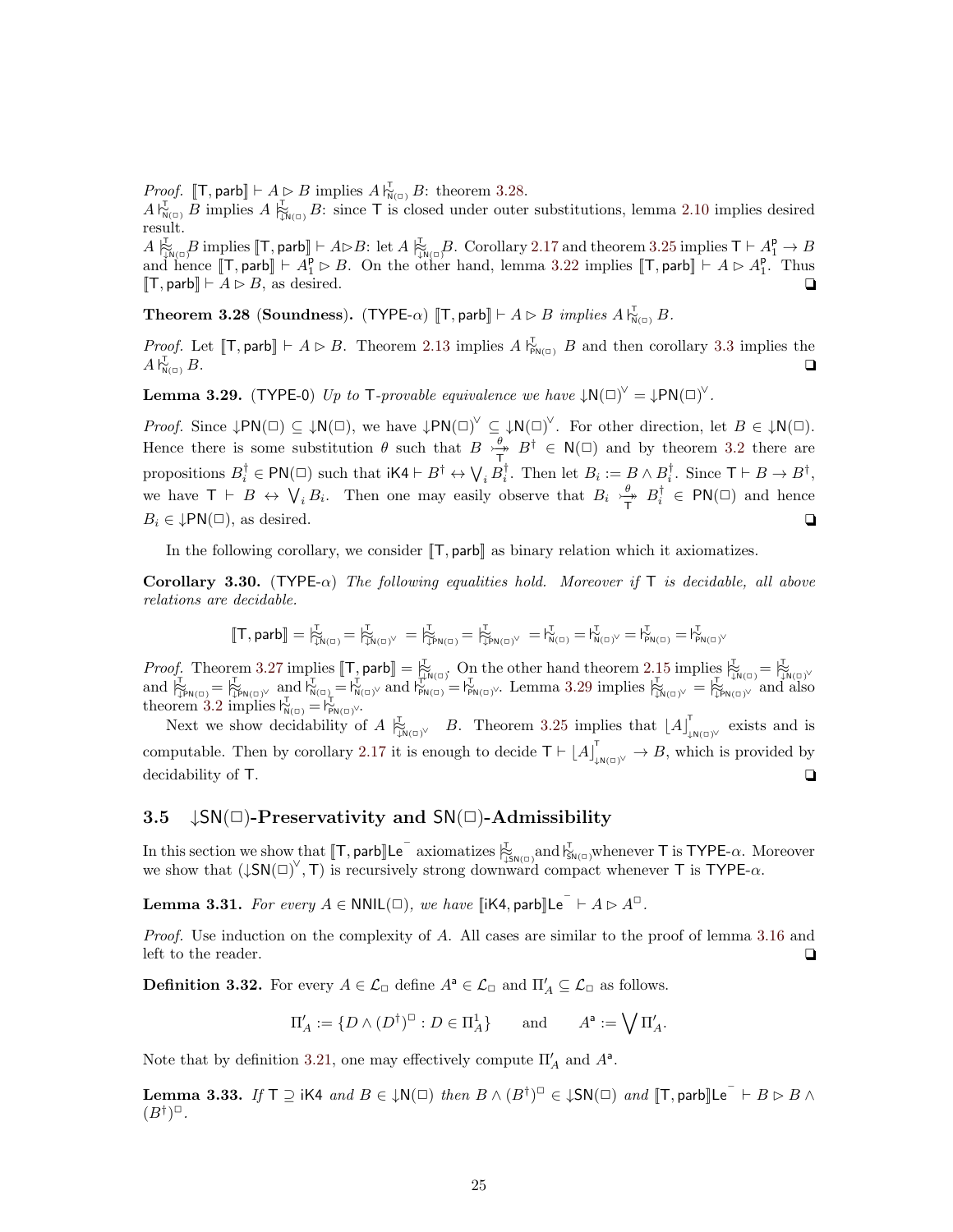*Proof.* First observe that  $B \nightharpoonup^{\theta}_{\mathcal{F}}$  $\frac{\theta}{T}$  B<sup>†</sup> implies  $B \wedge (B^{\dagger})^{\square} \rightarrow^{\theta}_{\overline{T}}$  $\frac{\theta^*}{T}$   $(B^{\dagger})^{\square}$ . Hence if  $B^{\dagger} \in \mathsf{N}(\square)$  then  $(B^{\dagger})^{\square} \in$  $\mathsf{SN}(\square)$ . Then remark [3.10](#page-20-3) implies  $\mathsf{T} \vdash B \to B^{\dagger}$  and hence  $[\![\mathsf{T}, \mathsf{parb}]\!] \vdash B \rhd B^{\dagger}$ . Thus by lemma [3.31](#page-24-3) and remark [2.11](#page-11-0) we have  $[\![\mathsf{T}, \mathsf{parb}]\!]$ Le<sup> $\top$ </sup>  $\vdash$   $B \triangleright (B^{\dagger})$ ✷. ✷

<span id="page-25-3"></span>Lemma 3.34. Let  $T \supseteq iK4$  and  $A \in \mathcal{L}_{\Box}$ . Then

- 1.  $\Pi'_A \subseteq \downarrow SN(\square)$  and hence  $A^a \in \downarrow SN(\square)^{\vee}$ .
- 2.  $\llbracket \mathsf{T}, \mathsf{parb} \rrbracket \mathsf{Le}^- \vdash A \triangleright A^a$ .

*Proof.* Lemmas [3.22](#page-23-0) and [3.33.](#page-24-4)  $\Box$ 

<span id="page-25-1"></span>**Lemma 3.35.** Let  $T \supseteq$  iK4 and B is a glb for A with respect to  $(\downarrow N(\square)^{\vee}, T)$ . Also assume that  $B = \bigvee \Pi$  with  $\Pi \subseteq \downarrow N(\square)$ . Then  $\bigvee \check{\Pi}$  is a glb for A with respect to  $(\downarrow SN(\square)^{\vee}, T)$  in which  $\check{\Pi} :=$  $\{D \wedge (D^{\dagger})^{\square} : D \in \Pi\}.$ 

*Proof.* By theorem [2.16](#page-13-1) it is enough to show the following items for arbitrary  $D \in \Pi$ :

- $D \wedge (D^{\dagger})^{\square} \in \downarrow$ SN( $\square$ ): Lemma [3.33.](#page-24-4)
- $\mathsf{T} \vdash [D \wedge (D^{\dagger})^{\Box}] \rightarrow A$ : By assumption we have  $\mathsf{T} \vdash D \rightarrow A$ . Then since  $\vdash [D \wedge (D^{\dagger})^{\Box}] \rightarrow D$ we get  $T \vdash [D \wedge (D^{\dagger})^{\square}] \rightarrow A$ .
- $A \bigcup_{i \in N(\square)}^{\square} \bigvee \check{\Pi}$ : By assumption we have  $A \bigcup_{i \in N(\square)}^{\square} \bigvee \Pi$ . Also lemma [3.33](#page-24-4) implies  $[\![T, \mathsf{parb}]\!]$ Le  $\vdash$  $\bigvee \Pi \triangleright \bigvee \Pi$ . Thus theorem [3.39](#page-25-0) implies  $\bigvee \Pi \vdash_{\Sigma_{\mathsf{SN}(\square)}} \bigvee \Pi$  and hence  $A \not\vdash_{\Sigma_{\mathsf{SN}(\square)}} \bigvee \Pi$ . Then by theorem [2.15](#page-12-2) we have  $A \biguplus_{\downarrow \mathsf{SN}(\square)}^{\mathbb{L}} \bigvee \check{\Pi}$ .

<span id="page-25-2"></span>**Theorem 3.36.** (TYPE- $\alpha$ ) ( $\downarrow$ SN( $\Box$ )<sup>V</sup>, T) is recursively strong downward compact and  $A^a = |A|$ <sup>T</sup> .<br>↓sn(□)<sup>∨・</sup>

*Proof.* Theorem [3.25](#page-23-1) and lemma [3.35.](#page-25-1)  $\Box$ 

Corollary 3.37. (TYPE- $\alpha$ ) T is closed under (.)<sup>a</sup>, i.e. if  $T \vdash A$  then  $T \vdash A^a$ .

*Proof.* Let  $T \vdash A$  and hence  $T \vdash \top \rightarrow A$ . Theorem [3.36](#page-25-2) implies  $A \biguplus_{\downarrow \in N(\square)} A^a$ , and since  $T \in \downarrow SN(\square)$ , we have  $\mathsf{T}\vdash \top \to A^{\mathsf{a}}$ . . The contract of the contract of the contract of the contract of the contract of the contract of the contract of the contract of the contract of the contract of the contract of the contract of the contract of the contrac

<span id="page-25-4"></span>**Theorem 3.38.** (TYPE- $\alpha$ ) For every  $A, B \in \mathcal{L}_{\Box}$ :

$$
[\![\mathsf{T},\mathsf{parb}]\!] \mathsf{Le}^\top \vdash A \rhd B \quad \text{ iff } \quad A \models_{\mathsf{SN}(\Box)}^{\mathsf{T}} B \quad \text{ iff } \quad A \models_{\mathsf{LSN}(\Box)}^{\mathsf{T}} B.
$$

*Proof.* [T, parb] $\mathsf{Le}^- \vdash A \rhd B$  implies  $A \rvert_{\mathsf{SM}(\square)}^{\mathsf{T}} B$ : theorem [3.39.](#page-25-0)

 $A\vert_{\mathsf{S}_{\mathsf{N}(\mathbb{C})}}^{\mathsf{T}}B$  implies  $A\vert_{\mathsf{S}_{\mathsf{N}(\mathbb{C})}}^{\mathsf{T}}B$ : since T is closed under outer substitutions, lemma [2.10](#page-10-1) implies desired result.

 $A \biguplus_{\mathfrak{I} \in \mathcal{S}_{\mathsf{N}(\mathbb{C})}} B$  implies  $[\![\mathsf{T}, \mathsf{parb}]\!]$  Le<sup> $\top$ </sup>  $\vdash A \triangleright B$ : let  $A \biguplus_{\mathfrak{I} \in \mathcal{S}_{\mathsf{N}(\mathbb{C})}} B$ . Corollary [2.17](#page-13-2) and theorem [3.36](#page-25-2) implies  $T \vdash A^a \rightarrow B$  and hence  $[\![T, \text{parb}]\!] \mathsf{Le}^- \vdash A^a \triangleright B$ . On the other hand, lemma [3.34](#page-25-3) implies  $[\![T, \text{parb}]\!] \mathsf{Le}^- \vdash$  $A \triangleright A^{\mathsf{a}}$ . Thus  $[\![\mathsf{T}, \mathsf{parb}]\!]$ Le  $\overline{\phantom{a}} \vdash A \triangleright B$ .

<span id="page-25-0"></span>Theorem 3.39 (Soundness). (TYPE- $\alpha$ ) [T, parb][Le  $\overline{\phantom{a}} \vdash A \rhd B$  implies  $A \, \overline{\phantom{a}}_{\mathsf{SN}(\square)}^{\mathsf{T}} B$ .

*Proof.* Let [T, parb]Le  $\vdash A \triangleright B$ . Theorem [2.13](#page-11-2) implies  $A \vdash_{\text{SPM(I)}}^{\text{T}} B$  and corollary [3.3](#page-17-4) implies  $A\,$  $\frac{1}{5}$  $\frac{1}{\text{SM}(\square)} B$ .

<span id="page-25-5"></span>**Lemma 3.40.** (TYPE- $\alpha$ ) Up to T-provable equivalence we have  $\downarrow$ SN( $\square$ )<sup> $\vee$ </sup> =  $\downarrow$ SPN( $\square$ )<sup> $\vee$ </sup> and C $\downarrow$ SN( $\square$ )<sup> $\vee$ </sup> =  $C\downarrow$ SPN $(\square)^{\vee}$ .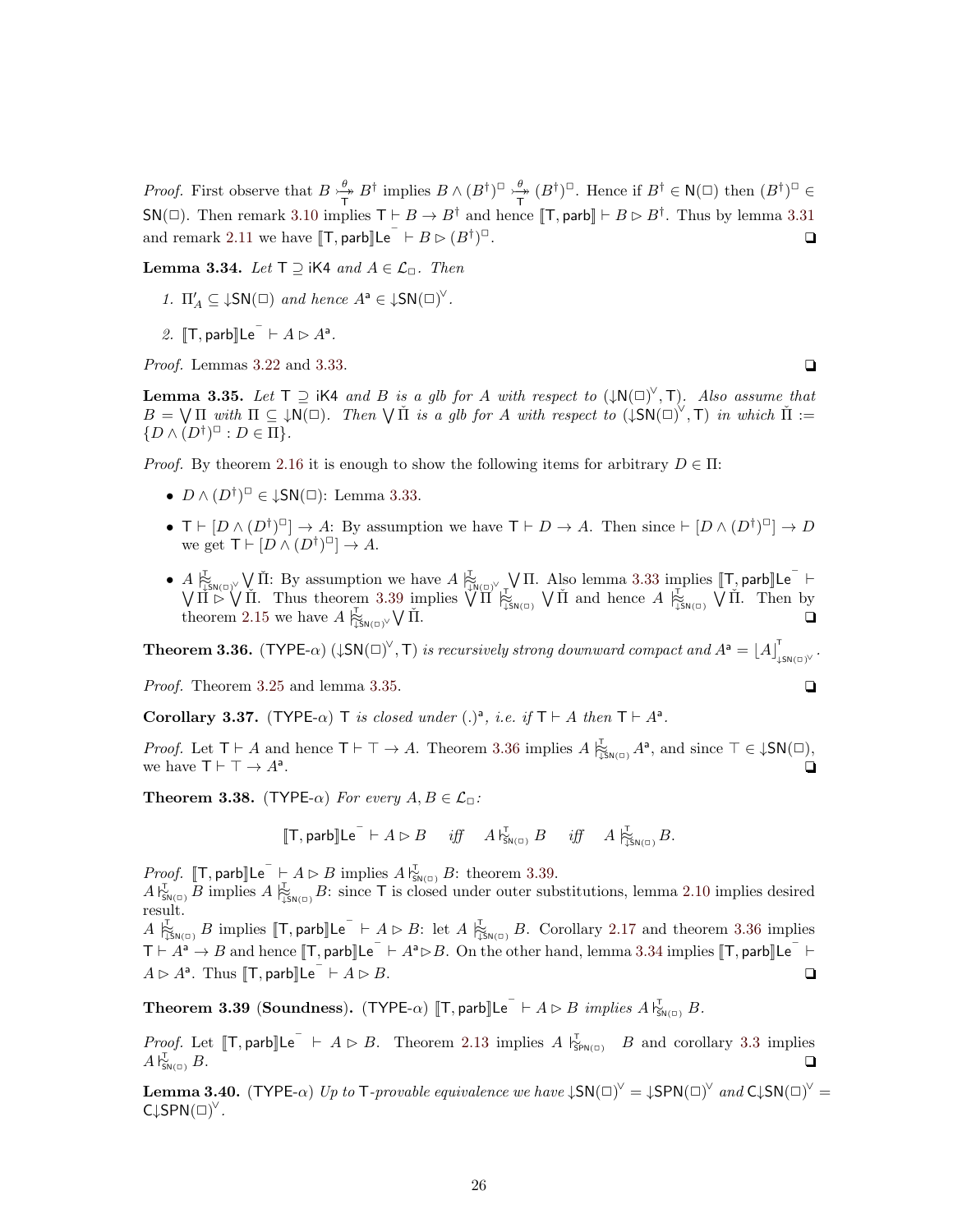Proof. We only reason for the first equality and leave similar argument for second one to the reader. Since  $\downarrow$ SPN( $\Box$ )  $\subseteq \downarrow$ SN( $\Box$ ), we have  $\downarrow$ SPN( $\Box$ )<sup> $\vee$ </sup>  $\subseteq \downarrow$ SN( $\Box$ )<sup> $\vee$ </sup>. For other direction, let  $B \in \downarrow$ SN( $\Box$ ). Hence there is some substitution  $\theta$  such that  $B \nightharpoonup^{\theta}_{\mathcal{P}}$  $\frac{\theta}{T}$ ,  $B^{\dagger} \in SN(\square)$  and by theorem [3.2](#page-17-2) there are propositions  $B_i^{\dagger} \in \mathsf{SPN}(\square)$  such that  $i \mathsf{K4} \vdash B^{\dagger} \leftrightarrow \bigvee_i B_i^{\dagger}$ . Then let  $B_i := B \wedge B_i^{\dagger}$ . Since  $\mathsf{T} \vdash B \to B^{\dagger}$ , we have  $\mathsf{T} \vdash B \leftrightarrow \bigvee_i B_i$ . Then one may easily observe that  $B_i \rightarrow^{\theta}_{\mathsf{T}}$  $\frac{\theta}{T}$   $B_i^{\dagger} \in$  SPN( $\square$ ) and hence  $B_i \in \downarrow$ SPN( $\Box$ ).

In the following corollary, we consider  $[\![T, \mathsf{parb}]\!]$  Le<sup> $^-$ </sup> as binary relation which it axiomatizes.

Corollary 3.41. (TYPE- $\alpha$ ) The following equalities hold. Moreover if T is decidable, all above relations are decidable.

$$
[\![T, \mathsf{parb}]\!] \mathsf{Le}^- = \natural_{\downarrow \mathsf{S}\mathsf{N}(\square)}^\mathsf{T} = \natural_{\downarrow \mathsf{S}\mathsf{N}(\square)^\vee}^\mathsf{T} = \natural_{\downarrow \mathsf{S}\mathsf{P}\mathsf{N}(\square)}^\mathsf{T} = \natural_{\downarrow \mathsf{S}\mathsf{P}\mathsf{N}(\square)^\vee}^\mathsf{T} = \natural_{\mathsf{S}\mathsf{N}(\square)^\vee}^\mathsf{T} = \natural_{\mathsf{S}\mathsf{P}\mathsf{N}(\square)}^\mathsf{T} = \natural_{\mathsf{S}\mathsf{P}\mathsf{N}(\square)}^\mathsf{T}
$$

*Proof.* Theorem [3.38](#page-25-4) implies  $[\mathbb{T}, \text{parb}]\mathsf{Le}^- = \mathbb{E}_{\mathsf{SSN}(\mathbb{G})}^{\mathbb{T}} = \mathbb{E}_{\mathsf{S}\mathsf{N}(\mathbb{G})}^{\mathbb{T}}$ . On the other hand theorem [2.15](#page-12-2) implies  $\mu_{\text{SIN}(\Box)}^{\text{L}} = \mu_{\text{SIN}(\Box)}^{\text{L}}$  and  $\mu_{\text{SIN}(\Box)}^{\text{L}} = \mu_{\text{SIN}(\Box)}^{\text{L}}$  and  $\mu_{\text{SIN}(\Box)}^{\text{L}} = \mu_{\text{SIN}(\Box)}^{\text{L}}$  and  $\mu_{\text{SIN}(\Box)}^{\text{L}} = \mu_{\text{SIN}(\Box)}^{\text{L}}$ . Moreover theorem [3.2](#page-17-2) implies  $V_{\text{SM}(G)}^{\text{T,SM}(G)} = V_{\text{SPN}(G)}^{\text{T}}$ . Finally lemma [3.40](#page-25-5) implies  $V_{\text{SSN}(G)}^{\text{T}} = V_{\text{SSN}(G)}^{\text{T}}$ 

Next we show decidability of  $A \vert_{\mathfrak{Z}_{\mathfrak{M}(\mathbb{D})}^{\mathbb{L}}}^{\mathfrak{X}} B$ . Theorem [3.36](#page-25-2) implies that  $\vert A \vert_{\mathfrak{L}}^{\mathfrak{X}}$  $\lim_{\downarrow$  s<sub>N(□)</sub> $\vee$  exists and is computable. Then by corollary [2.17](#page-13-2) it is enough to decide  $T \vdash [A]_{\text{LSM}(\square)}^{\top} \rightarrow B$ , which is provided by decidability of T.

#### <span id="page-26-0"></span>3.6  $C\downarrow SN(\square)$ -Preservativity

In this section we show that  $[\![T, \text{parb}]\!]$  Le axiomatizes  $\bigtriangledown_{\mathsf{C}_\downarrow \mathsf{SN}(\mathsf{C})}^{\mathsf{C}}$  whenever T is TYPE- $\alpha$ . Moreover we show that  $(C\downarrow SN(\square)^{\vee}, T)$  is recursively strong downward compact whenever T is TYPE- $\alpha$ .

**Definition 3.42.** For every  $A \in \mathcal{L}_{\Box}$  we define  $A^{\rho} \in \mathcal{L}_{\Box}$  and  $\Pi_A \subseteq \mathcal{L}_{\Box}$  as follows.

$$
\Pi_A := \{ \Box D \wedge (D^{\dagger})^{\Box} : D \in \Pi_A^1 \} \quad \text{and} \quad A^{\mathsf{p}} := \bigvee \Pi_A.
$$

Note that by definition [3.21,](#page-22-2) one may effectively compute  $\Pi_A$  and  $A^{\rho}$ .

<span id="page-26-1"></span>Lemma 3.43. If  $T \supseteq iK4$  and  $B \in \downarrow N(\square)$  then  $\Box B \wedge (B^{\dagger})^{\square} \in C \downarrow SN(\square)$  and  $[T, \mathsf{parb}]\mathsf{Le} \vdash B \rhd$  $\boxdot$  B  $\wedge$   $(B^{\dagger})^{\Box}$ .

*Proof.* First observe that  $B \nightharpoonup^{\theta}$  $\frac{\theta}{\tau} B^{\dagger} \in \mathsf{N}(\square)$  implies  $\Box B \wedge (B^{\dagger})^{\Box} \rightarrow^{\theta}_{\overline{\mathsf{T}}}$  $\frac{\theta}{T} \Box B \wedge (B^{\dagger})^{\Box}$ . Hence if  $B^{\dagger} \in N(\Box)$ then  $\Box B \wedge (B^{\dagger})^{\Box} \in SN(\Box)$  and thus  $\Box B \wedge (B^{\dagger})^{\Box} \in C \downarrow SN(\Box)$ . Lemma [3.33](#page-24-4) implies  $[\![T, \mathsf{parb}]\!]$ Le  $\vdash$  $B \triangleright (B^{\dagger})^{\square}$ . Also by Leivant's principle we have  $[\![T, \mathsf{parb}]\!]$ Le  $\vdash B \triangleright \square B$  and thus  $[\![T, \mathsf{parb}]\!]$ Le  $\vdash$  $B \rhd \Box B \wedge (B^{\dagger})$ ✷. ✷

<span id="page-26-3"></span>**Lemma 3.44.** Let  $T \supseteq$  iK4 and  $A \in \mathcal{L}_{\Box}$ . Then we have:

- 1.  $\Pi_A \subseteq C\downarrow SN(\square)$  and hence  $A^p \in C\downarrow SN(\square)^{\vee}$ .
- 2.  $\mathbb{T}$ , parb $\mathbb{L}$ e  $\vdash A \rhd A^p$ .

*Proof.* Lemmas [3.22](#page-23-0) and [3.43.](#page-26-1)  $\Box$ 

<span id="page-26-2"></span>**Lemma 3.45.** Let  $T \supseteq$  iK4 and B is a glb for A with respect to  $(\downarrow N(\square)^{\vee}, T)$ . Also assume that  $B = \bigvee \Pi$  with  $\Pi \subseteq \downarrow N(\square)$ . Then  $\bigvee \hat{\Pi}$  is glb for A with respect to  $(C \downarrow SN(\square)^{\vee}, T)$ , in which  $\hat{\Pi} :=$  $\{ \boxdot D \wedge (D^{\dagger})^{\boxdot} : D \in \Pi \}.$ 

*Proof.* By theorem [2.16](#page-13-1) it is enough to show the following items for arbitrary  $D \in \Pi$ :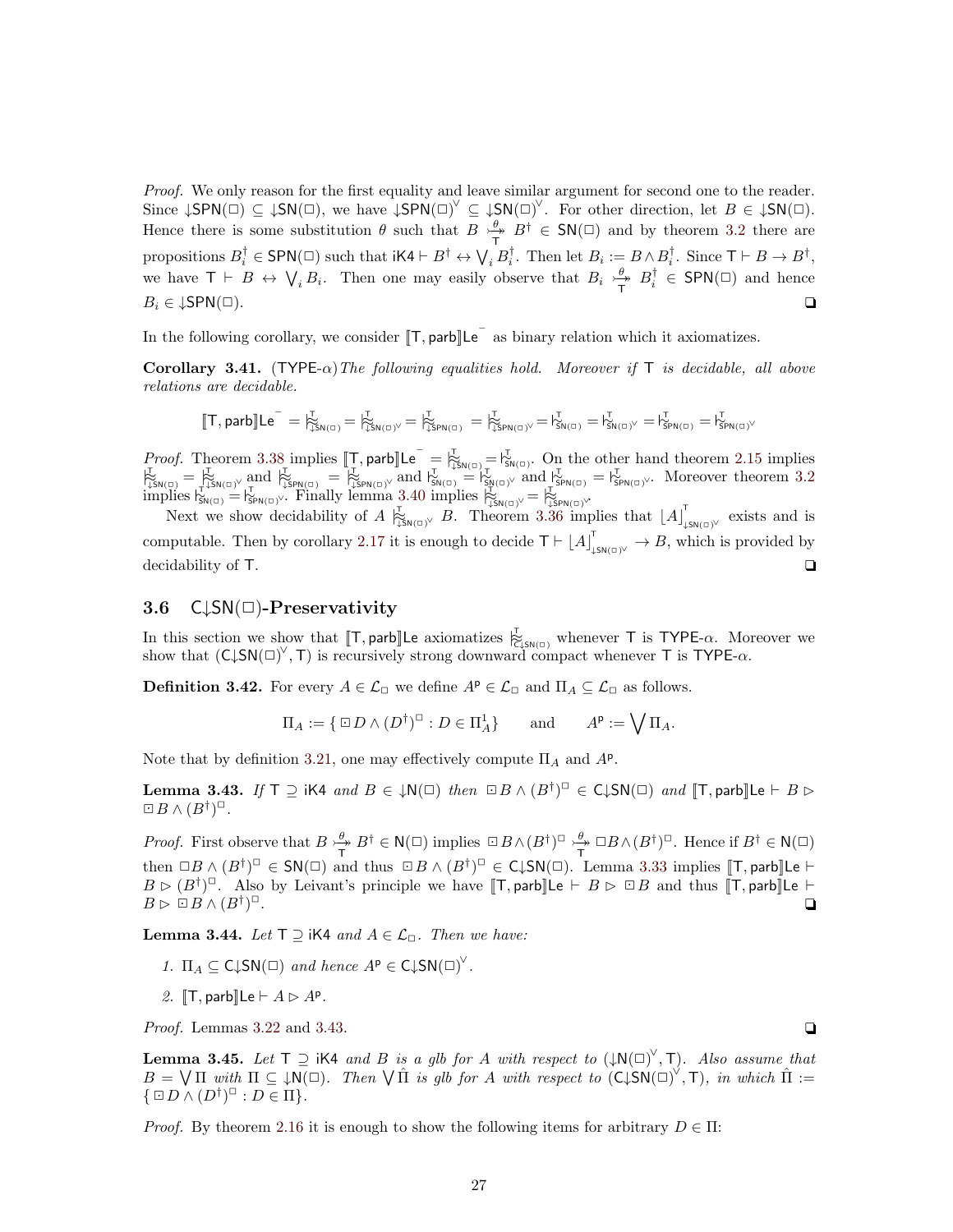- $\square D \wedge (D^{\dagger})^{\square} \in \mathsf{C} \downarrow \mathsf{SN}(\square)$ : Lemma [3.43.](#page-26-1)
- $\mathsf{T} \vdash [\Box D \land (D^{\dagger})^{\Box}] \rightarrow A$ : By assumption we have  $\mathsf{T} \vdash D \rightarrow A$ . Then since  $\vdash [\Box D \land (D^{\dagger})^{\Box}] \rightarrow D$ we get  $\mathsf{T} \vdash \left[ \Box D \land (D^{\dagger})^{\Box} \right] \rightarrow A$ .
- $A \underset{\sim}{\overset{\sim}{\sim}} \mathcal{N}$   $\hat{\Pi}$ : By assumption we have  $A \underset{\sim}{\overset{\sim}{\sim}} \mathcal{N}$   $\Pi$ . Also lemma [3.43](#page-26-1) implies  $[\![\mathcal{T}, \mathsf{parb}]\!]$  Le  $\vdash$  $\bigvee \Pi \triangleright \bigvee \hat{\Pi}$ . Thus theorem [3.49](#page-27-0) implies  $\bigvee \Pi \bigotimes_{\text{C} \downarrow \text{SN}(\square)}^{\text{LN}(\square)} \bigvee \hat{\Pi}$  and hence  $A \bigotimes_{\text{C} \downarrow \text{SN}(\square)}^{\text{C}} \bigvee \hat{\Pi}$ . Then by theorem [2.15](#page-12-2) we have  $A \bigg|_{\text{CylsN}(D)}^{\text{L}} \sqrt{\Pi}.$

<span id="page-27-1"></span>**Theorem 3.46.** (TYPE- $\alpha$ )(C $\downarrow$ SN( $\Box$ )<sup> $\vee$ </sup>, T) is recursively strong downward compact and  $A^{\mathsf{p}} = [A]$ . .<br>c<sub>↓SN(□)</sub>∨ .

*Proof.* Theorem [3.25](#page-23-1) and lemma [3.45.](#page-26-2)  $\Box$ 

Corollary 3.47. (TYPE- $\alpha$ ) T is closed under (.)<sup>p</sup>, i.e. if  $T \vdash A$  then  $T \vdash A^p$ .

*Proof.* Let  $T \vdash A$  and hence  $T \vdash \top \rightarrow A$ . Theorem [3.46](#page-27-1) implies  $A \not\substack{\tau \\ \mathbb{C}_{\downarrow} \mathsf{sn}(\square)} A^p$ , and since  $T \in C \downarrow SN(\square)$ , we have  $\mathsf{T}\vdash \top \rightarrow A^{\mathsf{p}}$ . . The contract of the contract of the contract of the contract of the contract of the contract of the contract of the contract of the contract of the contract of the contract of the contract of the contract of the contrac

<span id="page-27-2"></span>**Theorem 3.48.** (TYPE- $\alpha$ ) For every  $A, B \in \mathcal{L}_{\Box}$ :

$$
[\![\mathsf{T},\mathsf{parb}]\!] \mathsf{Le}\vdash A \rhd B \quad \textit{iff} \quad A \not\vdash_{\mathsf{CLSM}(\Box)}^{\mathsf{T}} B.
$$

*Proof.* [T, parb]Le  $\vdash A \rhd B$  implies  $A \not\vdash_{\mathsf{C} \downarrow \mathsf{SN}(\square)} B$ : theorem [3.49.](#page-27-0)  $A \biguplus_{\substack{c \in \mathcal{S}} \{S(\mathcal{C})\}} B$  implies  $[\![\mathsf{T}, \mathsf{parb}]\!]$  Le  $\vdash A \rhd \widetilde{B}$ : let  $A \biguplus_{\substack{c \in \mathcal{S}} \{S(\mathcal{C})\}} B$ . Corollary [2.17](#page-13-2) and theorem [3.46](#page-27-1) imply  $T \mapsto A^p \rightarrow B$  and hence  $[\![T, parb]\!]$ Le  $\vdash A^p \triangleright B$ . On the other hand, lemma [3.44](#page-26-3) implies  $[\![T, parb]\!]$ Le  $\vdash$  $A \triangleright A^{\sf p}$ . Thus  $\llbracket {\sf T}, {\sf parb} \rrbracket$  Le  $\vdash A \triangleright B$ .

<span id="page-27-0"></span>**Theorem 3.49 (Soundness).** (TYPE- $\alpha$ )[T, parb]Le  $\vdash A \rhd B$  implies  $A \not\vdash_{\mathsf{C} \downarrow \mathsf{SN}(\Box)} B$ .

*Proof.* Let  $[\![\mathsf{T},\textsf{parb}]\!]$ Le  $\vdash A \triangleright B$ . Theorem [2.12](#page-11-1) implies  $A \biguplus_{\substack{\mathsf{C\_SPN}(\Box)}} B$  and thus lemma [3.40](#page-25-5) implies  $A \not\approx_{\text{C,SN(D)}} B.$  $\overleftrightarrow{\zeta}_{\mathsf{LSN}(\Box)} B$ .

In the following corollary, we consider  $[\![T, \mathsf{parb}]\!]$  Le as binary relation which it axiomatizes.

<span id="page-27-3"></span> $\textbf{Corollary 3.50. (TYPE-}\alpha)[T, \text{parb}]\text{Le} = \sum_{\text{CylsN(G)}}^{\text{L}} = \sum_{\text{CylsN(G)}}^{\text{L}} = \sum_{\text{CylsN(G)}}^{\text{L}} = \sum_{\text{CylsN(G)}}^{\text{L}}.$  Moreover if T is decidable, all mentioned relations are decidable.

*Proof.* Theorem [3.48](#page-27-2) implies  $[\![T, \mathsf{parb}]\!]$ Le  $=\bigtriangledown_{\mathsf{C},\mathsf{SN}(\mathsf{D})}^{\mathsf{L}}$ . On the other hand theorem [2.15](#page-12-2) implies  $\bigtriangledown_{\mathsf{C},\mathsf{SN}(\mathsf{D})}^{\mathsf{L}}$  $\bigcup_{\substack{N\in\mathcal{N}(G)\vee\mathcal{N}}}^{\mathcal{N}}$  and  $\bigcup_{\substack{N\in\mathcal{N}(G)\vee\mathcal{N}}}^{\mathcal{N}} = \bigcup_{\substack{N\in\mathcal{N}(G)\vee\mathcal{N}}}^{\mathcal{N}}$ . Finally lemma [3.40](#page-25-5) implies  $\bigcup_{\substack{N\in\mathcal{N}(G)\vee\mathcal{N}}}^{\mathcal{N}} = \bigcup_{\substack{N\in\mathcal{N}(G)\vee\mathcal{N}}}^{\mathcal{N}}$ 

Next we show decidability of  $A \not\stackrel{\tau}{\mathcal{R}}_{\mathcal{L}_\varphi(\mathcal{D})} B$ . Theorem [3.46](#page-27-1) implies that  $[A]_{\mathcal{C}}^{\tau}$  $\epsilon_{\text{LSN}(\square)}$  exists and is computable. Then by corollary [2.17](#page-13-2) it is enough to decide  $T \vdash [A]_{\mathsf{c},\mathsf{L}^{\mathsf{SN}(\mathsf{D})\vee}}^{\mathsf{T}} \to B$ , which is provided by decidability of  $\mathsf{T}$ .

<span id="page-27-4"></span>Lemma 3.51.  $iGLH \vdash A$  implies  $iPH \vdash A$ .

*Proof.* We prove by induction on the proof complexity of  $GCH \vdash A$  that  $PH \Box \vdash A$ . All cases are trivial except for when A is an axiom instance of  $H(C\downarrow SN(\square), i\text{GL})$ , i.e.  $A = \square B \rightarrow \square C$  with  $B\models_{\mathsf{C} \downarrow \mathsf{SN}(\Box)}^{\mathsf{IGL}} C$ . Corollary [3.50](#page-27-3) implies that  $\llbracket \mathsf{iGL},\mathsf{parb} \rrbracket \mathsf{Le} \vdash B \rhd C$ . Also from definition of  $\llbracket \mathsf{iGL},\mathsf{parb} \rrbracket \mathsf{Le}$ (see section [2.10\)](#page-10-0) it is clear that  $iPH \vdash B \triangleright C$ . Then Cut implies  $iPH \vdash \top \triangleright B \rightarrow \top \triangleright C$ . Thus  $i$ PH $_0 \vdash \Box B \to \Box C$ .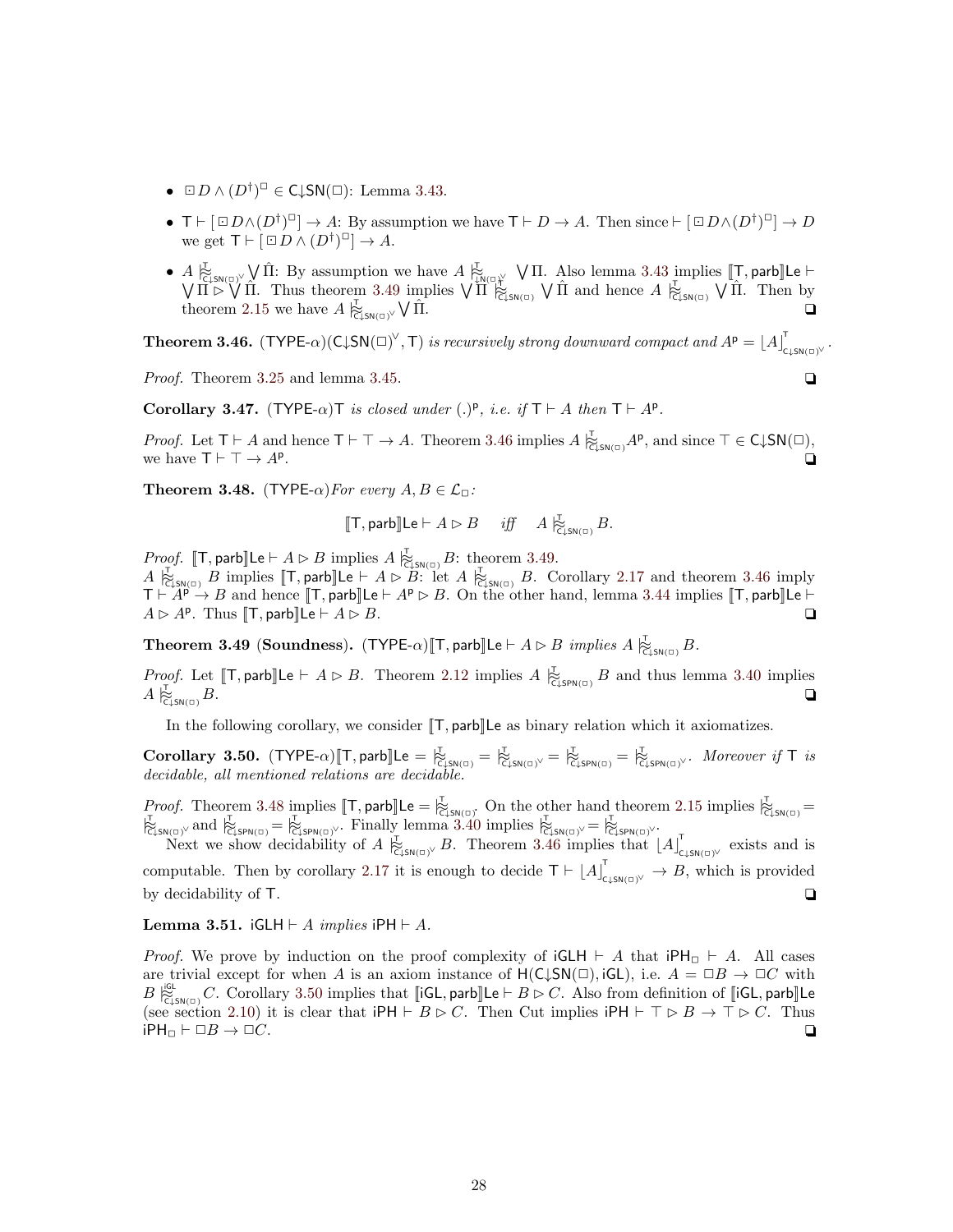#### <span id="page-28-0"></span>3.7  $SN(\Box)$ -Preservativity

In this section we show that  $[\![T, \text{parb}]\!]$  LeA axiomatizes  $\sum_{\text{SN}(n)}^{\text{L}}$  whenever T is TYPE- $\alpha$ . Moreover we show that  $(SN(\square)^{\vee}, T)$  is recursively strong downward compact whenever T is TYPE- $\alpha$ .

<span id="page-28-1"></span>**Theorem 3.52.** For every  $A \in \mathcal{L}_0$  one may effectively compute  $A^* \in \text{NNIL}(\text{par})$  such that:

- 1. IPC  $\vdash A^* \rightarrow A$ ,
- 2. [IPC, par] $A \vdash A \rhd A^*$ ,
- 3. sub<sup>atom</sup> $(A^{\star}) \subseteq \mathsf{sub}^{\mathsf{atom}}(A)$ .

*Proof.* See lemma 4.23 in [\[Mojtahedi,](#page-46-9) [2022a\]](#page-46-9).  $\Box$ 

Remember that parb is the set of parameters or boxed propositions.

<span id="page-28-2"></span>**Lemma 3.53.** Let  $\alpha$  be a substitution such that for every  $a \in \text{atom}$  if  $\alpha(a) \neq a$  then  $a \in \text{par}$  and  $\alpha(a) \in \text{parb. Then } \mathbb{IPC}, \text{par} \mathbb{A} \vdash A \rhd B \text{ implies } \mathbb{IPC}, \text{parb} \mathbb{A} \vdash \alpha(A) \rhd \alpha(B), \text{ for every } A, B \in \mathcal{L}_0.$ 

*Proof.* Straightforward induction on the proof  $[IPC, par]A \vdash A \triangleright B$  and left to reader.

<span id="page-28-3"></span>**Lemma 3.54.** For every  $A \in \mathcal{L}_{\Box}$  one may effectively compute some  $A^* \in \text{NNIL}(\Box)$  such that:

- 1. IPC  $\vdash A^{\star\star} \rightarrow A$ ,
- 2.  $\text{[IPC}, \text{parb} \text{][LeA} \vdash A \rhd A^{\star\star},$
- 3. sub<sup>atom</sup> $(A^{**}) \subseteq sub(A)$ .

*Proof.* Let  $\Box B_1, \ldots, \Box B_n$  be the list of all outer occurrences of boxed formulas in A. Moreover let  $\vec{p} := p_1, \ldots, p_n$  be a list of fresh atomic parameters, i.e.  $p_i \notin \text{sub}(A)$  and they are pairwise distinct. Also assume that  $\alpha$  be the substitution such that

$$
\alpha(a) := \begin{cases} \Box B_i & \text{if } a = p_i, \\ a & \text{; otherwise.} \end{cases}
$$

Then there is a unique  $A_0 \in \mathcal{L}_0$  such that  $\alpha(A_0) = A$ . Theorem [3.52](#page-28-1) give us some  $A_0^* \in \text{NNIL(par)}$ such that

- 1. IPC  $\vdash A_0^* \rightarrow A_0$ ,
- 2.  $\llbracket \textsf{IPC}, \textsf{par} \rrbracket \mathsf{A} \vdash A_0 \rhd A_0^{\star},$
- 3. sub<sup>atom</sup> $(A_0^{\star}) \subseteq \mathsf{sub}^{\mathsf{atom}}(A_0)$ .

Define  $A^* := \alpha(A_0^*)$ . Then we have:

- 1. IPC  $\vdash A^{\star\star} \rightarrow A$ ,
- 2. By lemma [3.53](#page-28-2) we have  $\llbracket \text{IPC}, \text{parb} \rrbracket \text{LeA} \vdash A \rhd A^{\star\star}$ ,
- 3. sub<sup>atom</sup> $(A^{**}) \subseteq \mathsf{sub}(A)$ .  $\square$

<span id="page-28-4"></span>**Theorem 3.55.** For every A there is some  $A^s \in SN(\square)$  such that:

- 1.  $iKA \vdash A^s \rightarrow A$ ,
- 2.  $\left[\mathsf{IK4}, \mathsf{parb} \right] \mathsf{LeA} \vdash A \triangleright A^{\mathsf{s}},$
- 3.  $\Box B \in sub(A^s)$  implies either  $\Box B \in sub(A)$  or  $\Box B \in SN(\Box)$ .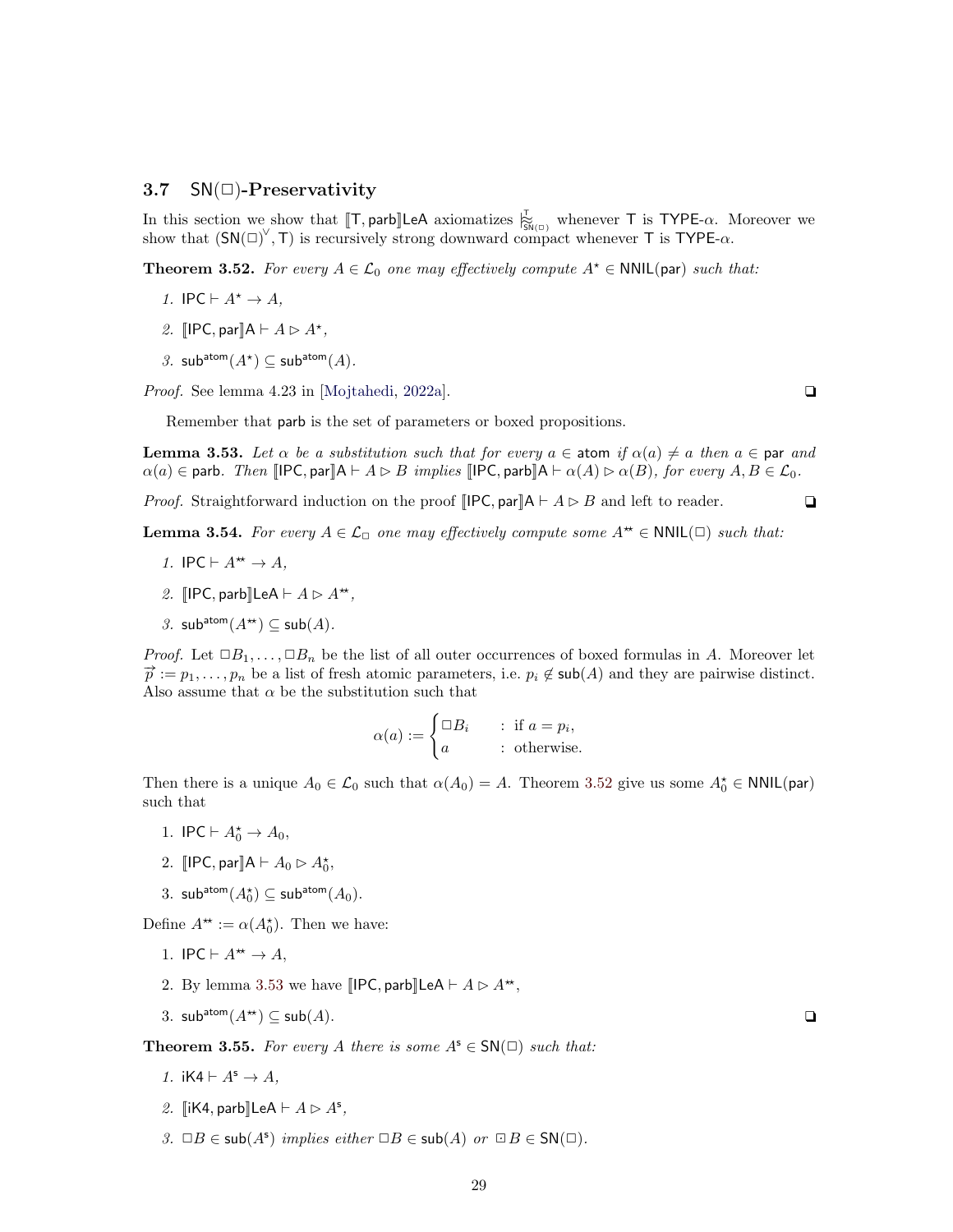4.  $\mathsf{sub^{atom}}(A^{\mathsf{s}}) \subseteq \mathsf{sub^{atom}}(A)$ .

*Proof.* By lemma [3.54](#page-28-3) there is some  $A^*$  with mentioned properties. Since  $A^* \in N(\square)$  we have  $\mathsf{i} \mathsf{K} \mathsf{4} \vdash (A^{\star})^{\square} \rightarrow A^{\star \star}$ . Also lemma [3.31](#page-24-3) implies  $[\mathsf{i} \mathsf{K} \mathsf{4}, \mathsf{parb}]\mathsf{L} \mathsf{e} \vdash A^{\star \star} \triangleright (A^{\star \star})^{\square}$ . Hence if we let  $A^{\mathsf{s}} := (A^{\star})^{\square}$ , by lemma [3.54](#page-28-3) we have all required properties.

<span id="page-29-2"></span>**Theorem 3.56.** (TYPE- $\alpha$ )(SN( $\Box$ ), T) is recursively strong downward compact and  $A^s := (A^{**})^{\Box}$  $\left\lfloor A \right\rfloor_{\mathsf{SN}}^\mathsf{T}.$ 

*Proof.* We show that  $A^s$  is the  $(SN(\square), T)$ -glb for A in which  $A^s$  is as provided by theorem [3.55.](#page-28-4) By theorem [3.55,](#page-28-4)  $A^s \in SN(\square)$ ,  $iK4 \vdash A^s \rightarrow A$  and  $[T, parb]$ LeA  $\vdash A \rhd A^s$ . Then theorem [3.58](#page-29-1) implies  $A \, \overline{\mathcal{E}}_{\mathsf{SN}(\square)} A^{\mathsf{s}}$ . Hence theorem [2.16](#page-13-1) implies desired result.  $\Box$ 

<span id="page-29-3"></span>**Theorem 3.57.** (TYPE- $\alpha$ )  $\mathbb{T}$ , parb $\mathbb{L}$ eA is sound and complete for SN( $\Box$ )-preservativity in T, i.e. for every  $A, B \in \mathcal{L}_{\Box}$ 

$$
[\![\mathsf{T},\mathsf{parb}]\!] \mathsf{LeA} \vdash A \rhd B \quad \text{ iff } \quad A \not\upharpoonright_{\mathsf{SM}(\square)} B.
$$

Proof. The left-to-right direction (soundness) holds by theorem [3.58.](#page-29-1)

For the other direction (completeness), let  $A \vert_{\mathfrak{M}(\square)}^{\mathbb{L}} B$ . Then theorem [3.56](#page-29-2) and corollary [2.17](#page-13-2) implies  $T \vdash A^s \to B$  and hence  $[T, \text{parb}]\text{Le } \vdash A^s \rhd B$ . Also by theorem [3.55](#page-28-4) we have  $[T, \text{parb}]\text{Le } \vdash A \rhd A^s$ and cut implies desired result.  $\Box$ 

<span id="page-29-1"></span>**Theorem 3.58** (Soundness). (TYPE- $\alpha$ )[T, parb]LeA  $\vdash A \rhd B$  implies  $A \; \vert_{\text{SM}(\Box)}^{\mathcal{T}} B$ .

*Proof.* Let  $[\![\mathsf{T}, \mathsf{parb}]\!]$ LeA  $\vdash A \triangleright B$ . Theorem [2.12](#page-11-1) implies  $A \underset{\mathsf{S}\models \mathsf{NN}(\Box)}{\downarrow} B$  and thus corollary [3.3](#page-17-4) implies  $A \nightharpoonup_{\mathsf{SM}(n)}^{\mathsf{L}} B.$  $\frac{1}{\sin(\alpha)} B$ .

For the uniformity of notations in the following corollary we consider  $\llbracket T$ , parb $\llbracket$ LeA as the binary relation which it axiomatizes.

**Corollary 3.59.** (TYPE- $\alpha$ )[T, parb]LeA =  $\frac{1}{|S_{\text{EN}}|_{\text{CD}}}= \frac{1}{|S_{\text{SN}}|_{\text{CD}}}= \frac{1}{|S_{\text{SN}}|_{\text{CD}}}\cdot Moreover \text{ If }T \text{ is decidable, then }$ all mentioned relations are decidable.

Proof. All equalities are derived by theorems [2.15](#page-12-2) and [3.57](#page-29-3) and corollary [3.3.](#page-17-4) For the decidability of  $\big|\vec{\xi}_{\text{NN}(n)}\big|$  we have following argument. Theorem [3.56](#page-29-2) implies that  $\left[A\right]_s^{\dagger}$  $\sum_{\mathsf{SN}(\square)}$  exists and is computable. Then by corollary [2.17](#page-13-2) it is enough to decide  $T \vdash \lfloor A \rfloor^{\mathsf{T}}_{\mathsf{SN}(\square)} \to B$ , which is provided by decidability of T. ✷

# <span id="page-29-0"></span>4 Provability and preservativity semantics

[\[Iemhoff,](#page-46-6) [2001c,](#page-46-6)[a,](#page-46-11) [2003\]](#page-46-5) consider some Kripke semantic for the preservativity logic iPH and proves its soundness/completeness theorems. Although such Kripke semantics are interesting tools, the main obstacle for their usage is that they are infinite. Here we introduce another semantics for provability and preservativity logics. This variant, as we will see later, enjoys the finite model property which is the key point for proving arithmetical completeness for the provability logic of HA and its decidability. The idea behind provability and preservativity semantics is that it recursively assigns a theory to every accessible node and defines validity of  $\Box A$  in this way: for every accessible node we have the *provability* of A in the assigned theory. Since the assigned theory is defined via recurse on the accessibility relationship, we must require that the accessibility relation is conversely well-founded.

**Definition 4.1.** Let T be a modal logic and  $\Delta \subseteq \Gamma \subseteq \mathcal{L}_{\triangleright}$  sets of propositions such that  $\Delta$  and  $\Gamma$ are closed under  $\Delta$ -conjunctions, i.e.  $A \in \Gamma$   $(A \in \Delta)$  and  $B \in \Delta$  implies  $A \wedge B \in \Gamma$   $(A \wedge B \in \Delta)$ . A quintuple  $\mathcal{K} = (W, \preccurlyeq, \sqsubset, V, \varphi)$  is called a  $(\Delta, \Gamma, \mathsf{T})$ -semantic if  $\mathcal{K} := (W, \preccurlyeq, \sqsubset, V)$  is a transitive conversely well-founded Kripke model for the intuitionistic modal logic (as defined in section [2.6](#page-5-1)) and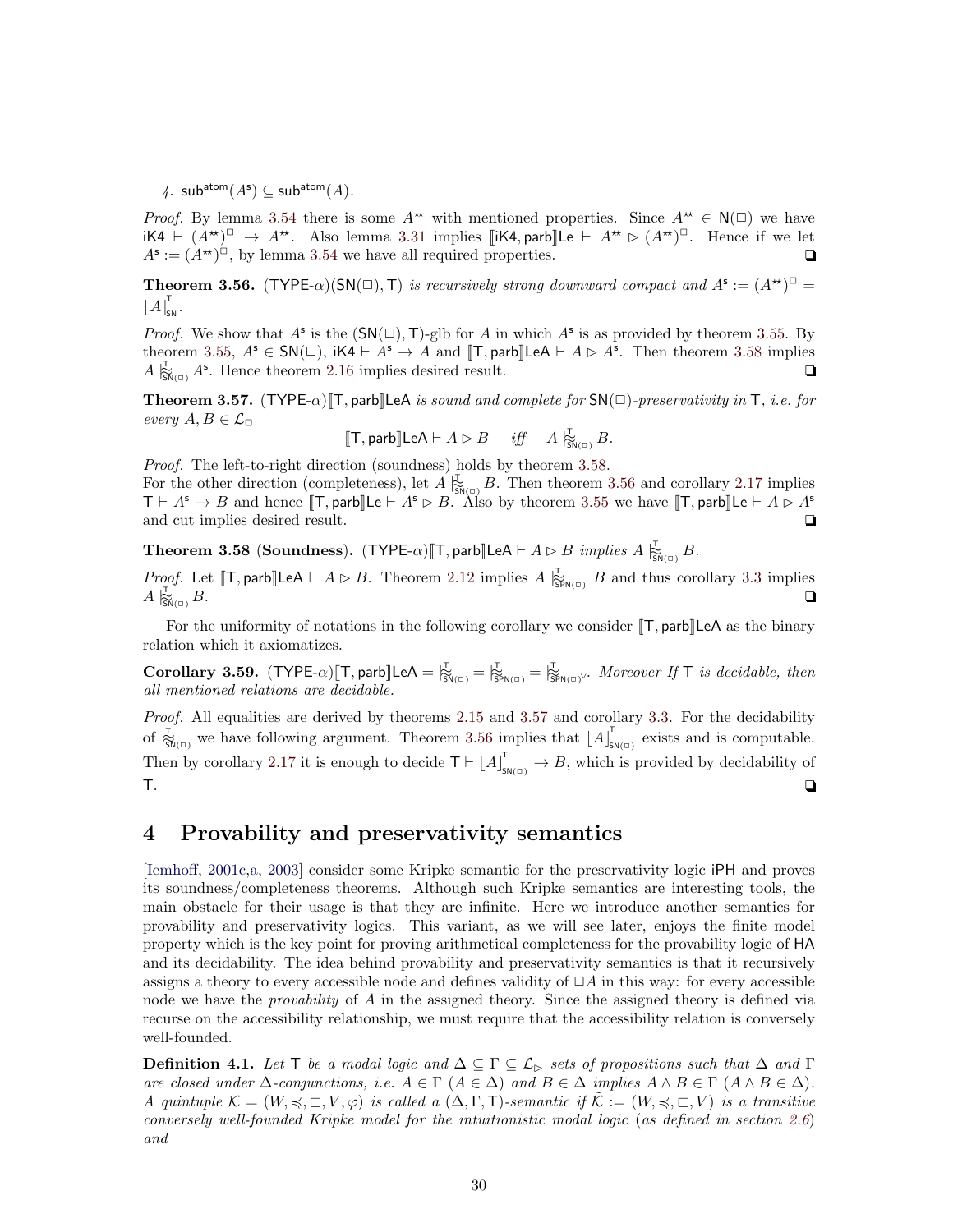- $\varphi$  is a function with the domain  $W \subseteq$ , i.e. the set of all  $\Box$ -accessible nodes in W.
- $\varphi(w) \in \Gamma$ . For the sake of simplicity of notations we may write  $\varphi_w$  for  $\varphi(w)$ .
- K satisfies compatibility, i.e. for every  $u \in W\Box$  we have  $\mathcal{K}, u \Vdash \varphi_u$ , in which  $Vdash$  is the forcing relation that will be defined below.

The forcing relation  $\mathcal{K}, w \Vdash A$  is defined by induction on A as we have in intuitionistic non-modal language, and when  $A = B \triangleright C$  is defined as follows:

$$
\mathcal{K}, w \Vdash B \rhd C \quad \Leftrightarrow \quad \forall u \sqsupset w \ \forall E \in \Delta \ (\Phi_u \vdash_{\mathsf{T}} E \to B \ \ \text{implies} \ \Phi_u \vdash_{\mathsf{T}} E \to C),
$$

in which  $\Phi_u := \{\varphi_u\} \cup \Delta_u^{\mathcal{K}}$  and  $\Delta_u^{\mathcal{K}}$  is defined in the following line. Given a set of modal propositions Y , define

$$
Y^{\mathcal{K}}_w:=\{E\in Y: \mathcal{K}, w\Vdash E\}\quad\textit{and}\quad \bar{Y}^{\mathcal{K}}_w:=\{E\in Y: \mathcal{K}, w\Vdash^{^+} E\}.
$$

For the sake of simplicity, whenever no confusion is likely we may omit the superscript  $K$  and simply write  $Y_w$  and  $\overline{Y}_w$  instead. Also the notation  $\mathcal{K}, w \Vdash^+ A$  is a shorthand for

"there is some  $u \sqsubset w$  such that  $\mathcal{K}, w' \Vdash A$  for every  $w' \sqsupset u$ ."

We also define the following properties for preservativity semantics:

- K is called Y-full if  $\Phi_u \vdash_\tau Y_u$  for every  $u \in W\square$ . K is called full if it is  $\Gamma$ -full. We say that K is A-full if it is Y-full for  $Y := \{B, C : B \triangleright C \in \mathsf{sub}(A)\}.$
- K is called weakly Y-full if  $\Phi_u \vdash_{\tau} \bar{Y}_u$  for every  $u \in W \sqsubset$ . Note that since  $\bar{Y}_u \subseteq Y_u$ , weakly Y-fullness is implied from Y-fullness. K is called weakly full if it is weakly  $\Gamma$ -full. We say that K is weakly A-full if it is weakly Y-full for  $Y := \{B : \Box B \in sub(A)\}.$
- We say that K has a property of intuitionistic modal Kripke models (like transitive) if  $\tilde{K}$  is so.

Whenever  $\Gamma = \Delta$  we simply say that K is a  $(\Gamma, \mathsf{T})$ -semantic. Note that in this case we may assume that  $\varphi_w = \top$  for every  $w \in W \subset \mathbb{R}$ . Whenever the triple  $(\Delta, \Gamma, \top)$  may be inferred from context or we do not care what they are, we may simply say that  $K$  is a preservativity semantic.

<span id="page-30-0"></span>Remark 4.2. Since non-modal connectives of propositional language are treated as usual in Kripke models of intuitionistic logic, for every preservativity model  $\mathcal K$  we have  $\mathcal K \Vdash \mathsf{IPC}$ .

**Remark 4.3.** Whenever we restrict ourselves to the language  $\mathcal{L}_{\Box}$ , definition simplifies to following (remember that  $\Box B = \top \triangleright B$ ):

$$
\mathcal{K}, w \Vdash \Box B \quad \Leftrightarrow \quad \forall u \sqsupset w \Phi_u \vdash_{\mathsf{T}} B.
$$

Whenever  $(\Gamma, \mathsf{T})$  is downward compact, the preservativity semantics gets a more elegant form:

**Lemma 4.4.** Let  $(\Gamma, \Gamma)$  be downward compact,  $\mathcal{K} := (W, \succcurlyeq, \sqsubset, V, \varphi)$  an A-full  $(\Delta, \Gamma, \Gamma)$ -semantic and  $\mathcal{K} \Vdash$  **T**. Then for every  $w \in W$  and  $\Box C \in sub(A)$  we have

$$
\mathcal{K}, w \Vdash \Box C \quad \Leftrightarrow \quad \forall u \sqsupset w \mathcal{K}, u \Vdash \lfloor C \rfloor_{\Gamma}^{\mathsf{T}}.
$$

*Proof.* Left-to-right: Let  $\mathcal{K}, w \Vdash \Box C$  and  $u \sqsupset w$  seeking to show  $\mathcal{K}, u \Vdash [C]$ .  $_{\Gamma}^{\mathsf{T}}$ . By  $\mathcal{K}, w \Vdash \Box C$  we get  $\Phi_u \vdash_{\tau} C$  and then by conjunctive closure, there is some  $E \in \Phi_u \cap \Gamma$  such that  $\mathsf{T} \vdash E \to C$ . Then  $\mathsf{T}\vdash E\to C$  and  $C\mathrel{\underset{\mathsf{F}}{\succcurlyeq}}\bigcup\left[C\right]_{\mathsf{r}}^{\mathsf{T}}$  $_{\Gamma}^{\top}$  implies  $\mathsf{T}\vdash E\to \lfloor C \rfloor_{\Gamma}^{\top}$  $\Gamma$ . Since T is sound for K, compatibility condition implies  $\mathcal{K}, u \Vdash |C|_F$ .<br><sub>Γ</sub>'

Right-to-left: Let  $u \sqsupset w$  and  $\mathcal{K}, u \Vdash [C]_r$  $_{\Gamma}^{\top}$  seeking to show  $\Phi_u \vdash_{\top} C$ . From  $\mathcal{K}, u \Vdash \lfloor C \rfloor_{\Gamma}^{\top}$  $\Gamma$ <sub>r</sub> and soundness of T we get  $\mathcal{K}, u \Vdash C$ . Then A-fullness implies  $\Phi_u \vdash_{\Gamma} C$ .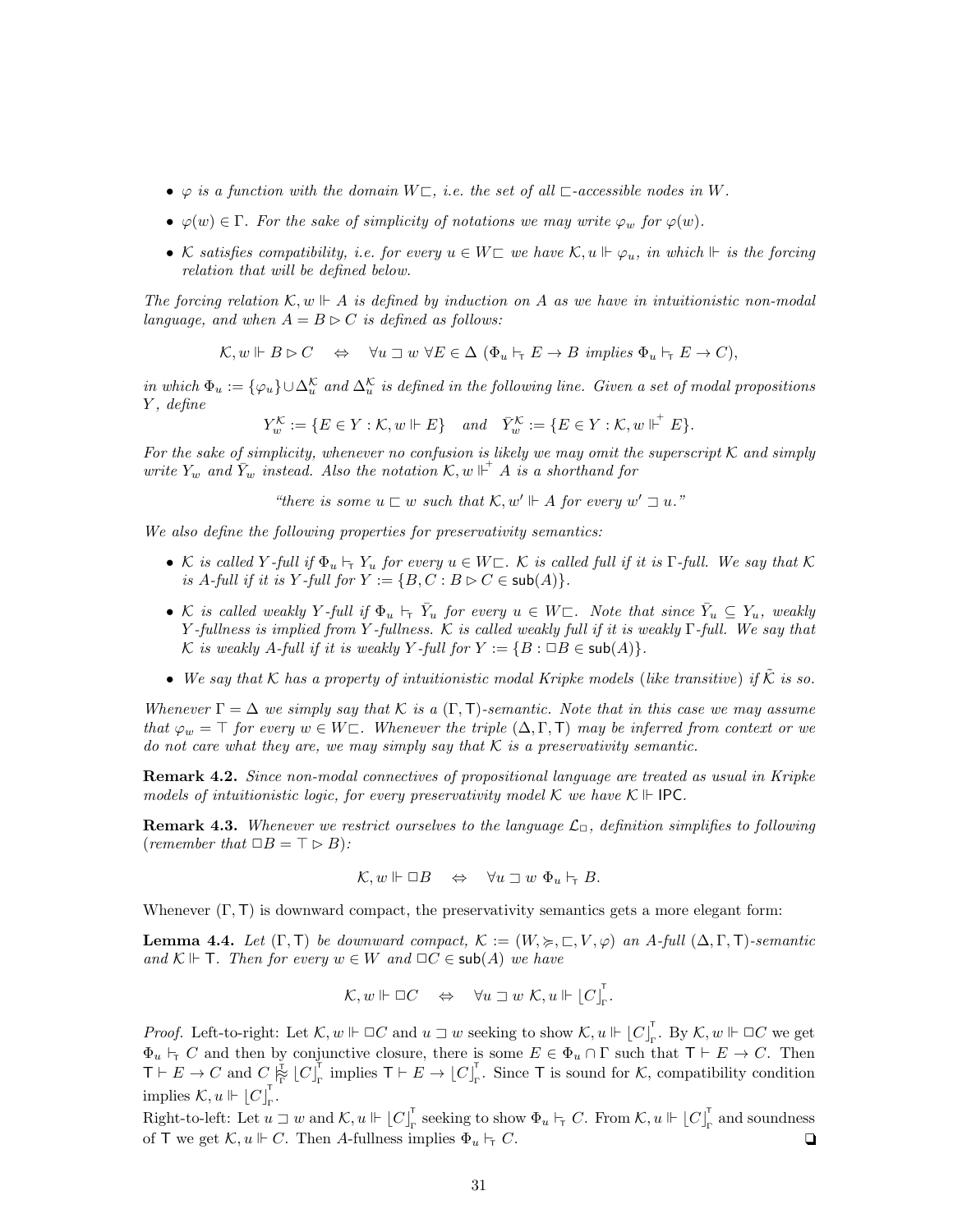The following theorem states that if we have some requirements, preservativity semantics coincides with usual Kripke semantics for intuitionistic modal logics.

<span id="page-31-1"></span>**Theorem 4.5.** Let  $A \in \mathcal{L}_{\Box}$  and  $\mathcal{K} = (W, \preccurlyeq, \Box, V, \varphi)$  be weakly A-full  $(\Delta, \Gamma, \mathsf{T})$ -semantic and  $\mathcal{K} \Vdash \mathsf{T}$ . Then  $\mathcal{K}, w \Vdash B$  iff  $\tilde{\mathcal{K}}, w \Vdash B$  for every  $B \in \mathsf{sub}(A)$  and  $w \in W$ .

*Proof.* We use induction on  $B \in \mathsf{sub}(A)$  and show:

$$
\mathcal{K}, u \Vdash B \quad \text{ iff } \quad \tilde{\mathcal{K}}, u \Vdash B.
$$

Hence by induction hypothesis, for  $C \in sub(B)$  with  $C \neq B$ , and every  $v \in W$  we have

$$
\mathcal{K}, v \Vdash C \quad \text{ iff } \quad \tilde{\mathcal{K}}, v \Vdash C.
$$

If B  $\in$  atom, obviously we are done. Also if  $B = C \circ D$  with  $\circ \in \{ \vee, \wedge, \rightarrow \}$  one may use induction hypothesis to prove desired result. So it remains only  $B = \Box C$ . First assume that  $\mathcal{K}, u \Vdash \Box C$  and hence for every  $v \sqsupset u$  we have  $\Phi_v \vdash_{\tau} C$ . Then by soundness of T and compatibility condition we have  $\mathcal{K}, v \Vdash C$  and hence by induction hypothesis  $\tilde{\mathcal{K}}, v \Vdash C$  and thus  $\tilde{\mathcal{K}}, u \Vdash \Box C$ . For other direction around, let  $\tilde{\mathcal{K}}, u \Vdash \Box C$ . For arbitrary  $v \bar{\Box} u$ , we have  $\tilde{\mathcal{K}}, v \Vdash^+ C$  and then by induction hypothesis  $\mathcal{K}, v \Vdash^+ C$ . Then by weak A-fullness we have  $\Phi_v \vdash_{\tau} C$  and thus  $\mathcal{K}, u \Vdash \Box C$ .

The forcing relationship for finite Kripke models of intuitionistic (modal) logic are obviously decidable, i.e.  $\mathcal{K}, w \Vdash A$  is decidable. The following theorem shows that such decidability holds also for some preservativity semantics.

<span id="page-31-2"></span>**Theorem 4.6.** Forcing relationship for finite  $(\Delta, \Gamma, \Gamma)$ -semantic is decidable whenever  $(\Delta, \Gamma)$  is recursively downward compact.

*Proof.* Let  $\mathcal{K} = (W, \preceq, \sqsubset, V, X)$  be a  $(\Delta, \Gamma, \mathsf{T})$ -semantic. We show decidability of  $\mathcal{K}, w \Vdash A$  by double induction first on w ordered by  $\exists$  and second on A. So as first induction hypothesis assume that for every  $u \sqsupset w$  and every  $B \in \mathcal{L}_{\Box}$  we have decidability of  $\mathcal{K}, u \Vdash B$ . Also as second induction hypothesis assume that for every  $u \geq w$  we have decidability of  $\mathcal{K}, u \Vdash B$  for every B which is strict subformula of A. In the following cases for A, we show decidability of  $\mathcal{K}, w \Vdash A$ :

- A is atomic. Obvious.
- A is a conjunction, disjunction or implication. Use the second induction hypothesis.
- $A = \Box B$ . It is enough to decide  $\Delta_u \vdash_{\tau} \varphi_u \to B$  for every  $u \sqsupset w$ . Since  $(\Delta, \mathsf{T})$  is recursively downward compact, one may effectively compute  $\lfloor \varphi_u \to B \rfloor$  $\int_{\Delta}^{\tau}$ . By definition of  $\left[ . \right]_{\Gamma}^{\tau}$  $\frac{1}{\Gamma}$  it is enough to decide  $\Delta_u \vdash_{\mathsf{t}} [\varphi_u \to B]_{\Delta}^{\mathsf{T}}$  which is equivalent to  $\mathcal{K}, u \Vdash [\varphi_u \to B]_{\Delta}^{\mathsf{T}}$  $\Delta$ . Now the first induction hypothesis implies decidability of  $\mathcal{K}, u \Vdash [\varphi_u \to B]$ ∆ .  $\Box$

As one expect, preservativity relation  $\frac{1}{\Gamma}$  must be sound for preservativity semantics:

<span id="page-31-0"></span>**Lemma 4.7.**  $\frac{1}{\Gamma}$  is sound for  $(\Delta, \Gamma, \mathsf{T})$ -semantics, i.e. given such preservativity semantics K, we have  $\mathcal{K} \Vdash A \rhd \overrightarrow{B}$  whenever  $A \rvert_{\overline{\Gamma}}^{\overline{\Gamma}} B$ .

*Proof.* Let  $A \not\stackrel{\tau}{\in} B$  and  $\mathcal{K} = (W, \preccurlyeq, \sqsubset, V, \varphi)$  be a  $(\Delta, \Gamma, \mathsf{T})$ -semantics and  $w \sqsubset u \in W$  and  $E \in \Delta$  such that  $\Phi_u, E \vdash_{\tau} A$ . Hence there is a finite set  $\Phi'_u \subseteq \Phi_u \cap \Delta$  such that  $\Phi'_u, E, \varphi_u \vdash A$ . By conjunctive closure condition, we have  $\bigwedge \Phi_u \wedge E \wedge \varphi_u \in \Gamma$  and thus by  $A \not\substack{\tau \\ \vdots} B$  we get  $\Phi'_u, E, \varphi_u \vdash_{\tau} B$ . Hence we have  $\Phi_u, E \vdash_{\mathsf{T}} B$ .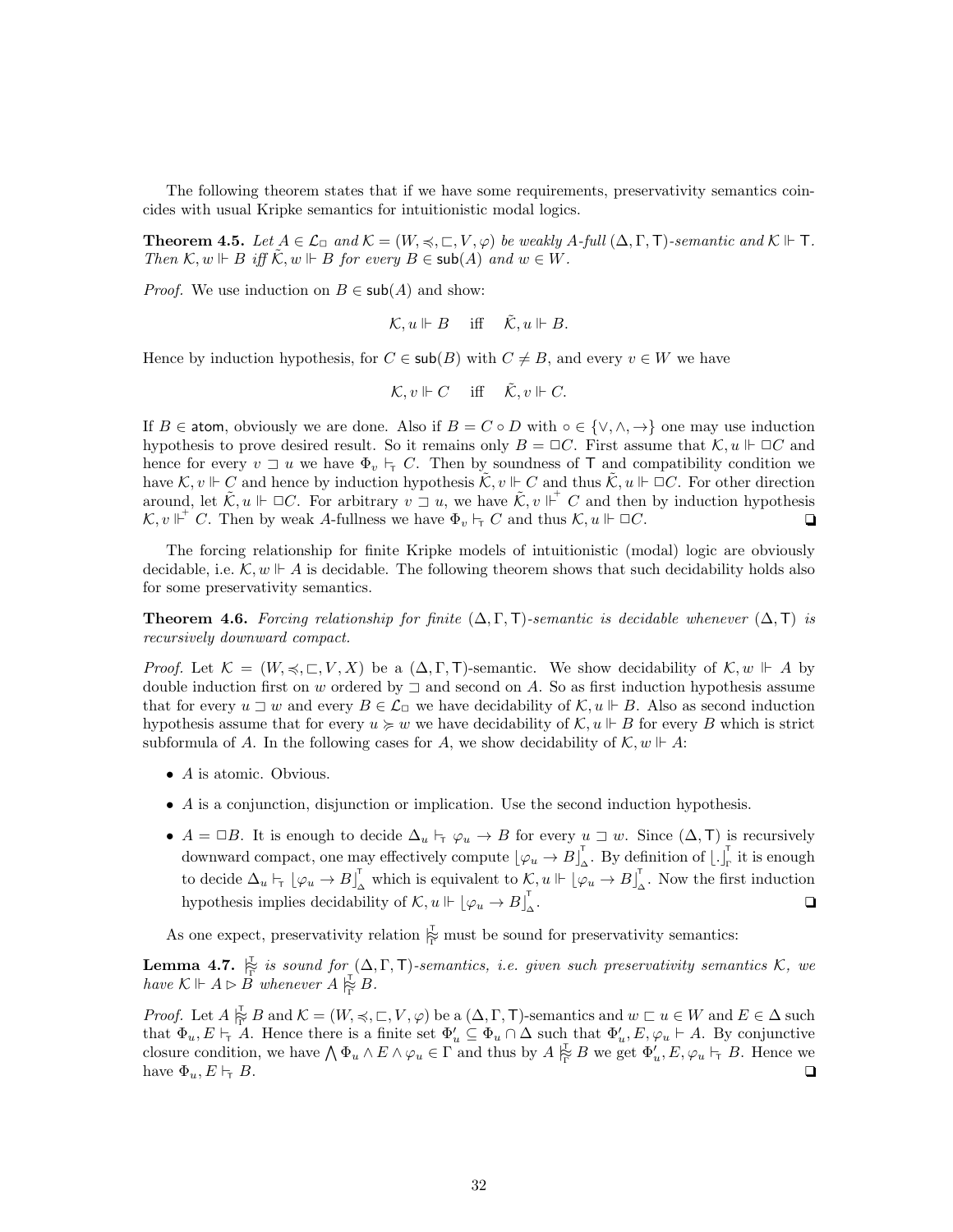#### <span id="page-32-0"></span>4.1 General soundness and completeness

In the current subsection we prove general soundness and completeness theorems of  $GCH(\Gamma, T)$  for preservativity semantics.

<span id="page-32-1"></span>**Theorem 4.8 (Soundness).** iGLH(Γ, Τ) is sound for  $(\Delta, \Gamma, \mathsf{T})$ -semantics whenever IPC  $\subseteq \mathsf{T}$  and  $SN(\square) \subseteq \Delta$ .

*Proof.* Let  $\mathcal{K} = (W, \preceq, \sqsubset, V, \varphi)$  is a  $(\Delta, \Gamma, \mathsf{T})$ -semantics. We use induction on  $w \in W$  ordered by  $\exists$  and show  $\mathcal{K}, w \Vdash \mathsf{iGLH}(\Gamma, \mathsf{T})$ . We also use another induction on the proof  $\mathsf{iGLH}(\Gamma, \mathsf{T}) \vdash A$  and show  $\mathcal{K}, w \Vdash A$ . Remember that (section [2.4\)](#page-4-0) iGLH(Γ, T)'s only inference rule is modus ponens and instead of necessitation we added  $\Box A$  for every axiom instance of  $iGLH(\Gamma, T)$ .

- $A = (\Box(B \to C) \land \Box B) \to \Box C$ . Let  $v \succcurlyeq w$  such that  $\mathcal{K}, v \Vdash \Box (B \to C)$  and  $\mathcal{K}, v \Vdash \Box B$ . Given  $u \supset v$ , we must show  $\Phi_u \vdash_{\Gamma} C$ . By  $\mathcal{K}, v \Vdash \Box(B \to C)$  and  $\mathcal{K}, v \Vdash \Box B$  we have  $\Phi_u \vdash_{\Gamma} B \to C$  and  $\Phi_u \vdash_{\mathsf{T}} B$ . Thus  $\Phi_u \vdash_{\mathsf{T}} C$ .
- $A = \Box B \to \Box \Box B$ . Let  $v \succcurlyeq w$  such that  $\mathcal{K}, v \Vdash \Box B$  and assume that  $u \sqsupset v$ . It is enough to show  $\Phi_u \vdash_{\tau} \Box B$ . For every  $u' \sqsupset u$  by transitivity we have  $u' \sqsupset v$  and hence by  $\mathcal{K}, v \Vdash \Box B$  we get  $\Phi_{u'} \vdash_{\top} B$ . Thus  $\mathcal{K}, u \Vdash \Box B$  and since  $\Box B \in \mathsf{SN}(\Box) \subseteq \Delta$  we have  $\Box B \in \Phi_u$ .
- $A = p \rightarrow \Box p$  for  $p \in \text{par}$ . Let  $v \succcurlyeq w$  such that  $\mathcal{K}, v \Vdash p$  and  $u \sqsupset v$  seeking to show  $\Phi_u \vdash_{\top} p$ . Since  $\mathcal{K}, v \Vdash p$  we get  $\mathcal{K}, u \Vdash p$  and since  $p \in \mathsf{SN}(\square) \subseteq \Delta$  we have  $p \in \Phi_u$ .
- $A = \Box(\Box B \to B) \to \Box B$ . Let  $v \succcurlyeq w$  such that  $\mathcal{K}, v \Vdash \Box(\Box B \to B)$  and assume that  $u \sqsupset v$ seeking to show  $\Phi_u \vdash_{\top} B$ . Since  $u \sqsupset v$ , transitivity implies that also we have  $\mathcal{K}, u \Vdash \Box(\Box B \to B)$ . First induction hypothesis implies  $\mathcal{K}, u \Vdash \Box(\Box B \to B) \to \Box B$ . Hence  $\mathcal{K}, u \Vdash \Box B$  and since  $\Box B \in \mathsf{SN}(\Box) \subseteq \Delta$  we get  $\Box B \in \Phi_u$ . Since  $\mathcal{K}, v \Vdash \Box (\Box B \to B)$  we have  $\Phi_u \vdash_\tau \Box B \to B$  and thus  $\Phi_u \vdash_{\mathsf{T}} B$ .
- $A = \Box B \rightarrow \Box C$  and  $B \not\stackrel{\tau}{\not\vdash}_{\Gamma} C$ . Lemma [4.7.](#page-31-0)
- $A = \Box B$  and B is an instance of above axioms. Let  $u \sqsupset w$  seeking to show  $\Phi_u \vdash_{\Box} B$ . By the first induction hypothesis we have  $\mathcal{K}, u \Vdash \Box B$  and since  $\Box B \in \mathsf{SN}(\Box) \subseteq \Delta$  we have  $\Box B \in \Phi_u$  and hence  $\Phi_u \vdash_{\tau} B$ .
- A is an IPC-valid theorem. Remark [4.2.](#page-30-0)
- $A = \Box B$  and B is an IPC-valid theorem. Let  $u \sqsupset w$ . Then since T  $\supseteq$  IPC we have T  $\vdash B$  and hence  $\Phi_u \vdash_{\tau} B$ .
- A is derived by modus ponens from B and  $B \to A$ . Use the second induction hypothesis.  $\Box$

<span id="page-32-2"></span>**Theorem 4.9 (Completeness).** iGLH(Γ, Τ) is complete for good (Γ, Τ)-semantics, if (Γ, Τ) is strong downward compact and  $\Gamma \supseteq SN(\square)$  is closed under conjunction and  $\top \supseteq$  IPC.

*Proof.* Let  $\mathsf{iGLH}(\Gamma, \mathsf{T}) \not\vdash A$ . Then by lemma [2.18](#page-13-3) we also have  $\mathsf{iGLH}(\Gamma, \mathsf{T}) \not\vdash \mathsf{A} \mathsf{A}^{\mathsf{T}}$  and hence  $\mathsf{GCL} \not\vdash \llbracket A \rrbracket$ . Theorem [2.2](#page-6-0) implies that there is some good Kripke model  $\tilde{\mathcal{K}} := (W, \preccurlyeq, \sqsubset, V)$  such that  $\tilde{\mathcal{K}}, w_0 \not\Vdash \llbracket A \rrbracket_{\Gamma}^{\mathsf{T}}$ . Define  $\varphi(w) := \top$  for the preservativity semantic  $\mathcal{K} := (W, \preccurlyeq, \sqsubset, V, \varphi)$ . The definition of X is such that evidently K is compatible. Theorem [4.5](#page-31-1) implies  $\mathcal{K}, w_0 \not\vdash \llbracket A \rrbracket$ <sub>r</sub> and theorem [4.8](#page-32-1) implies  $K \Vdash \mathsf{iGLH}(\Gamma, \mathsf{T})$ . By lemma [2.18](#page-13-3) we have  $\mathsf{iGLH}(\Gamma, \mathsf{T}) \vdash A \leftrightarrow \llbracket A \rrbracket_{\Gamma}^{\mathsf{T}}$  and thus  $\mathcal{K}, w_0 \nVdash A.$ 

<span id="page-32-4"></span>**Corollary 4.10.** iGLH<sub>σ</sub> (iGLC<sub>a</sub>H<sub>σ</sub>) is sound and complete for  $(C_a)$  good (SN, iGLC<sub>a</sub>)-semantics.

<span id="page-32-3"></span>*Proof.* Theorems [3.12,](#page-20-2) [4.8](#page-32-1) and [4.9](#page-32-2)  $\Box$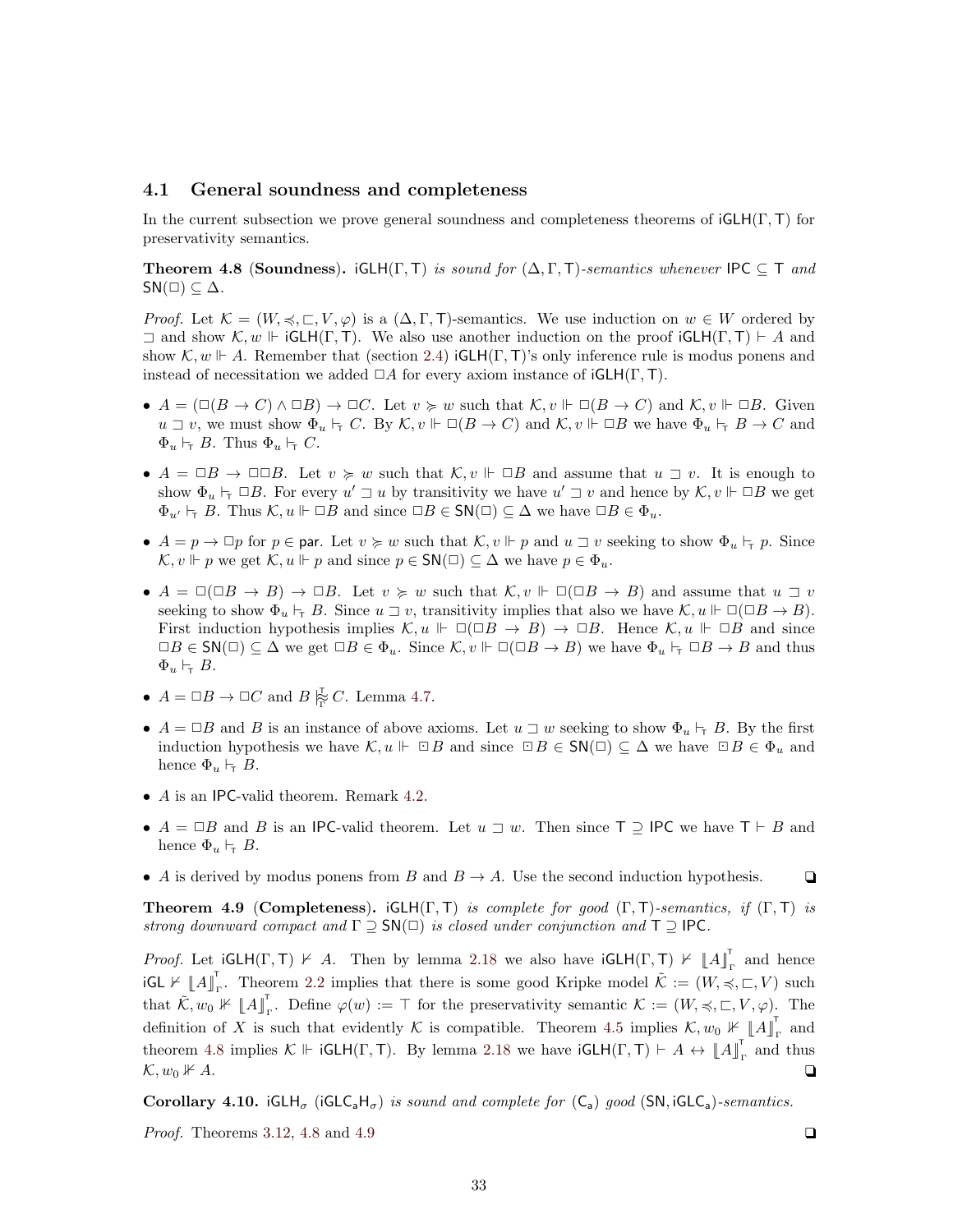Corollary 4.11. iGLH $\Box$  is sound and complete for good (SN( $\Box$ ), iGL)-semantics.

*Proof.* Theorems [3.56,](#page-29-2) [4.8](#page-32-1) and [4.9](#page-32-2)  $\Box$ 

Although it is pleasing to have such a good general soundness and completeness for several logics, there are limitations: we are not able to apply this and have completeness result for  $iGLH :=$  $iGLH(C\downarrow SN(\square), iGL)$ . The major obstacle for doing so is that  $C\downarrow SN(\square)$  is not closed under conjunction. However we have the soundness result for iGLH:

Corollary 4.12. iGLH is sound for  $(SN(\square), C\downarrow SN(\square), iGL)$ -semantics.

*Proof.* Theorem [4.8.](#page-32-1)  $\Box$ 

#### <span id="page-33-0"></span>4.2 Preservativity semantics for iGLH

In this section, we prove completeness of  $iGLH$  for good  $(SN(\square), C\downarrow SN(\square), iGL)$ -semantics. This completeness result will be helpful in proving "iGLH  $\forall A$  implies  $iGLG<sub>a</sub>H<sub>\sigma</sub> \nvdash \gamma(A)$ " (theorem [5.1\)](#page-36-2) which itself implies the arithmetical completeness of iGLH. We also will use the completeness of iGLH for preservativity semantics in section [4.3](#page-36-0) to provide decidability of iGLH. We say that  $Y \subseteq \mathcal{L}_{\Box}$  is  $(\Gamma, \mathsf{T})$ -adequate if

- $\bot \in Y$  and Y is closed under subformulas.
- If  $A, B \in Y$  then  $\left[A \wedge B\right]_{\tau}^{\Gamma}$  $T_{\tau} \in Y$ . More precisely, it means that for every  $A, B \in Y$  there is some  $C \in Y \cap \Gamma$  such that  $\mathsf{T} \vdash C \to (A \land B)$  and for every  $E \in \Gamma$  with  $\mathsf{T} \vdash E \to (A \land B)$  we have  $\mathsf{T} \vdash E \to C$ .

Also a set  $\Delta$  is called Y-saturated w.r.t. T iff

- $\bullet \Delta \subseteq Y$ ,
- if  $\Delta \vdash_{\mathsf{T}} B$  and  $B \in Y$  then  $B \in \Delta$ ,
- $\Delta \not\vdash \bot$ ,
- $B \vee C \in \Delta$  implies either  $B \in \Delta$  or  $C \in \Delta$ .

<span id="page-33-1"></span>**Theorem 4.13 (Completeness).** iGLH is complete for good  $(SN(\square), C\downarrow SN(\square), iGL)$ -semantics.

*Proof.* Let  $iGLH \nvdash A$ . We construct a Kripke model  $\tilde{\mathcal{K}} := (W, \preccurlyeq, \sqsubset, V)$  as follows. By lemma [4.17](#page-35-0) there is some finite set  $Y \ni A$  which is  $(C \downarrow S N(\square)^\vee$ , iGL)-adequate. Let  $Y' := Y \cup \{\square B : B \in Y\}$  and define:

- $W :=$  the set of all Y'-saturated sets w.r.t. iGLH.
- $\bullet \preccurlyeq \; := \; \subseteq.$
- $w \sqsubset u$  iff
	- $B, \Box B \in u$ ,
	- there is some  $\Box E \in u \setminus w$ .
- w V a iff  $a \in w$  for atomic a and  $w \in W$ .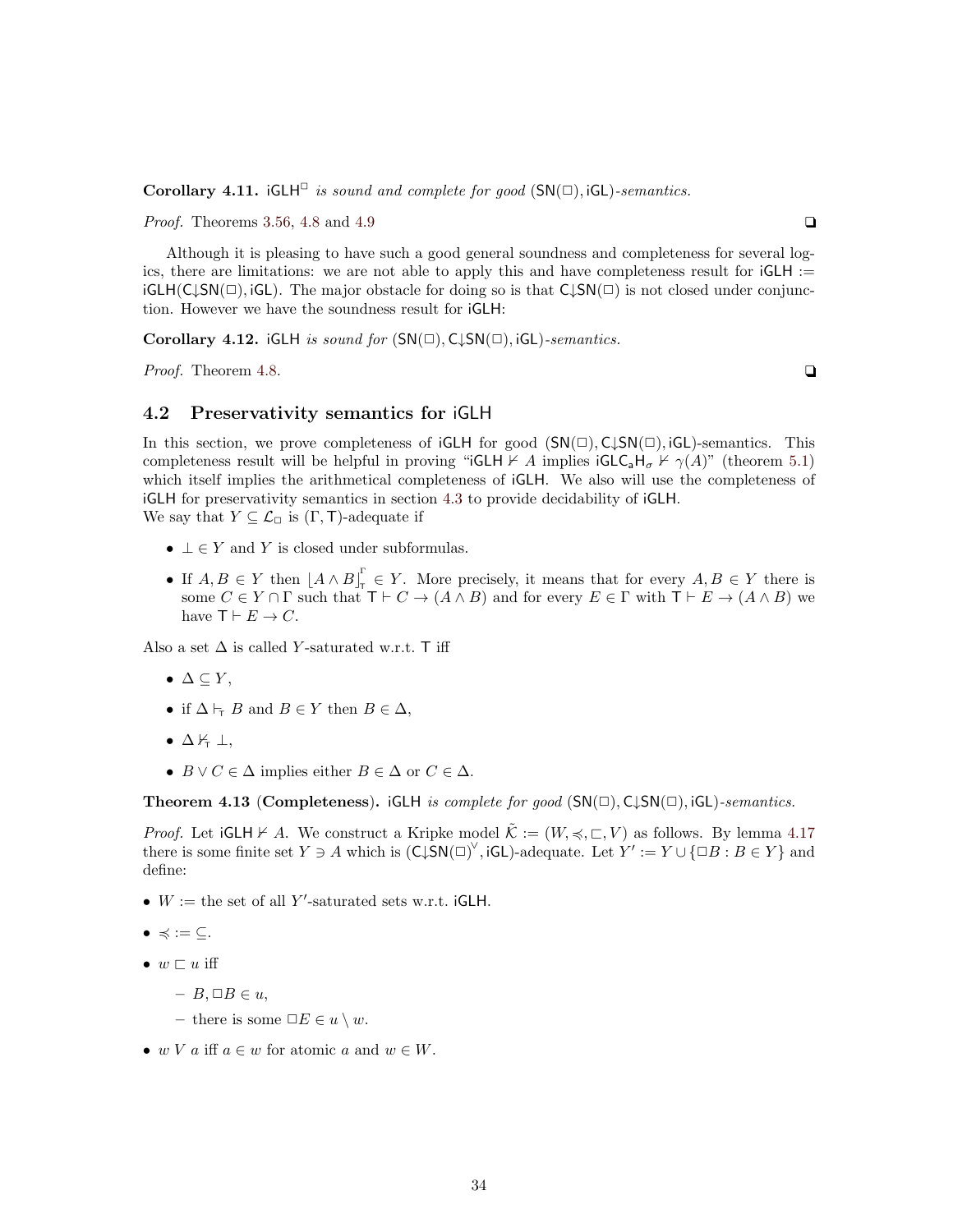Before we continue with definition of K, observe that  $\tilde{\mathcal{K}}$  is a Kripke model for intuitionistic modal logic and is finite irreflexive transitive  $C_p$  model. Next we show that  $\mathcal{K} \not\vdash A$ . Since  $G L H \not\vdash A$ , lemma [4.16](#page-35-1) implies that there is some set u which is Y'-saturated w.r.t. iGLH and  $A \notin u$ . Thus by lemma [4.15](#page-34-0) we have  $\tilde{\mathcal{K}}, u \not\Vdash A$ . Finally we define  $\mathcal{K} := (W, \preccurlyeq, \sqsubset, V, \varphi)$  in which  $\varphi_w$  is defined for every  $w \in \Box W$  as follows.

$$
\varphi_w' := \bigwedge (\mathsf{C} \mathord{\downarrow} \mathsf{SN}(\square)^\vee \cap \bar{Y}_w) \quad \text{in which} \quad \bar{Y}_w := \{ B \in Y : \mathcal{K}, w \Vdash^{+} B \}
$$

We will see later in this proof that  $\varphi'_w$  as defined above belongs to  $\mathsf{C} \downarrow \mathsf{SN}(\Box)^\vee$ . Hence (modulo iGLprovable equivalence relation)  $\varphi'_w = \overline{\bigvee} \Gamma_w$  for some finite set  $\Gamma_w \subseteq \mathsf{C} \downarrow \mathsf{SN}(\square)$ . Define  $\varphi_w \in \Gamma_w$  such that  $\mathcal{K}, w \Vdash \varphi_w$ .

We will see in the rest of this proof that K as defined above is a weakly Y-full  $(SN(\square), C\downarrow SN(\square), iGL)$ -semantic and hence by theorem [4.5](#page-31-1) we get  $\mathcal{K} \not\vdash A$ . Then lemma [4.14](#page-34-1) implies desired completeness. So it remains only to prove by induction on W that: (1)  $\varphi'_w \in \mathsf{C} \downarrow \mathsf{SN}(\square)^{\vee}$  (which implies that K as defined above is an  $(SN(\square), C\downarrow SN(\square), iGL)$ -semantic indeed), (2)  $\Phi_w \vdash_{iGL} \overline{Y}_w$ . The induction will be done on the ∟-height of  $w \in W$ . The height  $h(w)$  of a node  $w \in W$  is defined as the maximum n such that the following sequence exists:

$$
w_0 \sqsubset w_1 \sqsubset w_2 \sqsubset \ldots \sqsubset w_n.
$$

So as induction hypothesis assume that for every  $v \in W$  with  $h(v) > h(w)$  we have (1)  $\varphi'_v \in W$  $\mathsf{C} \downarrow \mathsf{SN}(\Box)^\vee$ , (2)  $\Phi_v$   $\vdash_{\mathsf{icL}} \bar{Y}_v$ . Consider the Kripke model  $\mathcal{K}_v$  as restriction of  $\mathcal{K}$  to the nodes which are accessible (via transitive closure of  $\preccurlyeq \cup \sqsubset$ ) from v. Obviously  $\mathcal{K}, u \Vdash B$  iff  $\mathcal{K}_v, u \Vdash B$  for every accessible node u from v and every B. It is not difficult to observe that for every  $v \in W$ with  $h(v) \geq h(w)$  induction hypothesis implies  $\mathcal{K}_v$  is weakly Y-full (SN( $\Box$ ), C $\downarrow$ SN( $\Box$ ), iGL)-semantic. Hence by theorem [4.5](#page-31-1) for every  $B \in Y$  and u in  $\mathcal{K}_v$  we have  $\tilde{\mathcal{K}}$ ,  $u \Vdash B$  iff  $\mathcal{K}$ ,  $u \Vdash B$ . Thus

(\*) for every  $B \in Y$  and every v with  $h(v) \geq h(w)$  we have  $\tilde{\mathcal{K}}, v \Vdash B$  iff  $\mathcal{K}, v \Vdash B$ .

In the rest of this proof assume that  $w \in W$  is a  $\Box$ -accessible node.

- $\varphi'_{w} \in \mathsf{C} \downarrow \mathsf{SN}(\square)^{\vee}$ . We first show that if  $E, F \in \bar{Y}_{w} \cap \mathsf{C} \downarrow \mathsf{SN}(\square)^{\vee}$  then there is some  $G \in \bar{Y}_{w} \cap \mathsf{C} \downarrow \mathsf{SN}(\square)^{\vee}$ such that  $\mathsf{iGL} \vdash G \to (E \land F)$ . Then since Y is finite, there must be a single  $G \in \bar{Y}_w \cap \mathsf{C} \downarrow \mathsf{SN}(\Box)^{\vee}$ such that  $G \vdash_{\mathsf{GL}} \bar{Y}_w \cap \mathsf{C} \downarrow \mathsf{SN}(\Box)^\vee$  and hence G is equivalent to  $\varphi'_w$ . Thus  $\varphi'_w \in \mathsf{C} \downarrow \mathsf{SN}(\Box)^\vee$ , as required. So assume that  $E, F \in \overline{Y}_w \cap \mathsf{C} \downarrow \mathsf{SN}(\square)^\vee$ . Then  $(*)$  implies  $\widetilde{\mathcal{K}}, w \Vdash^+ E, F$ . By  $(\mathsf{C} \downarrow \mathsf{SN}(\square)^\vee, \mathsf{iGL})$ adequacy of Y, we have  $|E \wedge F| \in Y$ . Let  $w' \in W$  be such that  $w' \sqsubset w$  and  $\tilde{\mathcal{K}}, w' \Vdash \Box E \wedge \Box F$ . Lemma [4.15](#page-34-0) implies  $\Box E, \Box F \in w'$ . Since  $\mathsf{iGLH} \vdash \Box (E \land F) \to \Box |E \land F|$ , we get  $\Box |E \land F| \in w'$ and hence lemma [4.15](#page-34-0) implies  $\tilde{\mathcal{K}}, w \Vdash^+ [E \wedge F]$ . Thus (\*) implies  $\mathcal{K}, w \Vdash^+ [E \wedge F]$  and hence  $[E \wedge F] \in \overline{Y}_w \cap C \downarrow \mathsf{SN}(\square)^\vee$  and  $\mathsf{iGL} \vdash [E \wedge F] \to (E \wedge F)$ .
- Weakly Y-fullness. Let  $B \in Y$  such that  $\mathcal{K}, w \Vdash^{\dagger} B$  seeking to show  $\varphi_w \vdash_{\mathsf{IGL}} B$ . Since  $\vdash \varphi_w \rightarrow \varphi'_w$ , it is enough to show  $\varphi'_w$   $\vdash_{\mathsf{IGL}} B$ . Since  $\mathcal{K}, w \Vdash^+ B$ , by the statement  $(*)$  we have  $\tilde{\mathcal{K}}, w \Vdash^+ B$ . By definition of Y we have  $|B| \in Y$ . Let  $w' \in W$  be such that  $w' \sqsubset w$  and  $\tilde{\mathcal{K}}, w' \Vdash \Box B$ . Then lemma [4.15](#page-34-0) implies  $\Box B \in w'$ . Since  $\mathsf{iGLH} \vdash \Box B \to \Box |B|$  we get  $\Box |B| \in w'$  and again lemma 4.15 implies  $\tilde{\mathcal{K}}, w \Vdash^{\perp} [B]$ . Since  $[B] \in \mathsf{C} \downarrow \mathsf{SN}(\Box)^{\vee}$  we get  $\vdash \varphi'_{w} \to [B]$  and hence  $\mathsf{i} \mathsf{GL} \vdash \varphi'_{w} \to B$ .  $\Box$

<span id="page-34-1"></span>**Lemma 4.14.** Let  $\mathcal{K} = (W, \preccurlyeq, \sqsubset, V, \varphi)$  be a finite transitive irreflexive  $(\Delta, \Gamma, \mathsf{T})$ -model. Then for every  $w_0 \in W$  there is some good Kripke model  $\mathcal{T} = (W', \preccurlyeq', \sqsubset', V', \varphi')$  with the root  $w'_0$ , which is equivalent to K, i.e. there is a function  $e: W' \longrightarrow W$  such that  $e(w'_0) = w_0$  and for every  $w' \in W'$ and  $A \in \mathcal{L}_{\triangleright}$  we have  $\mathcal{T}, w' \Vdash \dot{A}$  iff  $\mathcal{K}, e(w') \Vdash A$ .

<span id="page-34-0"></span>*Proof.* First define  $(W', \preccurlyeq', \sqsubset', V')$  and the function e same as in the proof of lemma [2.3.](#page-7-0) Then let  $\varphi'(w') := \varphi(e(w'))$ . The rest of proof is straightforward and left to the reader.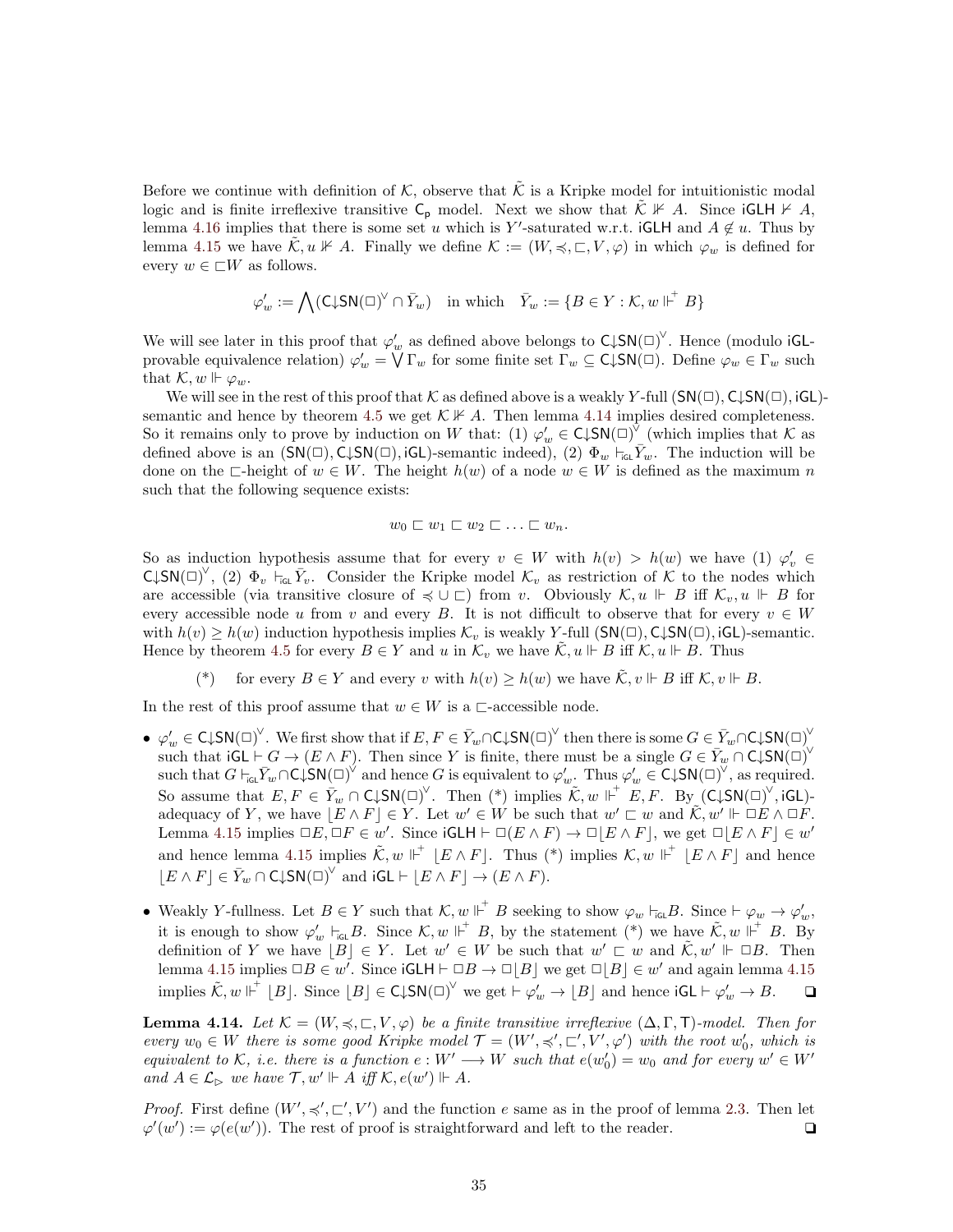**Lemma 4.15 (Truth).** Let  $\tilde{\mathcal{K}}$  and  $Y'$  as defined in the proof of theorem [4.13.](#page-33-1) Then  $\tilde{\mathcal{K}}, w \Vdash B$  iff  $B \in w$  for every  $B \in Y'$ .

*Proof.* We use induction on  $B \in Y'$ .

- $B \in \text{atom}$ . Then by definition we have  $B \in w$  iff  $\tilde{\mathcal{K}}$ ,  $w \Vdash B$ .
- $B = E \wedge F$ . Since Y' is closed under subformulas and w is closed under derivability of propositions in Y', we have  $E \wedge F \in w$  iff  $E, F \in w$ . Thus induction hypothesis implies desired result.
- $B = E \vee F$ . First let  $B \in w$ . Since  $w \in W$ , it is Y'-saturated w.r.t. iGLH and hence either  $E \in w$ or  $F \in w$ . Thus by induction hypothesis (and closure of Y under subformulas) we get either  $\mathcal{K}, w \Vdash E$  or  $\mathcal{K}, w \Vdash F$ . In either of the cases we have  $\mathcal{K}, w \Vdash E \vee F$ . For the other way around, let  $\tilde{\mathcal{K}}, w \Vdash E \vee F$ . Then either  $\tilde{\mathcal{K}}, w \Vdash E$  or  $\tilde{\mathcal{K}}, w \Vdash F$ . Hence induction hypothesis implies  $E \in w$ or  $F \in w$ . Since  $\mathsf{iGLH} \vdash E \to (E \lor F)$  and  $\mathsf{iGLH} \vdash F \to (E \lor F)$  we have  $E \lor F \in w$ .
- $B = E \to F$ . First assume that  $E \to F \in \mathcal{W}$  and  $u \succcurlyeq w$  and  $\tilde{\mathcal{K}}, u \Vdash E$  seeking to show  $\tilde{\mathcal{K}}, u \Vdash F$ . Induction hypothesis implies  $E \in u$ . Then since  $u \supseteq w$  we have  $E \to F \in u$  and thus  $F \in u$ . Again by induction hypothesis  $\mathcal{K}, u \Vdash F$ .

For other way around, let  $E \to F \notin w$ . Thus  $w, E \nvdash_{\text{GLH}} F$  and by lemma [4.16](#page-35-1) we get some  $u \supseteq w \cup \{E\}$  which is Y'-saturaetd w.r.t. iGLH and  $u \nvdash_{\mathsf{G}\sqcup\mathsf{H}} F$ . Thus  $u \in W$  and  $F \notin u$  and by induction hypothesis  $\tilde{\mathcal{K}}, u \not\Vdash F$  and  $\tilde{\mathcal{K}}, u \Vdash E$ . Hence  $\tilde{\mathcal{K}}, w \not\v\Vdash E \to F$ .

•  $B = \Box C$ . First assume that  $\Box C \in w$  and  $u \sqsupset w$  seeking to show  $\tilde{\mathcal{K}}, u \Vdash C$ . Since  $\Box C \in w$ , by definition of  $w \sqsubset u$ , we get  $C \in u$  and thus by induction hypothesis  $\tilde{\mathcal{K}}$ ,  $u \Vdash C$ .

For other way around, let  $\Box C \notin w$  seeking some  $u \sqsupset w$  such that  $\mathcal{K}, u \nVdash C$ . Since  $\Box C \notin w$  we have  $w \nvDash_{\mathsf{GLH}} \Box C$ . Let us define  $w_\Box := \{E, \Box E : \Box E \in w\}$  and  $u_0 := w_\Box \cup \{\Box C\}$ . If  $u_0 \vdash_{\mathsf{GLH}} C$  then  $w_{\Box}$   $\vdash_{\text{GCH}} \Box C \rightarrow C$  and hence  $\Box w_{\Box} \vdash_{\text{GCH}} \Box(C \rightarrow C)$ . Since  $w \vdash_{\text{GCH}} \Box w_{\Box}$  we get  $w \vdash_{\text{GCH}} \Box(\Box C \rightarrow C)$ . Then by Löb's principle we have  $w \vdash_{\mathsf{iGLH}} \Box C$ , a contradiction. Hence we have  $u_0 \nvDash_{\mathsf{iGLH}} C$ , and by lemma [4.16](#page-35-1) there is some  $u \supseteq u_0$  which is Y'-saturated w.r.t. iGLH and  $u \nvdash_{\text{IGLH}} C$ . Hence  $C \notin u$ and  $w \sqsubset u$ . Thus induction hypothesis implies  $\mathcal{K}, u \not\vdash C$ .

<span id="page-35-1"></span>**Lemma 4.16.** Let Y be a set of propositions closed under subformula and  $u_0 \subseteq Y$  a set such that  $u_0 \nvdash_{\tau} A$ . Then there is some  $u \supseteq u_0$  which is Y-saturated w.r.t. T and  $u \nvdash_{\tau} A$ .

*Proof.* Any maximal (with respect to  $\subseteq$ ) set u of propositions with the following properties is Ysaturated with respect to T:

- $u_0 \subseteq u \subseteq Y$ ,
- $u \nvdash_{\tau} A$ .

<span id="page-35-0"></span>**Lemma 4.17.** For every  $A \in \mathcal{L}_{\Box}$ , there is a finite (modulo iK4-provable equivalence relation) set  $Y \ni A$  which is  $(\mathsf{C} \downarrow \mathsf{SN}(\square)^{\vee}, \mathsf{iGL})$ -adequate. Moreover one may effectively compute such finite set.

*Proof.* We only show the existence of Y and leave its computability to the reader. First we define  $Y_0$  and  $Y_1$  and then define

$$
Y' := Y_0 \cup Y_1 \cup \{ B \wedge C : B \in Y_0, C \in Y_1 \} \quad \text{and} \quad Y := \{ \bigvee X : X \subseteq_{\text{fin}} Y' \}.
$$

 $Y_0$ : Let  $X := \mathsf{sub^{atomb}}(A)$  and define

$$
Y_0 := \{ B \in \mathcal{L}_0(X) : c_{\rightarrow}(B) \leq c_{\rightarrow}^{\square}(A) \}.
$$

Remember that  $c_{\perp}$  counts the number of nested implications which are outside boxes and  $c^{\square}_{\rightarrow}(A)$  is defined as maximum of  $|\mathsf{sub^{atomb}}(A)|$  and  $\max\{c_{\rightarrow}(B): \square B \in \mathsf{sub}(A)\}\)$ . Lemma [2.1](#page-5-2) implies that  $Y_0$  is finite up to IPC-provable equivalence relation.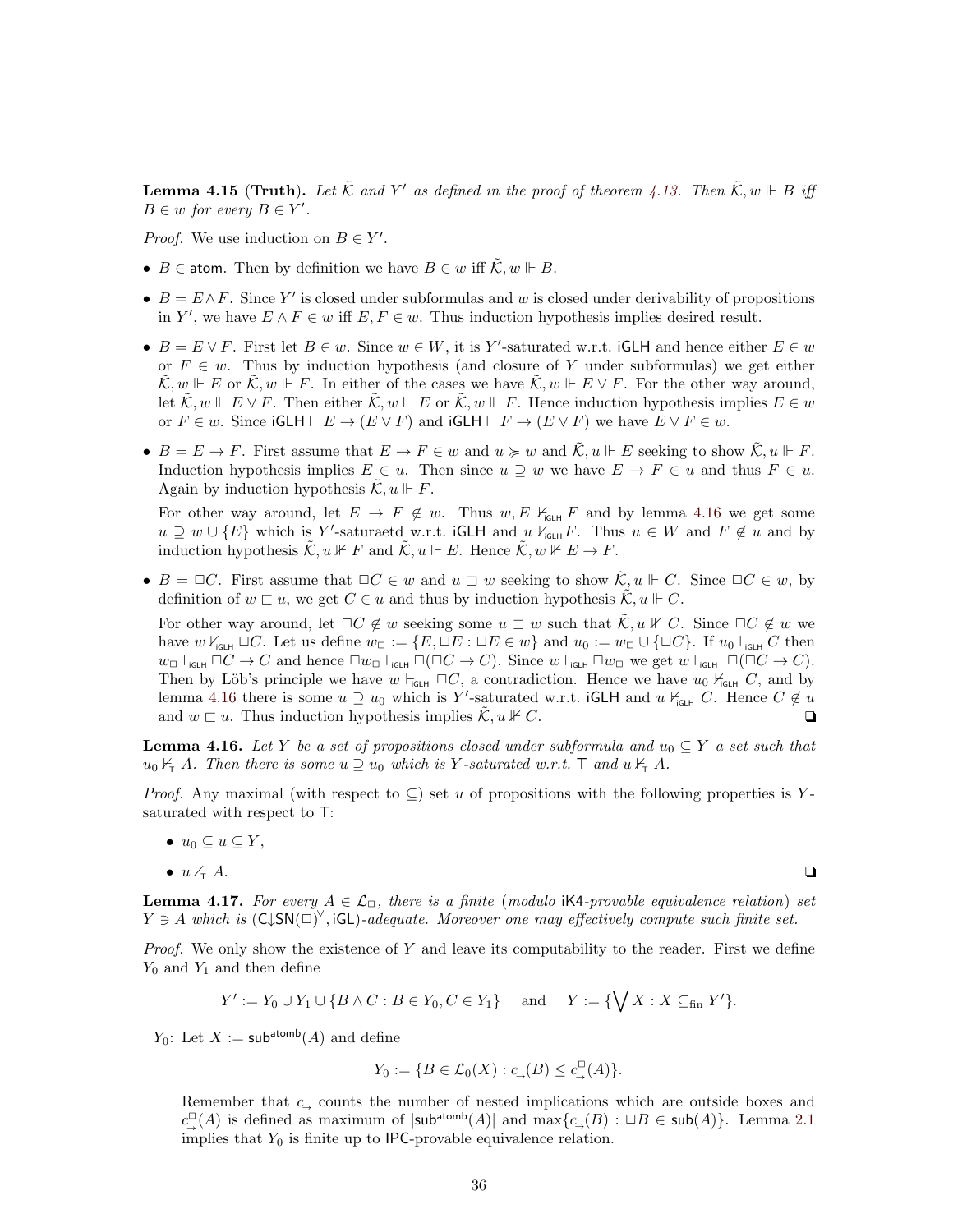$Y_1$ : Let  $Z := \mathsf{sub}^{\mathsf{part}}(A) \cup \{\Box B : B \in Y_0\}$ . Then by lemma [2.8](#page-9-2) the set  $Y'_1 := \mathsf{NNIL}(Z)$  is finite up to iK4-provable equivalence relationship. Then define  $Y_1 := \{B^{\Box} : B \in Y_1'\}.$ 

We show that Y is  $(\text{C}\downarrow\text{SN}(\Box)^{\vee}$ , iGL)-adequate. Since  $Y_0$  and  $Y_1$  are closed under subformulas, Y is also closed under subformulas. Given  $B, C \in Y'$  we show that a glb for  $B \wedge C$  w.r.t.  $(C \downarrow SN(\square)^{\vee}, \Gamma)$ belongs to Y. Assume that  $B = E \wedge E'$  and  $C = F \wedge F'$  with  $E, F \in Y_0$  and  $E', F' \in Y_1$ . Since  $E', F' \in SN(\square)$ , we have  $|B \wedge C| = |E \wedge F| \wedge (E' \wedge F')$ . It is enough to show  $|E \wedge F| \in Y$ . Since  $E \wedge F \in Y_0$ , lemma [4.18](#page-36-3) implies desired result.

<span id="page-36-3"></span>**Lemma 4.18.**  $B \in Y_0$  implies  $[B]_{\text{c,SN(D)}^{\text{IGL}}}^{\text{IGL}} \in Y$ .

*Proof.* Let  $\Pi_B^1$  as defined in definition [3.21.](#page-22-2) Lemmas [3.23](#page-23-3) and [3.24](#page-23-4) imply  $\Pi_B^1 \subseteq Y_0$ . On the other hand theorem [3.25](#page-23-1) implies that  $\bigvee \Pi_B^1$  is a glb for B w.r.t.  $(\downarrow N(\Box)^\vee, i\text{GL})$ . Lemma [3.45](#page-26-2) implies that  $\bigvee \hat{\Pi}^1_B$  is a glb for B w.r.t.  $(\mathsf{C} \downarrow \mathsf{SN}(\square)^{\vee}, \mathsf{iGL})$ , i.e.  $\lfloor B \rfloor^{\mathsf{iGL}}_{\mathsf{C} \downarrow \mathsf{SN}(\square)^{\vee}} = \bigvee \hat{\Pi}^1_B$ . As defined in the statement of lemma [3.45](#page-26-2) we have  $\hat{\Pi}_B^1 := \{ D \wedge \Box D \wedge (D^{\dagger})^{\Box} : D \in \Pi_B^1 \}$  and thus  $\lfloor B \rfloor^{\text{IG}}_{\text{c,LSN}(\Box)} \in Y$ .

#### <span id="page-36-0"></span>4.3 Decidability of iGLH

In this section we show that iGLH is decidable. The idea behind the proof of decidability is to use finite model property that we have from theorem [4.13.](#page-33-1)

So let us start with the gist: given  $A \in \mathcal{L}_{\Box}$  we must decide  $GCH \vdash A$ . First compute  $n_A$  and  $\Gamma_A$ , as provided by lemma [4.20.](#page-36-4) Then check the validity of A in (root of) all good  $(SN(\square), \text{C\downarrow}SN(\square), iGL)$ semantics  $\mathcal{K} = (W, \preceq, \sqsubset, V, \varphi)$  with less than  $n_A$  nodes and  $\varphi(w) \in \Gamma_A$  for every  $\sqsubset$ -accessible  $w \in W$ . Theorems [3.56](#page-29-2) and [4.6](#page-31-2) together with decidability of  $G<sub>L</sub>$  imply that the validity in K is decidable. If all such models satisfy  $A$  return yes, otherwise no. Thus we have following decidability result:

Theorem 4.19. iGLH is decidable.

<span id="page-36-4"></span>**Lemma 4.20.** Given  $A \in \mathcal{L}_{\Box}$  with  $GCH \nvdash A$ , there is some  $n_A \in \mathbb{N}$  and a finite set  $\Gamma_A \subseteq C\downarrow SN(\Box)$ such that:

- $n_A$  and  $\Gamma_A$  are effectively computable,
- there is some  $(SN(\square), C\downarrow SN(\square), iGL)$ -semantic  $\mathcal{K} = (W, \preccurlyeq, \sqsubset, V, \varphi)$  with  $\mathcal{K} \not\vdash A$  and  $|W| \leq n_A$ and  $\varphi(w) \in \Gamma_A$  for every  $\sqsubset$ -accessible  $w \in W$ .

*Proof.* Let  $\Gamma_A := Y_A \cap C \downarrow SN(\square)$ , in which  $Y_A$  is as provided by lemma [4.17.](#page-35-0) The number  $n_A$  and K can be easily inferred from the proof of theorem [4.13.](#page-33-1)  $\Box$ 

# <span id="page-36-1"></span>5 Provability logic of HA: arithmetical completeness

In this section we prove that  $GCH$  (see section [4.2\)](#page-33-0) is the provability logic of HA. We already have the soundness by lemma [3.51](#page-27-4) and theorem [2.20.](#page-14-1) So it remains to prove arithmetical completeness, which is proved by propositional reduction to the completeness of  $IGLC_aH_\sigma$  for  $\Sigma_1$ -substitutions.

<span id="page-36-2"></span>Historically, the Provability Logic of Peano Arithmetic, PA is discovered [\[Solovay,](#page-46-0) [1976\]](#page-46-0) before the  $\Sigma_1$ -Provability Logic of PA [\[Visser,](#page-47-0) [1981\]](#page-47-0). The method used in [\[Visser,](#page-47-0) 1981] essentially uses Solovay's technique in [\[Visser,](#page-47-0) [1981\]](#page-47-0). Then [\[Ardeshir and Mojtahedi,](#page-45-8) [2015\]](#page-45-8) shows that in a sense, the  $\Sigma_1$ -provability logic of PA is harder than the standard provability logic of PA. Later [\[Mojtahedi,](#page-46-8) [2021\]](#page-46-8) studies *reductions* between provability logics and characterizes several other provability logics. Most notably, it is shown in [\[Mojtahedi,](#page-46-8) [2021\]](#page-46-8) that the  $\Sigma_1$ -provability logic of HA relative in the standard model, is the hardest known provability logic. Here in this section (see theorem [5.1\)](#page-36-2) we show that the  $\Sigma_1$ -provability logic of HA [\[Ardeshir and Mojtahedi,](#page-45-6) [2018;](#page-45-6) [Visser and Zoethout,](#page-47-5) [2019\]](#page-47-5) is harder than the standard provability logic of HA, or in other words, we reduce "completeness of iGLH for arithmetical interpretations in HA" to the "completeness if  $IGLC_aH_\sigma$  for arithmetical  $\Sigma_1$ interpretations in HA".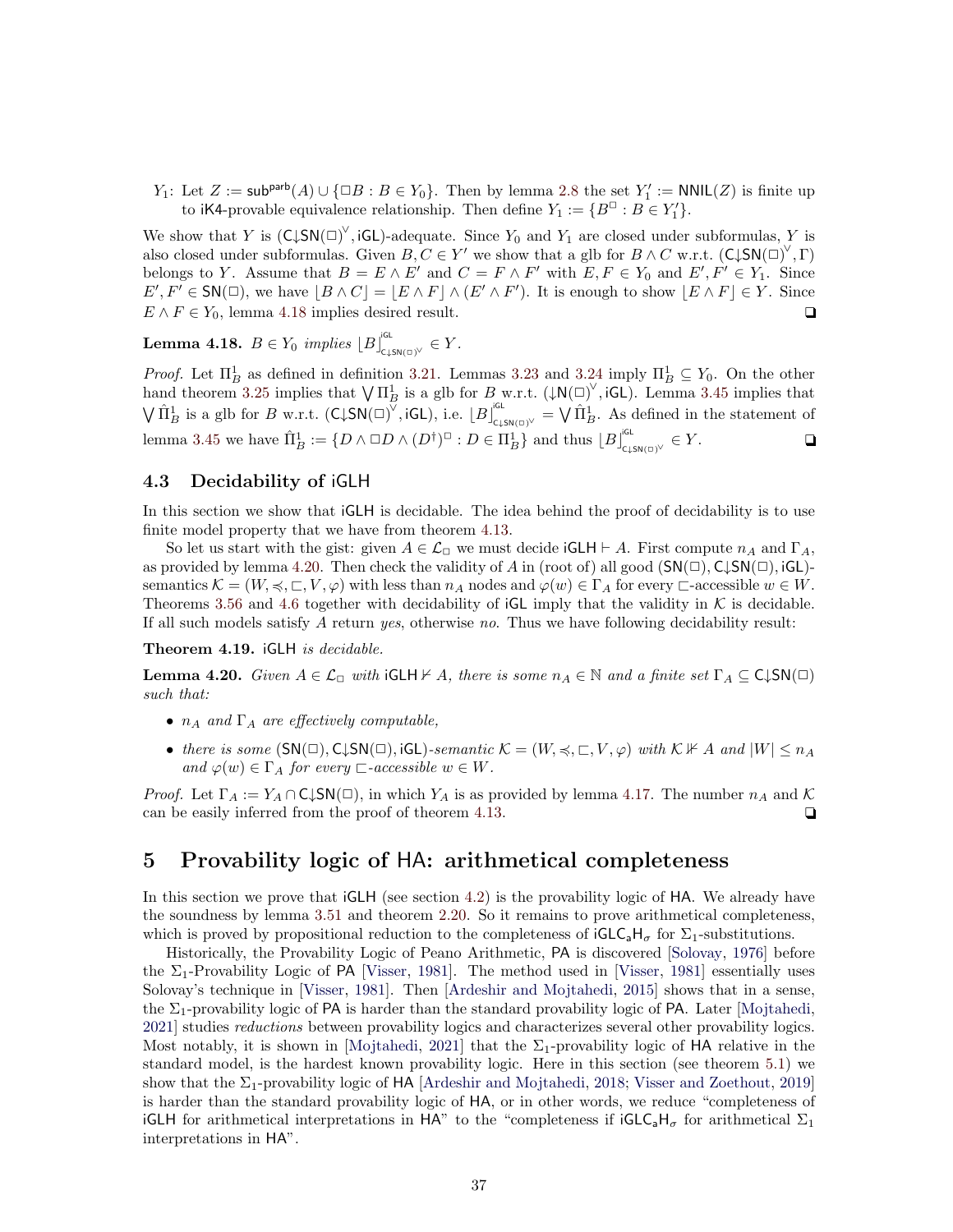**Theorem 5.1 (Reduction).** iGLH  $\nvdash A$  implies iGLC<sub>a</sub>H<sub>σ</sub>  $\nvdash \theta(A)$  for some substitution  $\theta$ .

*Proof.* Let  $GCH \nvdash A$ . Theorem [5.4](#page-38-0) gives us some substitution  $\gamma$  such that  $GCH^{\square} \nvdash \gamma(A)$  and hence by theorem [5.18](#page-43-1) we have  $\mathsf{iGLC}_aH_\sigma\nvdash \beta(\gamma(A))$  for some substitution  $\beta$ . Then if we let  $\theta := \beta \circ \gamma$  we are done.  $\Box$ 

<span id="page-37-1"></span>Corollary 5.2 (Arithmetical Completeness). iGLH is complete for arithmetical interpretations in HA, i.e. if for every arithmetical substitution  $\alpha$  we have  $HA \vdash \alpha_{\text{HA}}(A)$  then  $iGLH \vdash A$ .

*Proof.* We reason contrapositively. So assume that  $GCH \nvdash A$  seeking some arithmetical substitution  $\alpha$  such that HA  $\nvdash \alpha_{H\!A}(A)$ . By iGLH  $\nvdash A$  and theorem [5.1](#page-36-2) we get some propositional substitution θ such that  $G\text{L}_\sigma H_\sigma \nvdash \theta(A)$ . Then by theorem [2.22](#page-15-1) there is some arithmetical substitution  $\sigma$  such that  $HA \nvdash \sigma_{HA} (\theta(A))$ . Thus  $\alpha := \sigma \circ \theta$  finishes the proof.

Recall definitions of  $iPH$  and  $iPH^+$  from section [2.12](#page-13-0) and define  $iPH^-_D$  ( $iPH^+_D$ ) as the  $\mathcal{L}_D$ -fragment of  $iPH$  ( $iPH^+$ ). As a corollary to arithmetical completeness, we have:

<span id="page-37-2"></span>Corollary 5.3.  $iGLH = iPH_{\Box} = iPH_{\Box}^{+}$ .

*Proof.* We show  $iGLH ⊆ iPH ⊡ ⊆ iPH<sup>+</sup> ⊆ iGLH$ .

- iGLH  $\subset$  iPH $\sqcap$ : Lemma [3.51.](#page-27-4)
- iPH $\Box \subseteq$  iPH $\Box$ : Obvious.
- $iPH_{\Box}^{\perp} \subseteq iGLH$ : We reason contrapositively. Assume that  $iGLH \nvdash A$ . Then corollary [5.2](#page-37-1) implies  $HA \nvdash \alpha_{HA}(A)$ . Thus theorem [2.20](#page-14-1) implies  $iPH^+ \nvdash A$ .

The proof of above corollary uses arithmetical soundness and completeness theorems. However the statement of  $iGLH = iPH_{\Box} = iPH_{\Box}^+$  tempts us for finding a propositional proof of this fact without using arithmetical interpretations. So we pose the following question:

**Question 3.** Is there a translation  $(.)^{\mathsf{t}} : \mathcal{L}_{\triangleright} \to \mathcal{L}_{\square}$  with the following properties:

- iPH<sup>+</sup>  $\vdash A$  *implies* iGLH  $\vdash A^{\mathsf{t}}$  *for every*  $A \in \mathcal{L}_{\rhd}$ .
- iGLH  $\vdash A \leftrightarrow A^{\mathsf{t}}$  for every  $A \in \mathcal{L}_{\Box}$ .

Note that if such translation exists, one may easily prove corollary [5.3](#page-37-2) without using the arithmetical soundness-completeness theorems:

*Proof of corollary [5.3.](#page-37-2)* The proof of  $iGLH \subseteq iPH_{\square} \subseteq iPH_{\square}^+$  goes as before. For  $iPH_{\square}^+ \subseteq iGLH$  we have following argument. Assume that  $iPH^+ \vdash \overline{A}$  for  $A \in \mathcal{L}_D$ . Then  $iGLH \vdash A^t$  and since  $iGLH \vdash A \leftrightarrow A^t$ we get iGLH  $\vdash A$ .

# <span id="page-37-0"></span>5.1 First step reduction: iGLH  $\nvdash A$  implies iGLH<sup> $\Box \nvdash \gamma(A)$ </sup>

In this subsection we prove theorem [5.4:](#page-38-0) iGLH  $\forall A$  implies iGLH<sup> $\Box$ </sup>  $\forall \gamma(A)$ . All consequent technical lemmas are used only for the proof of theorem [5.4.](#page-38-0) For the sake of simplicity of notations in the rest of this section we use  $\vdash$  for derivability in iGL, unless we say otherwise.

For this reduction, we transfer  $(SN(\Box), C\downarrow SN(\Box), iGL)$ -semantics to  $(SN(\Box), SN(\Box), iGL)$ -semantics. Before we dive into long details of this transformation, let us explain some ideas behind it. Let  $\mathcal{K} \not\vdash A$ for some  $(\mathsf{SN}(\square), \mathsf{C}\downarrow \mathsf{SN}(\square), \mathsf{iGL})$ -semantics  $\mathcal{K} = (W, \preccurlyeq, \sqsubset, V, \varphi)$ . Since  $\varphi_w \in \mathsf{C}\downarrow \mathsf{SN}(\square)$ , there is some projective substitution  $\theta_w$  such that  $\varphi_w \stackrel{\theta_w}{\sim}$  $\frac{\partial \psi}{\partial \mathbf{S}}$  SN( $\Box$ ). We use these substitutions in a systematic way to produce our intended transformation. One obstacle in this way is that, by definition of projectivity, we actually are working with the outer substitution  $\hat{\theta}_w$  and not  $\theta_w$  itself. This means that  $\hat{\theta}_w$  is identity on boxed formulas. We use the simultaneous fixed-point theorem in iGL (see section [2.13\)](#page-14-0)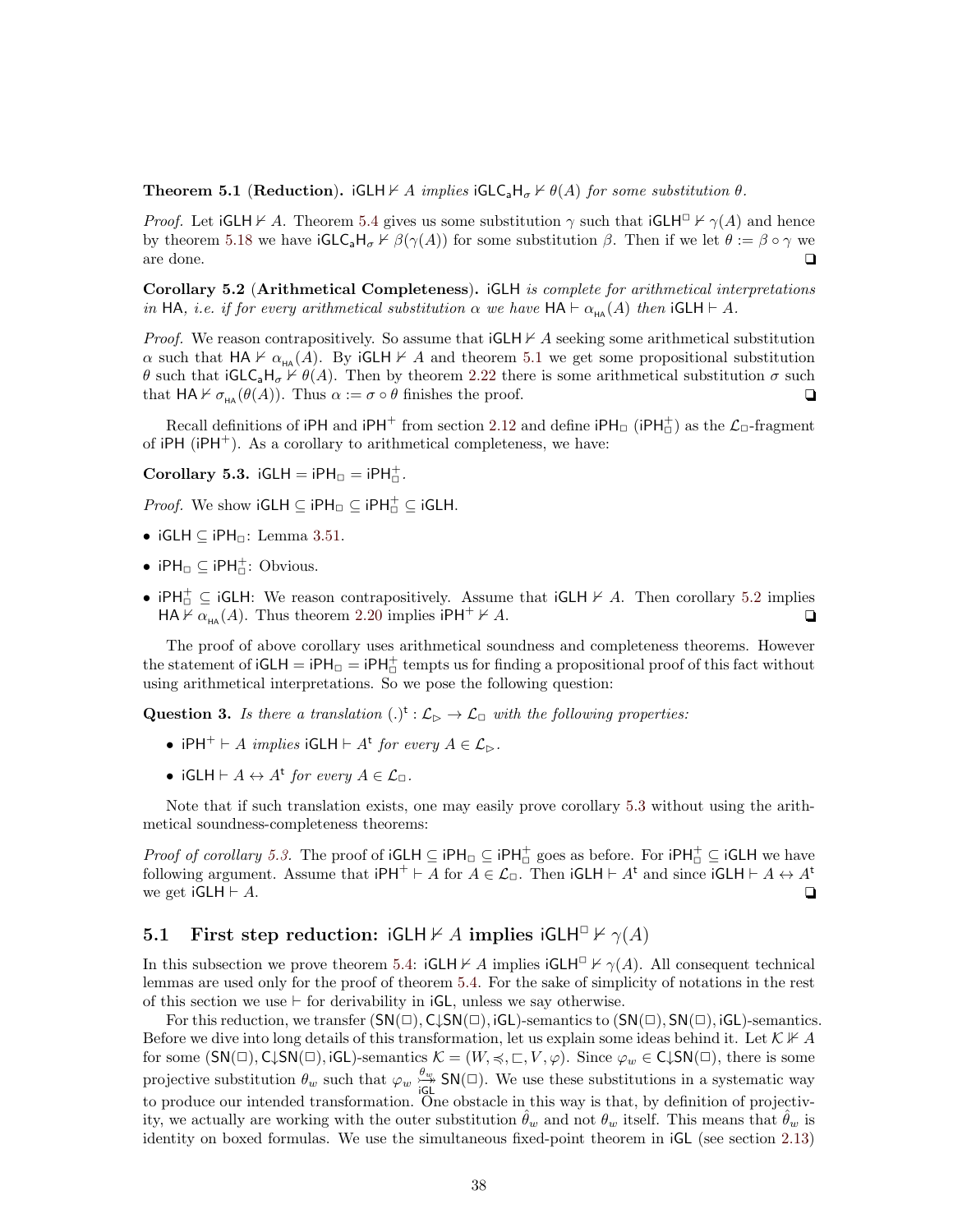to simulate such condition.

**Important notation:** Unless stated otherwise, in sections [5.1](#page-37-0) and [5.2,](#page-43-0) we use  $\vdash$  for derivability in iGL.

#### <span id="page-38-0"></span>**Theorem 5.4.** iGLH  $\nvdash A$  implies iGLH $\Box \nvdash \gamma(A)$  for some substitution  $\gamma$ .

*Proof.* Let us first define some notions. Given a preservativity semantic  $\mathcal{K} = (W, \preccurlyeq, \sqsubset, V, \varphi)$ , we say that a node  $w \in W$  is H-node, if (1) w is  $\Box$ -accessible and (2)  $\varphi_u \neq \top$  for some  $u \sqsubseteq w$ . Also define a complexity measure  $\mathfrak{d}(A)$  whenever  $iGLH \nvdash A$ , as follows.  $\mathfrak{d}(A)$  is the minimum number d such that there is some good  $(SN(\square), C\downarrow SN(\square), iGL)$ -semantic  $\mathcal{K} = (W, \preccurlyeq, \square, V, \varphi)$  with d as the number of H-nodes. Note that by theorem [4.13](#page-33-1) there is some such preservativity semantic indeed. Then we use induction on  $\mathfrak{d}(A)$  and prove the statement of this lemma.

If  $\mathfrak{d}(A) = 0$ , then K is also an  $(SN(\square), iGL)$ -semantic and hence corollary [4.11](#page-32-3) implies  $iGLH^{\square} \nvdash A$ . Thus in this case we are done if we let  $\gamma$  :=identity substitution. As induction hypothesis assume that for every A' with  $\mathfrak{d}(A') < \mathfrak{d}(A)$  we have  $\mathsf{iGLH}^\square \nvdash \gamma(A')$  for some substitution  $\gamma$ . Then by induction hypothesis, it is enough to find some substitution  $\gamma$  such that  $\mathfrak{d}(\gamma(A)) < \mathfrak{d}(A)$ . Let  $\mathcal{K}^0 = (W, \preccurlyeq, \sqsubset$  $, V^0, \varphi^0$  be a good  $(\mathsf{SN}(\square), \mathsf{C}\downarrow \mathsf{SN}(\square), \mathsf{iGL})$ -semantic with the root  $w_0$  such that  $\mathcal{K}^0, w_0 \nVdash A$  and the number of H-nodes in  $\mathcal{K}^0$  is  $\mathfrak{d}(A)$ . Moreover we assume that whenever  $w \sqsubset u$ , we have  $\vdash \varphi_u^0 \to \varphi_w^0$ . The reason for such assumption follows. By compatibility condition, we have  $\mathcal{K}, w \Vdash \varphi_w^0$ . Since  $\varphi_w^0 \in \mathsf{C} \downarrow \mathsf{SN}(\square)$  we have  $\mathcal{K}, w \Vdash \square \varphi_w^0$  and thus  $\mathsf{SN}(\square)_u, \varphi_u^0 \vdash \varphi_w^0$ . Hence there is some  $E \in \mathsf{SN}(\square)_u$ such that  $\varphi_u^0, E \vdash \varphi_w^0$ . Note that  $\varphi_u^0 \wedge E \in \text{C} \downarrow \text{SN}(\square)_{u}^{\circ}$ . Thus one may change the definition of  $\varphi^{\overline{0}}$ accordingly to satisfy mentioned extra condition.

In the rest of this subsection we fix some H-node  $w_1 \in W$  which is  $\sqsubset$ -minimal, i.e. for every  $w' \sqsubset w_1$  is not H-node. Note that whenever w is not H-node, we have  $\varphi_w^0 = \top$ . Let  $W_0 := \{w_0\}$  and  $W_{i+1} := \{w \in W : w \text{ is an immediate } \sqsubset \text{successor of some } w' \in W_i\}.$  By an immediate  $\Box$ -successor of  $w \in W$  we mean some  $u \in W$  such that  $w \subset u$  and there is no  $v \in W$  with  $w \subseteq v \subseteq u$ . Since K is conversely well-founded, there is some maximum number  $n \in \mathbb{N}$  such that  $W_n$  is nonempty. We define  $W' := \bigcup_{i=0}^n W_i$  and  $W'' := \bigcup_{i=1}^n W_i$ . In the rest of this subsection, let  $\chi := \varphi_{w_1}^0$ . Since  $\chi \in \mathsf{C} \downarrow \mathsf{SN}(\square)$ , there is some  $\chi$ -projective (in iGL) substitution  $\theta$  such that  $\vdash \hat{\theta}(\chi) \leftrightarrow \chi^{\dagger} \in SN(\square)$  and  $\vdash \chi \rightarrow (x \leftrightarrow \theta(x))$  for every variable x, and moreover  $\theta(x) = x$  for every  $x \notin \text{sub}(A)$  (by remark [3.9\)](#page-20-4). Since for every  $u \sqsupset w$  we have  $\text{iGL} \vdash \varphi_u^0 \to \varphi_w^0$ ,  $iGL \vdash \hat{\theta}(\chi) \leftrightarrow \chi^{\dagger}$  and  $iGL \vdash \chi \rightarrow (x \leftrightarrow \theta(x))$ , there is some finite set  $Y \subseteq \mathcal{L}_0(parb)$  of  $iGL\text{-axioms}$ such that  $Y \vdash_{\mathsf{IPC}} \varphi_u^0 \to \varphi_w^0$ ,  $Y \vdash_{\mathsf{IPC}} \hat{\theta}(\chi) \leftrightarrow \chi^{\dagger}$  and  $Y \vdash_{\mathsf{IPC}} \chi \to (a \leftrightarrow \theta(a))$  for every  $a \in \mathsf{atom}$  and  $w \sqsubset u$ . Let  $\rightarrow$ 

$$
\Box B := \Box B_1, \ldots, \Box B_m,
$$

includes all boxed subformulas of elements in  $Y \cup \{\chi\}$ . Also let

$$
\vec{p} := p_1, \ldots, p_m
$$

and q are fresh atomic parameters, i.e. they are pairwise distinct and not appeared in A or  $\theta(x)$ or  $\{\varphi_w^0,\varphi_w^{\dagger}\}_{w\in W''}$  for every  $x \in \text{var}$ . Also let  $\eta$  be a substitution such that  $\eta(p_i) := \Box B_i$  for  $1 \leq i \leq m$  and  $\eta$  is identity elsewhere. Let  $\alpha$  be the parametric dual of  $\theta$  in the language  $\mathcal{L}_0(\text{var}, \vec{p})$ ,<br> $1 \leq i \leq m$  and  $\eta$  is identity elsewhere. Let  $\alpha$  be the parametric dual of  $\theta$  in the language i.e.  $\alpha$  is a substitution such that  $\eta(\alpha(B)) = \hat{\theta}(\eta(B))$  for every  $B \in \mathcal{L}_0(\text{var}, \vec{p})$ . Moreover define  $Y' \cup \{\chi'\} \subseteq \mathcal{L}_0(\text{var}, \vec{p})$  and  $\chi^{\ddagger} \in \mathcal{L}_0(\vec{p})$  such that  $\eta(Y') = Y$  and  $\eta(\chi^{\ddagger}) = \chi^{\dagger}$  and  $\eta(\chi') = \chi$ . Then obviously we have  $Y' \vdash_{\mathsf{IPC}} \alpha(\chi') \leftrightarrow \chi^{\ddagger}$  and  $Y' \vdash_{\mathsf{IPC}} \chi' \rightarrow (x \leftrightarrow \alpha(x))$  for every  $x \in \mathsf{var}$ . Define the following substitution:

$$
\beta(a) := \begin{cases} (q \to \alpha(a)) \land (\neg q \to a) & : a \in \text{var} \\ a & : a \in \text{par} \cup \{\bot\} \end{cases}
$$

Let  $\tau$  be the simulataneous fixed point of  $\beta(\Box B_1), \ldots, \beta(\Box B_m)$  with respect to  $\vec{p}$ , as provided by theorem [2.21.](#page-14-2) This means that  $iGL \vdash \tau(p_i) \leftrightarrow \tau \beta(\Box B_i)$ . Finally define  $\gamma := \tau \circ \beta$ .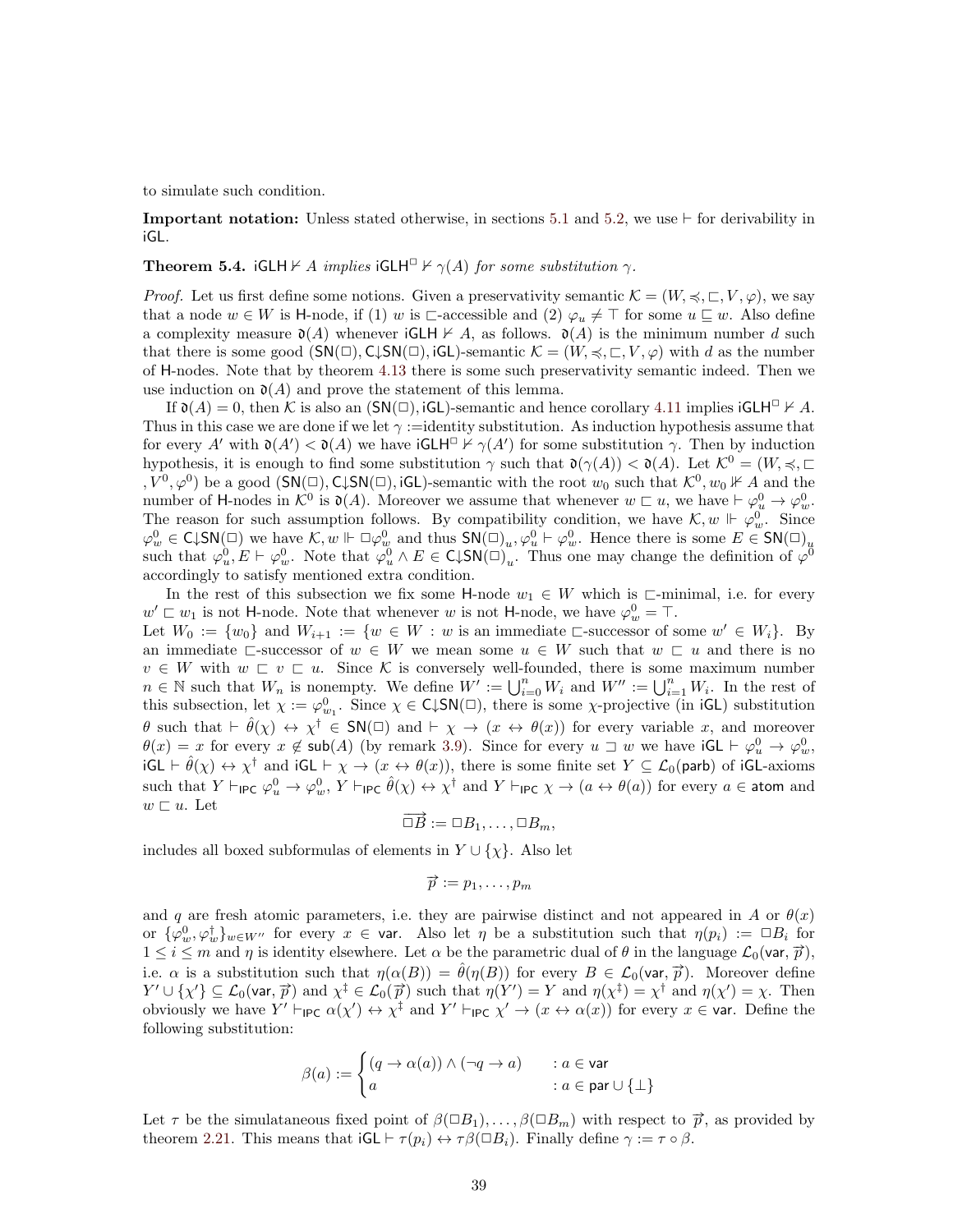Then define  $\mathcal{K}^1 := (W, \preccurlyeq, \sqsubset, V^1, \varphi^0)$  with  $W, \preccurlyeq$  and  $\sqsubset$  and  $\varphi^0$  as we had in  $\mathcal{K}^0$ , and  $V^1$  as follows:

$$
w V^1 p_i
$$
 iff  $K^1, w \Vdash \Box B_i$ ,  $w V^1 q$  iff  $w_1 \subseteq w$  iff  $\exists v w_1 \subseteq v \preccurlyeq w$ ,

and also define w  $V^1$  a iff w  $V^0$  a, for every other atomic a. Note that in above definition, there is a recursion when we are defining  $V^1$  (and later when we are defining  $V^2$ ) and it is a valid definition because  $(W, \sqsubset)$  is conversely well-founded. One may easily observe by induction on w (ordered by  $\Box$ ) that  $\mathcal{K}^1, w \Vdash B$  iff  $\mathcal{K}^0, w \Vdash B$  for every B that  $p_i$ 's and q not appeared. Hence  $\mathcal{K}^1$  satisfies compatibility condition and  $\mathcal{K}^1, w_0 \nVdash A$ . Moreover  $\mathcal{K}^1$  is also a good  $(\mathsf{SN}(\square), \mathsf{C} \downarrow \mathsf{SN}(\square), \mathsf{iGL})$ -semantic and  $\mathcal{K}^1$  and  $\mathcal{K}^0$  share the same set of H-nodes.

Finally define  $\mathcal{K}^2 := (W, \preccurlyeq, \sqsubset, V^2, \varphi^2)$  with  $(W, \preccurlyeq, \sqsubset)$  as we had in  $\mathcal{K}^0$  and  $(V^2, \varphi^2)$  as follows:

$$
\varphi_w^2 := \begin{cases} \varphi_w^0 & : w \neq w_1 \\ \top & : w = w_1 \end{cases} \quad \text{and} \quad \begin{cases} w V^2 \ p_i \text{ iff } \mathcal{K}^2, w \Vdash \Box \gamma(B_i) \\ w V^2 \ a \text{ iff } w V^1 \ a \text{ for every other atomic } a \end{cases}
$$

Also define  $\mathsf{SN}(\square)_{w}^{i} := \{ E \in \mathsf{SN}(\square) : \mathcal{K}^{i}, w \Vdash E \}$  for  $i \in \{0,1,2\}$ . For our later applications, let us also define:

$$
\psi := \bigwedge \{ \Box(p_i \leftrightarrow \Box B_i) : 1 \leq i \leq m \} \quad \text{and} \quad \psi' := \bigwedge \{ \Box(p_i \leftrightarrow \Box \gamma(B_i)) : 1 \leq i \leq m \}.
$$

Note that the valuations in  $\mathcal{K}^1$  and  $\mathcal{K}^2$  are defined such that  $\mathcal{K}^1 \Vdash \psi$  and  $\mathcal{K}^2 \Vdash \psi'$ . Lemma [5.6](#page-39-0) implies that  $\mathcal{K}^2$  is also a good  $(SN(\square), C\downarrow SN(\square), iGL)$ -semantic and corollary [5.17](#page-42-0) implies  $\mathcal{K}^2, w_0 \nVdash \gamma(A)$ . Thus  $\mathfrak{d}(\gamma(A)) < \mathfrak{d}(A)$ .

The rest of this subsection is devoted to prove some technical lemmas required in the proof of theorem [5.4.](#page-38-0)

Let  $\mathcal{L}'_{\Box}$  indicates the set of all propositions  $B \in \mathcal{L}_{\Box}$  such that  $p_i \notin \mathsf{sub}(B)$  for every  $p_i \in \vec{p}$ . Also let  $\Delta_1 \equiv_{\Gamma} \Delta_2$  defined as follows:

$$
\forall E \in \Gamma \ (\Delta_1 \vdash E \Leftrightarrow \Delta_2 \vdash E).
$$

Remember from theorem [4.6](#page-31-2) that  $\Phi_w^i := {\varphi_w^i} \cup SN(\Box_w^i)$  for  $i \in \{0, 1, 2\}$ .

<span id="page-39-1"></span>**Lemma 5.5.** For every  $w \not\sqsubset w_1$  and  $E \in \mathcal{L}'_{\square}$  we have  $\mathcal{K}^2, w \Vdash E$  iff  $\mathcal{K}^1, w \Vdash E$ . Moreover for  $\Box$ -accessible w with  $w \not\sqsubseteq w_1$  we have  $\Phi_w^2 \equiv_{\mathcal{L}_{\Box}} \Phi_w^1$  and  $\Phi_{w_1}^2 \cup {\{\chi\}} \equiv_{\mathcal{L}_{\Box}} \Phi_{w_1}^1$ .

Proof. The second statement is a direct consequence of first one. So we prove by a double induction, first on W ordered by  $\Box$  and second on the complexity of  $E \in \mathcal{L}'_{\Box}$  and show that  $\mathcal{K}^2, w \Vdash E$  iff  $\mathcal{K}^1, w \Vdash E$ . So as first induction hypothesis for every  $u \sqsupset w$  and every  $E \in \mathcal{L}'_D$  we have  $\mathcal{K}^1, u \Vdash E$ iff  $\mathcal{K}^2, u \Vdash E$  (and hence  $\Phi_u^2 \equiv_{\mathcal{L}'_0} \Phi_u^1$ ). Also as second induction hypothesis assume that for every strict subformula F of E we have  $\mathcal{K}^1, u \Vdash F$  iff  $\mathcal{K}^2, u \Vdash F$  for every  $u \not\sqsubset w_1$ . We have following cases for  $E$ :

- $E \in \text{atom} \setminus \overrightarrow{p} \text{ or } E = \bot$ . Obvious.
- $\bullet$  E is conjunction, disjunction or implication. All of these cases are easy consequences of second induction hypothesis.
- $E = \Box F$ . Note that by the first induction hypothesis and definitions of  $\Phi_u^1$  and  $\Phi_u^2$  we have  $\Phi_u^1 \equiv_{\mathcal{L}_u'} \Phi_u^2$  for every  $u \sqsupset w$ . Then by definition of validity for  $\Box F$  in preservativity semantics we have desired result.  $\Box$

<span id="page-39-0"></span>**Lemma 5.6.**  $K^2$  is a good  $(SN(\square), C\downarrow SN(\square), iGL)$ -semantic.

<span id="page-39-2"></span>*Proof.* Lemma [5.5](#page-39-1) implies that  $K^2$  satisfies compatibility condition. Other required properties inherited from  $\mathcal{K}^1$ . . The contract of the contract of the contract of the contract of the contract of the contract of the contract of the contract of the contract of the contract of the contract of the contract of the contract of the contrac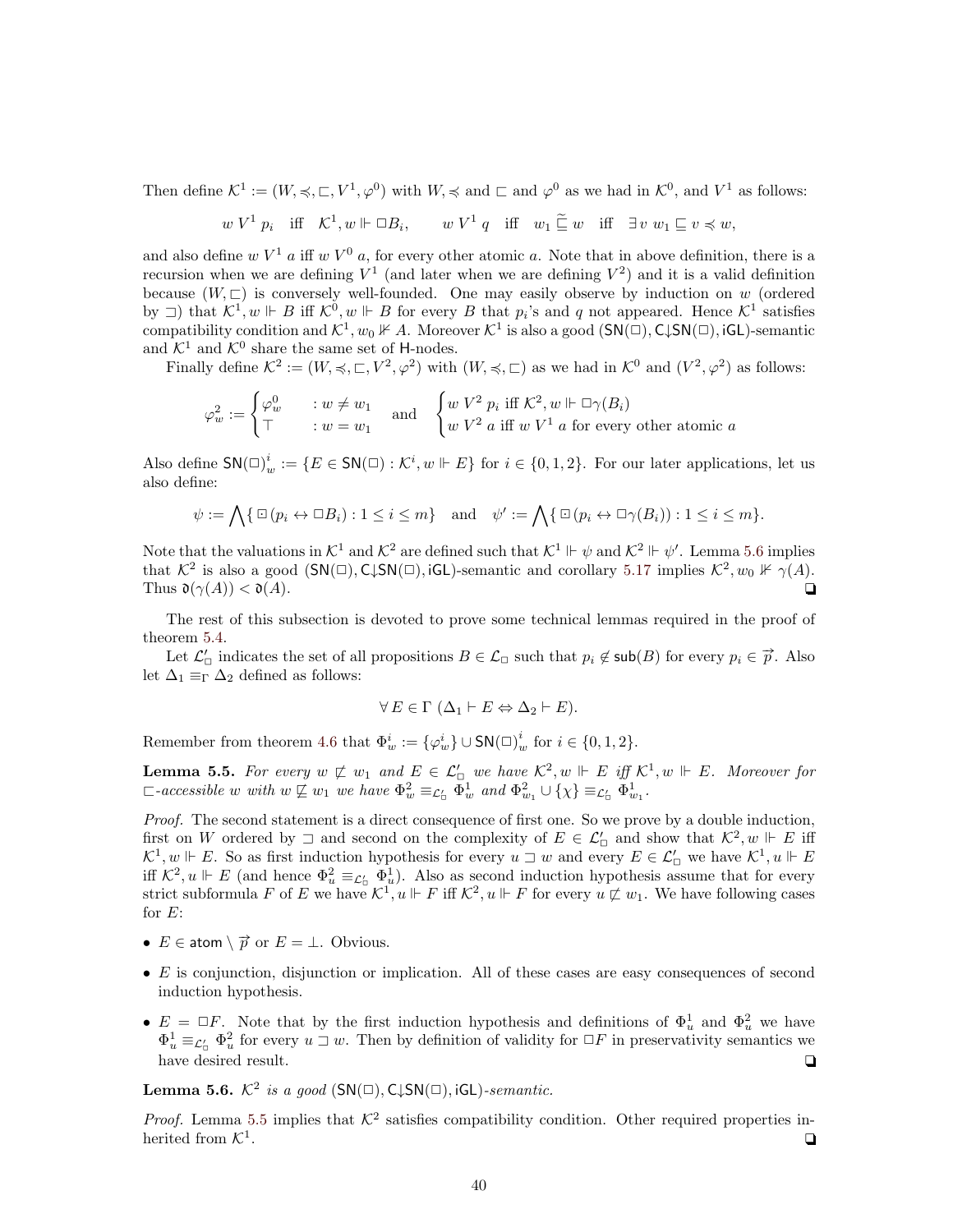**Lemma 5.7.**  $\psi' \vdash B \leftrightarrow \tau(B)$  for every  $B \in \mathcal{L}_{\Box}$ .

*Proof.* Easy induction on the complexity of  $B$  and left to reader.

<span id="page-40-0"></span>**Lemma 5.8.**  $\psi, \psi', \chi, q \vdash \gamma(B) \leftrightarrow B \text{ and } \psi', \neg q \vdash \gamma(B) \leftrightarrow B$ .

*Proof.* We only treat first statement for the case  $B = a \in \text{atom}$  and leave the rest to reader. By definition of  $\beta$  we have  $q \vdash_{\mathsf{PC}} \beta(a) \leftrightarrow \alpha(a)$ . On the other hand,  $Y', \chi' \vdash_{\mathsf{PC}} \alpha(a) \leftrightarrow a$  and hence  $Y', q, \chi' \vdash_{\mathsf{PPC}} \beta(a) \leftrightarrow a$ . Then lemma [5.7](#page-39-2) implies  $\psi', Y', q, \chi' \vdash \tau \beta(a) \leftrightarrow a$ . Since  $\psi$  implies that  $\eta$  is identity, we get  $\psi, \psi', Y, q, \chi \vdash \gamma(a) \leftrightarrow a$ . Then since  $\vdash Y$  we have desired result.

<span id="page-40-1"></span>**Lemma 5.9.**  $\Phi_w^2 \vdash \psi \wedge \psi'$  for every  $\Box$ -accessible  $w \not\sqsubset w_1$ . Moreover  $\Phi_w^2 \vdash \gamma(B) \leftrightarrow B$  for every  $B \in \mathcal{L}_{\Box}$  and  $\Box$ -accessible  $w \not\sqsubseteq w_1$ .

*Proof.* First note that lemma [5.8](#page-40-0) and  $\Phi_w^2 \vdash \psi \wedge \psi'$  imply  $\Phi_w^2 \vdash \gamma(B) \leftrightarrow B$  whenever  $w \not\sqsubseteq w_1$ . So we only prove the first statement by induction on w ordered by  $\exists$ . As induction hypothesis assume that for every  $u \sqsupset w$  we have  $\Phi_u^2 \vdash \psi \wedge \psi'$  and hence  $\Phi_u^2 \vdash \gamma(B) \leftrightarrow B$  for every  $B \in \mathcal{L}_{\Box}$ , seeking to show  $\Phi_w^2 \vdash \psi \wedge \psi'$ . Since  $\psi \wedge \psi' \in SN(\square)$ , it is enough to show  $\mathcal{K}^2, w \Vdash \psi \wedge \psi'$ . So it is enough to show that  $\mathcal{K}^2, w \Vdash \Box (p_i \leftrightarrow \Box B_i) \land \Box (p_i \leftrightarrow \Box \gamma(B_i)).$  By induction hypothesis we have  $\mathcal{K}^2, w \Vdash \Box(p_i \leftrightarrow \Box B_i) \land \Box(p_i \leftrightarrow \Box \gamma(B_i)).$  Also by definition of V' we have  $\mathcal{K}^2, w \Vdash p_i \leftrightarrow \Box \gamma(B_i)$ . Also by induction hypothesis we have  $\mathcal{K}^2, w \Vdash \Box(B_i \leftrightarrow \gamma(B_i))$  and hence  $\mathcal{K}^2, w \Vdash \Box B_i \leftrightarrow \Box \gamma(B_i)$ . Thus  $\mathcal{K}^2, w \Vdash p_i \leftrightarrow \Box B_i$ . The contract of the contract of the contract of the contract of the contract of the contract of the contract of the contract of the contract of the contract of the contract of the contract of the contract of the contrac

<span id="page-40-3"></span>**Lemma 5.10.**  $\Phi_w^1 \vdash \psi \wedge \psi'$  for every  $\Box$ -accessible  $w \not\sqsubset w_1$ . Moreover  $\Phi_w^1 \vdash \gamma(B) \leftrightarrow B$  for every  $B \in \mathcal{L}_{\Box}$  and  $\Box$ -accessible  $w \not\sqsubset w_1$ .

Proof. Similar to the proof of lemma [5.9](#page-40-1) and left to reader.

$$
\Box
$$

<span id="page-40-2"></span>**Lemma 5.11.**  $\vdash \gamma(B) \leftrightarrow \gamma(\eta(B))$  for every  $B \in \mathcal{L}_{\sqcap}$ .

*Proof.* Use induction on the complexity of B. We only treat the case  $B = p_i$  here and leave other cases to reader. Note that  $\gamma := \tau \circ \beta$  and since  $\beta$  is identity on  $p_i$  we have  $\gamma(p_i) = \tau(p_i)$ . On the other hand, since  $\tau$  is simultanous fixed-point of  $\vec{p}$  we have  $\vdash \tau(p_i) \leftrightarrow \tau \beta(\Box B_i)$ , which implies  $\vdash \gamma(p_i) \leftrightarrow \gamma(\eta(p_i)),$  as desired.  $\Box$ 

<span id="page-40-5"></span>**Lemma 5.12.** For every  $\Box$ -accessible  $w \in W$  we have  $\Phi_w^2 \vdash \gamma(\varphi_w^0)$ .

Proof. We have following cases:

- $w \sqsubset w_1$ : Since  $w_1$  is  $\sqsubset$ -minimal among the H-nodes, in this case we have  $\varphi_w^0 = \top$  and hence we are trivially done.
- $w_1 \sqsubset w$ : In this case we have  $\Phi_w^2 \vdash \varphi_w^0$  and hence lemma [5.9](#page-40-1) implies  $\Phi_w^2 \vdash \gamma(\varphi_w^0)$ .
- $w = w_1$ : By definition of  $\beta$  we have  $q \vdash_{\mathsf{IPC}} \beta(x) \leftrightarrow \alpha(x)$ . On the other hand,  $Y', \chi^{\ddagger} \vdash_{\mathsf{IPC}} \alpha(\chi')$  and hence  $Y', q, \chi^{\ddagger} \vdash_{\mathsf{PC}} \beta(\chi')$ . Then lemma [5.7](#page-39-2) implies  $\psi', Y', q, \chi^{\ddagger} \vdash \tau \beta(\chi')$ . Since  $\psi$  implies that  $\eta$  is identity, we get  $\psi, \psi', Y, q, \chi^{\dagger} \vdash \gamma(\chi')$ . Then lemma [5.11](#page-40-2) implies  $\psi, \psi', Y, q, \chi^{\dagger} \vdash \gamma(\chi)$ . Also since  $\vdash Y$  and  $\Phi_{w_1}^2 \vdash q$ , we get  $\psi, \psi', \chi^{\dagger} \vdash \gamma(\chi)$ . On the other hand lemma [5.9](#page-40-1) implies  $\Phi_{w_1}^2 \vdash \psi, \psi'.$ Moreover we have  $\mathcal{K}^1, w_1 \Vdash \chi^{\dagger}$  (because  $\mathcal{K}^1, w_1 \Vdash \chi$  and  $\mathsf{iGL} \vdash \chi \to \chi^{\dagger}$ ) and hence by lemma [5.5](#page-39-1) we have  $\mathcal{K}^2, w_1 \Vdash \chi^{\dagger}$ . Since  $\chi^{\dagger} \in SN(\square)$  by definition of  $\Phi^2_w$  we get  $\chi^{\dagger} \in \Phi^2_{w_1}$ . Hence we may conclude  $\Phi_{w_1}^2 \vdash \gamma(\chi)$ .
- Otherwise: By lemma [5.9](#page-40-1) we have  $\Phi_w^2 \vdash \psi'$ . Then since  $\Box \neg q \in \Phi_w^2$  and  $\Phi_w^2 \vdash \varphi_w^0$ , lemma [5.8](#page-40-0) implies desired result.  $\Box$

<span id="page-40-4"></span>Let us define  $\mathcal{L}_{\Box}'$  as the set of all propositions  $A \in \mathcal{L}_{\Box}$  such that for every  $\Box B \in \mathsf{sub}(A)$  we have either  $B \in \mathcal{L}_0(\text{parb})$  or  $q \notin \text{sub}_o(B)$ . In other words,  $\mathcal{L}'_D$  includes all propositions in which there is no occurrence of variables besides  $q$  other than those which occur outside of boxes.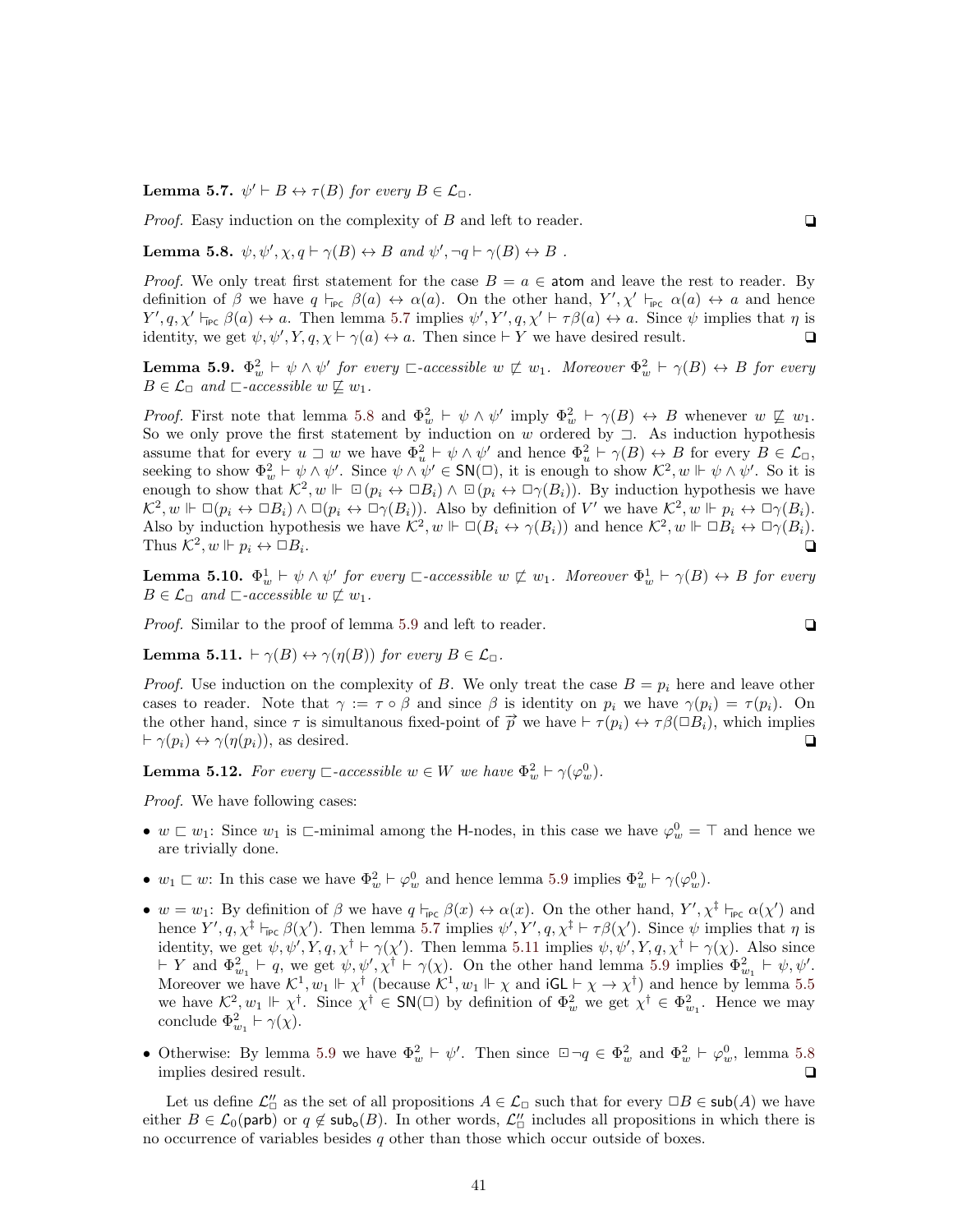**Lemma 5.13.** Let  $Z \subseteq SN(\square)$  satisfies " $Z \vdash E$  and  $E \in SN(\square)$  implies  $E \in Z$ ". Then  $C \in \mathcal{L}_{\square}^{\prime\prime}$  and  $Z \vdash C$  implies  $\vdash E \to C$  for some  $E \in Z \cap \mathcal{L}''$ . Also  $Z \vdash \gamma(C)$  implies  $\vdash \gamma(E) \to \gamma(C)$  for some  $E \in SN(\square) \cap \mathcal{L}_{\square}'$  with  $\gamma(E) \in Z$ .

*Proof.* First assume that  $Z \vdash C$  seeking some  $E \in Z \cap \mathcal{L}_{\Box}'$  such that  $\vdash E \to C$ . From  $Z \vdash C$  we get some  $F \in Z$  such that  $\vdash F \to C$ . Since  $F \in SN(\square)$ , by definition of  $\lfloor C \rfloor$  (we use  $\lfloor \ \rfloor$  for  $\lfloor \int_{\text{IGL}}^{\text{SN}(\square)}$  in the rest of this proof) we get  $|C| \in \mathbb{Z}$ . Theorem [3.55.](#page-28-4)3 implies that for every  $\Box D \in \mathsf{sub}(|C|)$  either  $\Box D \in sub(C)$  or  $\Box D \in SN(\Box)$ . Hence by definition of  $\mathcal{L}'_{\Box}$ , from  $C \in \mathcal{L}''_{\Box}$  we get  $[C] \in \mathcal{L}''_{\Box}$ . Thus  $E := |C|$  satisfies all required conditions.

Next assume that  $Z \vdash \gamma(C)$  seeking some  $E \in SN(\square) \cap \mathcal{L}_{\square}''$  with  $\gamma(E) \in Z$  and  $\vdash \gamma(E \to C)$ . From  $Z \vdash \gamma(C)$  we get some  $F \in Z$  such that  $\vdash F \rightarrow \gamma(C)$ . Since  $F \in SN(\square)$ , lemma [3.54](#page-28-3) and theorem [3.57](#page-29-3) imply  $\vdash F \to \gamma(C)^*$ ,  $\vdash \gamma(C)^* \to \gamma(C)$  and  $\mathsf{sub}^{\mathsf{B}}_{\mathsf{o}}(\gamma(C)^*) \subseteq \mathsf{sub}^{\mathsf{B}}_{\mathsf{o}}(\gamma(C))$ . Consider some  $\Box D_0 \in sub_o^B(\gamma(C)^*)$ . Either we have  $\Box D_0 = \gamma(\Box D)$  for some  $\Box D \in sub_o^B(C)$  or  $\Box D_0 \in$  $\sinh^B(\gamma(x))$  for some  $x \in \sinh(C)$ . In the latter case there exists some  $p_i \in \vec{p}$  such that  $\Box D_0 = \tau(p_i)$ . Since  $\tau$  is the simultaneous fixed point, we have  $\vdash \Box D_0 \leftrightarrow \gamma(\Box B_i)$ . So we may conclude that there is some  $E_0 \in N(\square) \cap \mathcal{L}_{\square}''$  such that  $\vdash \gamma(C)^* \leftrightarrow \gamma(E_0)$  and by  $\vdash \gamma(C)^* \rightarrow \gamma(C)$  we have  $\vdash \gamma(E_0) \rightarrow \gamma(C)$ . On the other hand since  $\vdash F \to \gamma(E_0)$  and  $F \in SN(\square)$ , by theorem [2.5](#page-8-2) we have  $\vdash F \to \gamma(E_0)^{\square}$ . Let  $E := E_0^{\Box}$ . Then we have  $\gamma(E) \in Z$  and  $E \in SN(\Box) \cap \mathcal{L}_{\Box}'$ . Since  $\vdash \gamma(E_0) \rightarrow \gamma(C)$  and  $\vdash \gamma(E_0)^{\square} \to \gamma(E_0)$ , we get  $\vdash \gamma(E_0)^{\square} \to \gamma(C)$ . Since  $\gamma(E) = \gamma(E_0)^{\square}$  we have  $\vdash \gamma(E) \to \gamma(C)$ .  $\Box$ 

<span id="page-41-0"></span>**Lemma 5.14.** Let  $B \in \mathcal{L}_0$  (parb) such that for every  $\Box E \in sub_o(B) \cup \{\Box B_i : i \leq m\}$  and  $u \sqsupset w$  we have  $\Phi_u^1 \vdash E$  iff  $\Phi_u^1 \vdash \gamma(E)$ . Then  $\Phi_w^1 \vdash B \leftrightarrow \gamma(B)$ .

Proof. We use induction on the complexity of B. All cases are easy except for:

- $B = p_i$  for some  $i \leq m$ . First note that by assumption of this lemma for every  $u \supseteq w$  we have  $\mathcal{K}^1, u \Vdash \Box (\Box B_i \leftrightarrow \Box \gamma(B_i)).$  In the other hand by definition of  $\mathcal{K}^1$  we have  $\mathcal{K}^1 \Vdash \Box (p_i \leftrightarrow \Box B_i)$ . Hence  $\mathcal{K}^1, w \Vdash \Box(p_i \leftrightarrow \Box \gamma(B_i))$ . Since  $\Box(p_i \leftrightarrow \Box \gamma(B_i)) \in SN(\Box)$  we get  $\Box(p_i \leftrightarrow \Box \gamma(B_i)) \in$  $\mathsf{SN}(\square)_w^1$ . Also by definition of  $\gamma$  we have  $\gamma(p_i) = \tau(p_i)$  and then since  $\tau$  is fixed-point we have  $\vdash \tau(p_i) \leftrightarrow \Box \gamma(B_i)$ . Thus  $\vdash \gamma(p_i) \leftrightarrow \Box \gamma(B_i)$  which implies  $\Phi_w^1 \vdash p_i \leftrightarrow \gamma(p_i)$ .
- B is a parameter other than  $p_i$ 's or  $B = \perp$ . Then  $\gamma(B) = B$  and we are trivially done.
- $\bullet$  B is a conjunction, disjunction or implication. Easy by induction hypothesis and left to the reader.
- $B = \Box C$ . Then by assumption of lemma for every  $u \sqsupseteq w$  we have  $\mathcal{K}^1, u \Vdash \Box (\Box C \leftrightarrow \Box \gamma(C))$ . Since  $\Box(\Box C \leftrightarrow \Box \gamma(C)) \in \mathsf{SN}(\Box)$  we get  $\Box(\Box C \leftrightarrow \Box \gamma(C)) \in \mathsf{SN}(\Box)_{w}^{1}$  and thus  $\Phi_{w}^{1} \vdash \Box C \leftrightarrow \Box \gamma(C)$ .  $\Box$

Lemma [5.10](#page-40-3) states that for every  $\Box$ -accessible  $w \not\sqsubset w_1$  and  $B \in \mathcal{L}_{\Box}$  we have  $\Phi^1_w \vdash \gamma(B) \leftrightarrow B$ . The following lemma extends a weakening of this result for  $w \sqsubset w_1$ .

<span id="page-41-1"></span>**Lemma 5.15.** For every  $\Box$ -accessible  $w \in W$  and  $\Box B \in \mathcal{L}_{\Box}'$  we have  $\Phi_w^1 \vdash B$  iff  $\Phi_w^1 \vdash \gamma(B)$ . Moreover for every  $B \in \mathcal{L}_\Box'' \cap \mathcal{L}_0(\text{parb})$  we have  $\Phi_w^1 \vdash B \leftrightarrow \gamma(B)$ .

Proof. The second statement is a consequence of first statement and and lemma [5.14.](#page-41-0) We use induction on w ordered by  $\exists$  and prove the first statement. So as induction hypothesis assume that for every  $\Box B \in \mathcal{L}_{\Box}'$  and  $u \Box w$  we have  $\Phi_u^1 \vdash B$  iff  $\Phi_u^1 \vdash \gamma(B)$ . Observe that induction hypothesis together with lemma [5.14](#page-41-0) imply  $\Phi_w^1 \vdash E \leftrightarrow \gamma(E)$  for very  $E \in \mathcal{L}_{\Box}' \cap \mathcal{L}_0$  (parb). If  $w \not\subset w_1$  then lemma [5.10](#page-40-3) implies desired result. Since  $\Box B \in \mathcal{L}_{\Box}''$  either we have  $B \in \mathcal{L}_0(\text{parb})$  or  $q \notin \text{sub}_0(B)$ . If  $B \in \mathcal{L}_0$  (parb) then by induction hypothesis we have  $\Phi_w^1 \vdash B \leftrightarrow \gamma(B)$  which implies the desired result. So we assume that  $w \sqsubset w_1$  and  $q \notin sub_o(B)$ .

• Assume that  $\Phi^1_w \vdash B$  seeking to show  $\Phi^1_w \vdash \gamma(B)$ . By  $\Phi^1_w \vdash B$  and lemma [5.13](#page-40-4) we get some  $E \in \Phi^1_w \cap \mathcal{L}''_{\Box}$  such that  $\vdash E \to B$ . Since  $\Phi^1_w \subseteq SN(\Box) \subseteq \mathcal{L}_0$  (parb), induction hypothesis implies  $\Phi^1_w \vdash \gamma(E) \leftrightarrow E$ . In the other hand from  $\vdash E \to B$  we get  $\vdash \gamma(E) \to \gamma(B)$  and thus  $\vdash E \to \gamma(B)$ . Since  $E \in \Phi^1_w$  we have  $\Phi^1_w \vdash \gamma(B)$ .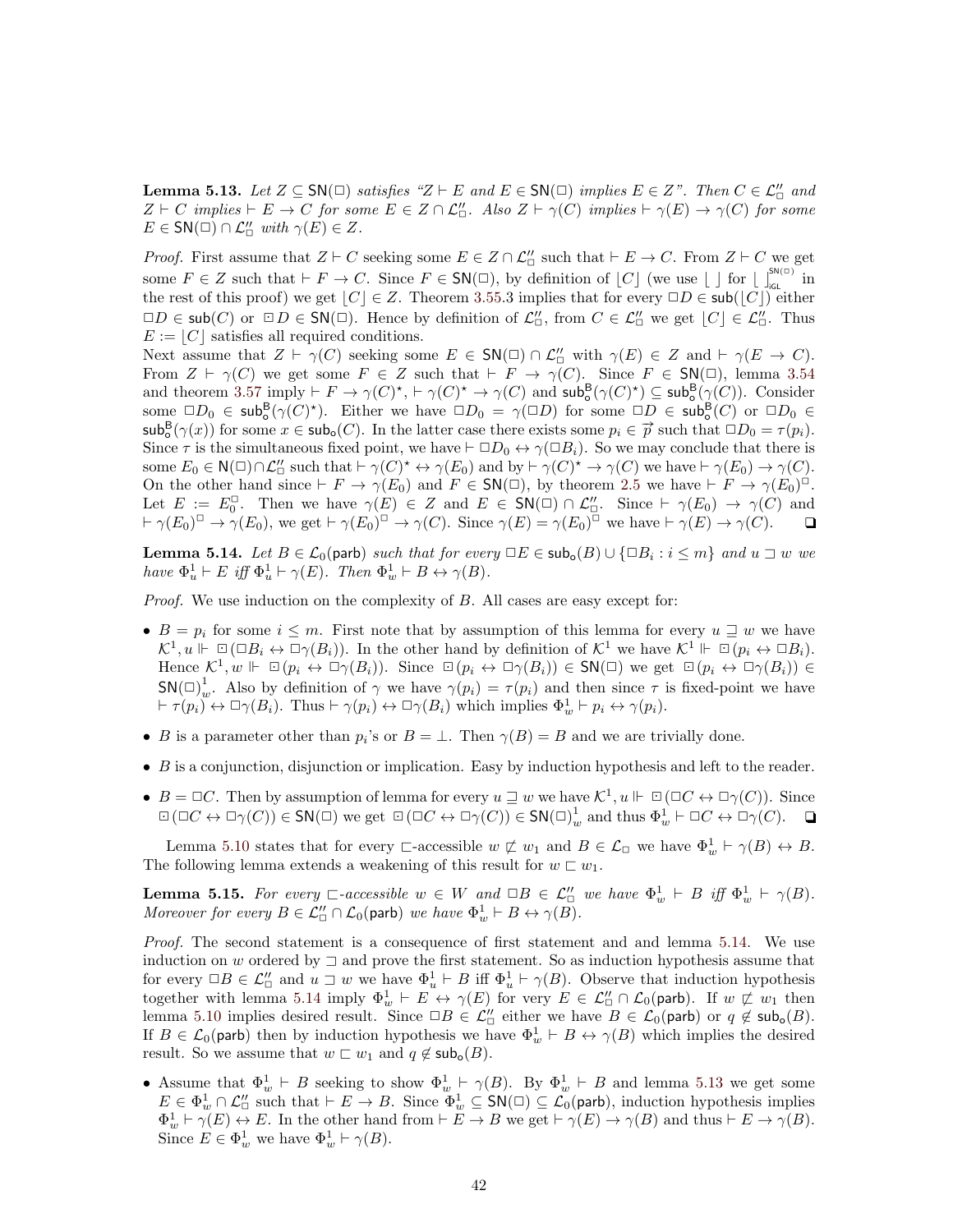• Assume that  $\Phi^1_w \vdash \gamma(B)$  seeking to show  $\Phi^1_w \vdash B$ . By induction hypothesis we have  $\Phi^1_w \vdash \gamma(B) \leftrightarrow$  $\hat{\gamma}(B)$  and hence  $\Phi_w^1 \vdash \hat{\gamma}(B)$ . Let  $\lambda$  defined as follows:  $\lambda(q) := \bot$  and  $\lambda$  is identity elsewhere. Since iGL is closed under outer substitutions, from  $\Phi_w^1 \vdash \hat{\gamma}(B)$  we get  $\hat{\lambda}(\Phi_w^1) \vdash \hat{\lambda}(\hat{\gamma}(B))$ . Observe that by definition of  $\gamma$  we have  $\mathsf{IPC} \vdash \hat{\lambda}(\hat{\gamma}(B)) \leftrightarrow \hat{\lambda}(B)$  and since  $q \notin \mathsf{sub_o}(B)$  we get  $\mathsf{IPC} \vdash \hat{\lambda}(\hat{\gamma}(B)) \leftrightarrow B$ . Hence  $\hat{\lambda}(\Phi_w^1) \vdash B$ . Obviously for every  $E \in \mathsf{SN}(\square)$  we have  $\hat{\lambda}(E) \in \mathsf{SN}(\square)$ . Also since  $\mathcal{K}^1, w \Vdash \neg q$ and  $\neg q \vdash E \leftrightarrow \hat{\lambda}(E)$  we get  $\Phi_w^1 \vdash \hat{\lambda}(\Phi_w^1)$  and thus  $\Phi_w^1 \vdash B$ .

<span id="page-42-1"></span>**Lemma 5.16.**  $\mathcal{K}^1, w \Vdash D$  iff  $\mathcal{K}^2, w \Vdash \gamma(D)$  for every  $D \in \mathcal{L}_0(\text{parb}) \cap \mathcal{L}_{\Box}'$  and  $w \in W$ .

*Proof.* Since  $\mathcal{K}^1 \Vdash \psi$  we have  $\mathcal{K}^1 \Vdash \eta(D) \leftrightarrow D$ . Also lemma [5.11](#page-40-2) implies  $\mathcal{K}^2 \Vdash \gamma(\eta(D)) \leftrightarrow \gamma(D)$ . Since for every  $1 \leq i \leq m$  we have  $p_i \notin \mathsf{sub}(\eta(D))$  and  $D \in \mathcal{L}''_{\Box}$  implies  $\eta(D) \in \mathcal{L}''_{\Box}$ , it is enough to prove the statement of lemma with the extra assumption that  $D \in \mathcal{L}'_\Box$ 

First by induction on  $w \in W'$ , ordered by  $\Box$ , we show that for every  $D \in \mathcal{L}_0(\text{parb}) \cap \mathcal{L}'_{\Box} \cap \mathcal{L}''_{\Box}$ , we have  $\mathcal{K}^1, w \Vdash D$  iff  $\mathcal{K}^2, w \Vdash \gamma(D)$ . We use a second induction on the complexity of D and prove the statement of this lemma. So by first induction hypothesis we have  $\mathcal{K}^1, u \Vdash C$  iff  $\mathcal{K}^2, u \Vdash \gamma(C)$  for every  $C \in \mathcal{L}_0(\text{parb}) \cap \mathcal{L}'_0 \cap \mathcal{L}''_0$  and  $u \sqsupset w$ . Also as second induction hypothesis we have  $\mathcal{K}^1, w' \Vdash C$ iff  $\mathcal{K}^2, w' \Vdash \gamma(C)$  for every  $w' \in W$  and C which is a strict sub-formula of D. We have following cases for D:

- $D = \perp$  or D is a parameter: Since  $D \neq p_i$  by definition of  $\gamma$  we have  $\gamma(D) = D$ . Then obviously by definitions of  $\mathcal{K}^1$  and  $\mathcal{K}^2$  we have desired result.
- $\bullet$  D is conjunction, disjunction or implication: straightforward by second induction hypothesis.
- $D = \Box C$ .
	- First assume that  $\mathcal{K}^1, w \Vdash \Box C$  and consider some  $u \Box w$  seeking to show  $\Phi_u^2 \vdash \gamma(C)$ . By definition of  $\mathcal{K}^1, w \Vdash \Box C$  we have  $\Phi_u^1 \vdash C$ . We have three cases: (1)  $u \not\sqsubseteq w_1$ . Then lemma [5.15](#page-41-1) implies  $\Phi_u^1 \vdash \gamma(C)$  and hence lemma [5.5](#page-39-1) implies  $\Phi_u^2 \vdash \gamma(C)$ . (2)  $u = w_1$ . Then  $\mathsf{SN}(\square)_u \vdash$  $\varphi_u^0 \to C$ . Moreover since  $q \notin \mathsf{sub}(\varphi_u^0)$  we have  $\varphi_u^0 \in \mathcal{L}''_{\Box}$ . Hence  $\varphi_u^0 \to C \in \mathcal{L}''_{\Box}$  and lemma [5.13](#page-40-4) implies  $\vdash E \to (\varphi_u^0 \to C)$  for some  $E \in \mathsf{SN}(\square)_u \cap \mathcal{L}''_\square$ . Then  $\gamma(E), \gamma(\varphi_u^0) \vdash \gamma(C)$ . Since  $E \in \mathsf{SN}(\square) \cap \mathcal{L}_{\square}''$ , we get  $\mathcal{K}^1, u \Vdash E$  and first induction hypothesis implies  $\mathcal{K}^2, u \Vdash \gamma(E)$  and thus  $\gamma(E) \in \Phi_u^2$ . Also lemma [5.12](#page-40-5) implies  $\Phi_u^2 \vdash \gamma(\varphi_u^0)$  and hence  $\Phi_u^2 \vdash \gamma(C)$ . (3)  $u \sqsubset w_1$ . Then  $\Phi_u^1 \subseteq \mathsf{SN}(\square)$  and  $\Phi_u^1 \vdash C$  together with lemma [5.13](#page-40-4) implies  $\vdash E \to C$  for some  $E \in \Phi_u^1 \cap \mathcal{L}_{\square}''$ . Thus  $\vdash \gamma(E) \to \gamma(\tilde{C})$ . Since  $E \in \Phi_u^1$  we have  $\mathcal{K}^1, u \Vdash E$  and first induction hypothesis implies  $\mathcal{K}^2, u \Vdash \gamma(E)$ . Since  $\gamma(E) \in \mathsf{SN}(\square)$  we get  $\gamma(E) \in \Phi_u^2$  and thus  $\Phi_u^2 \vdash \gamma(C)$ .
	- For the other direction, let  $\mathcal{K}^2$ ,  $w \Vdash \gamma(\Box C)$  and  $u \Box w$  seeking to show  $\Phi_u^1 \vdash C$ . By definition of  $\mathcal{K}^2, w \Vdash \Box \gamma(C)$  we get  $\Phi_u^2 \vdash \gamma(C)$ . First assume that  $u \not\sqsubset w_1$ . Then  $\Phi_u^2, \varphi_u^0 \vdash \gamma(C)$  and hence lemma [5.5](#page-39-1) implies  $\Phi_u^1 \vdash \gamma(C)$ . Then lemma [5.15](#page-41-1) implies  $\Phi_u^1 \vdash C$ . Next assume that  $u \sqsubset w_1$ . From  $\Phi_u^2 \vdash \gamma(C)$  and lemma [5.13](#page-40-4) there is some  $E \in SN(\square) \cap \mathcal{L}_{\square}''$ <br>such that  $\gamma(E) \in \Phi_u^2$  and  $\vdash \gamma(E \to C)$ . Hence  $\mathcal{K}^2, u \Vdash \gamma(E)$  and by first induction hypothesis we get  $\mathcal{K}^1, u \Vdash E$ . Since  $E \in \mathsf{SN}(\square)$  we have  $E \in \Phi_u^1$ . On the other hand  $\vdash \gamma(E \to C)$  implies  $\Phi_u^1 \vdash \gamma(E \to C)$  and hence  $\Phi_u^1 \vdash \gamma(E) \to \gamma(C)$ . Since  $E \in \mathcal{L}_0(\text{parb}) \cap \mathcal{L}_{\Box}''$  lemma [5.15](#page-41-1) implies  $\Phi_u^1 \vdash E \leftrightarrow \gamma(E)$  and then  $\Phi_u^1 \vdash \gamma(C)$ . Thus lemma [5.15](#page-41-1) implies  $\Phi_u^1 \vdash C$ .

<span id="page-42-0"></span>**Corollary 5.17.**  $\mathcal{K}^1, w \Vdash D$  iff  $\mathcal{K}^2, w \Vdash \gamma(D)$  for every  $D \in \mathcal{L}_{\Box}''$  and  $w \succcurlyeq w_0$ .

Proof. We use induction on the complexity of D:

- $D \in$  parb: Lemma [5.16.](#page-42-1)
- D is atomic variable: Since  $w \succcurlyeq w_0$  we have  $w \neq w_1$  and hence  $\mathcal{K}^2, w \Vdash \neg q$  and by lemma [5.8](#page-40-0) we have  $\mathcal{K}^2$ ,  $w \Vdash \gamma(x) \leftrightarrow x$ . Then since  $\mathcal{K}^2$ ,  $w \Vdash x$  iff  $\mathcal{K}^1$ ,  $w \Vdash x$ , we have desired result.
- D is conjunction, disjunction or implication: Easy by induction hypothesis and left to reader.  $\Box$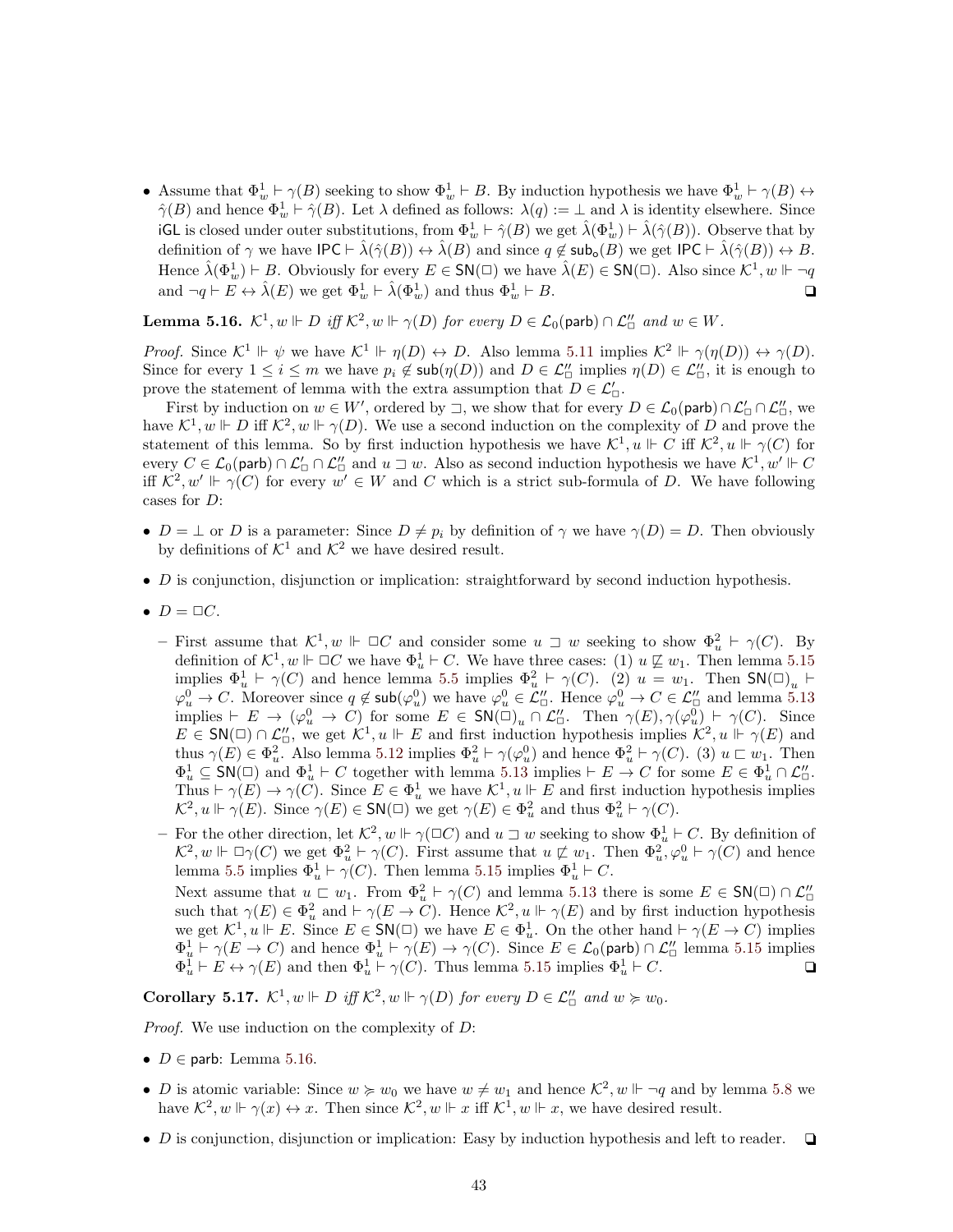# <span id="page-43-0"></span>5.2 Second step reduction: iGLH<sup> $\Box$ </sup>  $\nvdash A$  implies iGLC<sub>a</sub>H<sub> $\sigma$ </sub>  $\nvdash \beta(A)$

In this section we show that  $\mathsf{iGLH}^\square \not\vdash A$  implies  $\mathsf{iGLC}_\mathsf{a} \mathsf{H}_\sigma \not\vdash \beta(A)$  for some substitution  $\beta$ . The idea behind this reduction is some uniform collection of finitely many reductions of  $iGL$  to  $iGLC<sub>a</sub>$ .

For simplicity of notations, in this subsection we use  $\lfloor \int$  instead of  $\lfloor \int_{s_{N(\square)}}^{s_{\text{L}}}$ . Also we fix some  $A \in \mathcal{L}_{\Box}$  and define:

 $\Delta := \{ E \in \mathsf{sub}(A) : E \text{ is atomic or boxed} \}, \quad \Delta' := \{ E \in \mathsf{sub}(A) : E \text{ is parameter or boxed} \}$ 

$$
Y := \mathcal{L}_0(\Delta), \quad Y' := \mathsf{NNIL}(\Delta'), \quad Y'' := \{ E^{\square} : E \in Y' \}.
$$

Note that all of the above mentioned sets of propositions except for  $Y$  are finite modulo  $K4$ -provable equivalence. Moreover lemma [3.54](#page-28-3) and theorem [3.57](#page-29-3) imply that for every  $E \in Y$  we have  $|E| \in Y''$ .

<span id="page-43-1"></span>**Theorem 5.18.** If iGLH<sup> $\Box$ </sup>  $\forall$  A, then there is some substitution  $\beta$  such that iGLC<sub>a</sub>H<sub>σ</sub>  $\forall$   $\beta(A)$ .

*Proof.* Let  $iGLH^{\square} \nvdash A$ . Then corollary [4.11](#page-32-3) implies that there is some good  $(SN(\square), iGL)$ -semantic  $\mathcal{K} = (W, \preccurlyeq, \sqsubset, V, \varphi)$  with the root  $w_0$  such that  $\mathcal{K}, w_0 \not\vdash A$ . Moreover we assume that for every atomic  $a \notin \mathsf{sub}(A)$  and  $w \in W$  we have  $\mathcal{K}, w \nVdash a$ . Let  $S := \{E : \Box E \in \mathsf{sub}(A)\}$  and  $X_w^A := \Phi_w \cap Y'',$ in which Y'' is as defined just before this lemma. Note that for every  $E \in S$  we have  $\Phi_w \vdash E$ iff  $\Phi_w \vdash [E]$  iff  $[E] \in X_w^A$ . Hence  $\Phi_w \vdash E$  iff  $X_w^A \vdash E$  for  $E \in S$ . Then for every  $w \in W$  and  $E \in S$  with  $\Phi_w \nvdash E$  let  $\mathcal{K}_E^w := (W_E^w, \preccurlyeq_E^w, \sqsubset_E^w, V_E^w)$  be some good Kripke model with the root  $w_E$ such that  $\mathcal{K}_E^w, w_E \Vdash X_w^A$  and  $\mathcal{K}_E^w, w_E \nvDash E$ , as provided by theorem [2.2.](#page-6-0) Moreover assume that if  $(w,E) \neq (u,F)$  then  $W_E^w$  and  $W_F^u$  and  $W$  are disjoint. Also define

$$
\widehat{W}:=W\cup \bigcup_{E\in S,\, w\in W}W_w^E\quad\text{and}\quad\widehat{\sqsubset}:=\sqsubset\cup\bigcup_{\Phi_w\nvdash E}\sqsubset_E^w.
$$

Also for every  $w \in \widehat{W}$  let  $\widehat{\mathcal{K}}$ ,  $w \Vdash B$  indicates

- if  $w \in W$  then  $\mathcal{K}, w \Vdash B$ ,
- if  $w \in W_E^u$  then  $\mathcal{K}_E^u, w \Vdash B$ .

Let  $\{q_w : w \in \widehat{W}\}\)$  be a fresh set of pairwise distinct atomic parameters, i.e.  $q_u \neq q_v$  whenever  $u \neq v$  and  $q_u \notin \text{sub}(A)$  for every  $u \in \widehat{W}$ . Then define the substitution  $\beta$  as follows:

$$
\beta(x) := \bigvee \{ Q_w : w \in \widehat{W} \text{ and } \widehat{\mathcal{K}}, w \Vdash x \} \quad \text{and} \quad Q_w := q_w \wedge \bigwedge_{w \subseteq u} \neg q_u.
$$

Also define the preservativity semantic  $\overline{\mathcal{K}} := (W, \preccurlyeq, \sqsubset, \overline{V}, \overline{X})$  for  $(SN, \text{IGLC}_a)$  as follows:

- $\overline{V}$  is defined such that  $\overline{K}, w \not\Vdash x$  for every atomic variable x and  $\overline{K}, w \Vdash q_u$  iff  $u \subseteq w$  iff  $\exists v (u \sqsubseteq v \preccurlyeq w)$ . Moreover  $\overline{\mathcal{K}}, w \Vdash p$  iff  $\mathcal{K}, w \Vdash p$  for every other parameter p. Note that by this definition  $\overline{\mathcal{K}}, w \not\Vdash q_u$  for every  $w \in W$  and  $u \in \widehat{W} \setminus W$ .
- $\bar{X}_w := \mathsf{SN}(\square)'_v$  $w^{'} := \{E \in {\sf SN}(\square) : \bar{\mathcal{K}}, w \Vdash E\}.$

Similarly define  $\bar{\mathcal{K}}_E^w := (W_E^w, \preccurlyeq_E^w, \sqsubset_E^w, \bar{V}_E^w)$  in which  $\bar{V}_E^w$  is defined in this way:  $u \bar{V}_E^w$  a iff either

- $a = q_v$  such that u is accessible from v via the transitive closure of  $\preccurlyeq^w_{E} \cup \sqsubset^w_{E}$  or
- $a \in \mathsf{sub}(A)$  is a parameter and  $u V_E^w a$ .

Lemma [5.19](#page-43-2) implies  $\overline{\mathcal{K}}$ ,  $w \not\vdash \beta(A)$  and hence by corollary [4.10](#page-32-4) we have  $\mathsf{iGLC}_a\mathsf{H}_{\sigma} \not\vdash \beta(A)$ .

<span id="page-43-2"></span>**Lemma 5.19.**  $\mathcal{K}, w \Vdash B$  iff  $\overline{\mathcal{K}}, w \Vdash \beta(B)$  for every  $w \in W$  and  $B \in Y$ .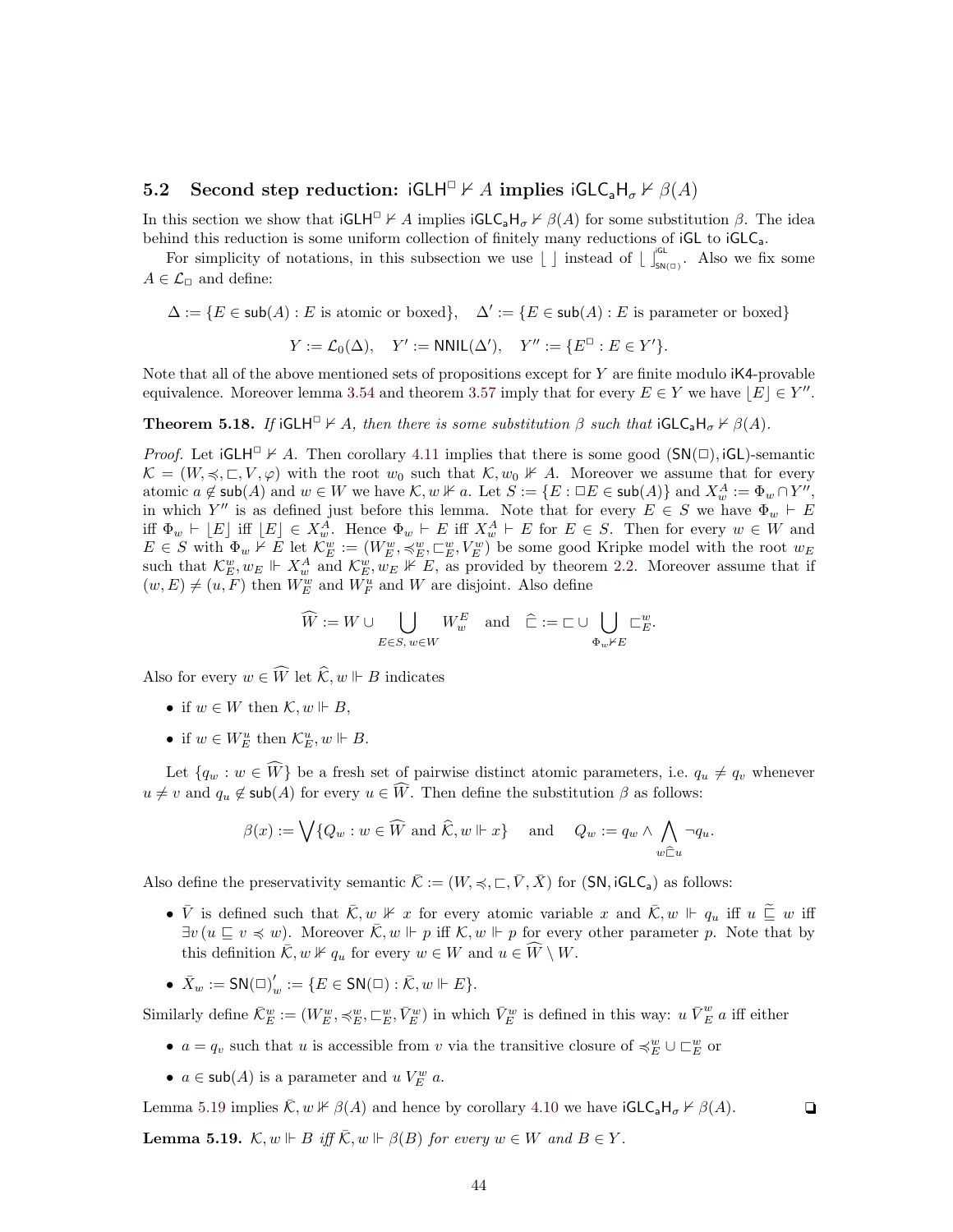*Proof.* We prove an strengthen of this lemma for arbitrary  $B \in Z := Y \cup Y''$  instead of  $B \in Y$ . We use double induction, first on  $w \in W$  ordered by  $\exists$  and second on  $B \in Z$ . So as first induction hypothesis we have  $\mathcal{K}, w' \Vdash B'$  iff  $\overline{\mathcal{K}}, w' \Vdash \beta(B')$  for every  $w' \rightrightarrows w$  and every  $B' \in Z$ . Also as second induction hypothesis we have  $\mathcal{K}, w' \Vdash B'$  iff  $\overline{\mathcal{K}}, w' \Vdash \beta(B')$  for every  $w' \geq w$  and  $B'$  a strict subformula of B. We have the following cases for  $B \in \mathbb{Z}$ :

- B is a parameter. Since  $B \in \mathbb{Z}$  we have  $B \neq q_w$  for every  $w \in W$ . Then since  $\beta(p) = p$  for every parameter p, by definition of V in  $\overline{K}$  we have desired result.
- $B = x$  is an atomic variable. Lemma [5.20.](#page-44-0)
- $\bullet$  B is conjunction, disjunction or implication: easy by first induction hypothesis and left to the reader.
- $B = \Box E$ . First assume that  $\mathcal{K}, w \Vdash \Box E$  and  $u \sqsupset w$  seeking to show  $\bar{X}_u \vdash_{\mathsf{GLC}_p} \beta(E)$ . From  $\mathcal{K}, w \Vdash \Box E$ we get  $\Phi_u \vdash E$  and hence  $\lfloor E \rfloor \in \Phi_u \cap Y''$ . This implies  $\mathcal{K}, u \Vdash \lfloor E \rfloor$  and first induction hypothesis implies  $\overline{\mathcal{K}}, u \Vdash \beta([E])$  and thus  $\beta([E]) \in \overline{\Phi}_u$ . Since  $\vdash [E] \to \overline{E}$  we have  $\vdash \beta([E]) \to \beta(E)$  and thus  $\bar{X}_u \vdash \beta(E)$  and a fortiori  $\bar{X}_u \vdash_{\mathsf{IGLC}_a} \beta(E)$ .

For the other direction, let  $\overline{\mathcal{K}}$ ,  $w \Vdash \Box \beta(E)$  and  $u \sqsupset w$  seeking to show  $\Phi_u \vdash E$ . From  $\overline{\mathcal{K}}$ ,  $w \Vdash \Box \beta(E)$ we get  $\bar{X}_u$   $\vdash_{\mathsf{GLC}_a} \beta(E)$  and hence  $\bar{X}_u, \bigwedge_x \Box(x \to \Box x) \vdash \beta(E)$ . Since  $\Box(x \to \Box x) \in \bar{X}_u$ , we have  $\bar{X}_u, \bigwedge_x (x \to \Box x) \vdash \beta(E)$ . Since iGL is closed under outer substitutions, we have  $\hat{\theta}(\bar{X}_u), \hat{\theta}(\bigwedge_x (x \to \Box x))$  $(\Box x)) \vdash \hat{\theta}\beta(E)$  in which  $\theta$  is the substitution which replaces  $\bot$  for every variable x. Thus  $\bar{X}_u \vdash \beta(E)$ and then there is some  $F \in \overline{X}_u$  such that  $\vdash F \to \beta(E)$ . Hence lemma [5.23](#page-45-11) implies  $\vdash F \to \beta(G)$ and  $\vdash \beta(G) \to \beta(E)$  for some  $G \in Y''$ . Thus  $\beta(G) \in \overline{X}_u$  and then  $\overline{K}, u \Vdash \beta(G)$ . Hence by second induction hypothesis we have  $\mathcal{K}, u \Vdash G$  and  $G \in X_u^A$ . Then  $\beta(X_u^A) \vdash \beta(E)$  and thus lemma [5.21](#page-44-1) implies  $X_u^A \vdash E$  and then  $\Phi_u \vdash E$ .

<span id="page-44-0"></span>**Lemma 5.20.**  $\mathcal{K}, w \Vdash x$  iff  $\overline{\mathcal{K}}, w \Vdash \beta(x)$  for every  $w \in W$  and  $x \in \text{var}$ . Also we have  $\mathcal{K}_E^w, u \Vdash x$  iff  $\bar{\mathcal{K}}_E^w, u \Vdash \beta(x)$  for every  $u \in W_E^w$  and  $x \in \mathsf{var}.$ 

Proof. The proof of second statement is similar to the first one and left to reader. For the first statement we have following argument. First assume that  $\mathcal{K}, w \Vdash x$ . It is enough to show  $\overline{\mathcal{K}}, w \Vdash Q_w$ . Obviously by definition of  $\overline{K}$  we have  $\overline{K}$ ,  $w \Vdash q_w$ . Let  $u \in \widehat{W}$  such that  $w \widehat{\sqsubset} u$  seeking to show  $\overline{\mathcal{K}}, w \Vdash \neg q_u$ . Hence  $u \in W$  and  $w \sqsubset u$ . For every  $w' \succcurlyeq w$  we have  $u \not\sqsubseteq w'$ , lest  $u \sqsubseteq v \preccurlyeq w'$  and  $w \preccurlyeq w'$  implies that v and w are  $\preccurlyeq$ -comparable because  $(W, \preccurlyeq)$  is tree, and hence transcendentality implies  $v \sqsubset v$  contradicting irreflexivity. Hence  $\overline{\mathcal{K}}, w' \nVdash q_u$  and thus  $\overline{\mathcal{K}}, w \Vdash \neg q_u$ .

For other direction around, assume that  $\overline{\mathcal{K}}$ ,  $w \Vdash \beta(x)$  seeking to show  $\mathcal{K}, w \Vdash x$ . From  $\overline{\mathcal{K}}$ ,  $w \Vdash \beta(x)$ we get some  $w' \in \widehat{W}$  such that  $\overline{\mathcal{K}}, w \Vdash Q_{w'}$  and  $\widehat{\mathcal{K}}, w' \Vdash x$ . From  $\overline{\mathcal{K}}, w \Vdash Q_{w'}$  we have  $\overline{\mathcal{K}}, w \Vdash q_{w'}$ and hence  $w' \sqsubseteq v \preccurlyeq w$  for some  $v \in W$  with  $\mathcal{K}, w' \Vdash x$ . If  $w' = v$  then  $w' \preccurlyeq w$  and thus  $\mathcal{K}, w \Vdash x$ . Otherwise we have  $w' \sqsubset v$  and hence  $w' \bigcap v$  which implies  $\overline{\mathcal{K}}, w \Vdash \neg q_v$  and thus  $\overline{\mathcal{K}}, w \nvDash q_v$ . On the other hand since  $v \preccurlyeq w$  we have  $v \sqsubseteq w$  and hence  $\overline{\mathcal{K}}$ ,  $w \Vdash q_v$ , a contradiction.

<span id="page-44-1"></span>**Lemma 5.21.**  $\beta(X_w^A) \vdash_{\mathsf{IGLC}_a} \beta(E)$  implies  $X_w^A \vdash E$  for every  $\Box E \in \mathsf{sub}(A)$ .

*Proof.* We reason contrapositively. Assume that  $X_w^A \nvdash E$  seeking to show  $\beta(X_w^A) \nvdash_{\text{GLC}_a} \beta(E)$ . From  $X_w^A \nvdash E$  we have  $\Phi_w \nvdash E$  and hence  $\mathcal{K}_E^w, w_E \Vdash X_w^A$  and  $\mathcal{K}_E^w, w_E \nvDash E$ . Lemma [5.22](#page-44-2) imples  $\overline{\mathcal{K}}_E^w, w_E \Vdash E$  $\beta(X_w^A)$  and  $\overline{\mathcal{K}}_E^w, w_E \nVdash E$  and thus  $\beta(X_w^A)$   $\mathcal{K}_{\text{GLC}_a}(\beta(E)).$ 

<span id="page-44-2"></span>**Lemma 5.22.** For every  $u \in W_E^w$  and  $B \in \mathcal{L}_\Box$  with  $\text{sub}^{\text{par}}(B) \subseteq \text{sub}^{\text{par}}(A)$  we have  $\mathcal{K}_E^w, u \Vdash B$  iff  $\bar{\mathcal{K}}_E^w, u \Vdash \beta(B).$ 

Proof. We prove this lemma by induction on complexity of B. All inductive steps are derived easily by induction hypothesis, except for basic steps:

•  $B = x$  is an atomic variable. Lemma [5.20.](#page-44-0)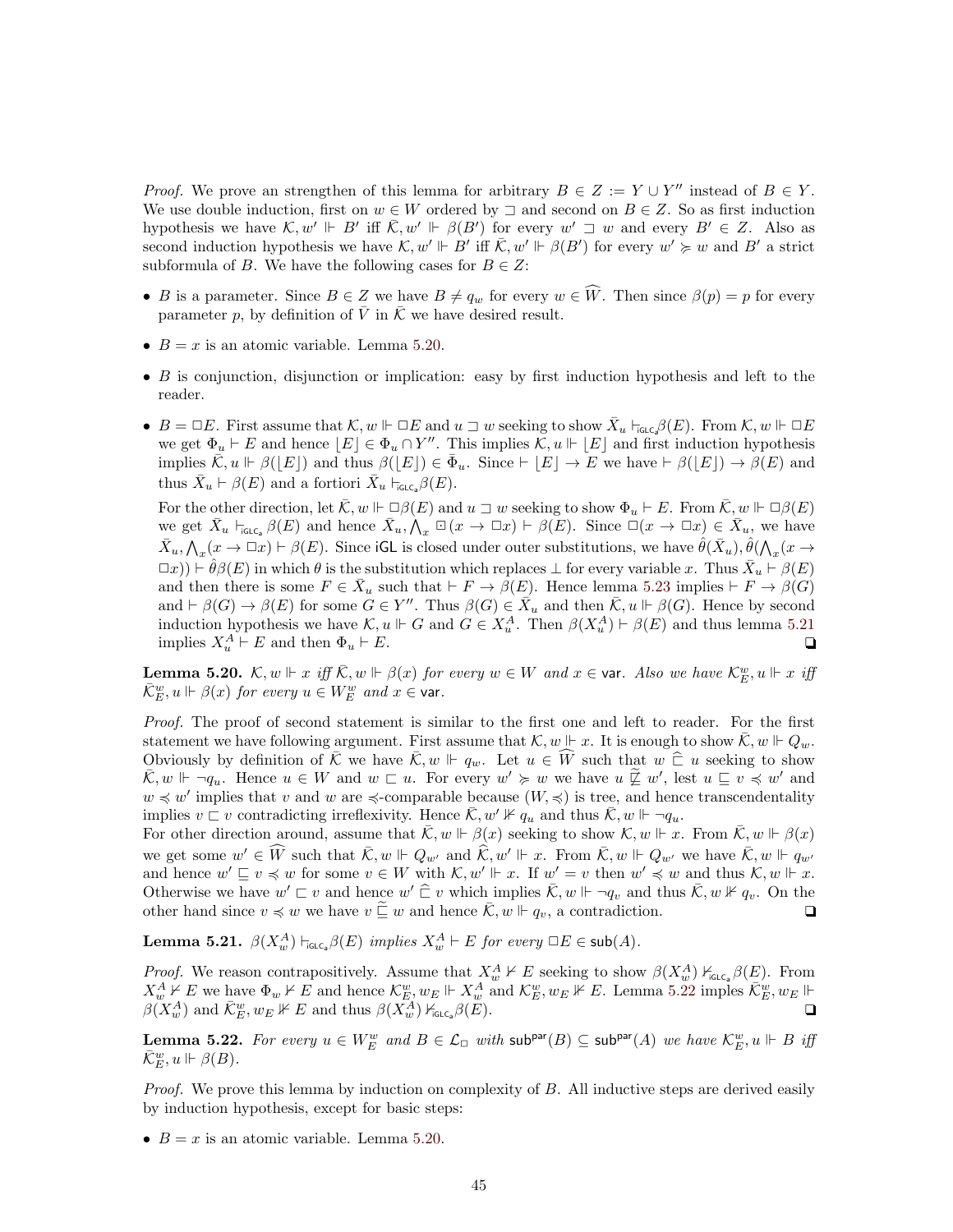•  $B = p$  is a parameter. By assumption of this lemma we must have  $p \in sub(A)$  and hence by definition of  $\overline{\mathcal{K}}_E^w$  we have  $\mathcal{K}_E^w, u \Vdash p$  iff  $\overline{\mathcal{K}}_E^w, u \Vdash p$ .

<span id="page-45-11"></span>**Lemma 5.23.** Let  $\vdash F \to \beta(E)$  for some  $F \in SN(\Box)$  and  $E \in Y \cup Y''$ . Then there is some  $G \in Y''$ such that  $\vdash F \to \beta(G)$  and  $\vdash \beta(G) \to \beta(E)$ .

*Proof.* If  $E \in Y''$  we are trivially done by  $G := E$ . So assume that  $E \in Y$ . Assume that  $\vdash$  $F \to \beta(E)$  seeking some  $G \in Y''$  with  $\vdash F \to \beta(G)$  and  $\vdash \beta(G \to E)$ . Since  $F \in SN(\square)$ , lemma [3.54](#page-28-3) and theorem [3.57](#page-29-3) imply  $\vdash (\beta(E))^* \rightarrow \beta(E)$  and  $\vdash F \rightarrow (\beta(E))^*$  with  $(\beta(E))^* \in N(\square)$ and  $\mathsf{sub}_\mathsf{o}((\beta(E))^*) \subseteq \mathsf{sub}_\mathsf{o}(\beta(E))$ . Hence there is some  $G_0 \in \mathsf{N}(\square)$  such that  $\beta(G_0) = (\beta(E))^*$  and  $\mathsf{sub}_\mathsf{o}(G_0) \subseteq \mathsf{sub}_\mathsf{o}(E)$  and thus  $G_0 \in Y$ . Let  $G := G_0^\square$ . Obviously we have  $G \in Y''$ . Since  $\vdash F \to Y''$  $\beta(G_0)$ , theorem [2.5](#page-8-2) implies  $\vdash F \to \beta(G)$ . Moreover since  $\vdash \beta(G) \to \beta(G_0)$  and  $\vdash \beta(G_0) \to \beta(E)$  we get  $\vdash \beta(G \to E)$ .

# Acknowledgement

Special acknowledgement heartily granted to Amirhossein Akbar Tabatabai, Mohammad Ardeshir, Lev Beklemishev and Albert Visser for stimulating discussions or communications we had on provability logic.

# References

- <span id="page-45-8"></span>Ardeshir, M. and Mojtahedi, M. (2015). Reduction of provability logics to  $\Sigma_1$ -provability logics. Logic Journal of IGPL, 23(5):842–847.
- <span id="page-45-6"></span>Ardeshir, M. and Mojtahedi, M. (2018). The  $\Sigma_1$ -Provability Logic of HA. Annals of Pure and Applied Logic, 169(10):997–1043.
- <span id="page-45-7"></span>Ardeshir, M. and Mojtahedi, M. (2019). The  $\Sigma_1$ -Provability Logic of HA<sup>\*</sup>. Jornal of Symbolic Logic, 84(3):118–1135.
- <span id="page-45-3"></span>Artemov, S. and Beklemishev, L. (2004). Provability logic. In Gabbay, D. and Guenthner, F., editors, in Handbook of Philosophical Logic, volume 13, pages 189–360. Springer, 2nd edition.
- <span id="page-45-2"></span>Beklemishev, L. and Visser, A. (2006). Problems in the logic of provability. In *Mathematical problems* from applied logic. I, volume 4 of Int. Math. Ser. (N. Y.), pages 77–136. Springer, New York.
- <span id="page-45-9"></span>Berarducci, A. (1990). The Interpretability Logic of Peano Arithmetic. *Journal of Symbolic Logic*, 55(3):1059–1089.
- <span id="page-45-4"></span>Boolos, G. (1995). The Logic of Provability. Cambridge University Press.
- <span id="page-45-10"></span>de Jongh, D. and Veltman, F. (1990). Provability logics for relative interpretability. In Petkov, P., editor, Mathematical Logic, pages 31–41. Springer.
- <span id="page-45-5"></span>Friedman, H. (1975). The disjunction property implies the numerical existence property. *Proc. Nat.* Acad. Sci. U.S.A., 72(8):2877–2878.
- <span id="page-45-1"></span>Gödel, K. (1931). Über formal unentscheidbare Sätze der Principia Mathematica und verwandter Systeme I. Monatsh. Math. Phys., 38(1):173–198.
- <span id="page-45-0"></span>Gödel, K. (1933). Eine interpretation des intuitionistischen aussagenkalkuls. Ergebnisse eines mathematischen Kolloquiums, 4:39–40. English translation in: S. Feferman etal., editors, Kurt Gödel Collected Works, Vol. 1, pages 301-303. Oxford University Press, 1995.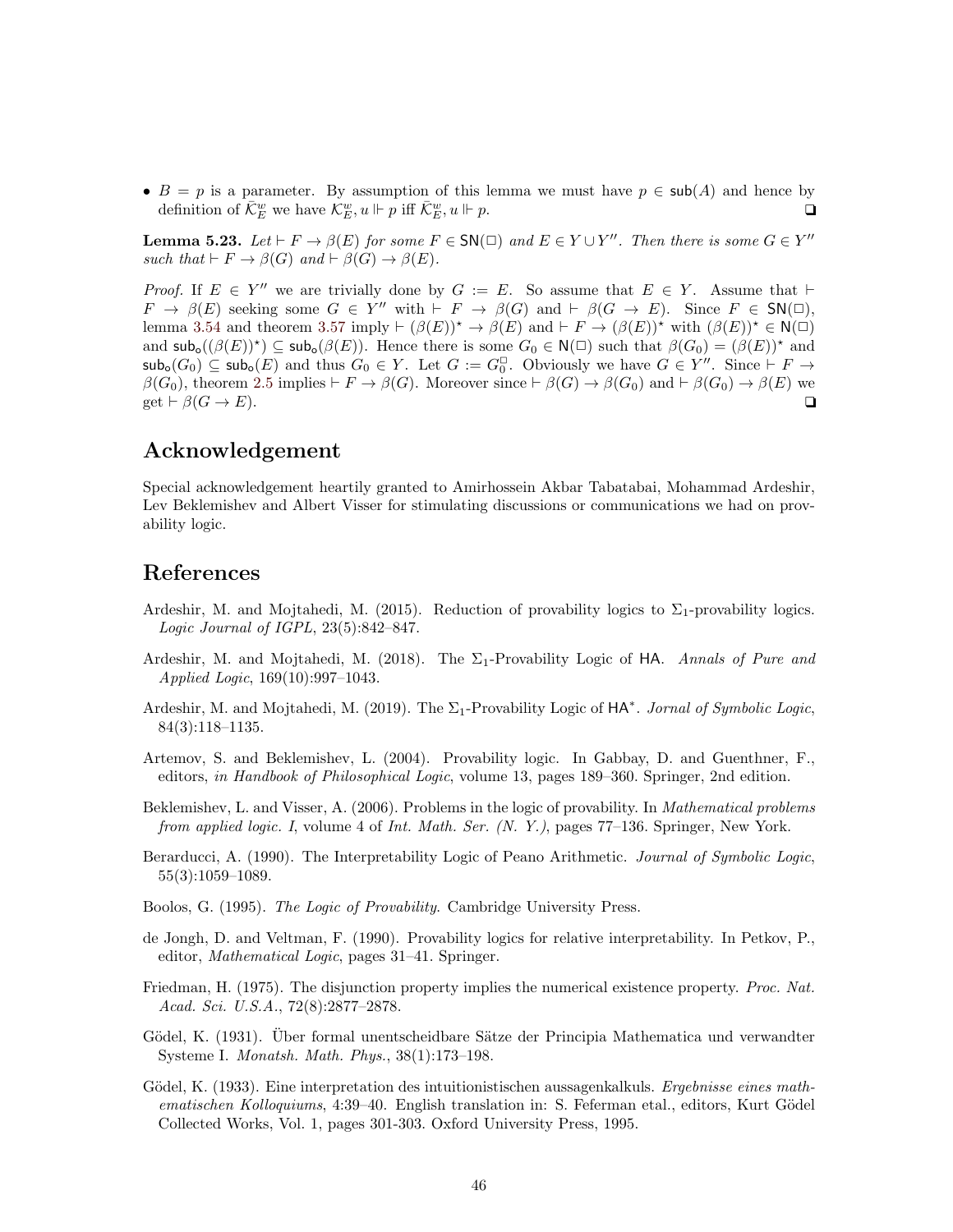- <span id="page-46-20"></span>Goris, E. and Joosten, J. J. (2011). A new principle in the interpretability logic of all reasonable arithmetical theories. Logic Journal of the IGPL, 19(1):1–17.
- <span id="page-46-18"></span>Goudsmit, J. P. and Iemhoff, R. (2014). On unification and admissible rules in gabbay–de jongh logics. Annals of Pure and Applied Logic, 165(2):652–672.
- <span id="page-46-11"></span>Iemhoff, R. (2001a). A modal analysis of some principles of the provability logic of Heyting arithmetic. In Advances in modal logic, Vol. 2 (Uppsala, 1998), volume 119 of CSLI Lecture Notes, pages 301–336. CSLI Publ., Stanford, CA.
- <span id="page-46-12"></span>Iemhoff, R. (2001b). On the Admissible Rules of Intuitionistic Propositional Logic. The Journal of Symbolic Logic, 66(1):281–294.
- <span id="page-46-6"></span>Iemhoff, R. (2001c). Provability Logic and Admissible Rules. PhD thesis, University of Amsterdam.
- <span id="page-46-5"></span>Iemhoff, R. (2003). Preservativity Logic. (An analogue of interpretability logic for constructive theories). Mathematical Logic Quarterly,  $49(3):1-21$ .
- <span id="page-46-19"></span>Iemhoff, R. (2016). Consequence relations and admissible rules. Journal of Philosophical Logic, 45(3):327–348.
- <span id="page-46-21"></span>Iemhoff, R., De Jongh, D., and Zhou, C. (2005). Properties of intuitionistic provability and preservativity logics. Logic Journal of the IGPL, 13(6):615–636.
- <span id="page-46-13"></span>Iemhoff, R. and Metcalfe, G. (2009). Proof theory for admissible rules. Annals of Pure and Applied Logic,  $159(1-2)$ :171-186.
- <span id="page-46-14"></span>Jeřábek, E. (2005). Admissible rules of modal logics. Journal of Logic and Computation, 15(4):411– 431.
- <span id="page-46-4"></span>Leivant, D. (1979). Absoluteness of intuitionistic logic, volume 73 of Mathematical Centre Tracts. Mathematisch Centrum, Amsterdam.
- <span id="page-46-1"></span>Löb, M. (1955). Solution of a Problem of Leon Henkin. Journal of Symbolic Logic, 20(2):115–118.
- <span id="page-46-8"></span>Mojtahedi, M. (2021). Hard provability logics. In Mathematics, Logic, and their Philosophies, pages 253–312. Springer.
- <span id="page-46-9"></span>Mojtahedi, M. (2022a). Relative Unification in the Intuitionistic Logic: Towards Provability Logic of ha. In preparation. In preparation.
- <span id="page-46-7"></span>Mojtahedi, M. (2022b). The  $\Sigma_1$ -Provability Logic of HA Revisited. Submitted.
- <span id="page-46-3"></span>Myhill, J. (1973). A note on indicator-functions. Proceedings of the AMS, 39:181–183.
- <span id="page-46-15"></span>Rybakov, V. V. (1987a). Bases of admissible rules of the modal system Grz and of intuitionistic logic. Mathematics of the USSR-Sbornik, 56(2):311–331.
- <span id="page-46-16"></span>Rybakov, V. V. (1987b). Decidability of admissibility in the modal system Grz and in intuitionistic logic. Mathematics of the USSR-Izvestiya, 28(3):589–608.
- <span id="page-46-17"></span>Rybakov, V. V. (1997). Admissibility of logical inference rules. Elsevier.
- <span id="page-46-2"></span>Smoryński, C. (1985). Self-reference and modal logic. Universitext. Springer-Verlag, New York.
- <span id="page-46-0"></span>Solovay, R. M. (1976). Provability interpretations of modal logic. Israel J. Math., 25(3-4):287–304.
- <span id="page-46-10"></span>van der Giessen, I. and Iemhoff, R. (2021). Sequent Calculi for Intuitionistic Gödel–Löb Logic. Notre Dame Journal of Formal Logic, 62(2):221–246.